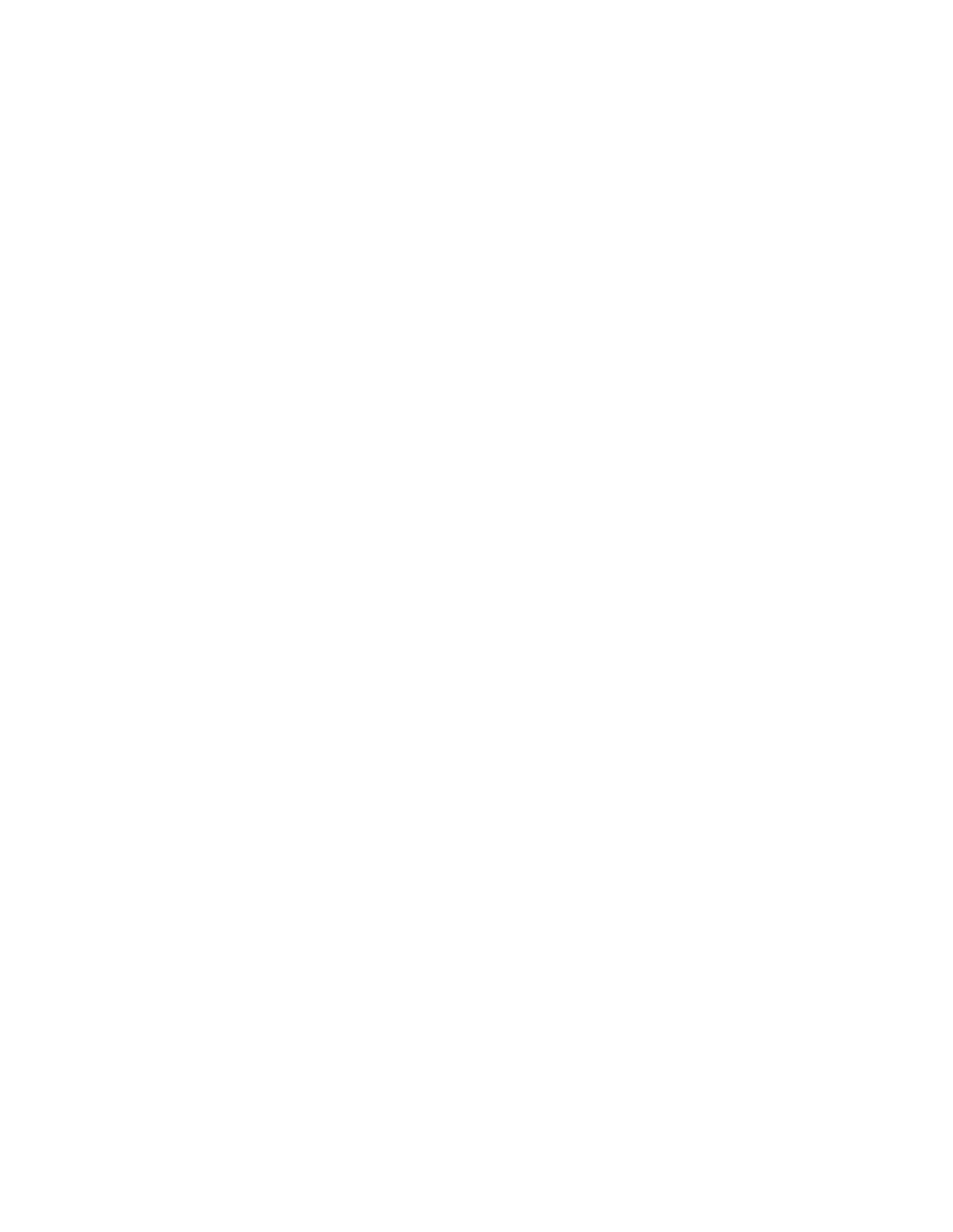

# <span id="page-2-0"></span>**Abstract**

This report presents results of an impact evaluation of the 2006-2008 PG&E Agricultural and Food Processing Program (PGE2001) and two high impact greenhouse measures: heat curtains and infrared film. Gross impacts were developed using a project-specific engineering approach for the Agricultural and Food Processing Program and a calibrated building energy simulation approach for the greenhouse measures. Net savings were developed using a customer self report method.

Statewide annual net savings for the greenhouse heat curtain measure are estimated to be 1.28 million therms (41% of the ex-ante estimate) and 0.14 GWh. Statewide annual net savings for the greenhouse infrared film measure are estimated to be 0.23 million therms (18% of the ex-ante estimate) and 0.06 GWh. Net savings for the PG&E Agricultural and Food Processing Program (excluding commercial new construction projects) are estimated to be 58.7 GWh per year (61% of the ex-ante estimate), 8.0 MW (51% of the ex-ante estimate), and 6.8 million therms per year (102% of the ex-ante estimate).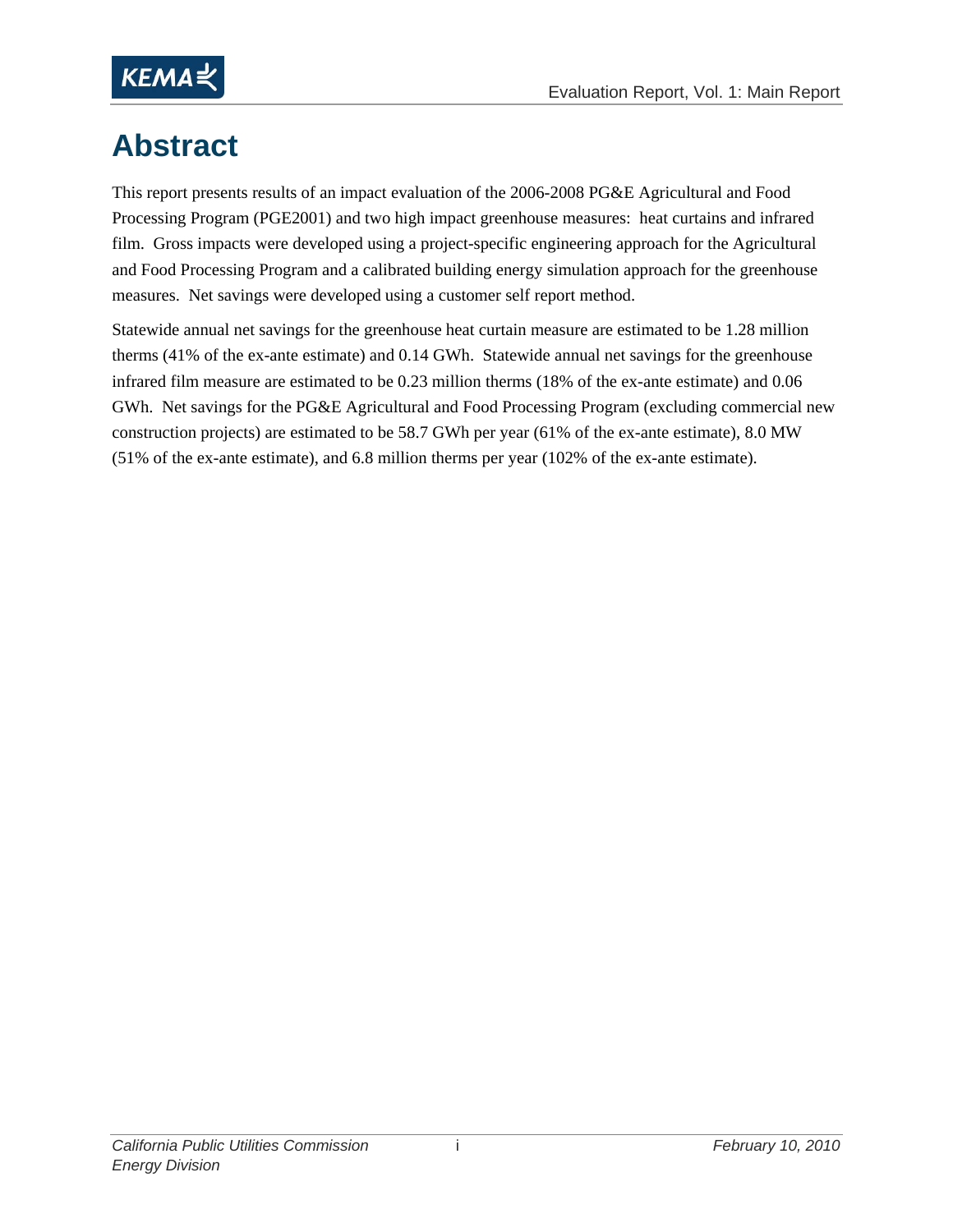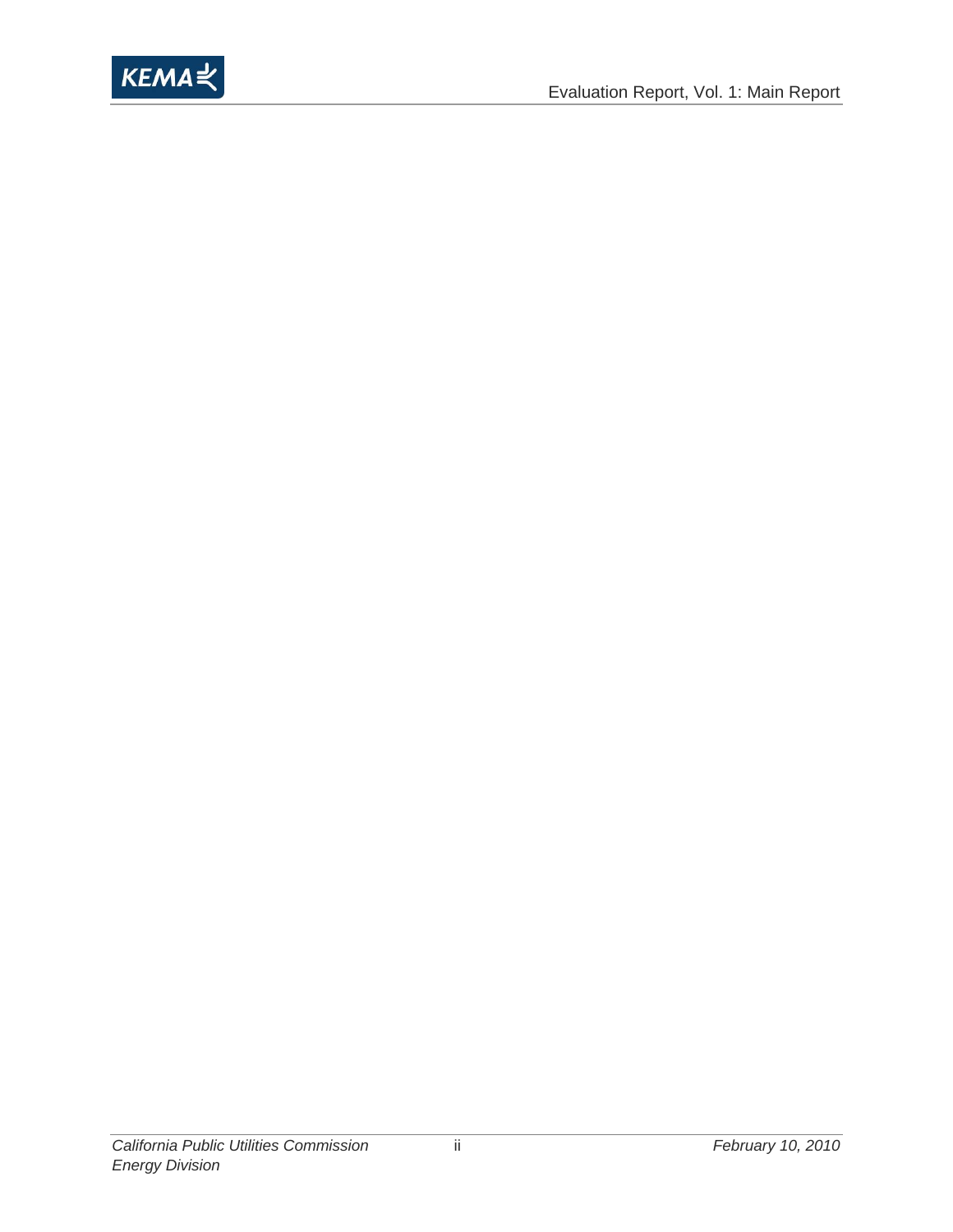

# <span id="page-4-0"></span>**Table of Contents**

| 1            |       |  |
|--------------|-------|--|
|              | 1.1   |  |
|              | 1.2   |  |
|              | 1.3   |  |
|              | 1.4   |  |
| $\mathbf{2}$ |       |  |
|              | 2.1   |  |
|              | 2.1.1 |  |
|              | 2.1.2 |  |
|              | 2.1.3 |  |
|              | 2.2   |  |
|              | 2.2.1 |  |
|              | 2.2.2 |  |
|              | 2.2.3 |  |
|              | 2.3   |  |
|              | 2.3.1 |  |
|              | 2.3.2 |  |
|              | 2.3.3 |  |
| 3            |       |  |
|              | 3.1   |  |
|              | 3.1.1 |  |
|              | 3.1.2 |  |
|              | 3.2   |  |
|              | 3.2.1 |  |
|              | 3.2.2 |  |
|              | 3.2.3 |  |
|              | 3.3   |  |
|              | 3.3.1 |  |
|              | 3.3.2 |  |
|              | 3.4   |  |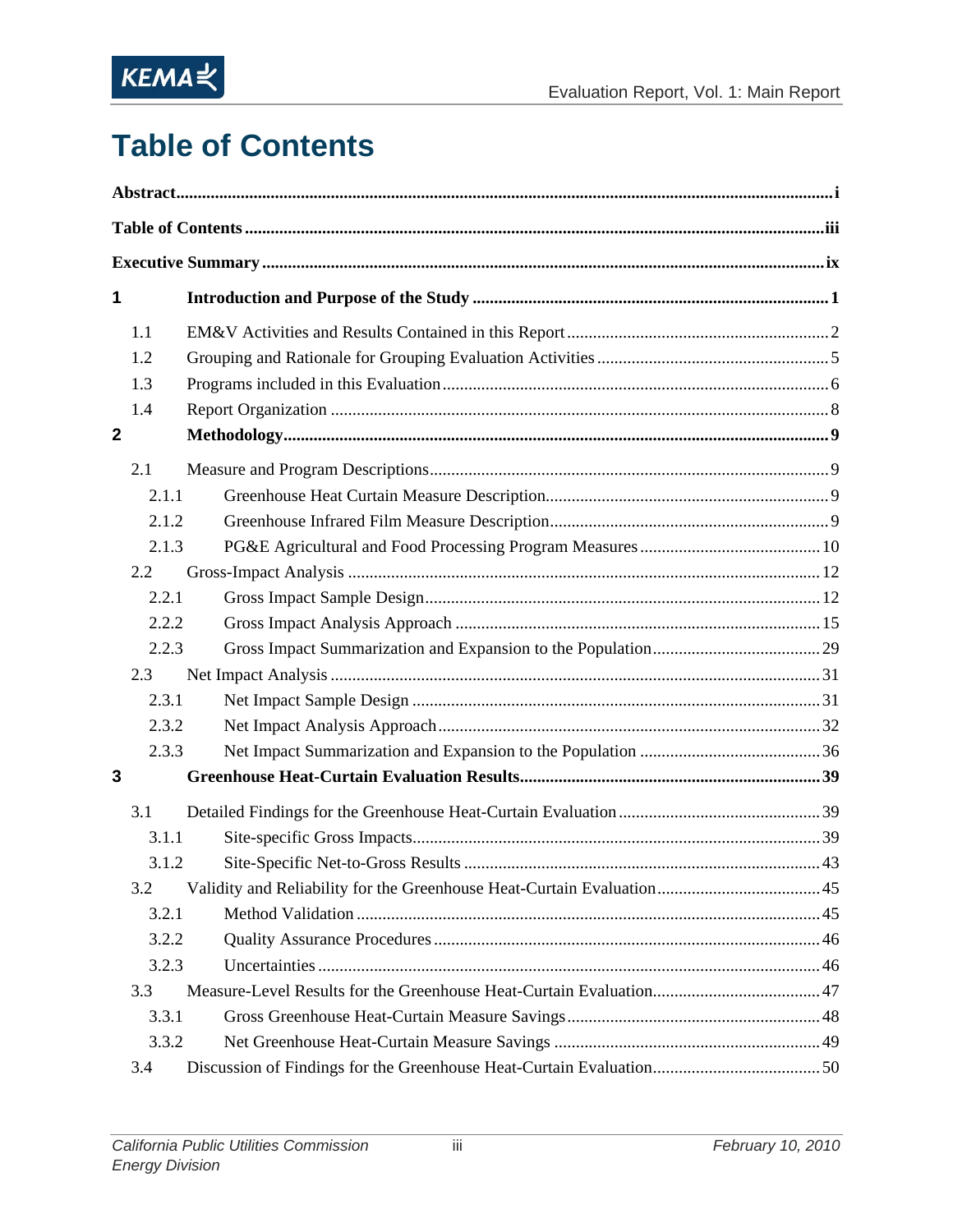KEMA

| 4 |       |                                                                                            |
|---|-------|--------------------------------------------------------------------------------------------|
|   | 4.1   |                                                                                            |
|   | 4.1.1 |                                                                                            |
|   | 4.1.2 |                                                                                            |
|   | 4.2   |                                                                                            |
|   | 4.2.1 |                                                                                            |
|   | 4.2.2 |                                                                                            |
|   | 4.2.3 |                                                                                            |
|   | 4.3   |                                                                                            |
|   | 4.3.1 |                                                                                            |
|   | 4.3.2 |                                                                                            |
|   | 4.4   |                                                                                            |
| 5 |       | PG&E Agricultural and Food Processing Program Evaluation Results 65                        |
|   | 5.1   | Detailed Findings for the PG&E Agricultural and Food Processing Program Evaluation 65      |
|   | 5.1.1 |                                                                                            |
|   | 5.1.2 |                                                                                            |
|   | 5.2   | Validity and Reliability for the PG&E Agricultural and Food Processing Program Evaluation  |
|   |       |                                                                                            |
|   | 5.3   | Program Specific Results for the PG&E Agricultural and Food Processing Program Evaluation  |
|   |       |                                                                                            |
|   | 5.3.1 |                                                                                            |
|   | 5.3.2 |                                                                                            |
|   | 5.4   | Discussion of Findings for the PG&E Agricultural and Food Processing Program Evaluation 76 |
|   | 5.4.1 |                                                                                            |
|   | 5.4.2 |                                                                                            |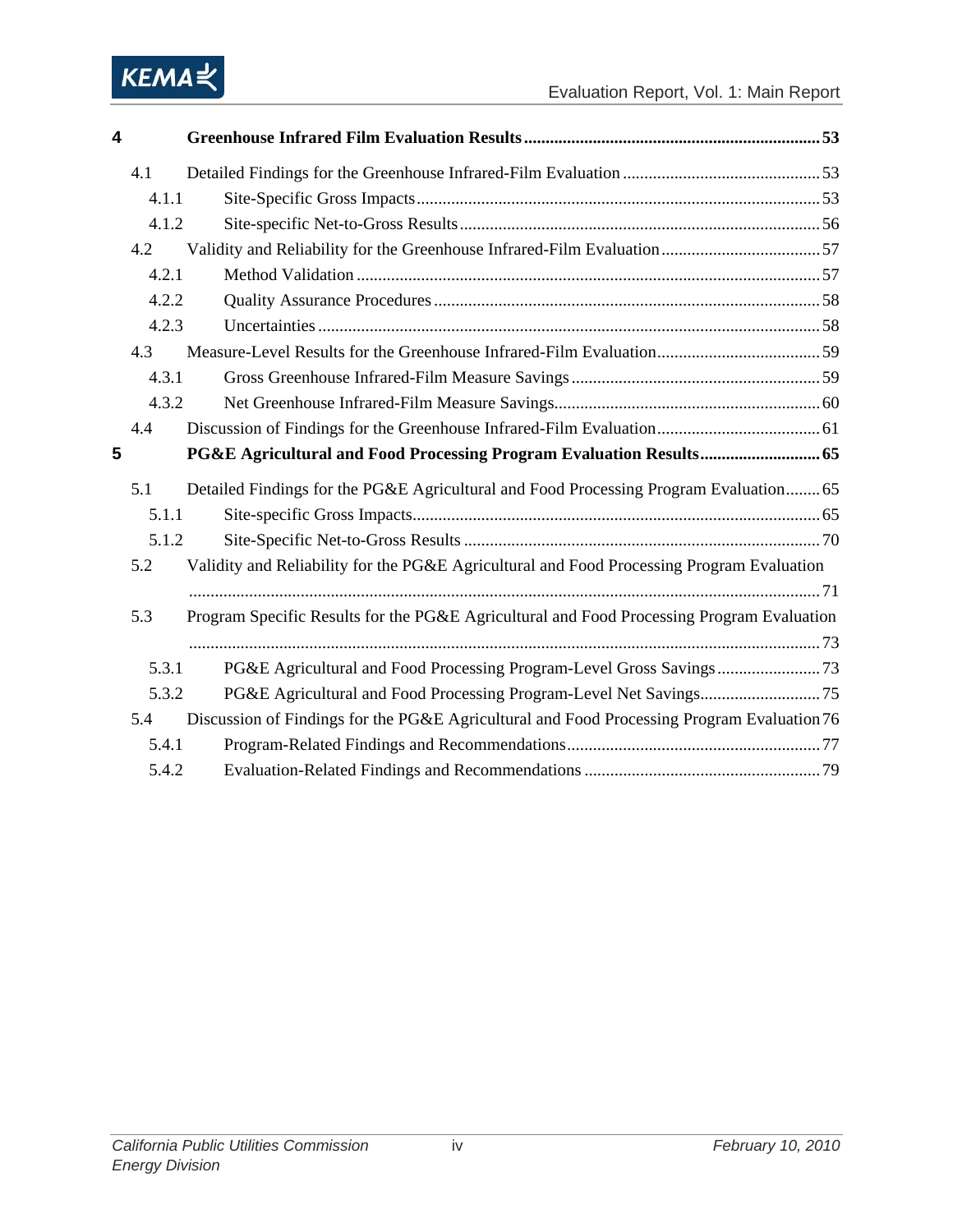

### **List of Tables**

| Table 9: Greenhouse Heat-Curtain Gross Impact Sample Design (Ex-Ante Data)  14                    |  |
|---------------------------------------------------------------------------------------------------|--|
| Table 10: Greenhouse Infrared-Film Gross Impact Sample Design (Ex-Ante Data)  14                  |  |
|                                                                                                   |  |
|                                                                                                   |  |
|                                                                                                   |  |
|                                                                                                   |  |
|                                                                                                   |  |
|                                                                                                   |  |
|                                                                                                   |  |
|                                                                                                   |  |
|                                                                                                   |  |
|                                                                                                   |  |
|                                                                                                   |  |
|                                                                                                   |  |
|                                                                                                   |  |
|                                                                                                   |  |
|                                                                                                   |  |
| Table 26: Summary of Greenhouse Heat Curtain Ex-Ante and Ex-Post Savings per Square Foot 42       |  |
|                                                                                                   |  |
| Table 28: Summary of Site-Specific Greenhouse Heat-Curtain Net-to-Gross Results 44                |  |
|                                                                                                   |  |
|                                                                                                   |  |
| Table 31: Greenhouse Heat-Curtain Natural Gas Realization Rate and Precision Estimates 48         |  |
|                                                                                                   |  |
|                                                                                                   |  |
| Table 34: Greenhouse Heat Curtain Net to Gross Ratio and Precision Estimates 49                   |  |
|                                                                                                   |  |
| Table 36: Greenhouse Heat-Curtain Comparison of Net Measure-Level Ex-Ante and Ex-Post Results  50 |  |
| Table 37: Summary of Greenhouse Infrared-Film Ex-Ante and Ex-Post Savings 54                      |  |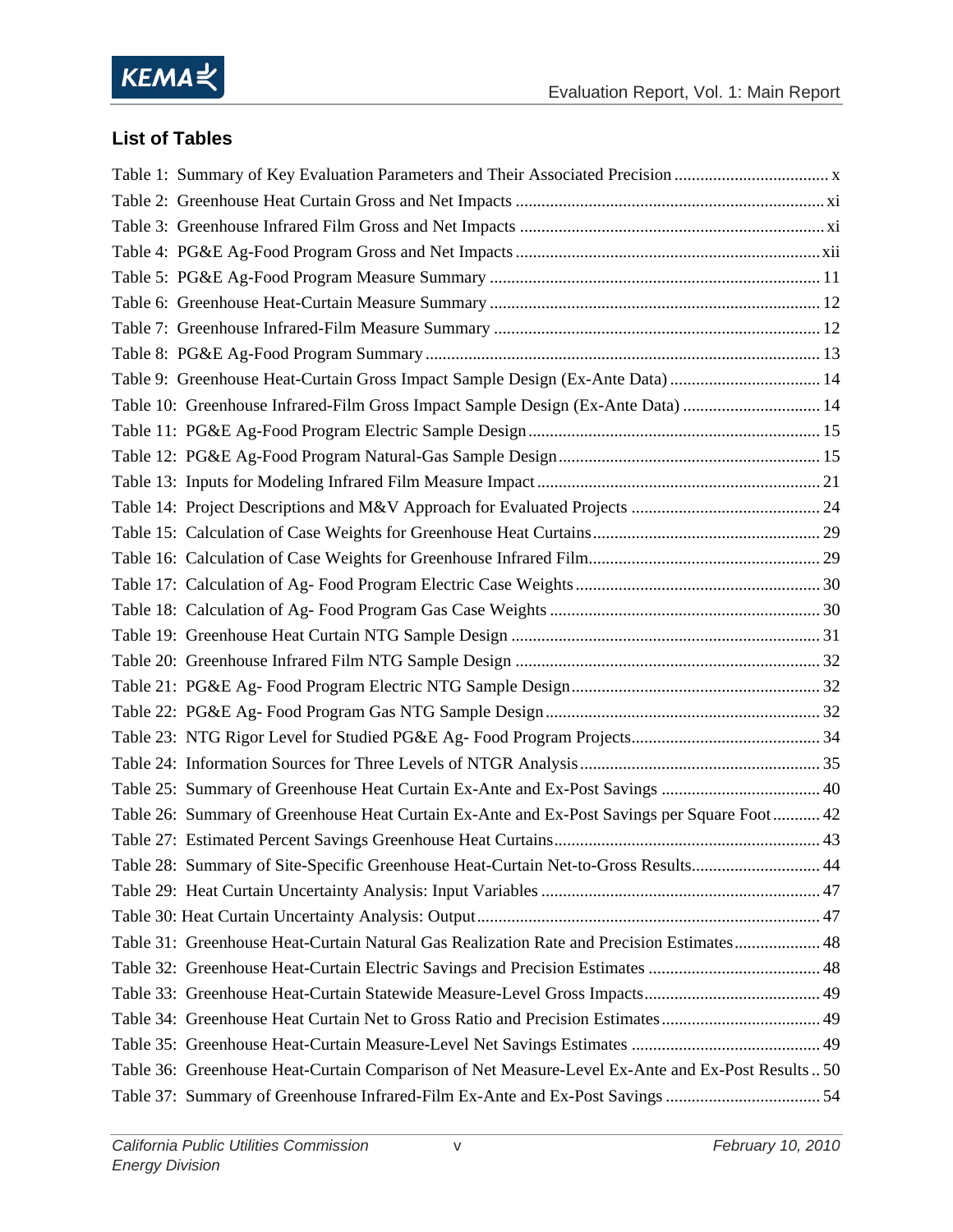

| Table 38: Summary of Greenhouse Infrared-Film Ex-Ante and Ex-Post Savings per Square Foot 55        |  |
|-----------------------------------------------------------------------------------------------------|--|
|                                                                                                     |  |
| Table 40: Summary of Site-Specific Greenhouse Infrared-Film Net-to-Gross Results 57                 |  |
|                                                                                                     |  |
|                                                                                                     |  |
|                                                                                                     |  |
|                                                                                                     |  |
|                                                                                                     |  |
|                                                                                                     |  |
|                                                                                                     |  |
| Table 48: Greenhouse Infrared-Film Comparison of Net Measure-Level Ex-Ante and Ex-Post Results . 61 |  |
|                                                                                                     |  |
| Table 50: Summary of Project-Specific PG&E Ag-Food Program Net-to-Gross Results 71                  |  |
|                                                                                                     |  |
| Table 52: PG&E Ag-Food Program Mean Savings and Precision Estimates for Omitted Impacts  74         |  |
|                                                                                                     |  |
| Table 54: PG&E Ag-Food Program Net-to-Gross Ratios and Precision Estimates                          |  |
|                                                                                                     |  |
| Table 56: PG&E Ag-Food Program Comparison of Net Program-Level Ex-Ante and Ex-Post Results  76      |  |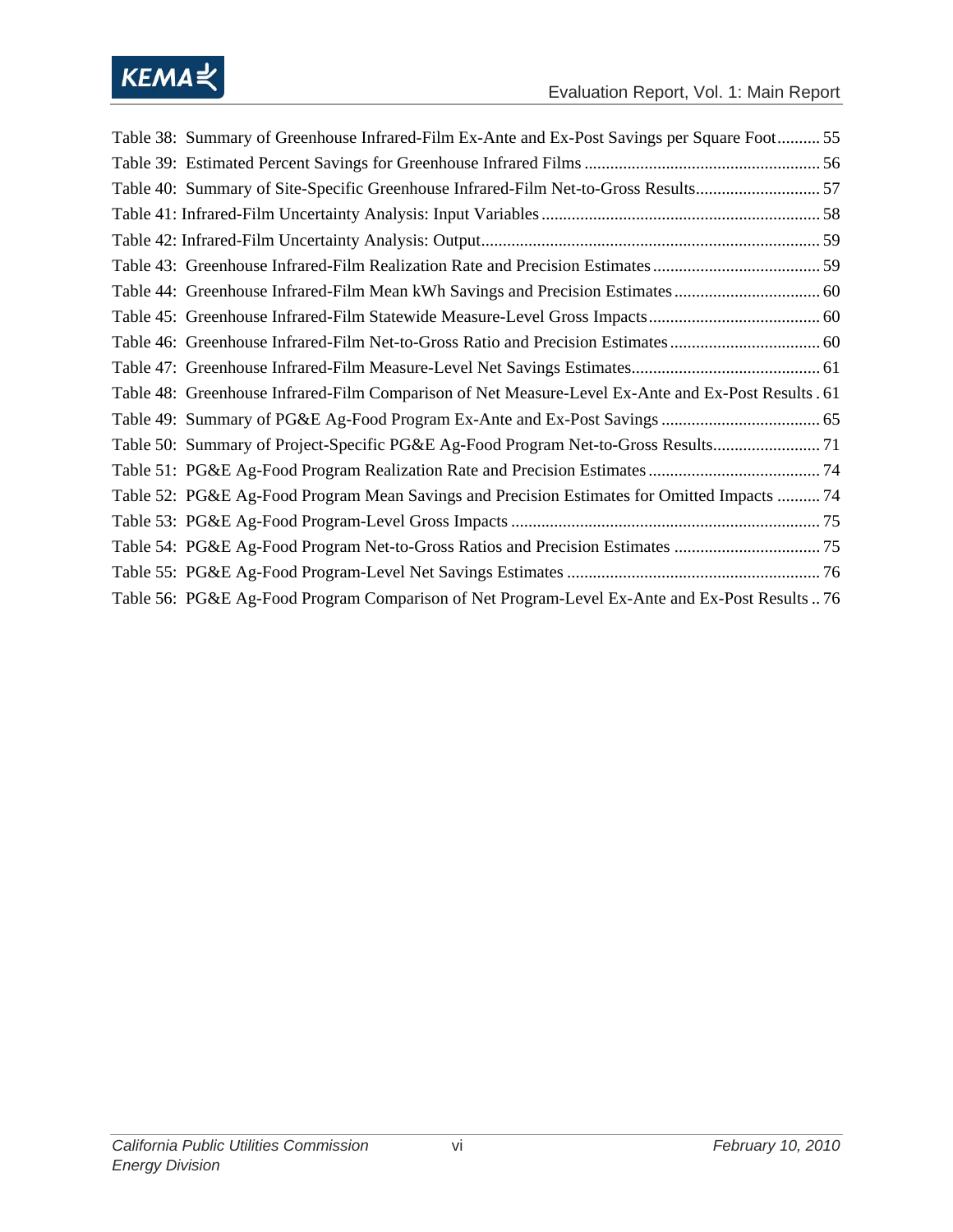

### **List of Figures**

| Figure 1: Comparison of Greenhouse Heat-Curtain Ex-Ante and Ex-Post Savings 41               |  |
|----------------------------------------------------------------------------------------------|--|
| Figure 2: Comparison of Greenhouse Infrared-Film Ex-Ante and Ex-Post Savings55               |  |
|                                                                                              |  |
| Figure 4: Comparison of PG&E Ag-Food Program Ex-Ante and Ex-Post Electric Savings, Excluding |  |
|                                                                                              |  |
| Figure 5: Comparison of PG&E Ag-Food Program Ex-Ante and Ex-Post Electric Peak Savings 68    |  |
| Figure 6: Comparison of PG&E Ag-Food Program Ex-Ante and Ex-Post Electric Peak Savings,      |  |
|                                                                                              |  |
|                                                                                              |  |
| Figure 8: Comparison of PG&E Ag-Food Program Ex-Ante and Ex-Post Gas Savings, Excluding      |  |
|                                                                                              |  |
|                                                                                              |  |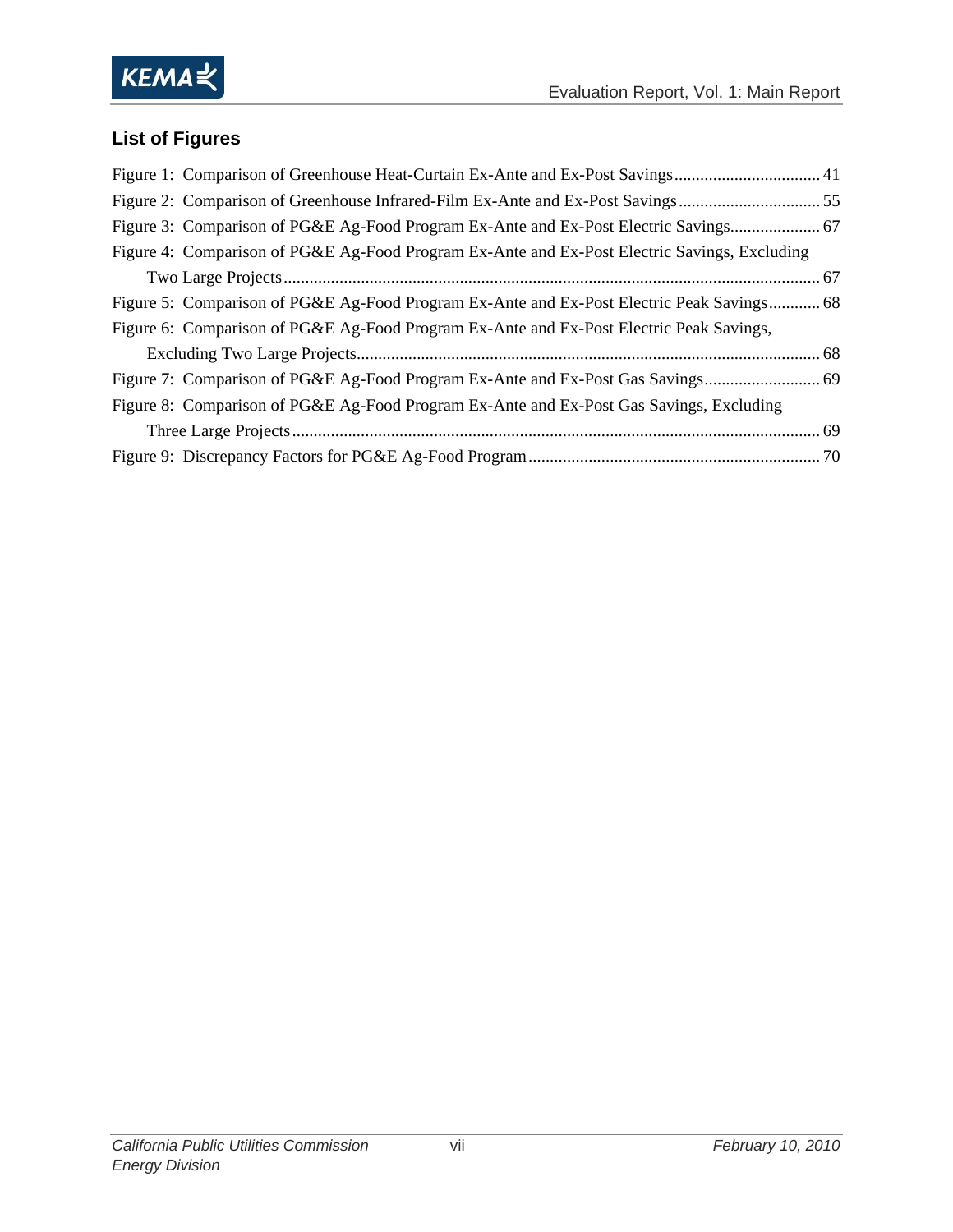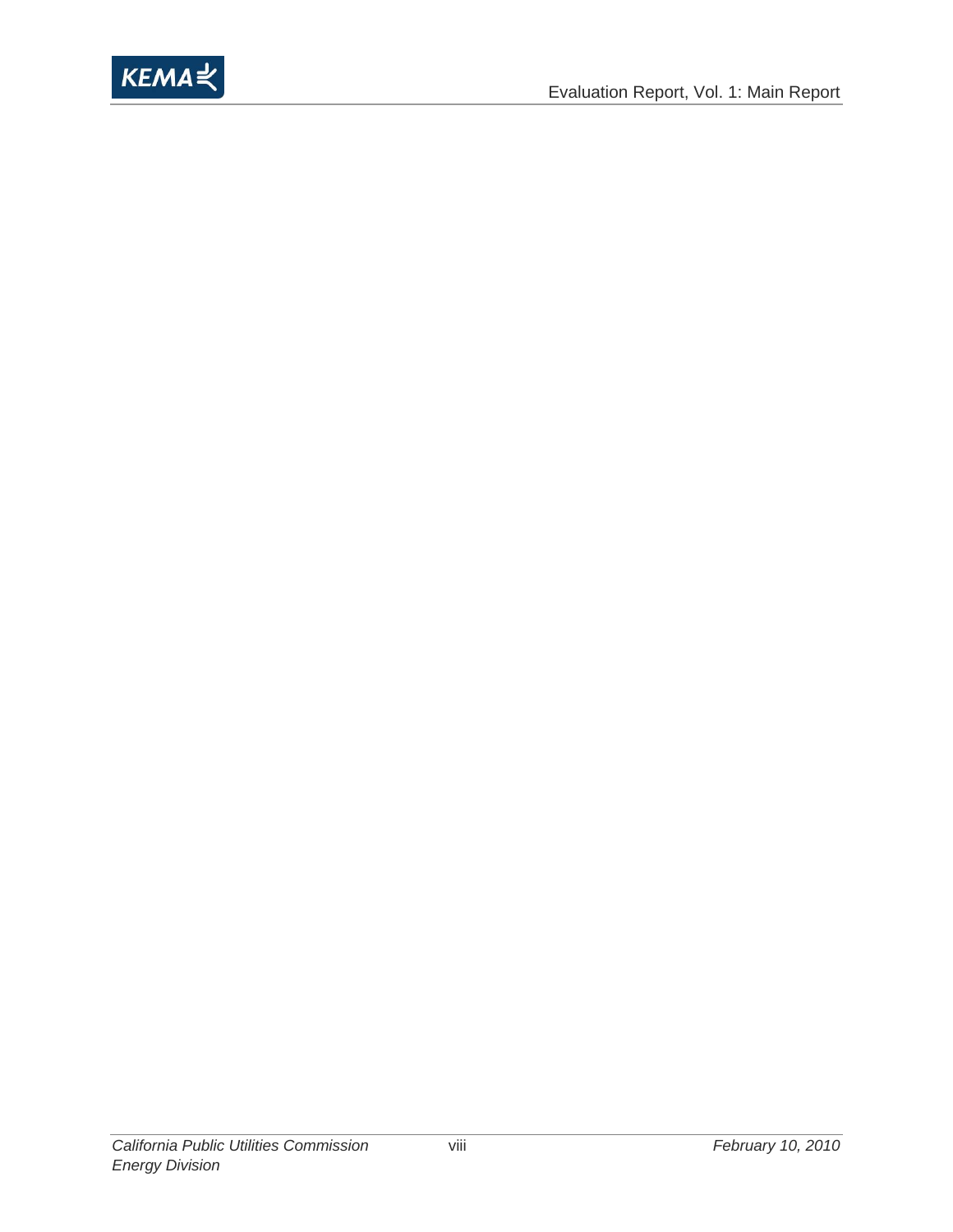

# <span id="page-10-0"></span>**Executive Summary**

In this report we present the results of an impact evaluation conducted by the PG&E Agricultural and Food Processing contract group for the California Public Utilities Commission. This group was lead by KEMA Inc. with support from ERS, Inc., ADM Associates, California AgQuest Consulting, Robert Thomas Brown Company, and Itron, Inc. The evaluation focused on estimating gross and net kWh, kW, and therm impacts for the 2006-2008 period associated with the PG&E Agriculture and Food Processing (Ag-Food) Program (PGE200[1](#page-10-1))<sup>1</sup> and two high-impact measures (HIMs): <sup>[2](#page-10-2)</sup> greenhouse heat curtains and greenhouse infrared film. These two HIMs were installed through programs run by PG&E, SDG&E, and SCG.

### **Evaluation Approach**

l

The gross impact evaluation of the PG&E Ag-Food Program utilized a project-specific engineering methodology that consisted of retrofit isolation engineering models or building energy simulation models that were calibrated to site-specific data. The gross impact analysis of the two HIMs utilized a building energy simulation (eQuest), which was calibrated using detailed data collected at six sites and then used to simulate energy usage at subsequent sites using site-specific data collected for each studied site. All gross impact analyses were supported by on-site data collection activities.

Net savings were developed using a customer self-report net-to-gross (NTG) approach, with additional interviews of selected vendors, when necessary to support the analysis. A common approach was utilized across several non-residential evaluation contract groups to provide for a consistent analysis across many similar programs. The method uses a "0" to "10" scoring system for key questions used to estimate the net-to-gross ratio (NTGR). It asks respondents to jointly consider and rate the importance of the many likely events or factors that may have influenced their energy-efficiency decision-making.

Sample sizes were designed to provide relative precision of 10% at the 90% confidence level for the PG&E Ag-Food Program and 20% at the 90% confidence level for the greenhouse HIMs. A total of 38

<span id="page-10-1"></span><sup>&</sup>lt;sup>1</sup> For the PG&E Ag-Food Program, all projects that were identified as commercial new construction projects were reassigned to the New Construction Codes and Standards evaluation. Thus, all Ag-Food Program results presented in this report show effects that exclude these commercial new construction projects.

<span id="page-10-2"></span> $2^2$  Subsequent to the initial allocation of programs to the evaluation contract groups, the overall focus of the CPUC evaluation activities shifted from a program evaluation to a "high impact measure" (HIM) evaluation. During this process, a list of HIMs was developed from the E3 calculators delivered by the Investor-owned utilities (IOUs) covering program savings claims through the end of the second quarter of 2008 (Q2-2008). A single Access database containing E3 measure line items, from the E3 calculator's Input tab, was created. Each of the measures was assigned a measure name using a consistent measure-naming scheme. The savings claims for each IOU were tabulated for each named measure, and each measure's contribution was calculated to the total IOU portfolio savings claim for kWh, kW, and therms. The list of HIMs was developed by identifying all measures that contributed more than 1% to any of the kWh, kW, or therm savings parameters and categorized by IOU.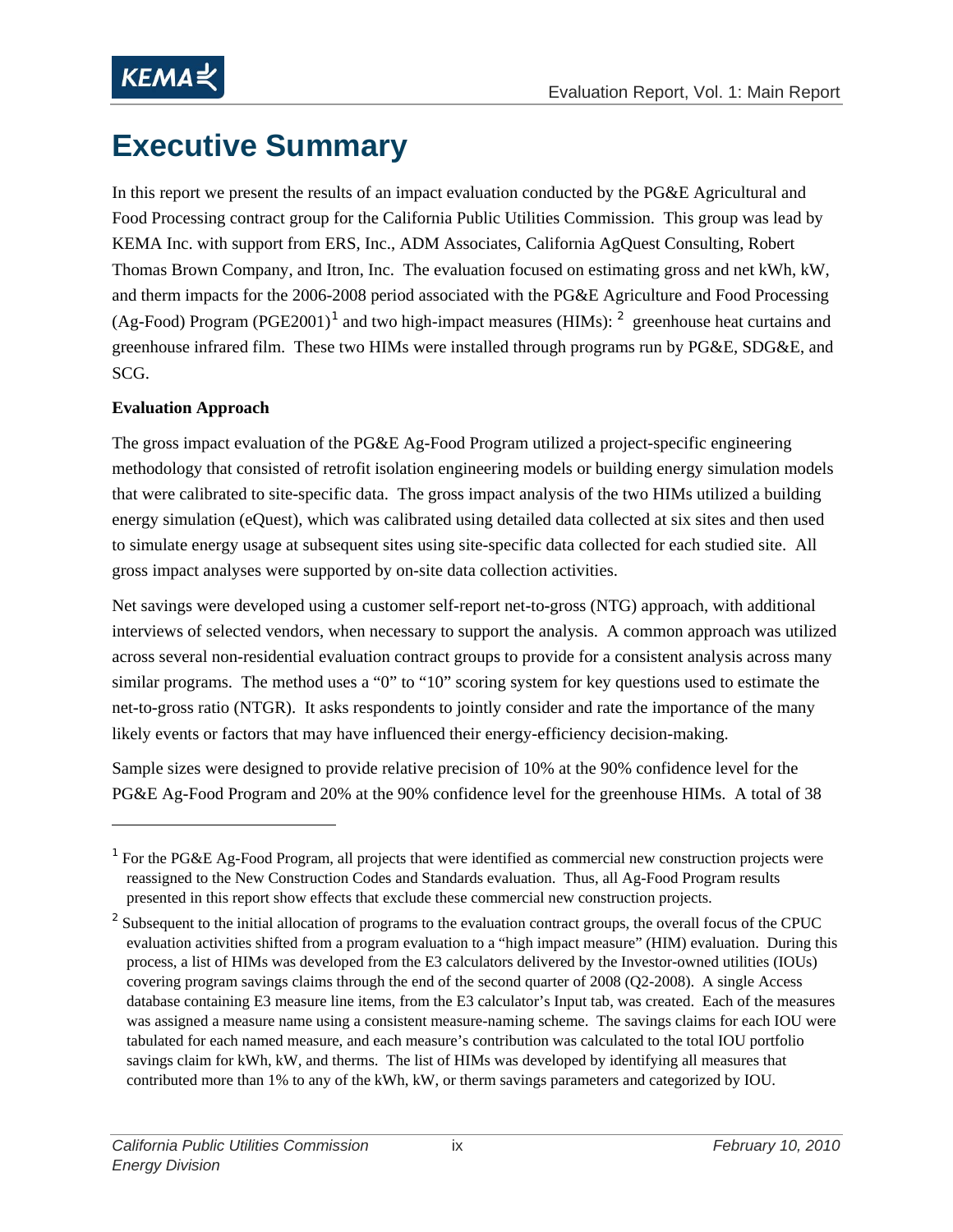

electric projects and 30 natural gas projects received engineering analysis for the PG&E Ag-Food Program evaluation. Twenty one greenhouse heat curtain sites and 18 greenhouse infrared film sites were included in the HIM engineering analyses. Net-to-gross sample sizes came in at 29 for the Ag-Food electric projects, 15 for the Ag-Food gas projects, 53 for the greenhouse heat curtain sites and 57 for the greenhouse infrared film sites.

#### **Results**

[Table 1](#page-11-0) presents the gross impact realization rates and NTGRs estimated in this study along with their standard precision estimates. As the table indicates, realization rates range from a low of 0.39 for greenhouse infrared film therm savings to a high of 1.07 for PG&E Ag-Food Program therm savings. Relative precision estimates for the gross realization rates are higher than targeted for the greenhouse HIMs, but are lower than targeted for the PG&E Ag-Food Program. Lower than expected precision estimates for the Ag-Food realization rates are a result of worse than expected correlation between the exante and ex-post project savings estimates. NTGRs range from a low of 0.46 for the greenhouse infrared film measure to a high of 0.78 for the PG&E Ag-Food Program kW savings.

#### <span id="page-11-0"></span>**Table 1: Summary of Key Evaluation Parameters and Their Associated Precision**

| <b>Measure/Program</b>            | <b>Gross</b><br><b>Realization</b><br>Rate | <b>Relative</b><br><b>Precision</b> | <b>NTGR</b> | Relative<br><b>Precision</b> |
|-----------------------------------|--------------------------------------------|-------------------------------------|-------------|------------------------------|
| Greenhouse Heat Curtains - Therms | 0.63                                       | 9.7%                                | 0.63        | 5.3%                         |
| Greenhouse Infrared Film - Therms | 0.39                                       | 16.9%                               | 0.46        | 10.2%                        |
| PG&E Ag-Food - kWh                | 0.68                                       | 16.9%                               | 0.70        | 14.6%                        |
| PG&E Ag-Food - kW                 | 0.52                                       | 30.4%                               | 0.78        | 14.1%                        |
| PG&E Ag-Food - Therms             | 1.07                                       | 24.6%                               | 0.69        | 16.1%                        |

[Table 2](#page-12-0) presents statewide measure level impacts for the greenhouse heat curtain HIM and also compares ex-ante savings estimates with ex-post evaluation results. As the table shows, net savings for the heat curtains are 0.14 GWh and 1.28 million therms per year. Ex-post net therm savings are calculated to be about 41% of the ex-ante estimates. This is the result of a gross realization rate of 0.63 combined with a NTGR of 0.63, which is much lower that the average ex-ante NTGR of 0.95. The evaluation determined that the heat curtain HIM is generating a small amount of electric savings that are not currently being claimed by the programs.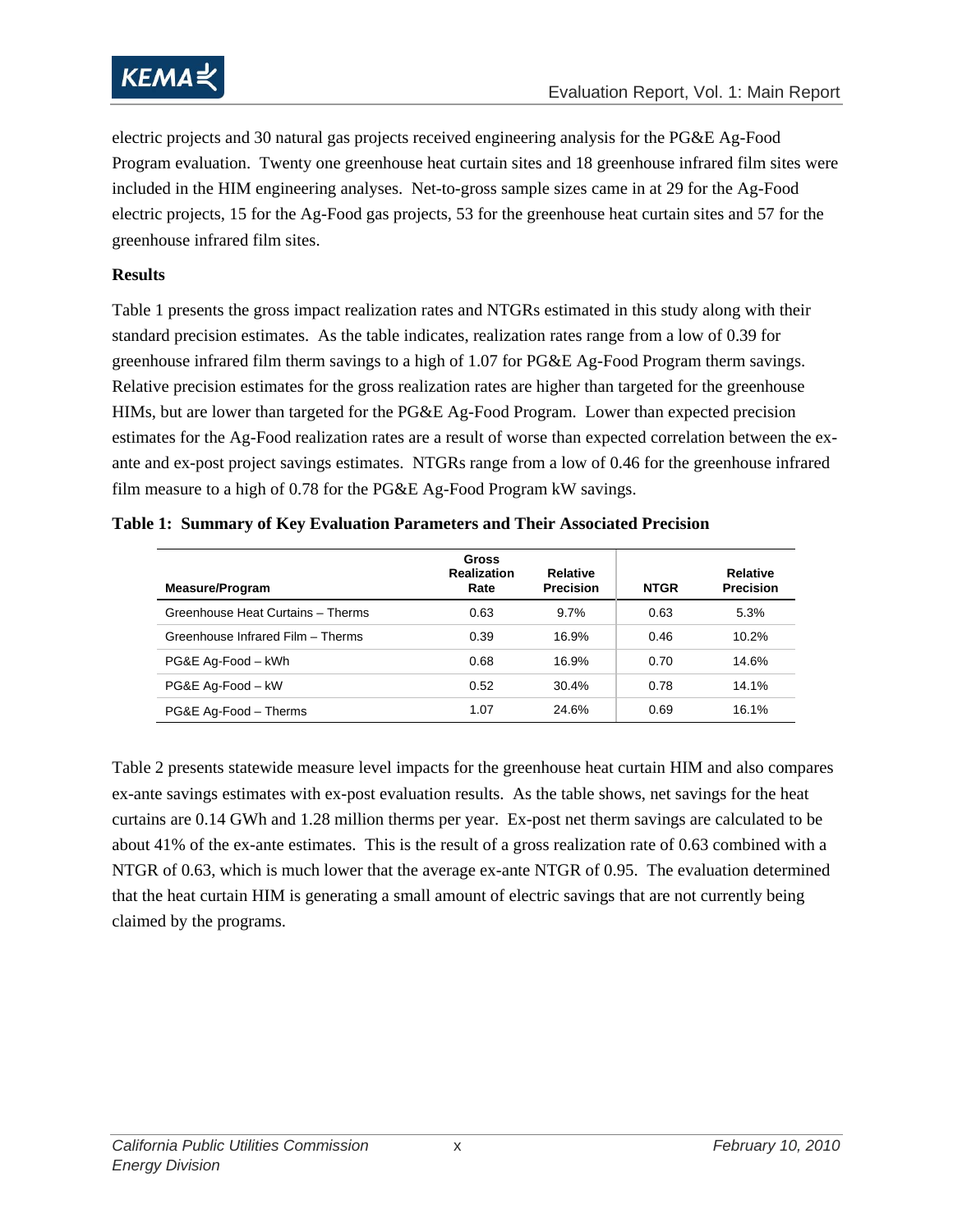

| <b>Savings</b><br><b>Units</b> | <b>Evaluation Result</b> | Ex Ante   | <b>Ex Post</b> | <b>Realization</b><br>Rate |
|--------------------------------|--------------------------|-----------|----------------|----------------------------|
| kWh                            | Gross Savings            |           | 227,123        | -                          |
|                                | <b>NTGR</b>              |           | 0.63           |                            |
|                                | <b>Net Savings</b>       |           | 142,411        | -                          |
| Therms                         | Gross Savings            | 3,246,599 | 2,034,028      | 0.63                       |
|                                | <b>NTGR</b>              | 0.95      | 0.63           |                            |
|                                | <b>Net Savings</b>       | 3,095,637 | 1,275,383      | 0.41                       |

<span id="page-12-0"></span>**Table 2: Greenhouse Heat Curtain Gross and Net Impacts** 

[Table 3](#page-12-1) presents statewide measure level impacts for the greenhouse infrared film HIM. As shown, net savings for the infrared films are 0.06 GWh and 0.23 million therms per year. Ex-post net therm savings are calculated to be only 18% of the ex-ante estimates. A low gross realization rate, combined with an NTGR that is much lower that the program assumption, contribute to this result. Similar to the heat curtain measure, the evaluation determined that the infrared films are generating a small amount of electric savings that are not currently being claimed by the programs.

| <b>Savings</b><br>Units | <b>Evaluation Result</b> | Ex Ante   | <b>Ex Post</b> | <b>Realization</b><br>Rate |
|-------------------------|--------------------------|-----------|----------------|----------------------------|
| <b>kWh</b>              | Gross Savings            |           | 131,481        | -                          |
|                         | <b>NTGR</b>              |           | 0.46           |                            |
|                         | <b>Net Savings</b>       |           | 59,940         | $\overline{\phantom{0}}$   |
| Therms                  | Gross Savings            | 1,290,728 | 500,527        | 0.39                       |
|                         | <b>NTGR</b>              | 0.96      | 0.46           |                            |
|                         | <b>Net Savings</b>       | 1,239,099 | 228,181        | 0.18                       |

<span id="page-12-1"></span>**Table 3: Greenhouse Infrared Film Gross and Net Impacts** 

[Table 4](#page-13-0) present program-level impacts for the PG&E Ag-Food Program. Ex-post net savings are calculated at 58.7 GWh, 8.0 MW, and 6.8 million therms, reflecting net realization rates of 0.61, 0.51, and 1.02, respectively. Note that gross realization rates for kWh and kW are slightly higher than those shown in Table 1, and the gross therm realization rate is slightly lower. This difference is because the realization rates shown in Table 4 reflect dual fuel impacts that were omitted from ex-ante calculations and the realization rates in Table 1 do not.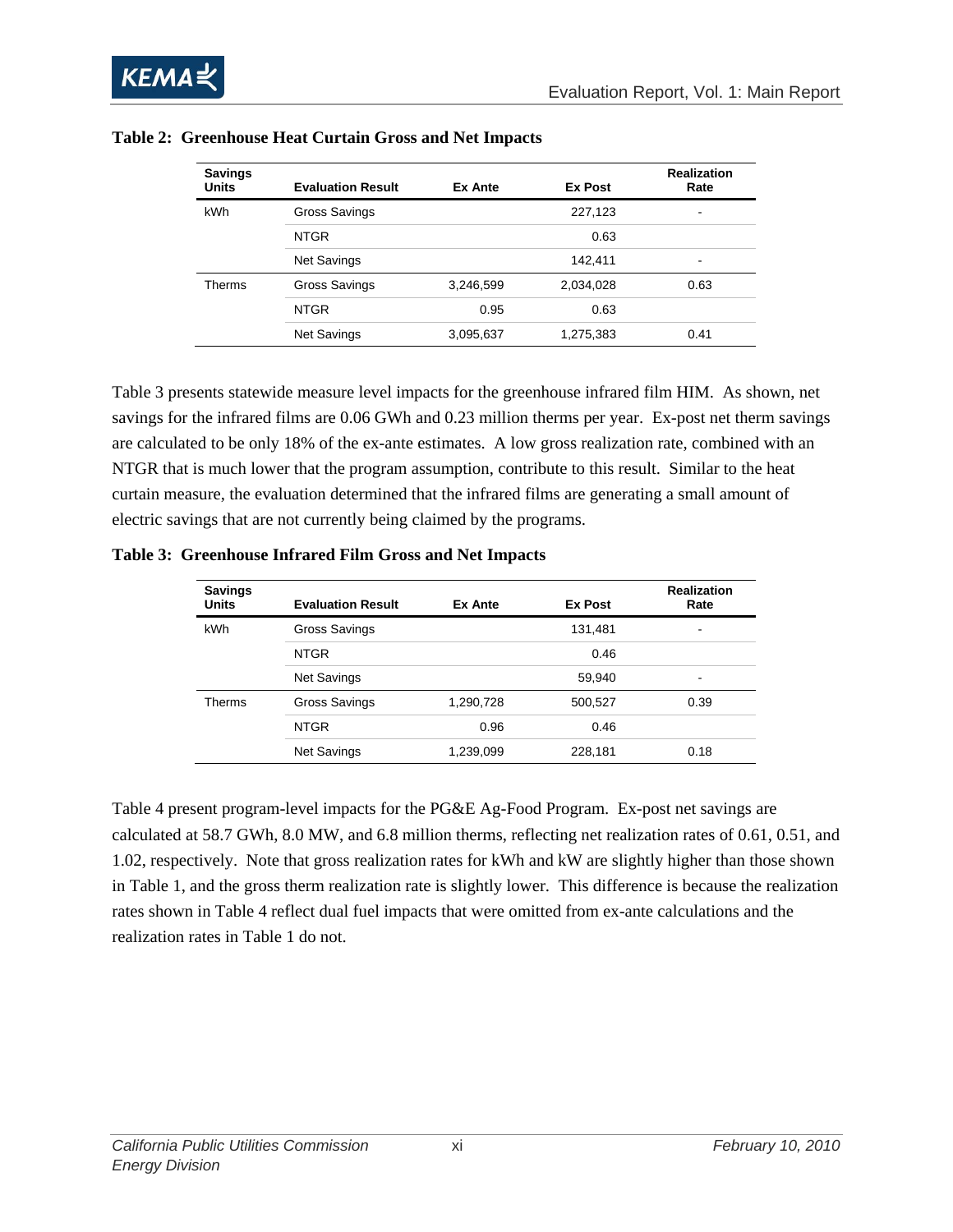

| <b>Savings</b><br><b>Units</b> | <b>Evaluation Result</b> | Ex Ante     | <b>Ex Post</b> | <b>Realization</b><br>Rate |
|--------------------------------|--------------------------|-------------|----------------|----------------------------|
| kWh                            | Gross Savings            | 120,778,653 | 84,125,757     | 0.70                       |
|                                | <b>NTGR</b>              | 0.79        | 0.70           |                            |
|                                | <b>Net Savings</b>       | 95,598,936  | 58,719,351     | 0.61                       |
| kW                             | Gross Savings            | 19,504      | 10,262         | 0.53                       |
|                                | <b>NTGR</b>              | 0.80        | 0.78           |                            |
|                                | <b>Net Savings</b>       | 15,667      | 7,999          | 0.51                       |
| Therms                         | Gross Savings            | 9,229,753   | 9,865,607      | 1.07                       |
|                                | <b>NTGR</b>              | 0.72        | 0.69           |                            |
|                                | <b>Net Savings</b>       | 6,653,438   | 6,798,317      | 1.02                       |

### <span id="page-13-0"></span>**Table 4: PG&E Ag-Food Program Gross and Net Impacts**

#### **Recommendations**

Key program-related recommendations include the following, which are discussed further at the end of each measure/program specific section of this report:

- For greenhouse heat curtain and infrared film measures, we recommend that the utilities make some changes to the models they use to calculate ex-ante unit savings. These changes would have the effect of lowering savings for these greenhouse measures.
- For the PG&E Ag-Food Program, we recommend a number of changes to improve the accuracy of the ex-ante estimates and to provide for more accurate evaluations of the program (see Section 5.4 of this report for more detail):
	- ο Provide better documentation, justification, and supporting data for the base case equipment on which savings are based
	- ο Compute peak demand savings on the same basis as defined by the evaluations (and in the Database for Energy Efficiency Resources) (DEER)
	- ο Incorporate remaining useful life calculations into early replacement projects
	- ο Require more pre- and post-retrofit measurement on large projects to ensure evaluators have sufficient data on which to base savings calculations

We also provide several additional recommendations that would help facilitate improved evaluation of the programs (also discussed more thoroughly in Section 5.4 of this report):

- Extend the evaluation schedule to allow for more analysis time after summer field activities are completed – particularly for programs such as the PG&E Ag-Food Program where key site activity often occurs in late summer and early fall
- Develop an electronic filing system for program project files so that data requests for these files can be expedited
- Improve program tracking data to better describe project activities for custom projects, thereby allowing evaluators to develop more efficient sample designs that could focus on specific types of custom projects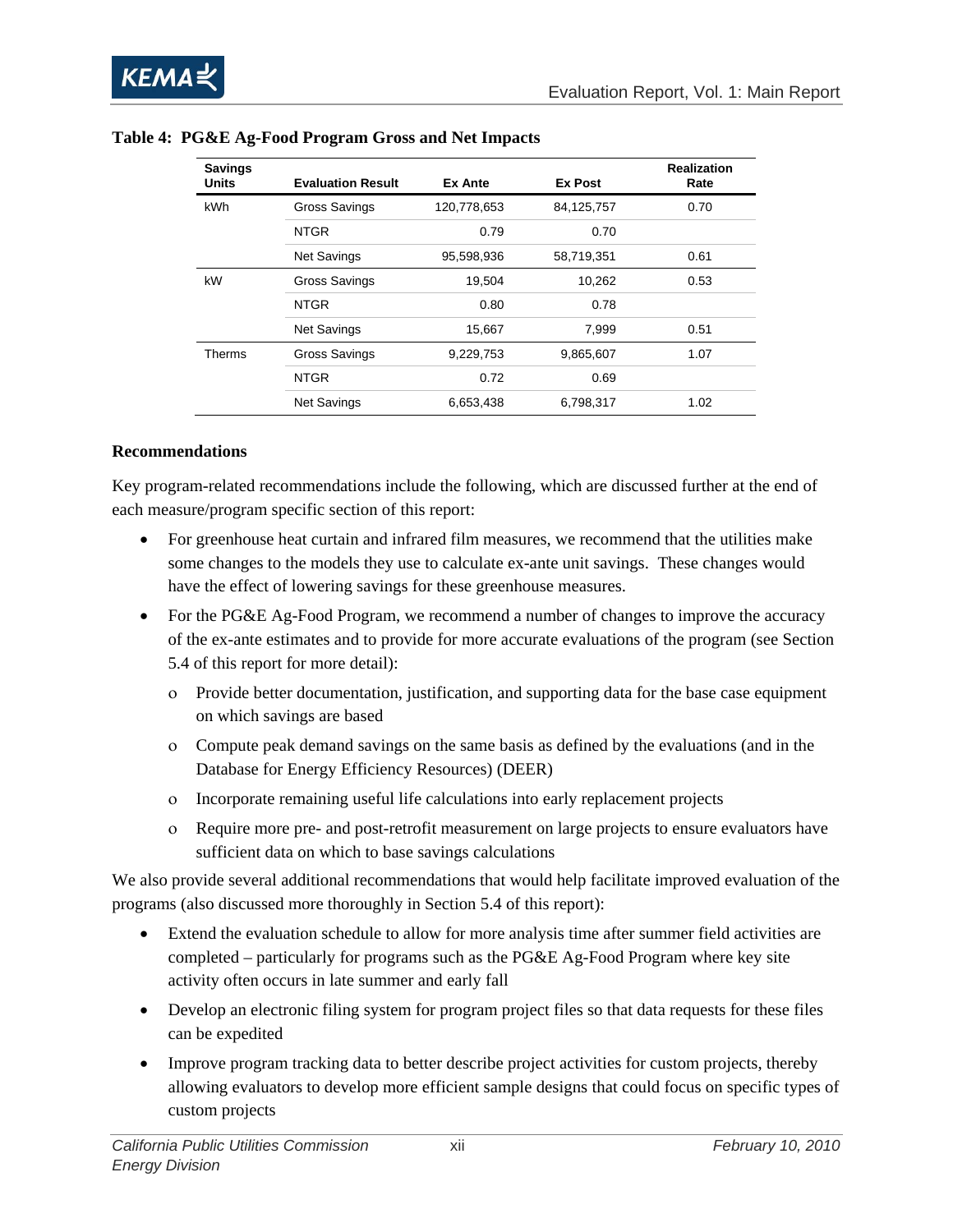

# <span id="page-14-0"></span>**Introduction and Purpose of the Study**

This is the evaluation report for the Pacific Gas and Electric Company (PG&E) Agriculture and Food Processing Program Contract Group. The evaluation project was led by KEMA, Inc., who was in charge of overall project planning, sample design, summarization of evaluation results, and reporting. Measurement and Verification (M&V) activities were led by ERS, Inc., with assistance from ADM Associates, California AgQuest Consulting, and Robert Thomas Brown Company. Itron, Inc. assisted in conducting and scoring net-to-gross surveys.

The evaluation focused on the PG&E Agriculture and Food Processing (Ag-Food) Program (PGE2001) and two high-impact measures (HIMs): <sup>[3](#page-14-1)</sup> greenhouse heat curtains and greenhouse infrared film. These two HIMs were installed through five different programs: the PG&E Ag-Food Program, the PG&E Commercial Mass Markets Program, the Southern California Gas (SCG) Express Efficiency Program, the San Diego Gas and Electric Company (SDG&E) Express Efficiency Program, and the SDG&E Small Business Super Saver Program. The evaluated program period operated from January 2006 through December 2008.

The evaluation objectives were to:

- 1) Determine the total adjusted gross- and net-energy impacts of the greenhouse heat-curtain and infrared film measures and the PG&E Ag-Food Program for the 2006-2008 program years
- 2) Establish monthly and hourly performance profiles for the projects in which the program measure was implemented, based on review of records, interviews, energy modeling, and measurements, where necessary
- 3) Account for the energy and peak-demand effects of spillover, if applicable
- 4) Explain discrepancies between the results of this study and the ex-ante savings estimated by utilities
- 5) Inform future updates to ex-ante energy savings estimates (including the Database for Energy Efficient Resources (DEER)) for program planning purposes

1

<span id="page-14-1"></span><sup>&</sup>lt;sup>3</sup> Subsequent to the initial allocation of programs to the evaluation contract groups, the overall focus of the CPUC evaluation activities shifted from a program evaluation to a "high impact measure" (HIM) evaluation. During this process, a preliminary list of HIMs was developed from the E3 calculators delivered by the Investor-owned utilities (IOUs) covering program savings claims through the end of the second quarter of 2008 (Q2-2008). A single Access database containing E3 measure line items, from the E3 calculator's Input tab, was created. Each of the measures was assigned a measure name using a consistent measure-naming scheme. The savings claims for each IOU were tabulated for each named measure, and each measure's contribution was calculated to the total IOU portfolio savings claim for kWh, kW, and therms. An initial list of HIMs was developed by identifying all measures that contributed more than 1% to any of the kWh, kW, or therm savings parameters and categorized by IOU.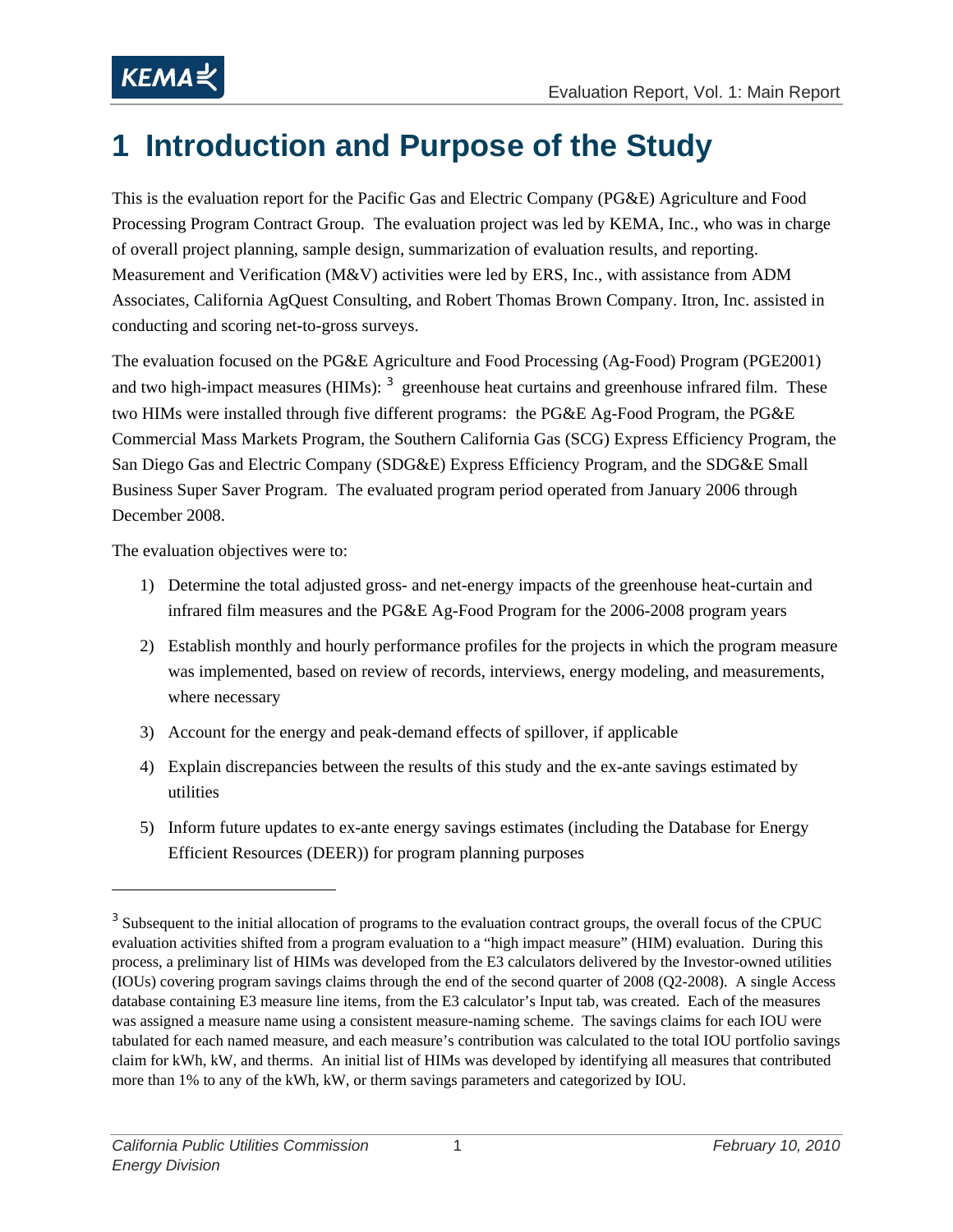

## <span id="page-15-0"></span>**1.1 EM&V Activities and Results Contained in this Report**

This evaluation is designed to meet the following high-priority uses for the results: adjustments to gross savings claimed by utilities: net savings estimations after considering other influences that affect customers' decisions to implement efficiency measures; and allocation of energy savings to time periods. This last factor is needed to properly value reduced electricity use, whose cost and consumer price vary over different day-types and hours. Impact evaluation results are also used to support cost-effectiveness analyses, program process improvements and strategic planning, and to determine shareholder incentives. Moreover, data collected for the impact evaluation may support other program planning and evaluation functions including: estimating incremental measure costs; assessing program market effects; and estimating measures' useful lives. Because many of the above priorities are best met by producing data at the measure or end-use level, the project focused evaluation resources on detailed end-use-level field data collection and subsequent analysis.

For the gross savings evaluation, the KEMA team applied a common, basic approach. The KEMA team used measurement and verification of gross and net savings for a sample of sites and expanded those sample results to the program population via stratified ratio estimation, using tracking system savings as the ratio variable. These site evaluations were executed using the following steps.

- **Validate and adjust ex-ante savings estimates.** In evaluations of this type, the first step is to ensure that project-level energy and demand reductions estimates contained in utility trackingsystem databases are correct and complete.
- **Develop Monitoring and Verification (M&V) sample.** Once tracking system savings estimates were validated, the next step was to select a sample of sites for M&V activities. The basic goal of the sample design was to meet prescribed levels of statistical precision for total kWh, kW, and therm savings. Sample sizes developed for the evaluation were:
	- ο PG&E Ag-Food Program: 71 projects (40 projects selected for their electric savings and 31 projects selected for natural gas savings)
	- ο Greenhouse heat-curtain HIM: 18 sites
	- ο Greenhouse infrared-film HIM: 17 sites
- **Develop M&V plans for sample sites.** Research team engineers developed a custom data collection and analysis plan (site plan) for each sampled project for the PG&E Ag-Food Program and standardized M&V plans for the more homogeneous greenhouse HIMs. The plans' objectives were to identify the key data that would be required to ascertain conditions and energy consumption for both baseline and as-built conditions so that energy savings and demand reduction could be estimated. The plans also identified how the data would be collected and processed into energy savings and demand reduction estimates to correspond to the California Public Utilities Commission's (CPUC) reporting requirements. The M&V plans took into account the level of rigor specified for the study, number and types of measures installed, the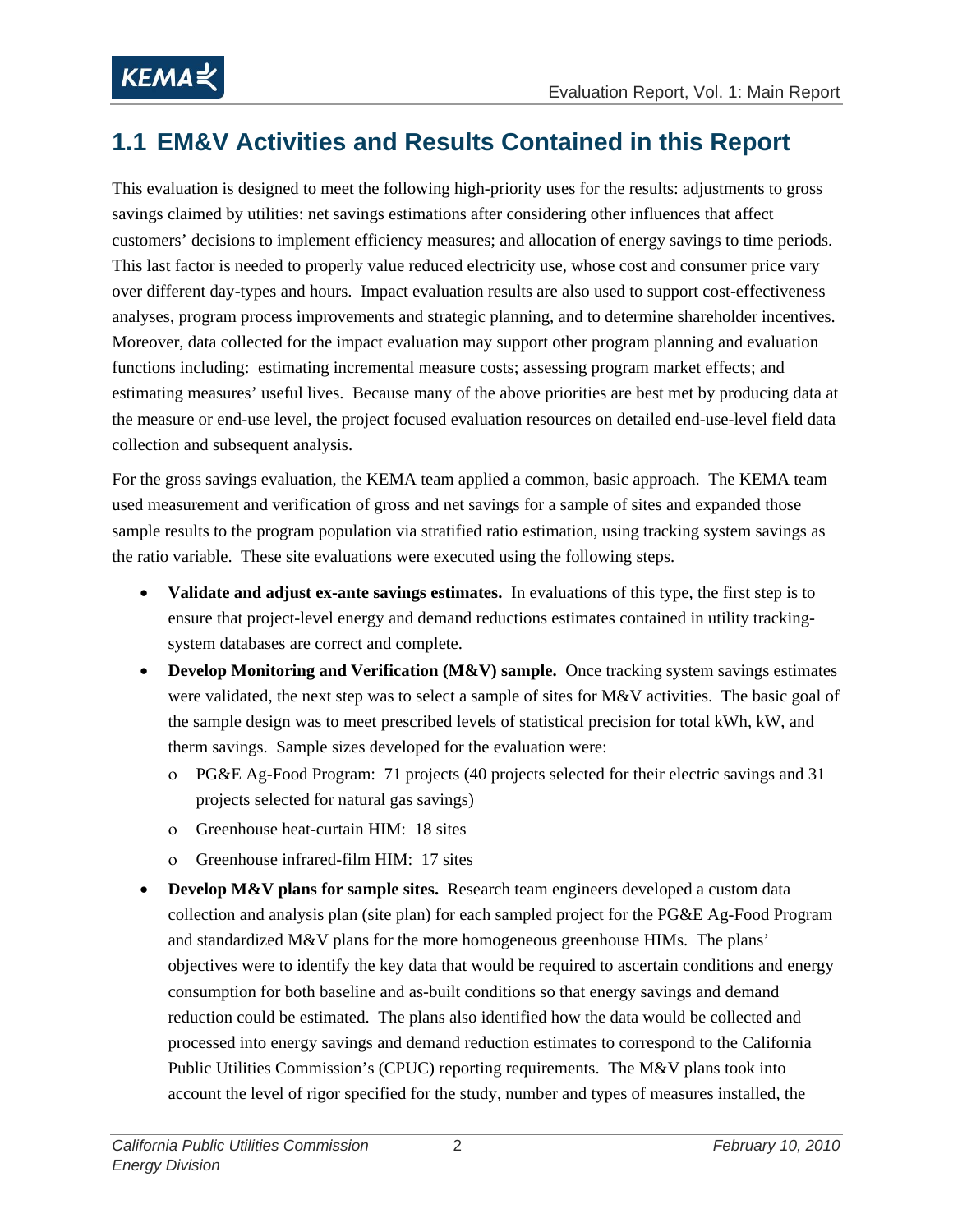

sensitivity of energy savings to variable conditions, including: weather, occupancy, volume of production or facility utilization, customer ability to vary energy service levels, and the share of total program energy and demand savings accounted for by the site. Researchers supplemented tracking system and application file materials with direct interviews with sample facility representatives and review of billing data to support development of the site plans.

- **Collect data and estimate site-level ex-post gross energy savings**. Site data collection and analysis occurred in the following stages.
	- ο *Preliminary interview.* The engineer assigned to the site interviewed facility personnel to ascertain basic facts about the site's design and operation so that the site plan could be finalized for implementation.
	- ο *Verification of measure installation.* During the on-site visit, the field engineer verified the installation of the measures in question and checked key attributes against program records. These included the quantity, capacity, location, and efficiency ratings of the items installed.
	- ο *Installation of measurement instruments.* The engineer installed measure-level meters or other measuring devices, such as lighting hours-of-use loggers. For many of the measures included in this evaluation, researchers collected interval data for electric demand.
	- ο *Estimation of site-level gross savings.* After on-site meters were retrieved and downloaded, the site engineer combined data from numerous sources—including installation verification, facility staff (concerning facility hours of operation, seasonal use patterns, and control schemes), equipment specifications, and post-installation observations and metering—to estimate savings. The general strategy was to estimate the affected equipment's energy usage for both baseline and post-installation conditions, and then use the differences between those usage estimates to estimate energy savings and demand reductions.
- **Estimate site-level net energy savings and demand reductions***.* CPUC evaluation protocols require that savings net of free-ridership be estimated. The research team estimated site-level free-ridership and participant spillover based on results of questions posed to facility staff about the programs' effect on decisions to implement program-supported measures. These questions generally attempted to define what customers would have done in the absence of the program in regard to the quantity, capacity, efficiency rating, and timing of the purchase that was supported by the program. Questionnaires measuring net program effects were administered by subjectmatter analysts trained in interviewing and research. The analysts also utilized extensive information about the site to guide their questions, including application materials and on-site observations provided by the field engineers. The analysts used other data developed through the site inspection and file review to corroborate customer self-reports.
- **Analysis and reporting of program-level and HIM-level savings.** The research team expanded sample site findings across the entire population of program/HIM participants, utilizing a ratio estimation approach. In brief, this procedure applies the ratio of verified *ex-post* savings to sampled sites' tracking system-recorded ex-ante savings to total tracking system energy savings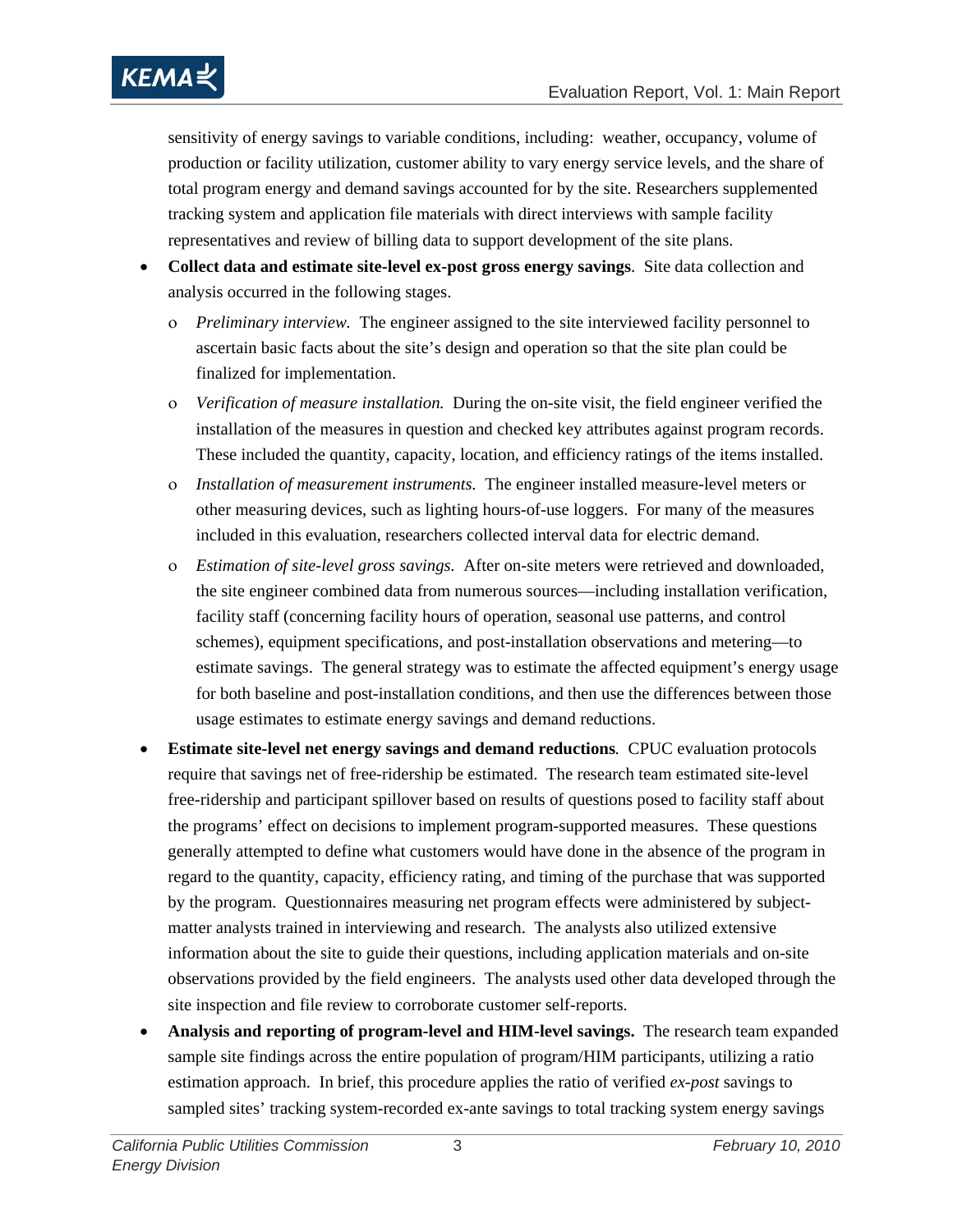

and demand reductions to arrive at estimates of verified gross energy savings and demand reductions.

Key results presented in this report include gross and net energy and peak demand savings for the PG&E Ag-Food Program, greenhouse heat curtain and infrared film measures, and key savings parameters associated with these savings including installation rates, unit energy savings, hours of operation, realization rates, and net-to-gross ratios.

The following tables summarize key activities conducted for the evaluation and key evaluation results that are contained in this report.

|                                            | <b>Verification</b>                           | <b>Gross Savings</b>       |                                                                                           | <b>Net Savings</b> |                                      |                           |       |
|--------------------------------------------|-----------------------------------------------|----------------------------|-------------------------------------------------------------------------------------------|--------------------|--------------------------------------|---------------------------|-------|
| <b>Evaluation</b><br>Methods $\rightarrow$ | Surveys, on-site<br><b>Audits</b>             | <b>Billing</b><br>Analysis | Field measurement                                                                         | Other              | Participant<br>Self Report           | <i>Discrete</i><br>Choice | Other |
| <b>Report Section</b>                      | Parameters estimated – or evaluation outputs. |                            |                                                                                           |                    |                                      |                           |       |
| 3. Greenhouse<br><b>Heat Curtains</b>      | Installation Rate                             |                            | Gross energy and<br>peak demand<br>savings, operating<br>hours, UES,<br>realization rates |                    | Net measure<br>savings, NTG<br>ratio |                           |       |
| 4. Greenhouse<br>Infrared Film             | Installation Rate                             |                            | Gross energy and<br>peak demand<br>savings, operating<br>hours, UES,<br>realization rates |                    | Net measure<br>savings, NTG<br>ratio |                           |       |

### **High-Impact Measure Evaluations**

### **Program-Specific Evaluations**

|                                            | <b>Verification</b>               | <b>Gross Savings</b>                          |                                                                                           | <b>Net Savings</b> |                                      |                           |       |
|--------------------------------------------|-----------------------------------|-----------------------------------------------|-------------------------------------------------------------------------------------------|--------------------|--------------------------------------|---------------------------|-------|
| <b>Evaluation</b><br>Methods $\rightarrow$ | Surveys, on-site<br><b>Audits</b> | Billing<br>Analysis                           | Field measurement                                                                         | Other              | Participant<br>Self Report           | <b>Discrete</b><br>Choice | Other |
| <b>Report Section</b>                      |                                   | Parameters estimated – or evaluation outputs. |                                                                                           |                    |                                      |                           |       |
| 5. PG&E $Ag -$<br>Food<br>Processing       | <b>Installation Rate</b>          |                                               | Gross energy and<br>peak demand<br>savings, operating<br>hours, UES,<br>realization rates |                    | Net program<br>savings, NTG<br>ratio |                           |       |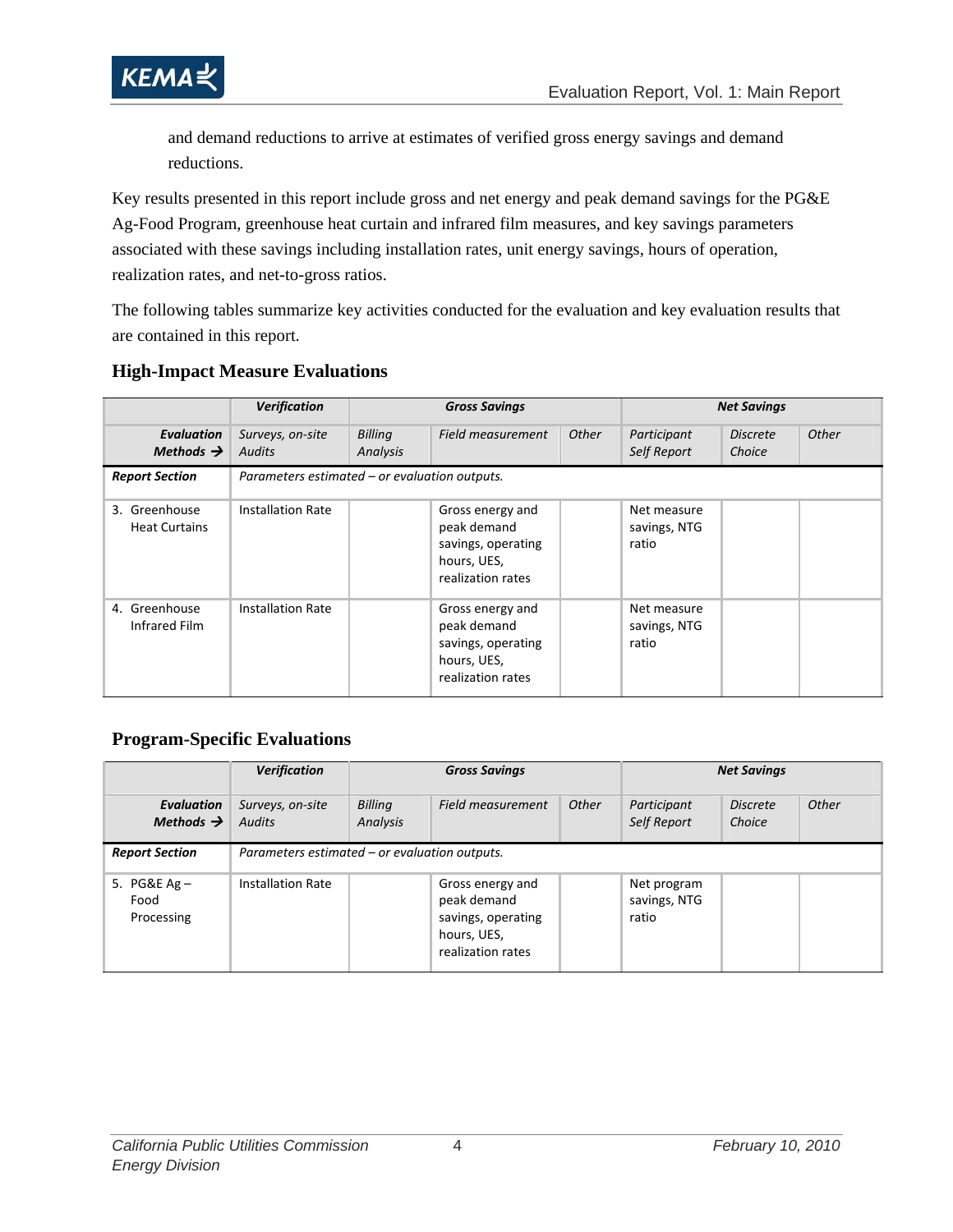

## <span id="page-18-0"></span>**1.2 Grouping and Rationale for Grouping Evaluation Activities**

KEMA, Inc. was contracted to conduct program evaluations for six PG&E agricultural and food processing programs. These programs provided specialized technical services and financial incentives that promote installation of energy-efficiency measures in agricultural and food processing facilities. In addition to the largest PG&E Ag-Food Program (PGE2001), five smaller specialty programs operated by third-party contractors were initially included in the evaluation:

- Industrial Refrigeration Performance Plus Program VaCom (PGE 2079)
- Industrial Cold Storage/Food Processing Efficiency Onsite (PGE 2065)
- Wine Industry Efficiency Solutions D&R International (PGE 2049)
- Dairy Energy Efficiency Program (DEEP) EnSave (PGE 2045)
- Combined Approach to Solar and Efficiency (CASE) Powerlight (PGE 2069)

These programs were grouped together for evaluation purposes, because they target a narrowly defined group of facilities. Moreover, energy and demand savings from measures supported by these programs are concentrated within a few technologies, including pumps, boilers, process heat, and production processes that are specific to the food and beverage industries.

Subsequent to the initial allocation of programs to the Ag-Food Contract Group, the overall focus of the CPUC evaluation activities shifted from a program evaluation to a HIM evaluation. During this process, a preliminary list of HIMs was developed from the E3 calculators delivered by the Investor-owned utilities (IOUs) covering program savings claims through the end of the second quarter of 2008 (Q2- 2008). A single Access database containing E3 measure line items, from the E3 calculator's Input tab, was created. Each of the measures was assigned a measure name using a consistent measure-naming scheme. The savings claims for each IOU were tabulated for each named measure, and each measure's contribution was calculated to the total IOU portfolio savings claim for kWh, kW, and therms. An initial list of HIMs was developed by identifying all measures that contributed more than 1% to any of the kWh, kW, or therm savings parameters and categorized by IOU.

As part of the HIM process, the Ag-Food Contract Group was assigned two HIMs, the greenhouse heat curtain and greenhouse infrared film measures. The HIMs were assigned as such since they were focused on agricultural facilities that were similar to facilities already targeted by the Ag-Food evaluation. To free up resources for the HIM evaluations, it was necessary to remove the five smaller third-party programs from the evaluation. Each of these programs contributed less than 0.5% to PG&E's ex-ante savings for the 2006-2008 period. Ex-ante savings estimates are being accepted for these smaller programs.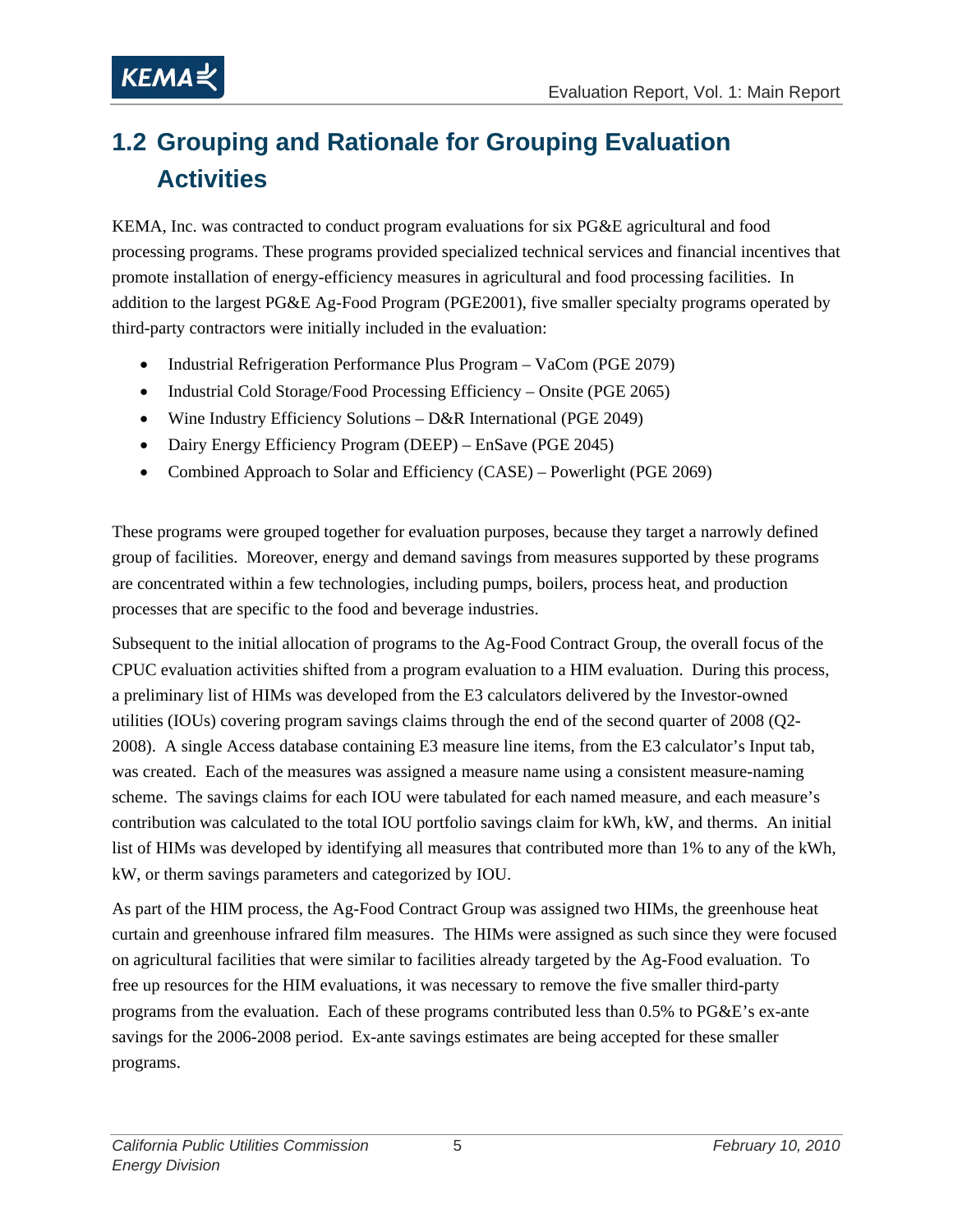

## <span id="page-19-0"></span>**1.3 Programs included in this Evaluation**

The evaluation activities and results discussed in this report address measures covered by five programs:

- The PG&E Agriculture and Food Processing Program (PGE2001)
- The PG&E Commercial Mass Markets Program (PGE2080)
- The SCG Express Efficiency Program (SCG3507)
- The SDG&E Express Efficiency Program (SDGE3012)
- The SDG&E Small Business Super Saver Program (SDGE3020)

All program measures are addressed in the PG&E Ag- Food Program evaluation, while only greenhouse heat curtain and greenhouse infrared film measures are addressed in the evaluations of the other four programs.

The following table provides a brief description of the programs included in this evaluation.

| <b>PROGRAMS INCLUDED</b><br>IN THIS EVALUATION                      | <b>PROGRAM DESCRIPTION</b>                                                                                                                                                                                                                                                                                                                                                                                                                                                                                                                                            | <b>KEY PROGRAM ELEMENTS</b>                                                                                                                                                                                                                                                                                                                                                                                                                                                                                                                                                                                                                    |
|---------------------------------------------------------------------|-----------------------------------------------------------------------------------------------------------------------------------------------------------------------------------------------------------------------------------------------------------------------------------------------------------------------------------------------------------------------------------------------------------------------------------------------------------------------------------------------------------------------------------------------------------------------|------------------------------------------------------------------------------------------------------------------------------------------------------------------------------------------------------------------------------------------------------------------------------------------------------------------------------------------------------------------------------------------------------------------------------------------------------------------------------------------------------------------------------------------------------------------------------------------------------------------------------------------------|
| PG&E Agriculture and Food<br><b>Processing Program</b><br>(PGE2001) | The Agricultural and Food Processing Program<br>is PG&E's umbrella effort to promote energy<br>efficiency in agriculture and the food<br>processing industry. Its objective is "to provide"<br>the most cost-effective, comprehensive,<br>relevant portfolio of program elements for the<br>targeted customers" The core program is<br>operated by PG&E staff and provides<br>coordinated marketing of technical services<br>and incentives to target sub-markets including:<br>farms, dairies, food processing facilities,<br>wineries, and refrigerated warehouses. | The elements provided directly by PG&E<br>include:<br>On-site audits of agricultural facilities<br>$\Omega$<br>and pump tests<br>Engineering support and design<br>$\circ$<br>assistance for new construction and<br>retrofit projects<br>Education and training in energy<br>$\mathbf{O}$<br>efficiency, demand response, and<br>distributed generation specific to the<br>submarket<br>Deemed and calculated (custom)<br>$\circ$<br>incentives for retrofit and new<br>construction measures specific to the<br>submarkets<br>Key program measures include custom<br>process, boiler, refrigeration, HVAC, lighting,<br>and motors measures. |

### **Programs Included in this Evaluation**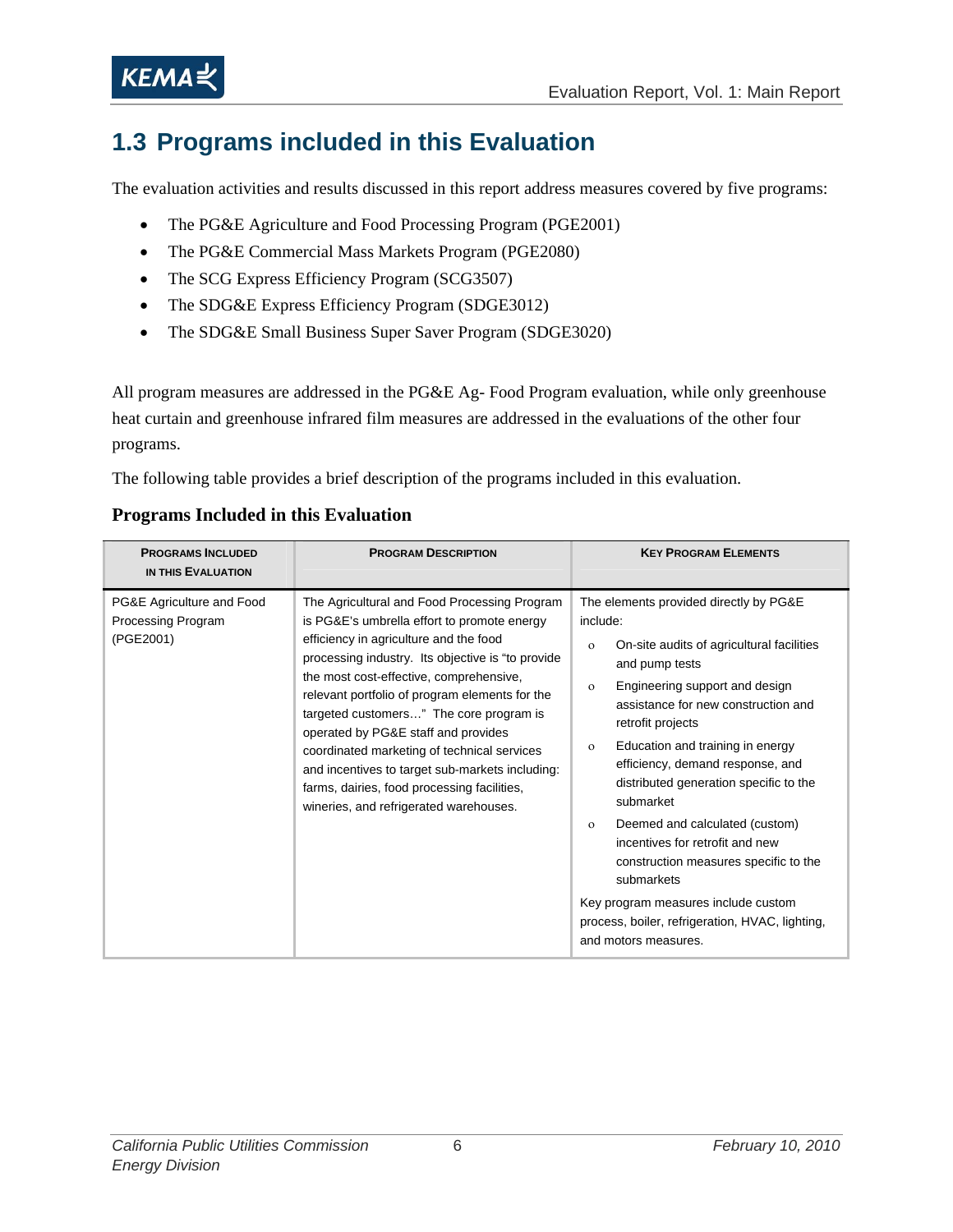

| <b>PROGRAMS INCLUDED</b><br>IN THIS EVALUATION               | <b>PROGRAM DESCRIPTION</b>                                                                                                                                                                                                                                                                                                                                                                                                                                                                                                                                                                                                                                                                                                                                                                                                                                                                                 | <b>KEY PROGRAM ELEMENTS</b>                                                                                                                                                                                                                                                                                                                                                                                                                                                                                                                                                                 |
|--------------------------------------------------------------|------------------------------------------------------------------------------------------------------------------------------------------------------------------------------------------------------------------------------------------------------------------------------------------------------------------------------------------------------------------------------------------------------------------------------------------------------------------------------------------------------------------------------------------------------------------------------------------------------------------------------------------------------------------------------------------------------------------------------------------------------------------------------------------------------------------------------------------------------------------------------------------------------------|---------------------------------------------------------------------------------------------------------------------------------------------------------------------------------------------------------------------------------------------------------------------------------------------------------------------------------------------------------------------------------------------------------------------------------------------------------------------------------------------------------------------------------------------------------------------------------------------|
| <b>PG&amp;E Commercial Mass</b><br>Markets Program (PGE2080) | This program targets single-family and<br>multifamily residential retrofits, commercial<br>renters, and commercial customers who often<br>lack information, time and resources for<br>energy-efficiency projects. The program uses<br>PG&E and third-party specialists and local<br>government partnerships to deliver a portfolio<br>of energy-efficiency, demand response, and<br>distributed generation services. It includes<br>statewide and other elements specially<br>targeted to mass-market customers in PG&E's<br>service area. Both turnkey and customized<br>direct installation program elements are<br>included in various partnerships.                                                                                                                                                                                                                                                    | To achieve maximum outreach and<br>penetration into all sectors of the mass market,<br>the program is provided through a variety of<br>delivery channels. Local government<br>partnerships provide outreach and marketing<br>as well as direct installation for single-family<br>and multifamily residences and small<br>businesses to localized portions of the mass<br>market.<br>The program includes a large variety of<br>measures that lend themselves to prescriptive<br>rebates; however, this evaluation focuses only<br>on greenhouse heat curtain and infrared film<br>measures. |
| <b>SCG Express Efficiency</b><br>Program (SCG3507)           | Express Efficiency is a statewide rebate<br>program targeting all nonresidential customers<br>and encourages the adoption of selected<br>energy-efficient technologies. SCG's program<br>focuses on replacing existing energy-efficient<br>natural-gas equipment and encouraging<br>customers to upgrade to higher than standard<br>efficiency models when purchasing equipment<br>for their business.                                                                                                                                                                                                                                                                                                                                                                                                                                                                                                     | The 2006-2008 program expands the outreach<br>of this rebate program to remote rural small<br>business communities by deploying a grass-<br>roots outreach team that offers on-site audits<br>as well as assists customers with the rebate<br>application process.<br>The program includes a large variety of<br>measures that lend themselves to prescriptive<br>rebates; however, this evaluation focuses only<br>on greenhouse heat curtain and infrared film<br>measures.                                                                                                               |
| <b>SDG&amp;E Express Efficiency</b><br>Program (SDGE3012)    | This statewide program is designed to assist<br>nonresidential customers who have a monthly<br>demand above 100 kW and/or an average<br>monthly gas usage of 4,166 therms and above<br>to retrofit existing equipment with high-<br>efficiency equipment. In addition, the 500 kW<br>monthly demand barrier between the statewide<br>Express Efficiency Programs and statewide<br>Standard Performance Contract Programs was<br>removed to ensure that IOUs' nonresidential<br>customers have a seamless approach to<br>participate in an energy-efficient program best<br>suiting their retrofit project needs. Rebates are<br>intended to cover a portion of the incremental<br>cost associated with installing higher-efficiency<br>equipment. Financial incentives are also<br>awarded for comprehensive projects that<br>include more than one measure or participate<br>in demand-response programs. | The program uses multiple marketing channels<br>to increase awareness and participation in the<br>program. In addition, the SDG&E Express<br>Efficiency has a local program component<br>specific to the needs of the customers in its<br>territory.<br>The program includes a large variety of<br>measures that lend themselves to prescriptive<br>rebates; however, this evaluation only focuses<br>on greenhouse heat curtain and infrared film<br>measures.                                                                                                                             |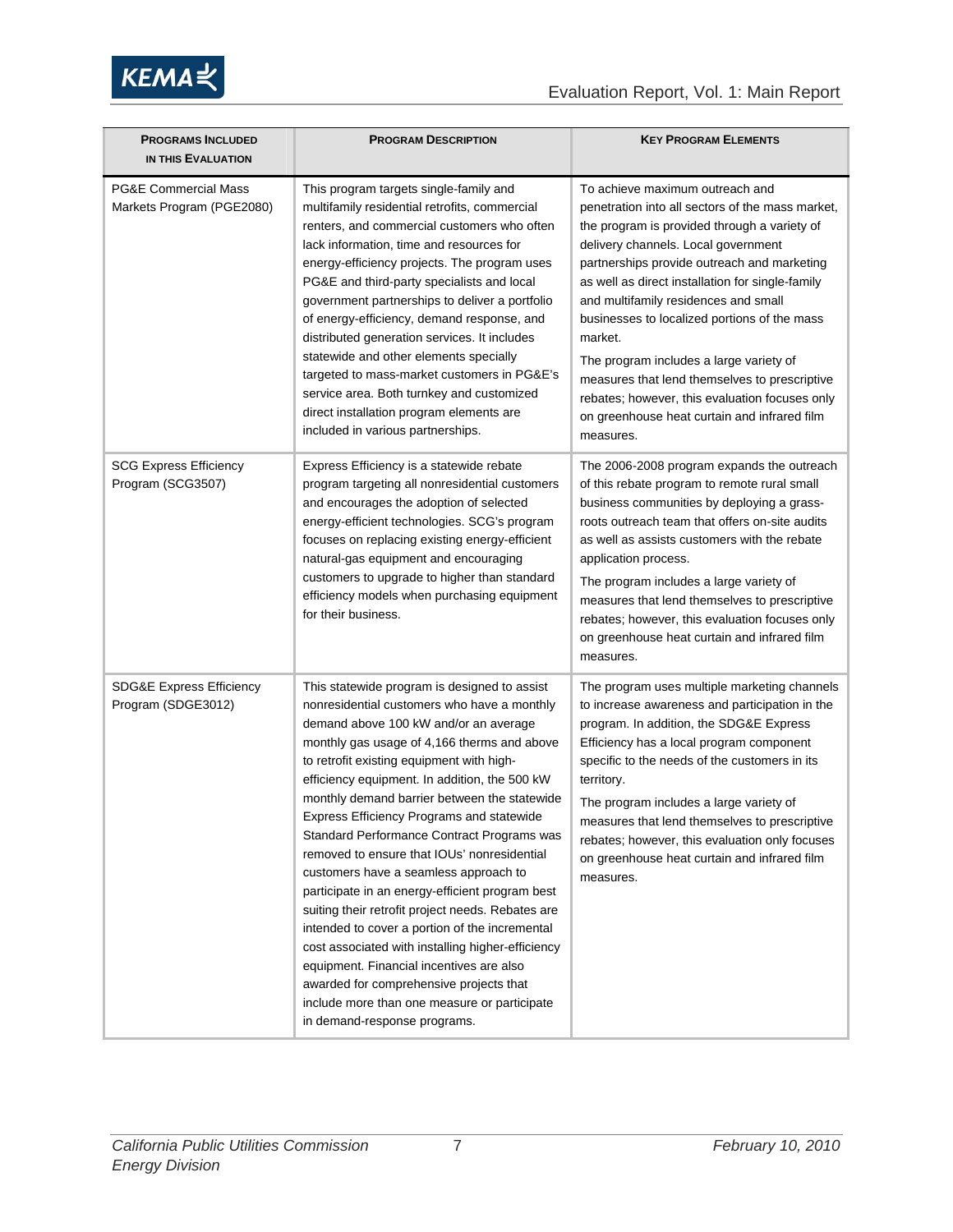

| <b>PROGRAMS INCLUDED</b><br>IN THIS EVALUATION                    | <b>PROGRAM DESCRIPTION</b>                                                                                                                                                                                                                                                                                                                                                                                                                                                       | <b>KEY PROGRAM ELEMENTS</b>                                                                                                                                                                                                                                                                                                                                                                                                                                                                                                                   |
|-------------------------------------------------------------------|----------------------------------------------------------------------------------------------------------------------------------------------------------------------------------------------------------------------------------------------------------------------------------------------------------------------------------------------------------------------------------------------------------------------------------------------------------------------------------|-----------------------------------------------------------------------------------------------------------------------------------------------------------------------------------------------------------------------------------------------------------------------------------------------------------------------------------------------------------------------------------------------------------------------------------------------------------------------------------------------------------------------------------------------|
| <b>SDG&amp;E Small Business Super</b><br>Saver Program (SDGE3020) | The Small Business Super Saver program is a<br>prescriptive rebate program targeting<br>nonresidential customers under 100kW of<br>monthly demand and/or under an average<br>monthly usage of 4,166 therms. The program<br>encourages nonresidential customers to retrofit<br>existing equipment with high-efficiency<br>equipment. Rebates are intended to cover a<br>significant portion of the incremental cost<br>associated with installing higher-efficiency<br>equipment. | The program integrates contractor incentives,<br>creating the potential for a no-cost approach<br>for the very small customer and/or an incentive<br>for comprehensive retrofits. In addition, the<br>program offers an on-bill financing opportunity<br>for customers who qualify and have a monthly<br>demand of 50kW and above.<br>The program includes a large variety of<br>measures that lend themselves to prescriptive<br>rebates; however, this evaluation only focuses<br>on greenhouse heat curtain and infrared film<br>measures. |

## <span id="page-21-0"></span>**1.4 Report Organization**

The remainder of this report is organized as follows:

- Section 2 presents the gross impact and net impact evaluation methodology
- Section 3 presents and discusses the results of the greenhouse heat curtain HIM evaluation
- Section 4 presents and discusses the results of the greenhouse infrared film HIM evaluation
- Section 5 presents and discusses the results of the PG&E Ag-Food Program evaluation
- Appendix A contains a glossary of acronyms
- Appendix B contains further detail on the net-to-gross analysis conducted for this evaluation, including a detailed description of methodology, the survey forms used for the analysis, sitespecific survey results, and write-ups for large-project NTG analyses
- Appendix C contains M&V reports for the greenhouse heat-curtain and infrared-film HIMs
- Appendix D contains M&V site reports for the PG&E Ag-Food Program
- Appendix E contains non-confidential responses to public comments
- Appendix F contains confidential responses to public comments.

Note that the appendices are contained in separate report volumes.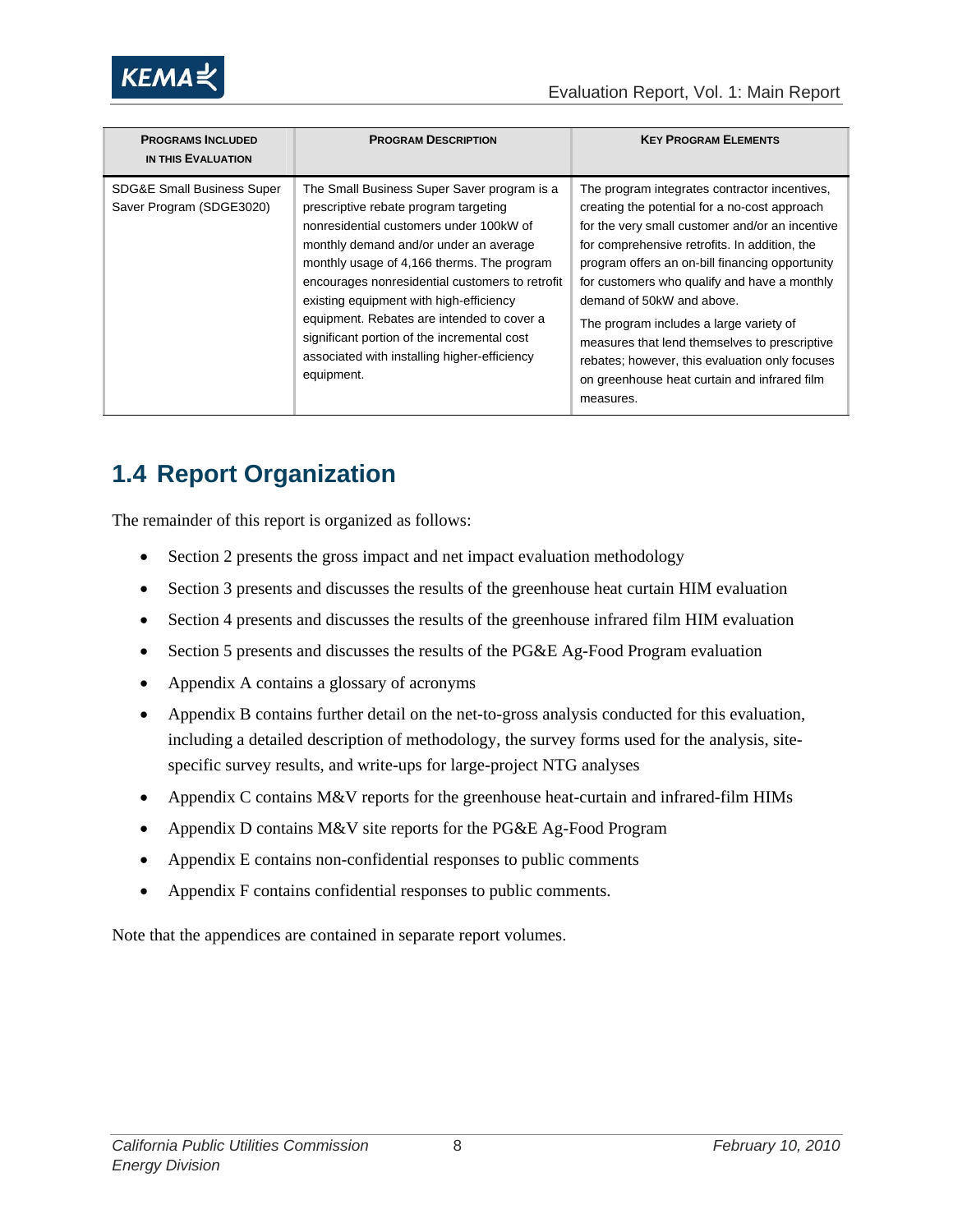

# <span id="page-22-0"></span>**2 Methodology**

In this section, the methods that were used to evaluate gross and net impacts for the greenhouse heat curtain and infrared film measures and the PG&E Ag-Food Program are described. First, the greenhouse measures are described and the measures included in the PG&E Ag-Food program are presented. Then, our approaches for estimating gross and net impacts are discussed. Each of these discussions addresses the research team's sample design, analysis approach, and summarization and expansion of site-specific results to measure/program-level results.

## <span id="page-22-1"></span>**2.1 Measure and Program Descriptions**

### <span id="page-22-2"></span>**2.1.1 Greenhouse Heat Curtain Measure Description**

The measure under evaluation is the installation of heat curtains in existing greenhouse structures. This measure is most often installed as a supplement to existing envelope systems.

Greenhouse heat curtains are thermal blankets installed in greenhouses to decrease heat loss from conduction, convection, and radiation through the building envelope. The curtains are typically deployed during nighttime hours for heat retention and during daytime hours for shading.

Properly installed, program-qualified heat curtains improve the thermal properties of a building's envelope, resulting in reduced heating, ventilation, and air conditioning (HVAC) system loads. The measure's impact was quantified as heating, cooling, and ventilation energy savings in the greenhouse.

During the 2006-2008 program period, there were 68 prescriptive projects and one customized heat curtain project. Only interior roof curtain installations in natural-gas-heated commercial greenhouses qualified for prescriptive incentives; new construction and site-wall-curtain projects were not eligible.

### <span id="page-22-3"></span>**2.1.2 Greenhouse Infrared Film Measure Description**

The measure under evaluation is the installation of infrared films in existing greenhouse structures. This measure is most often installed as the inside layer of an inflated double-polyethylene roof system.

Polyethylene materials with low-transmissivity infrared films are typically installed as replacements for existing greenhouse envelopes, most commonly in greenhouses with existing single or double polyethylene shells. Replacements of existing roof structures are most common, but full envelope replacements may also be performed.

Infrared films act to cut down radiant heat loss from the building envelope, especially during cool, clear nights when radiation from the greenhouse to the night sky can be significant. When installed as a replacement for old, leaky glass greenhouse envelopes, infrared films can also cut down on infiltration heat losses. However, because glass already has a low infrared transmissivity, use of low-transmissivity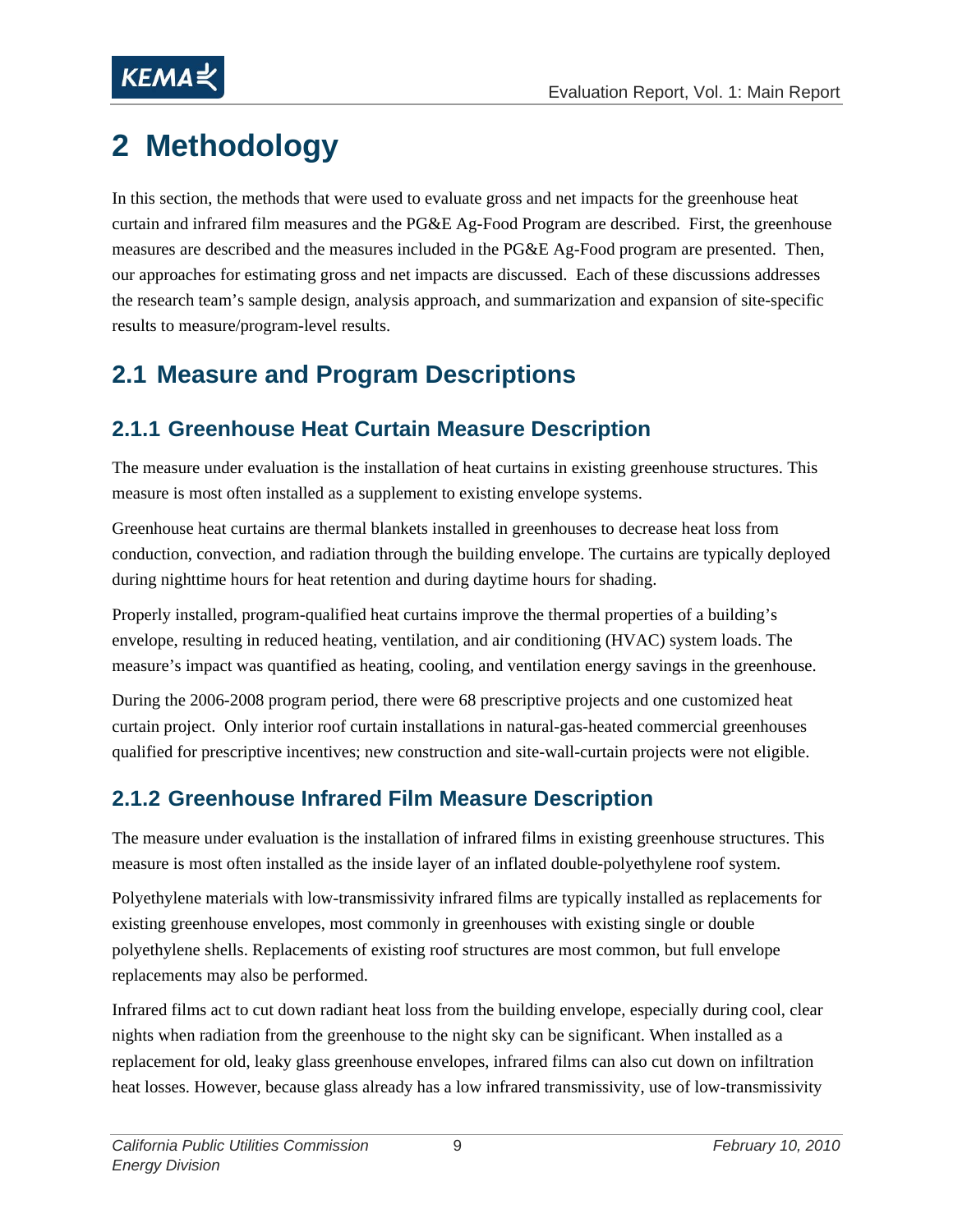

polyethylene films result in insignificant changes in heat loss via radiation. Consequently, infrared films are most commonly installed as a replacement for existing synthetic greenhouse envelopes. Once installed, infrared films cut down on long-wave infrared radiation into and out of the greenhouse envelope. The measure impact can be quantified as the savings in heating, cooling, and ventilation energy in the greenhouse.

PG&E, SDG&E, and SCG's programs all required that rebated infrared films were made of an anticondensate polyethylene that was more than 6 mils thick.

In the 2006-2008 program period, there were 57 prescriptive infrared-film projects. Only installations of infrared films in natural-gas-heated commercial greenhouses qualified for prescriptive incentives. New construction projects were not eligible.

### <span id="page-23-0"></span>**2.1.3 PG&E Agricultural and Food Processing Program Measures**

A variety of measures were installed through the Ag-Food Program, necessitating a custom evaluation approach. [Table 5](#page-24-0) shows the various measures and associated ex-ante savings estimates, as provided in the PG&E tracking system.

Overall, a total of 1009 projects, as defined by unique application number, were included in the Ag-Food Program (PGE2001) during the 2006-2008 evaluation period. Sixty-four of these projects were identified as "commercial new construction" projects and were reassigned to the New Construction Codes and Standards Evaluation, leaving 945 projects to be assessed in this study. In [Table 5,](#page-24-0) we present all the measures associated with this Ag-Food evaluation and break out, as a separate line item (at the bottom of the tables), the ex-ante savings associated with the New Construction Codes and Standards Evaluation.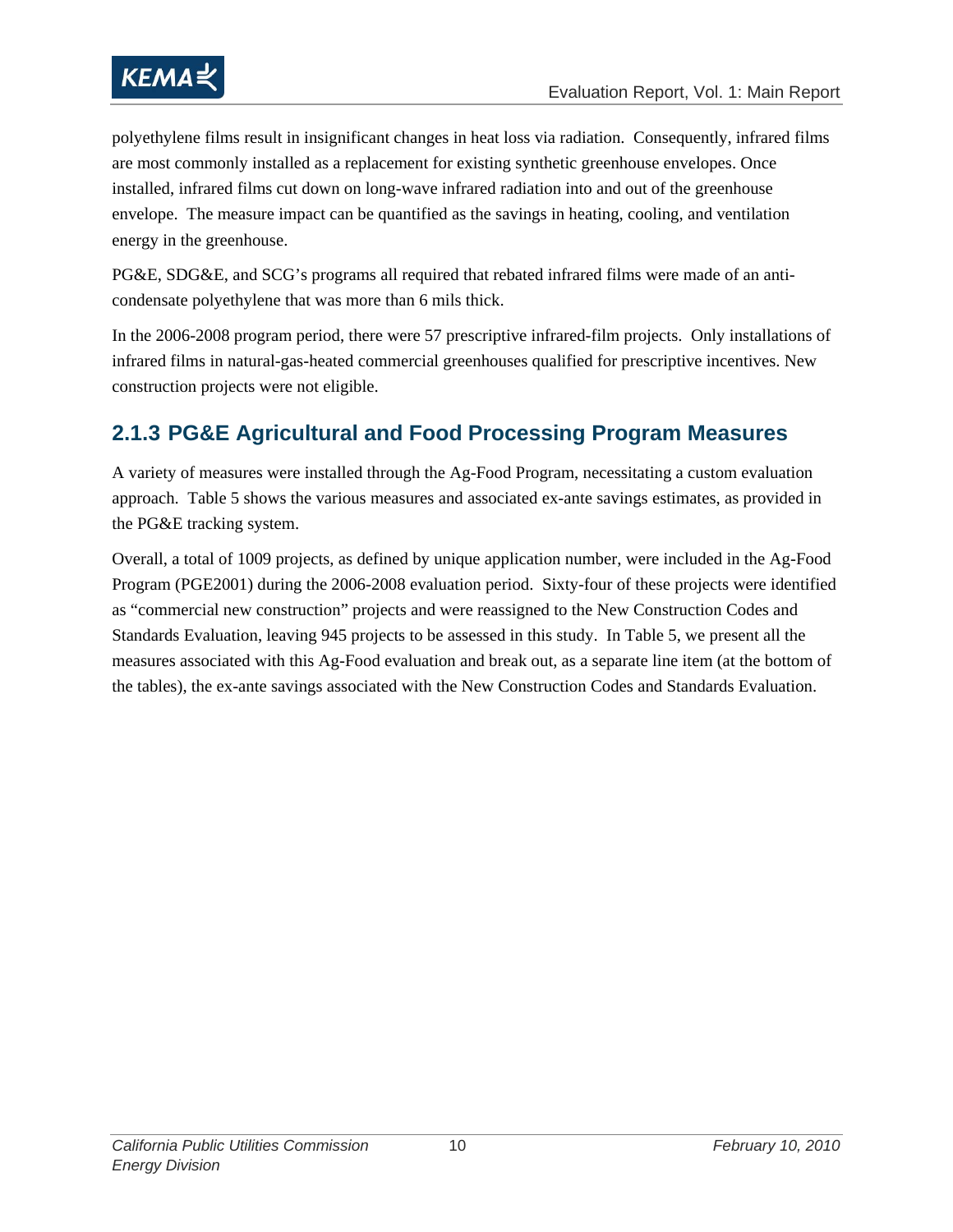

### <span id="page-24-0"></span>**Table 5: PG&E Ag-Food Program Measure Summary**

|                                                                              | Ex-Ante                   | Ex-Ante             | Ex-Ante             |                             |
|------------------------------------------------------------------------------|---------------------------|---------------------|---------------------|-----------------------------|
| <b>Tracking System Measure Description</b>                                   | kWh                       | kW                  | <b>Therms</b>       | Rebate                      |
| ADD HIGH EFFICIENCY CHILLER                                                  | 3,650,823                 | 564.0               | 0                   | \$400,378                   |
| AG PUMPS OTHER                                                               | 2,044,195                 | 219.3               | $\mathbf 0$         | \$163,532                   |
| AIR COMPRESSER SYSTEM CHANGE/MODIFY                                          | 4,206,793                 | 723.1               | 0                   | \$325,498                   |
| CHANGE/ADD OTHER EQUIPMENT                                                   | 5,485,235                 | 523.1               | 0                   | \$478,539                   |
| <b>COOL ROOF</b>                                                             | 40,914                    | 41.7                | 0                   | \$3,273                     |
| DAYLIGHTING CONTROLS                                                         | 44,071                    | 12.3                | 0                   | \$1,763                     |
| EARLY RETIREMENT, MOTORS                                                     | 3,789                     | 0.8                 | 0                   | \$303                       |
| FLOATING HEAD PRESSURE (AIR-COOLED)                                          | 146,416                   | 2.1                 | 0                   | \$34,860                    |
| <b>HEAT CURTAINS</b>                                                         | 0                         | 0.0                 | 81,146              | \$64,917                    |
| HIGH EFF. VSD CHILLER                                                        | 410,000                   | 28.8                | 0                   | \$50,299                    |
| <b>HIGH EFFICIENCY LIGHTING</b>                                              | 2,240,585                 | 132.7               | $-708$              | \$106,227                   |
| HOT WATER OTHER                                                              | 0                         | 0.0                 | 446,584             | \$328,898                   |
| HVAC - OTHER                                                                 | 5,808,247                 | 893.1               | 0                   | \$463,236                   |
| HVAC ADJUSTABLE SPEED DRIVE                                                  | 34,218                    | 1.2                 | 0                   | \$2,737                     |
| <b>HVAC CONTROLS</b>                                                         | 376,648                   | 4.8                 | 0                   | \$7,083                     |
| HVAC ENERGY EFFICIENT MOTOR                                                  | 52,968                    | 6.9                 | 0                   | \$4,163                     |
| HVAC ENERGY EFFICIENT MOTOR - PUMP                                           | 1,124                     | 1.9                 | 0                   | \$90                        |
| <b>HVAC OTHER MOTOR</b>                                                      | 2,944,413                 | 530.5               | 0                   | \$202,969                   |
| IMPROVED PROFILE COMPRESSORS & SIZING                                        | 486,988                   | 51.7                | 0                   | \$33,156                    |
| INSULATE BUILDING SHELL (CEILING, WALLS)                                     | 351,134                   | 121.8               | 0                   | \$27,110                    |
| <b>LIGHTING - OTHER</b>                                                      | 9,615,355                 | 1,128.6             | 0                   | \$471,302                   |
| <b>LIGHTING CONTROLS</b>                                                     | 756,848                   | 86.0                | 0                   | \$37,842                    |
| MH FIXTURES - INDOOR                                                         | 873,542                   | 104.5               | 0                   | \$42,434                    |
| NON-PROCESS BOILER CHANGE/ADD                                                | 0                         | 0.0                 | 2,728,336           | \$1,950,020                 |
| NON-PROCESS BOILER CONTROLS                                                  | 0                         | 0.0                 | 170,180             | \$136,144                   |
| NON-PROCESS BOILER ECONOMIZER                                                | $\mathbf 0$               | 0.0                 | 433,626             | \$289,458                   |
| NON-PROCESS BOILER HEAT RECOVERY                                             | 0                         | 0.0                 | 97,516              | \$78,013                    |
| NON-PROCESS BOILER OTHER                                                     | 0                         | 0.0                 | 25,199              | \$20,159                    |
| OVERSIZED CONDENSERS                                                         | 2,396,436                 | 497.8               | 0                   | \$270,441                   |
| PACKAGED HVAC SYSTEMS                                                        | 0                         | 0.0                 | 0                   | \$0                         |
| PIPE/DUCT INSULATION                                                         | 732,362                   | 154.4               | 0                   | \$58,589                    |
| PROCESS (CUSTOMIZED)                                                         | 35,892,605                | 7,938.9             | 690,497             | \$3,927,905                 |
| PROCESS ADJUSTABLE SPEED DRIVE                                               | 7,136,963                 | 2,716.6             | 0                   | \$437,216                   |
| PROCESS BOILER BURNERS                                                       | 0                         | 0.0                 | 136,179             | \$108,943                   |
| PROCESS BOILER CHANGE/ADD                                                    | 0                         | 0.0                 | 885,769             | \$669,621                   |
| PROCESS BOILER HEAT RECOVERY                                                 | 0                         | 0.0                 | 565,365             | \$288,099                   |
| PROCESS BOILER INSULATION                                                    | 0                         | 0.0                 | 107,900             | \$33,310                    |
| PROCESS BOILER OTHER                                                         | 777                       | 0.0                 | 2,542,239           | \$1,757,462                 |
| PROCESS CHANGE/ADD EQUIPMENT                                                 | 5,721,197                 | 760.9               | 0                   | \$643,732                   |
| PROCESS ENERGY EFFICIENT MOTOR                                               | 1,105,862                 | 54.9                | 0                   | \$62,429                    |
| PROCESS HEAT RECOVERY                                                        |                           | 0.0                 | 151,621             | \$98,000                    |
| PROCESS OTHER                                                                | 5,884,717                 | 1,237.0             | 39,476              | \$419,396                   |
| PUMP RETROFIT - APPLICATION ASSISTANCE                                       | 75                        | 0.0                 | 0                   | \$15,150                    |
| PUMP RETROFIT - ELECTRIC                                                     | 17,162,927                | 0.0                 | 0                   | \$1,011,028                 |
| PUMP RETROFIT - GAS                                                          | 0                         | 0.0                 | 0                   | \$5,819                     |
| REFRIGERATION CHANGE/ADD                                                     | 807,131                   | 149.6               | 0                   |                             |
| REFRIGERATION CONTROLS                                                       | 264,015                   | 0.0                 | 0                   | \$94,507<br>\$19,680        |
|                                                                              | 277,815                   |                     |                     | \$22,225                    |
| REFRIGERATION HEAT RECOVERY                                                  |                           | 53.1                | 0                   |                             |
| <b>REFRIGERATION OTHER</b>                                                   | 1,949,679                 | 380.2               | 0                   | \$193,999                   |
| WHOLE BUILDING (NRNC) - PROCESS<br>Subtotal - Included in Ag-Food Evaluation | 1,871,785                 | 381.0               | 100,685             | \$298,237                   |
| New Construction Codes and Standards Evaluation                              | 120,778,653<br>24,980,570 | 19,503.5<br>5,323.4 | 9,201,610<br>62,703 | \$16,160,192<br>\$2,415,124 |
|                                                                              |                           |                     |                     |                             |
| Ag-Food Program (PGE2001) Totals                                             | 145,759,223               | 24,826.9            | 9,264,313           | \$18,575,316                |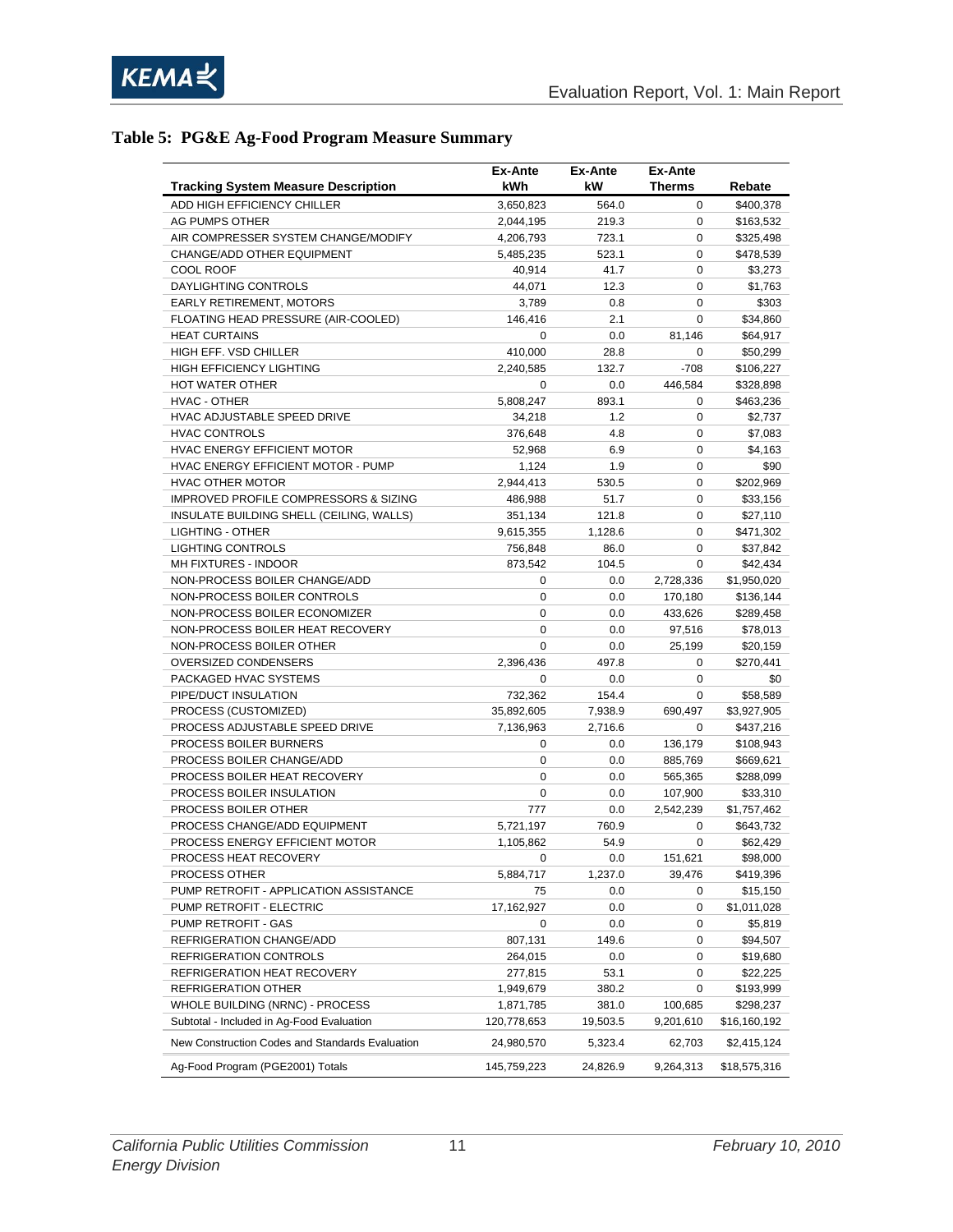## <span id="page-25-0"></span>**2.2 Gross-Impact Analysis**

### <span id="page-25-1"></span>**2.2.1 Gross Impact Sample Design**

For the greenhouse heat-curtain and infrared-film measure evaluations, a project site was defined as a group of tracking-system greenhouse measure line items associated with a single address, each for the 2006-2007 and 2008 periods. (For example, program heat curtains installed at a single address in 2006, 2007, and 2008 would be counted as two sites, one for the 2006-2007 period and one for the 2008 period.) This split between the 2006-2007 and 2008 program periods was necessary to allow for initial planning for the 2006-2007 measurement and verification (M&V) analyses prior to the identification of the 2008 sites. [Table 6](#page-25-2) summarizes ex-ante savings reported for the greenhouse heat curtain measure during the 2006-2008 program period, and [Table 7](#page-25-3) summarizes ex-ante savings for the greenhouse infrared film measure.

| Utility    | <b>Sites</b> | <b>Square Feet Installed</b> | <b>Ex-Ante Gross Therm</b><br><b>Savings</b> | <b>Rebates</b> |
|------------|--------------|------------------------------|----------------------------------------------|----------------|
| PG&E       | 23           | 2.351.860                    | 998.371                                      | \$532,868      |
| <b>SCG</b> | 39           | 6.087.836                    | 1.948.108                                    | \$1,184,767    |
| SDG&E      |              | 913.025                      | 300.120                                      | \$193.966      |
| Total      | 69           | 9,352,721                    | 3,246,599                                    | \$1,911,601    |

#### <span id="page-25-2"></span>**Table 6: Greenhouse Heat-Curtain Measure Summary**

#### <span id="page-25-3"></span>**Table 7: Greenhouse Infrared-Film Measure Summary**

| <b>Sites</b> | <b>Square Feet Installed</b> | <b>Ex-Ante Gross Therm</b><br><b>Savings</b> | <b>Rebates</b> |
|--------------|------------------------------|----------------------------------------------|----------------|
| 10           | 1.476.300                    | 84.149                                       | \$44.289       |
| 34           | 4.808.141                    | 817.384                                      | \$144.244      |
| 13           | 2.393.928                    | 389.195                                      | \$83,801       |
| 57           | 8,678,369                    | 1,290,728                                    | \$272,335      |
|              |                              |                                              |                |

For the PG&E Ag-Food Program evaluation, a project was defined as a group of measures associated with a single PG&E program application. [Table 8](#page-26-0) summarizes, at the project level, ex-ante savings reported for the PG&E Ag-Food Program during the 2006-2008 program period, excluding the commercial new construction projects.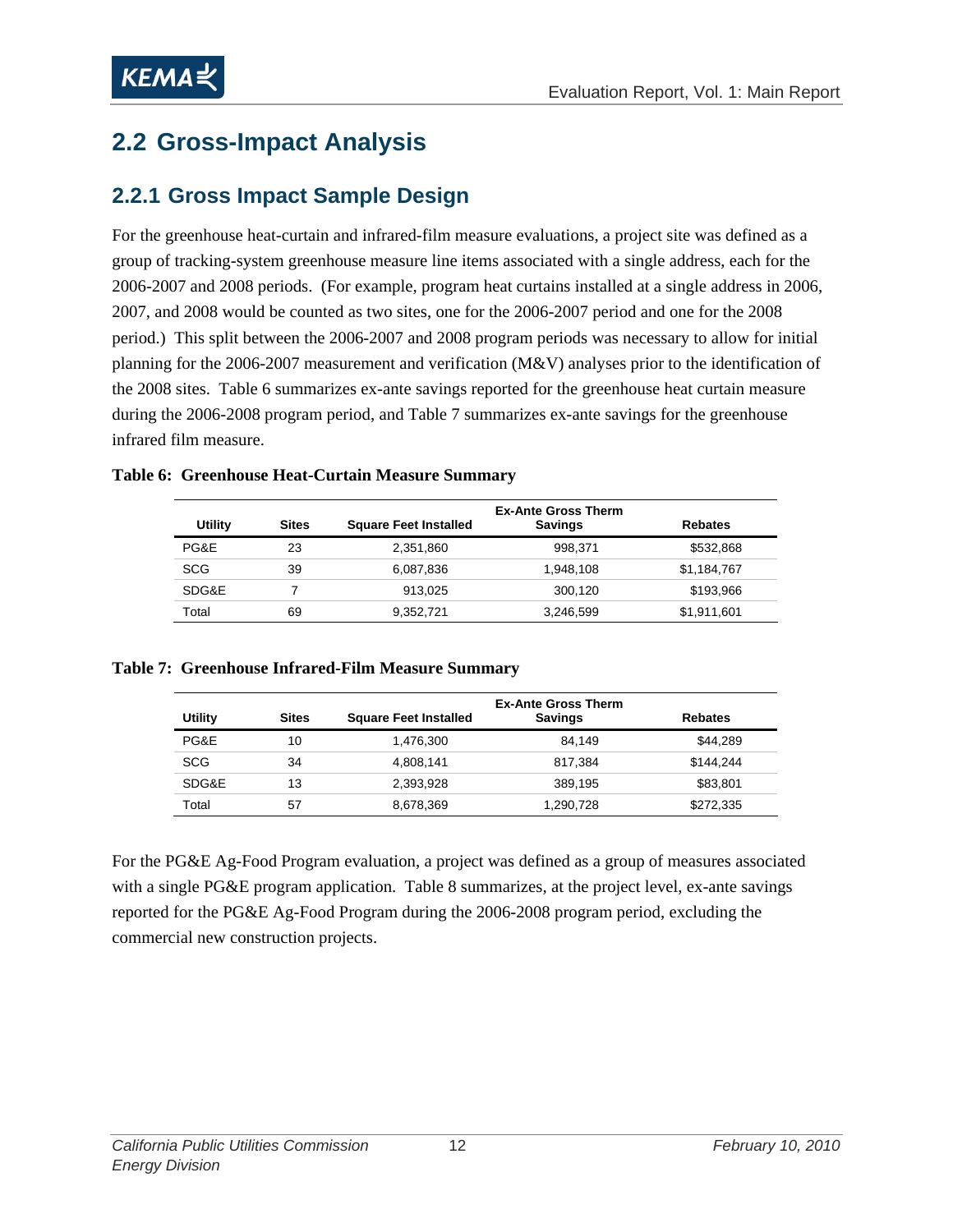

| <b>Project Type</b>            | <b>Projects</b> | Ex-Ante kWh | Ex-Ante kW | <b>Ex-Ante Therms</b> | Rebate       |
|--------------------------------|-----------------|-------------|------------|-----------------------|--------------|
| Projects with Electric Savings | 667             | 120.778.653 | 19.503.5   | 3.864.144             | \$12,603,295 |
| Projects with Gas Savings      | 93              | 4.051.887   | 608.5      | 9.229.753             | \$6,764,515  |
| Projects with No Savings*      | 202             |             |            | 0                     | \$27.377     |
| Overall                        | 945             | 120.778.653 | 19.503.5   | 9.229.753             | \$16,166,972 |

#### <span id="page-26-0"></span>**Table 8: PG&E Ag-Food Program Summary**

All but two of the projects with zero savings were identified as line items in which PG&E paid incentives for "pump retrofit application assistance."

A stratified ratio estimation approach was used for both greenhouse measure sample designs, because savings are based on the amount of measure installed in each greenhouse (measured in square feet). Similarly, a stratified ratio estimate approach was used for the PG&E Ag-Food Program because customized savings were developed for each project. In each case, a stratified ratio estimation approach was expected to provide higher precision, with fewer sample points, than a simple random sample.

Using the standard formula to determine sample size (provided in The California Evaluation Framework<sup>[4](#page-26-1)</sup>), the research team arrived at sample sizes of 18 sites for greenhouse heat curtain measure and 17 sites for the greenhouse infrared film measure, which were expected to each be sufficient to provide ±20% relative precision at the 90% confidence level. The California Energy Efficiency Protocols<sup>[5](#page-26-2)</sup> recommend a  $\pm 10$ % relative precision at the 90% confidence level, but the evaluation team determined that targeting a somewhat lower precision level would be appropriate, given evaluation resources. The sample size, based on The California Evaluation Framework, was determined using the following two equations:

$$
n_0 = \left(\frac{1.645 \, er}{D}\right)^2 \, and \, n = \frac{n_0}{1 + n_0 / N}
$$

Where  $n_0$  is the initial sample size, *n* is the population-adjusted sample size, *er* is the estimated error ratio<sup>[6](#page-26-3)</sup> for the study, *D* is the targeted precision level (20% or 0.20), and *N* is the population count. An error ratio of 0.60 was utilized for this study, based on a review of past error ratios (0.35 for the 2004- 2005 Standard Performance Contractor - SPC - program), and a judgment-based adjustment to account for the fact that ex-ante impacts at the greenhouse measure sites were estimated using a prescriptive methodology, which will tend to be less precise than a customized site-specific methodology.

Application of the sample size equations yields a sample size of 18 for the greenhouse heat curtains:

l

<span id="page-26-1"></span><sup>4</sup> The California Evaluation Framework (June 2004) is available at

http://www.calmac.org/publications/California\_Evaluation\_Framework\_June\_2004.pdf.

<span id="page-26-2"></span><sup>&</sup>lt;sup>5</sup> Available at http://www.calmac.org/events/EvaluatorsProtocols\_Final\_AdoptedviaRuling\_06-19-2006.pdf.

<span id="page-26-3"></span><sup>&</sup>lt;sup>6</sup> See the California Evaluation Framework for a discussion of the error ratio.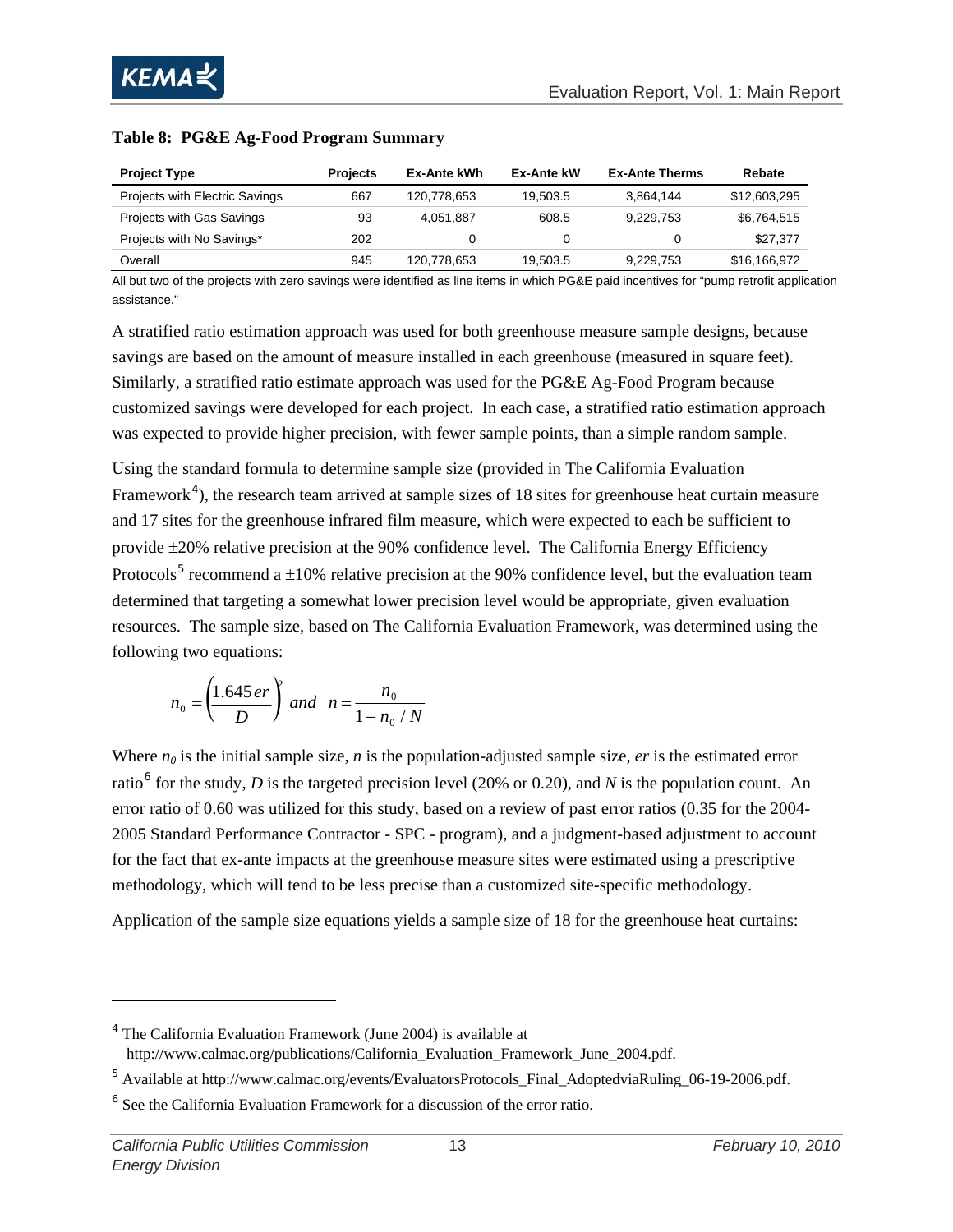

$$
n_0 = \left(\frac{1.645 \times 0.60}{0.20}\right)^2 = 24.4 \text{ and } n = \frac{24.4}{1 + 24.4/69} = 18
$$

Application of the sample size equations yields a sample size of 17 for the greenhouse infrared films:

$$
n_0 = \left(\frac{1.645 \times 0.60}{0.20}\right)^2 = 24.4 \text{ and } n = \frac{24.4}{1 + 24.4/57} = 17
$$

To implement the sample design, three strata were developed for each measure using the guidelines set out in The California Evaluation Framework. [Table 9](#page-27-0) summarizes the sample design for the greenhouse heat curtains, and [Table 10](#page-27-1) summarizes the sample design for the greenhouse infrared films.

<span id="page-27-0"></span>**Table 9: Greenhouse Heat-Curtain Gross Impact Sample Design (Ex-Ante Data)** 

| <b>Stratum</b> | N  | <b>Maximum</b><br>Therms | Average<br><b>Therms</b> | Total<br>Therms | <b>Sample Size</b> |
|----------------|----|--------------------------|--------------------------|-----------------|--------------------|
| 1              | 42 | 40.464                   | 20.692                   | 869.049         | 6                  |
| 2              | 17 | 87,500                   | 66.582                   | 1.131.888       | 6                  |
| 3              | 10 | 276.164                  | 124.566                  | 1.245.662       | 6                  |
| Total          | 69 |                          | 47.052                   | 3,246,599       | 18                 |

<span id="page-27-1"></span>**Table 10: Greenhouse Infrared-Film Gross Impact Sample Design (Ex-Ante Data)** 

| <b>Stratum</b> | N  | <b>Maximum</b><br>Therms | Average<br><b>Therms</b> | <b>Total</b><br><b>Therms</b> | <b>Sample Size</b> |
|----------------|----|--------------------------|--------------------------|-------------------------------|--------------------|
|                | 36 | 23,945                   | 10.240                   | 368.632                       | 5                  |
| 2              | 13 | 38.485                   | 29.432                   | 382.612                       | 6                  |
| 3              | 8  | 142.775                  | 67.436                   | 539.485                       | 6                  |
| Total          | 57 |                          | 22.644                   | 1,290,728                     | 17                 |

For the PG&E Ag-Food Program, we used the same approach to determine sample sizes that would be sufficient to provide ±10% relative precision at the 90% confidence level for both electric and natural gas projects. An error ratio of 0.40 was utilized for this study, based on a review of past error ratios (0.35 for the 2004-2005 SPC program) and a slight upward adjustment to provide for a somewhat more conservative estimate of the number of sampled sites it would take to reach targeted precision levels.

Application of the sample size equations yields sample sizes of 41 for the electric projects and 30 for the natural-gas projects:

Electric sample: 
$$
n_0 = \left(\frac{1.645 \times 0.40}{0.10}\right)^2 = 43.3
$$
 and  $n = \frac{43.3}{1 + 43.3/667} = 41$   
Natural gas sample:  $n_0 = \left(\frac{1.645 \times 0.40}{0.10}\right)^2 = 43.3$  and  $n = \frac{43.3}{1 + 43.3/93} = 30$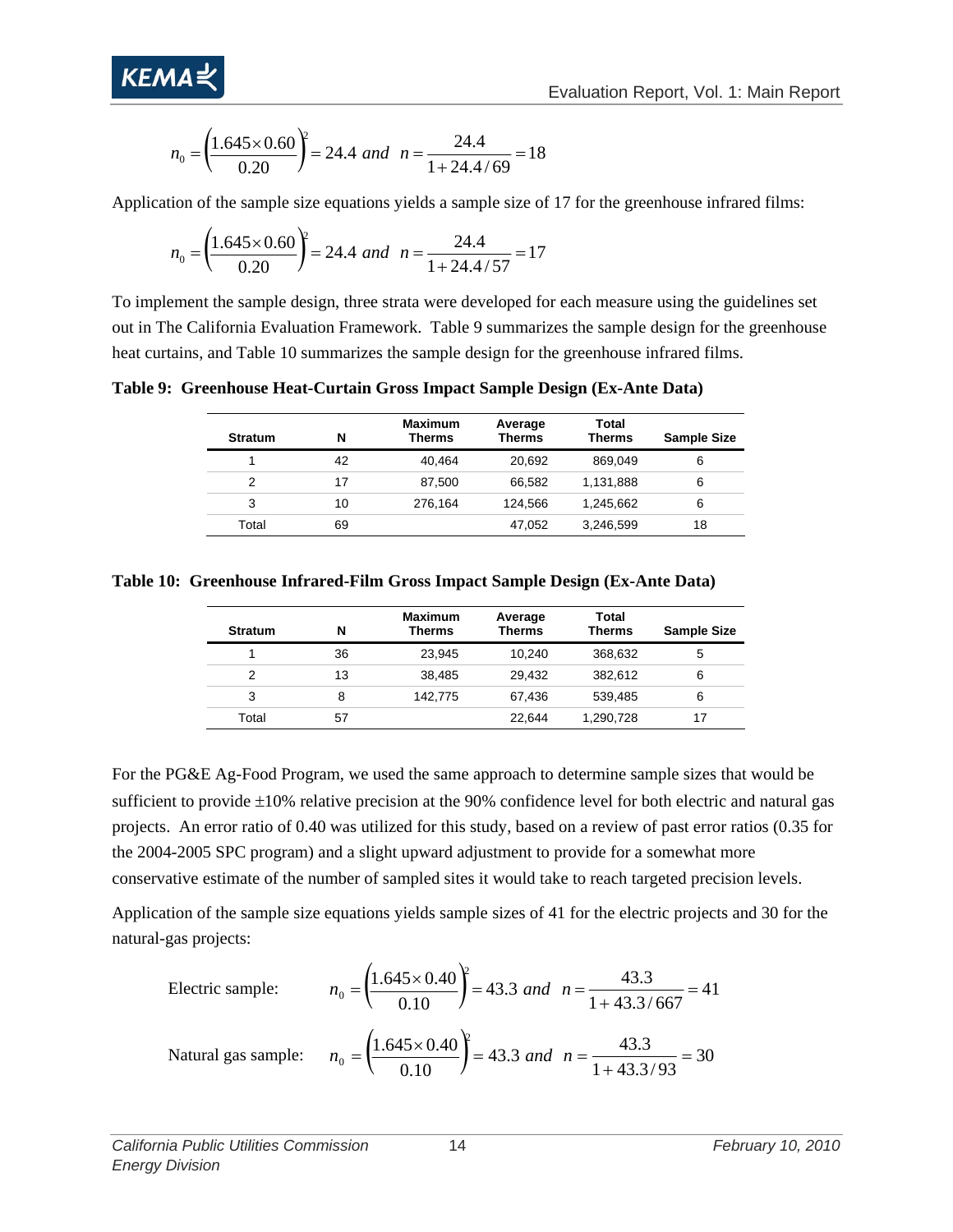



To implement the sample design for the PG&E Ag-Food Program, four strata were developed for each fuel type using the guidelines set out in the California Evaluation Framework. [Table 11](#page-28-1) and [Table 12](#page-28-2) summarize the sample design.

| <b>Stratum</b> | N   | Maximum kWh | Average kWh | <b>Total kWh</b> | <b>Sample Size</b> |
|----------------|-----|-------------|-------------|------------------|--------------------|
|                | 467 | 137.790     | 44.397      | 20,733,504       | 11                 |
| 2              | 122 | 365.304     | 219.616     | 26,793,157       | 10                 |
| 3              | 56  | 935.851     | 575.650     | 32.236.422       | 10                 |
| 4              | 22  | 5,504,884   | 1,864,344   | 41,015,571       | 10                 |
| Total          | 667 |             |             | 120,778,653      | 41                 |

<span id="page-28-1"></span>**Table 11: PG&E Ag-Food Program Electric Sample Design** 

<span id="page-28-2"></span>**Table 12: PG&E Ag-Food Program Natural-Gas Sample Design** 

| <b>Stratum</b> | N  | <b>Maximum Therms</b> | <b>Average Therms</b> | <b>Total Therms</b> | <b>Sample Size</b> |
|----------------|----|-----------------------|-----------------------|---------------------|--------------------|
|                | 62 | 87,938                | 24.819                | 1,538,762           | 9                  |
| 2              | 18 | 165,161               | 128,919               | 2,320,547           | 9                  |
| 3              | 10 | 328,510               | 223.934               | 2,239,341           | 9                  |
| 4              | 3  | 1.697.071             | 1,043,701             | 3,131,104           | 3                  |
| Total          | 93 |                       |                       | 9,229,753           | 30                 |

### <span id="page-28-0"></span>**2.2.2 Gross Impact Analysis Approach**

This subsection describes the M&V analysis approaches that were used in the study. These approaches are further described in Appendix C (greenhouse heat curtain and infrared film measures) and Appendix D (which contains the individual PG&E Ag-Food site reports).

### *2.2.2.1 Greenhouse Heat Curtains*

The greenhouse heat-curtain measure was designated as a high-impact measure (HIM) by the CPUC evaluation team, and therefore it was evaluated at an enhanced rigor level.

The most appropriate analysis approach that complied with an enhanced rigor level for this measure involved building simulation modeling, calibrated to customer's pre-retrofit or post-retrofit energy bills (IPMVP Option  $D^7$  $D^7$ ). However, calibration was not always possible, since many of the evaluated projects were partial-site retrofits (e.g., two of twelve greenhouses were retrofit) or multiple measures were implemented (e.g., steam-trap repair). There were also other issues that prevented using calibration to preor post-retrofit billing data. Therefore, the overall HIM approach had two stages of analysis.

<span id="page-28-3"></span><sup>&</sup>lt;sup>7</sup> IPMVP is the International Performance Measurement and Verification Protocol that specifies alternative measurement and analysis methods that can be used to estimate gross energy savings from a measure installed under a program being evaluated. Option D refers to the use of calibrated simulation models to estimate savings.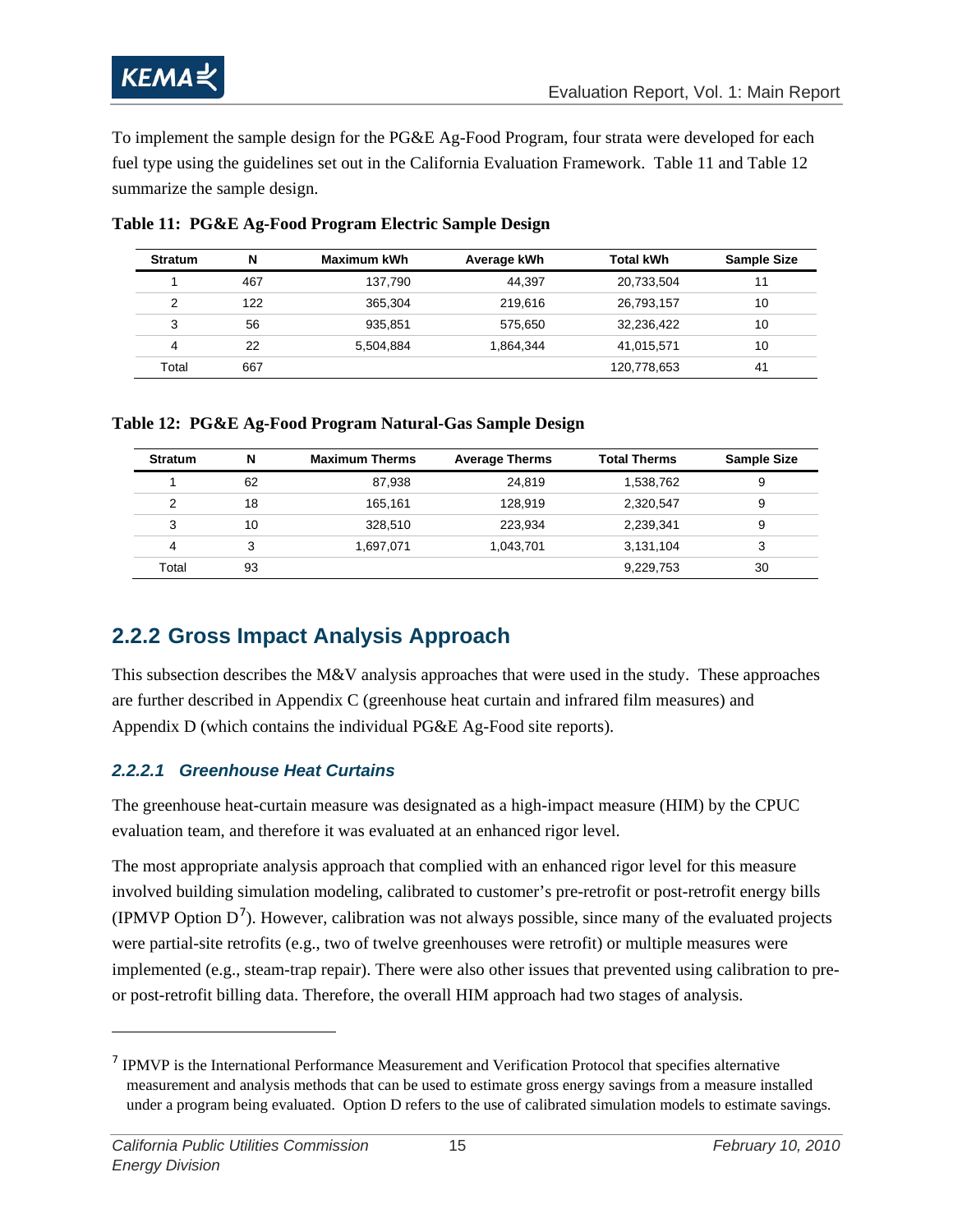

The first stage included modeling with reconciliation to metered data. (This stage of the analysis is referred to as method validation, the process that was used to validate the method that was eventually used to estimate site savings.) Evaluators applied this approach to six greenhouses at four sites, where metering was performed over a 4-week period. Field staff collected comprehensive building envelope, heating system, and schedule data for these sites and also logged key parameters, including air temperature at multiple heights within the greenhouse and parameters needed to calculate heating load. Heating load was measured by either:

- a) Logging greenhouse supply and return hot-water temperatures and flow rates (spot measurement only if constant flow) for boiler-based systems (3 houses)
- b) Measuring unit heater cycle times and recording rated capacity and efficiency to then calculate heat load (2 houses)
- c) Collecting monthly gas-bill data for the one pilot site that had a dedicated meter for the retrofitted greenhouse

One of the pilot greenhouses was a pre-retrofit house; that is, it had no heat curtain but was otherwise identical in construction, systems, and schedule to another on-site greenhouse that received heat curtains. Facilities' staff at a second house allowed evaluators to measure heat load and temperatures for two weeks with heat curtain control and two weeks without the curtains. These two houses provided limited pilot modeling of both baseline and post-retrofit conditions.

Pilot sites used an eQuest-based greenhouse-specific modeling tool, with input parameters known to calibrate measured loads for six houses, both with and without heat curtains. This modeling tool was applied for the second stage of analysis—modeling the remaining sites without reconciliation against metered data—once evaluators gained confidence in the tool's structure and inputs.

### 2.2.2.1.1 Evaluation Method

The adopted method to evaluate the ex-post impact of the heat-curtain measure was as follows:

- 1) Reviewed available data from project applications and utility bills for each site
- 2) Performed site surveys to quantify pre- and post-measure greenhouse operating characteristics. These characteristics included geometry, envelope materials, heating and cooling system types, heating and cooling temperature setpoints and schedules, plant-growth schedules, and heatcurtain data and operating characteristics.
- 3) Input collected data into computer models. Computer simulation of hourly energy consumption in each greenhouse was performed with the eQuest v3.63b building energy-simulation software. Where inputs were not available through site surveys and data collection, the research team reviewed previous studies, such as the greenhouse work performed for DEER, and applied engineering judgment where necessary.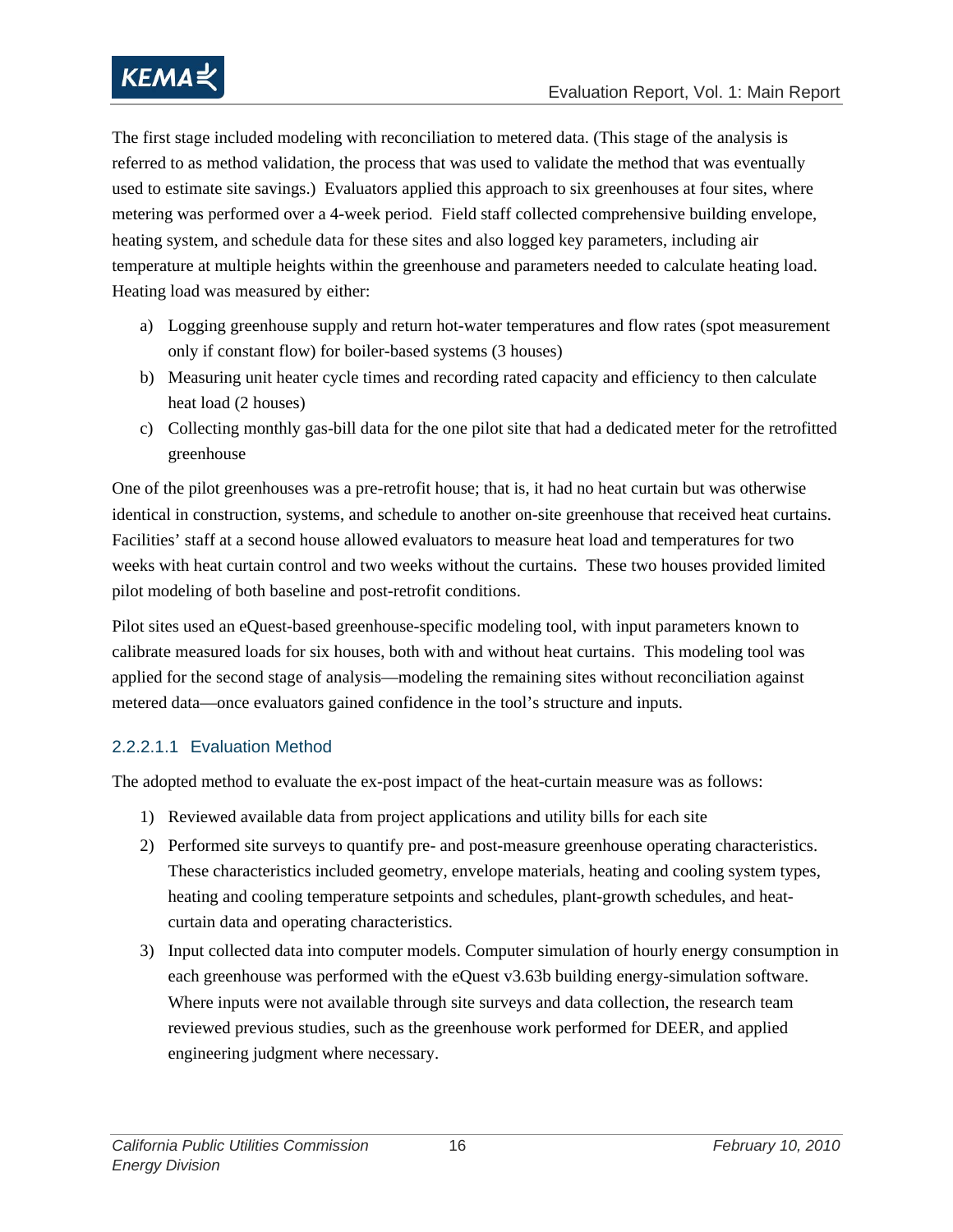

- 3a) Reconciliation with metered data. If a pilot site, the model was reconciled with measured heating load using local CIMIS weather station data or in one case, an evaluator-installed weather station.
- 4) Evaluate measure impacts. Impacts for each site were evaluated by modeling each site with the eQuest building energy simulation. Each site was modeled twice: once to calculate the energy consumption before measure installation and another time to calculate the energy consumption after measure installation. All other simulation variables were held fixed, aside from those directly affecting the measure impact, during these two simulations. Measure impacts were evaluated with California Climate Zone (CZ) typical weather year data for the climate zone in which each site was located. Measure impacts were evaluated for all sites. All model variables were held fixed during the pre- and post-measure implementation simulations, except in the following scenarios:
	- ο In greenhouses with unit heater systems, the number of (temperature) degrees offset by temperature stratification was calculated according to the following equation: Temperature offset  $=$

0.32°F/ft x (average height between greenhouse thermostat and greenhouse roof)

This temperature offset number was added to the heating setpoint in the greenhouse model to account for the effects of temperature stratification, which led to higher temperatures near the greenhouse roof and therefore higher heat transfer via this surface. In greenhouses with heat curtains, the "greenhouse roof height" was defined as the height to the bottom of the heat curtain, not the height to the greenhouse roof. No temperature stratification was modeled in greenhouses with underbench heating systems.

- ο Maximum solar radiation, minimum solar radiation, maximum temperature, and minimum temperature controls were modeled in greenhouses with heat curtains to simulate the heat curtain operation. Typically, these parameters are measured by automated heat-curtain control systems to determine whether the curtains should be drawn, retracted, or partially retracted.
- ο Roof U-value improvements were modeled in greenhouses with heat curtains by applying a U-value multiplier to the greenhouse roof-glazing U-value, as per the following equation: Roof U-value w/Heat Curtain = Roof U-value x Heat Curtain U-value Multiplier

The heat curtain U-value multipliers were derived from data provided by manufacturers.

ο Roof shading coefficient (SC) improvements were modeled in greenhouses with heat curtains by applying a shading coefficient multiplier to the greenhouse roof-glazing shading coefficient, as per the following equation:

Roof SC w/Heat Curtain = Roof SC x Heat Curtain SC Multiplier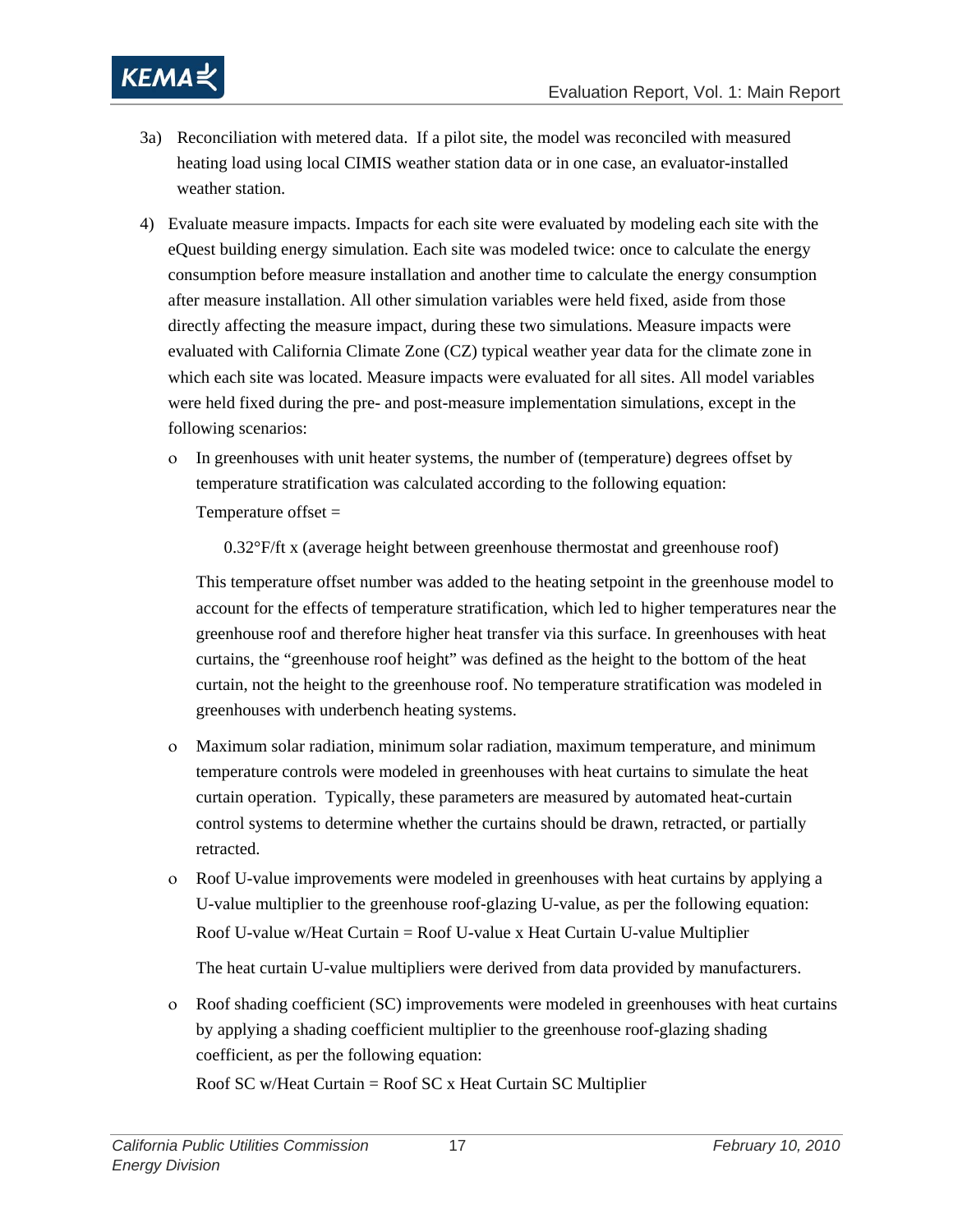

The heat-curtain shading coefficient multipliers were derived from manufacturer-provided data.

The ex-ante impacts for the heat-curtain measure were quantified in therms of gas/ $\frac{ft^2}{year}$  of measure installed. The expected therms/ $ft^2$ /year of savings for this measure were also calculated using the eQuest building energy-simulation software (eQuest v3.63b). These per unit estimates were then applied to the square feet covered in each greenhouse for each participating greenhouse in the program. Key advantages to ex-post modeling efforts over the ex-ante estimates include customization to site-specific parameters, more advanced heat-curtain control options, and the identification of key inputs through the method validation procedure that was performed at several sites.

### 2.2.2.1.2 Data Collection

Data collection activities included follow-up telephone surveys for sites that had already been visited as part of the small commercial program verification work. For sites that were not included in the small commercial program verification work, on-site data collection, phone conversations, project applications, manufacturer's literature, and review of pre- and post-installation utility billing information were performed. This approach minimized both cost and customer inconvenience. Follow-up calls were conducted by the initial site surveyor and modeling engineer team.

Data collected under the small commercial program verification work includes:

- Greenhouse location (climate zone, city, address, etc.)
- Type of plants grown in greenhouse (trees, shrubs, cut flowers, vegetables, etc.)
- Greenhouse dimensions and existing envelope materials
- Measure description and area of rebated installation
- Implementation schedule for heat curtains
- Greenhouse operating hours (seasonal and daily)
- HVAC system runtime
- Make and model of heaters (boilers, furnaces, etc.)
- Space temperature setpoints and control type

Additional data were collected for the impact evaluation, including:

- Greenhouse orientation
- Installed lighting power density and lighting schedules
- Cooling and ventilation details (schedules, unit size, runtime schedules, etc.)
- Pump and fan motor details, including size and expected runtime
- Heating equipment runtimes
- Floor area, envelope, and HVAC characteristics of the other greenhouses on site
- Percent of greenhouses on site with heat curtains and descriptions of these heat curtains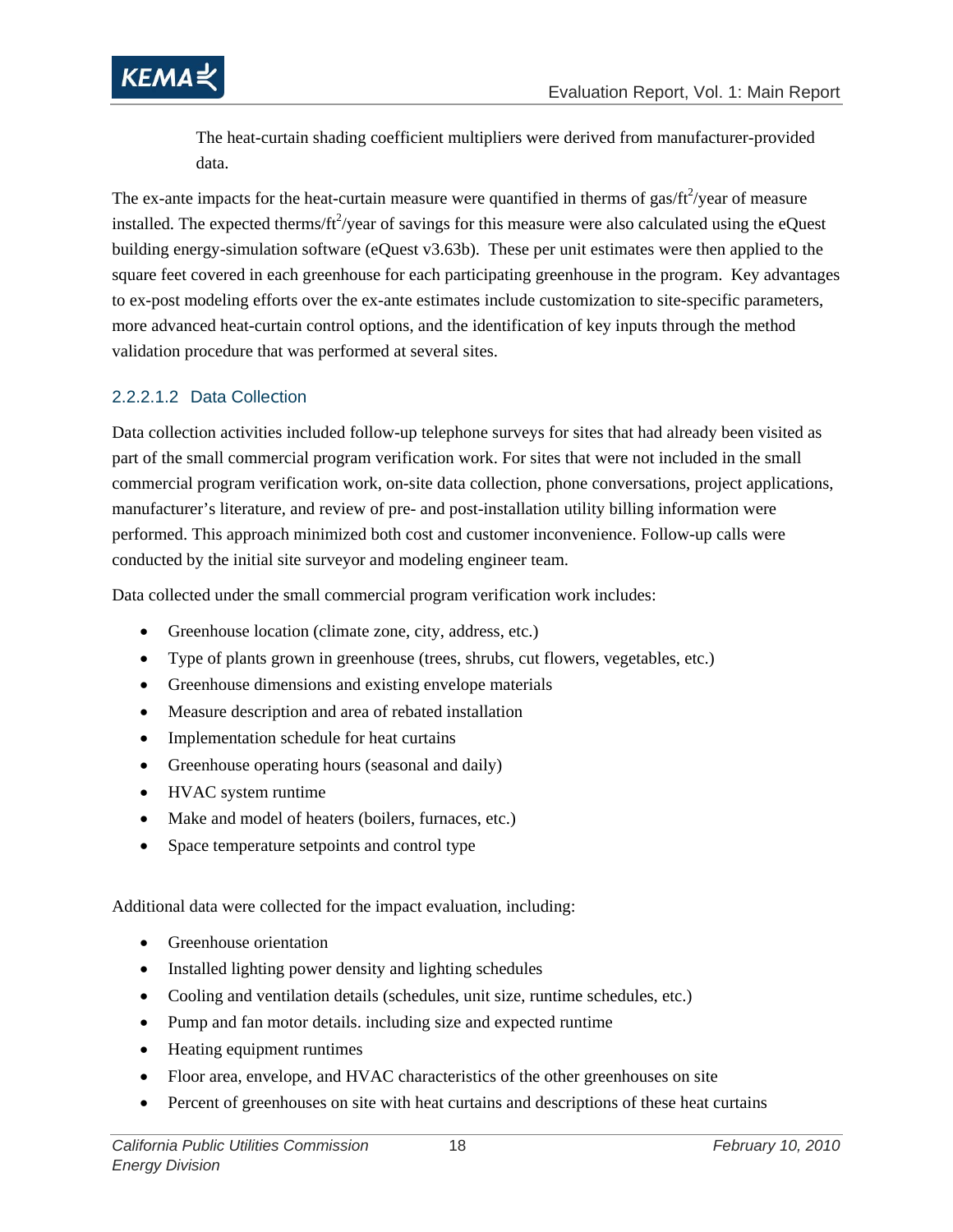

Gas and electric utility billing information were made available for all evaluation sites.

Project applications were procured, which included cut sheets, manufacturers, and model numbers for each installed heat curtain measure.

California climate zone (CZ) typical weather year data were provided by the CPUC Weather Working Group (composed of ED staff and its consultants and evaluation contractors) for this evaluation.

Pilot site data collection included all of the discussed items above as well as the following additional elements, which were logged for four weeks (though not all parameters existed at every site):

- Temperature at plant height, thermostat height, below heat curtain, and above heat curtain
- Heat-curtain motor amps
- Temperature in front of unit heater to measure heater cycle time
- Hot-water supply and return temperature
- Hot-water flow rate, if variable
- Outdoor dry-bulb and wet-bulb temperature and solar insolation

### *2.2.2.2 Greenhouse Infrared Film*

The greenhouse infrared-film measure was designated as a high impact measure (HIM), and therefore it was evaluated at an enhanced rigor level.

The most appropriate analysis approach that complied with an enhanced rigor level for this measure involved building simulation modeling, calibrated to pre-retrofit or post-retrofit bills (IPMVP Option D). However, the calibration element was not always possible, as many of the evaluated projects were partial site retrofits (e.g. two of twelve greenhouses were retrofit), or multiple measures were implemented (e.g. steam trap repair), or there were other issues that interfered with calibration to billing data before or after the retrofit. Therefore, the overall HIM approach had two stages of analysis.

The first stage included modeling with reconciliation to metered data (Method Validation). Evaluators applied this approach to six greenhouses at four sites, at which metering was performed over a 4-week period. Field staff collected comprehensive building envelope, heating system and schedule data for these sites and also logged key parameters including air temperature at multiple heights in the greenhouse and parameters needed to calculate heating load. Heating load was measured by either:

- a) Logging the greenhouse supply and return hot water temperatures and flow rates (spot measurement-only if constant flow) for boiler-based systems (3 houses).
- b) Measuring unit heater cycle times and recording rated capacity and efficiency to then calculate heat load (2 houses).
- c) Collecting monthly gas bill data, for the one pilot site that had a dedicated meter for the retrofitted greenhouse.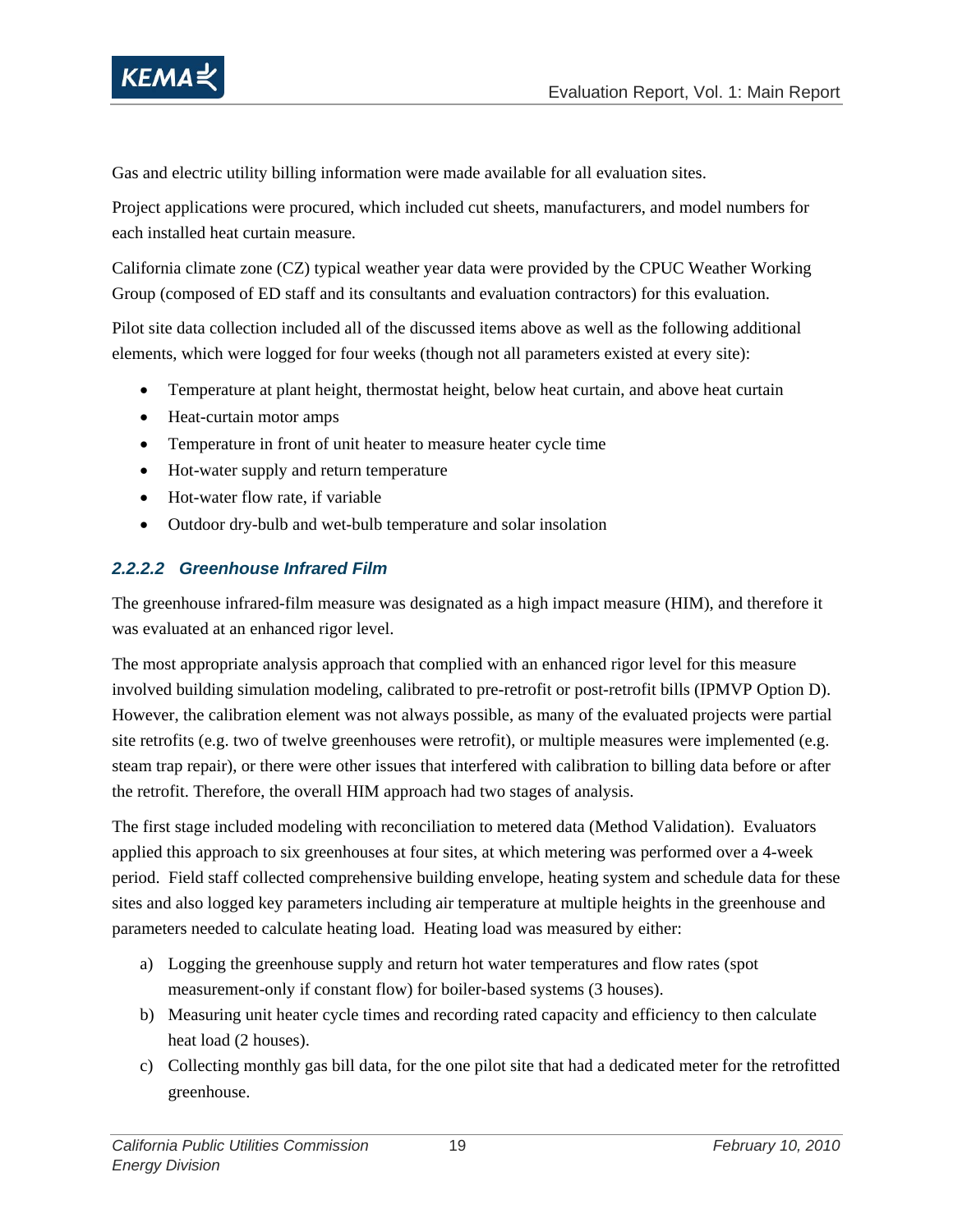

The product of the pilot was an eQuest-based greenhouse-specific modeling tool with input parameters known to calibrate to measured loads for six houses, both with and without infrared films.

Once evaluators developed and gained confidence in this modeling tool's structure and inputs, it was applied for the second stage of analysis: Modeling the remaining sites without reconciliation against metered data.

### 2.2.2.2.1 Evaluation Method

The method that was adopted to evaluate the ex-post impact of the infrared film measure was as follows:

- 1) Reviewed available data from project applications and utility bills for each site
- 2) Performed site surveys to quantify pre- and post-measure greenhouse operating characteristics. These characteristics included geometry, envelope materials, heating and cooling system types, heating and cooling temperature setpoints and schedules, plant-growth schedules, and heatcurtain data and operating characteristics.
- 3) Input collected data into computer models. Computer simulation of hourly energy consumption in each greenhouse was performed with the eQuest v3.63b building energy-simulation software. Where inputs were not available through site surveys and data collection, previous studies were referenced, and engineering judgment was employed.
- 3a) Reconciliation with metered data. If a pilot site, the model was reconciled with measured heating load using local CIMIS weather station data or in one case, an evaluator-installed weather station.
- 4) Evaluate measure impacts. Impacts for each site were evaluated by modeling each site with the eQuest building energy simulation. Each site was modeled twice: once to calculate the energy consumption before measure installation and once to calculate the energy consumption after measure installation. During these two simulations all other simulation variables were held fixed aside from those directly affecting the measure impact. Measure impacts were evaluated with California Climate Zone (CZ) typical weather year data for the climate zone in which each site was located. Measure impacts were evaluated for all sites. All model variables were held fixed during the pre- and post-measure implementation simulations, except those indicated in [Table 13.](#page-34-0)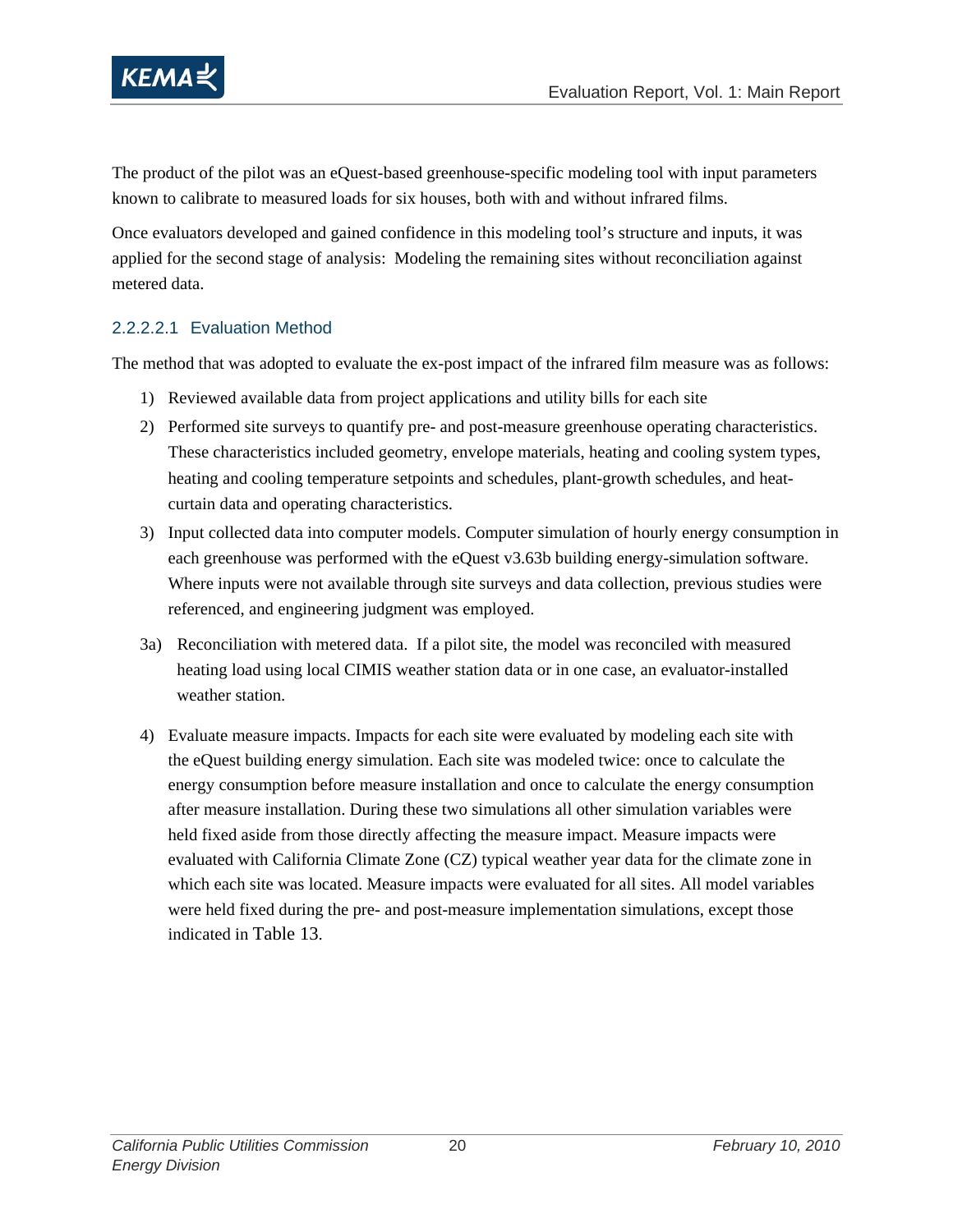

|                              | Variable                                      | <b>Pre-Implementation</b><br>(no infrared film) | <b>Post-Implementation</b><br>(with infrared film) |
|------------------------------|-----------------------------------------------|-------------------------------------------------|----------------------------------------------------|
| Single layer                 | U-value of the greenhouse roof                | 1.1 Btuh/ft <sup>2°</sup> F                     | 1 Btuh/ft <sup>2°</sup> F                          |
| polyethylene                 | Shading coefficient of the<br>greenhouse roof | 0.26                                            | 0.22                                               |
|                              | U-value of the greenhouse roof                | 0.7 Btuh/ft <sup>2°</sup> F                     | $0.5$ Btuh/ft <sup>2°</sup> F                      |
| Double layer<br>polyethylene | Shading coefficient of the<br>greenhouse roof | 0.24                                            | 0.20                                               |

<span id="page-34-0"></span>

|  | Table 13: Inputs for Modeling Infrared Film Measure Impact |  |  |
|--|------------------------------------------------------------|--|--|
|  |                                                            |  |  |

The ex-ante impacts for the infrared film measure were quantified in therms of  $gas/ft^2$ /year of measure installed. The expected therms/ $ft^2$ /year of savings for this measure were also calculated using the eQuest building energy simulation software (eQuest v3.63b). These per unit estimates were then applied to the square feet covered in each greenhouse that participated in the program. The key advantages to ex-post modeling efforts over the ex-ante estimates were customization to site-specific parameters, more advanced infrared film control options, and the identification of key inputs through the method validation procedure that was performed at several sites.

### 2.2.2.2.2 Data Collection

Data collection activities included follow-up telephone surveys for sites that had already been visited as part of the Small Commercial Verification work. For sites that were not included in the Small Commercial Verification work, on-site data collection, phone conversations, project applications, manufacturer's literature, and review of pre- and post- installation utility billing information were performed. This approach minimized both cost and customer inconvenience. Follow-up calls were conducted by a team of the initial site surveyor and the modeling engineer.

Data collected as a part of the Small Commercial verification work included:

- Greenhouse location (climate zone, city, address, etc.)
- Type of plants grown in greenhouse (trees, shrubs, cut flowers, vegetables, etc.)
- Greenhouse dimensions and existing envelope materials
- Measure description and area of rebated installation
- Schedule of implementation for infrared films
- Greenhouse operating hours (seasonal and daily)
- HVAC system runtime
- Make and model of heaters (boilers, furnaces, etc.)
- Space temperature setpoints and control type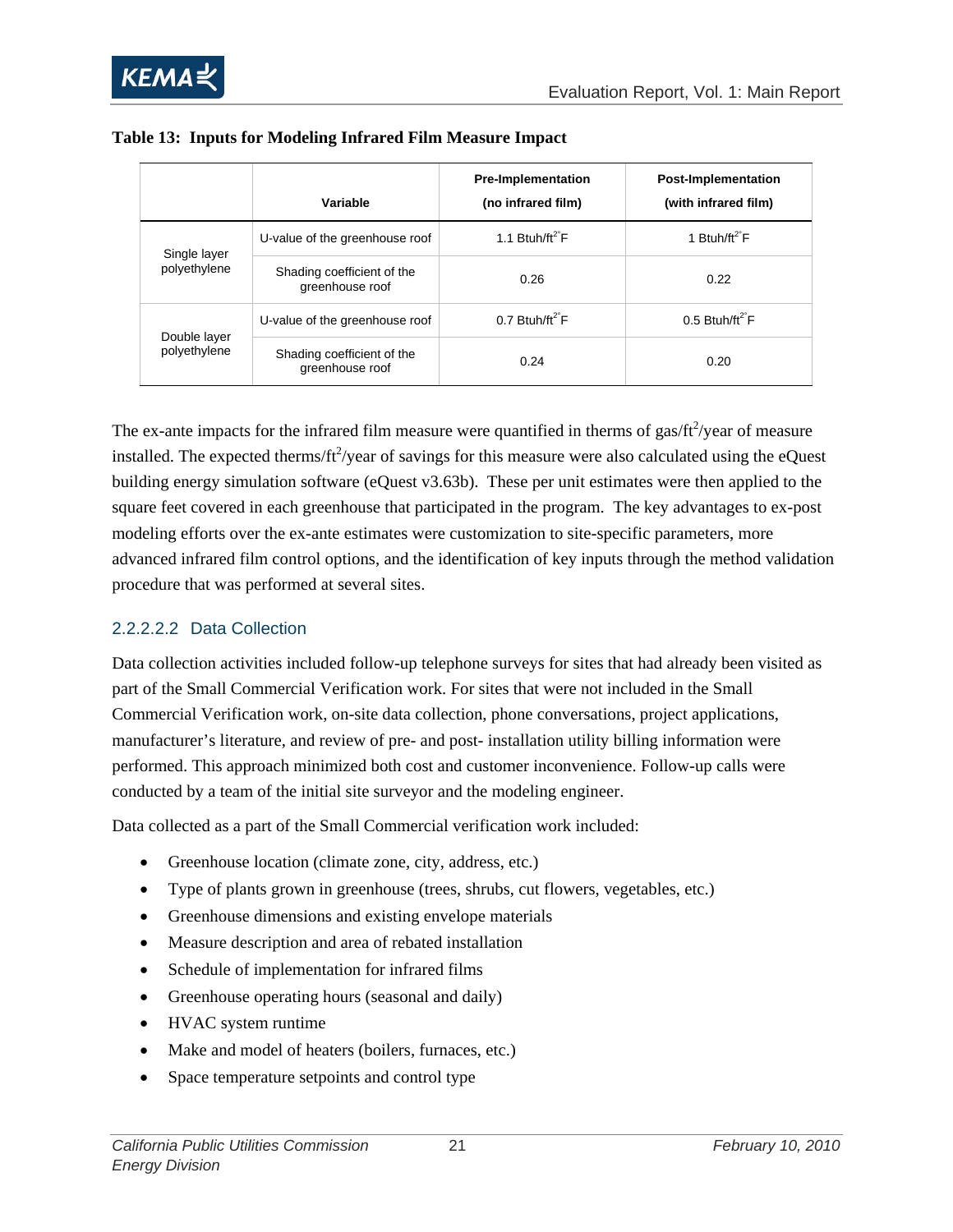



Additional data were collected for the evaluation, including:

- Greenhouse orientation
- Installed lighting power density and lighting schedules
- Cooling and ventilation details (schedules, unit size, runtime schedules, etc.)
- Pump and fan motor details including size and expected runtime
- Heating equipment runtimes
- Floor area, envelope, and HVAC characteristics of the other greenhouses on site
- Percent of greenhouses on site with infrared films and descriptions of these infrared films

Gas and electric utility billing information were made available for all evaluation sites.

Project applications were procured which included cut sheets, manufacturers, and model numbers for each installed infrared film measure.

California climate zone (CZ) typical weather year data were provided by the California Public Utility Commission (CPUC) Weather Working Group for this evaluation.

The pilot site data collection included the all of the above plus the following additional elements logged for four weeks (not all parameters at every site):

- Temperature at plant height, thermostat height, below infrared film, and above infrared film
- Infrared-film motor amps
- Temperature in front of unit heater to measure heater cycle time
- Hot water supply and return temperature
- Hot water flow rate, if variable
- Outdoor dry bulb and wet bulb temperature and solar insolation

### *2.2.2.3 PG&E Agricultural and Food Processing Program*

Gross energy-impact assessments for most projects assessed under the PG&E Ag-Food Program were guided by the specifications for the enhanced rigor level of the Gross Energy Impact Protocol. The enhanced rigor assessments were based on site specific engineering analyses utilizing one of the two relevant methods prescribed by the protocols:

- Retrofit Isolation engineering models (IPMVP Option B), or
- Building energy simulation models (IPMVP Option D).

The choice of method depended on the project and measures being analyzed and was discussed in the site evaluation plans that were prepared for each project. In addition, a few sites were evaluated at the *basic* and *verify* rigor levels. The selection of basic or verify rigor levels took into account project size, complexity, and suitability of enhanced rigor methods.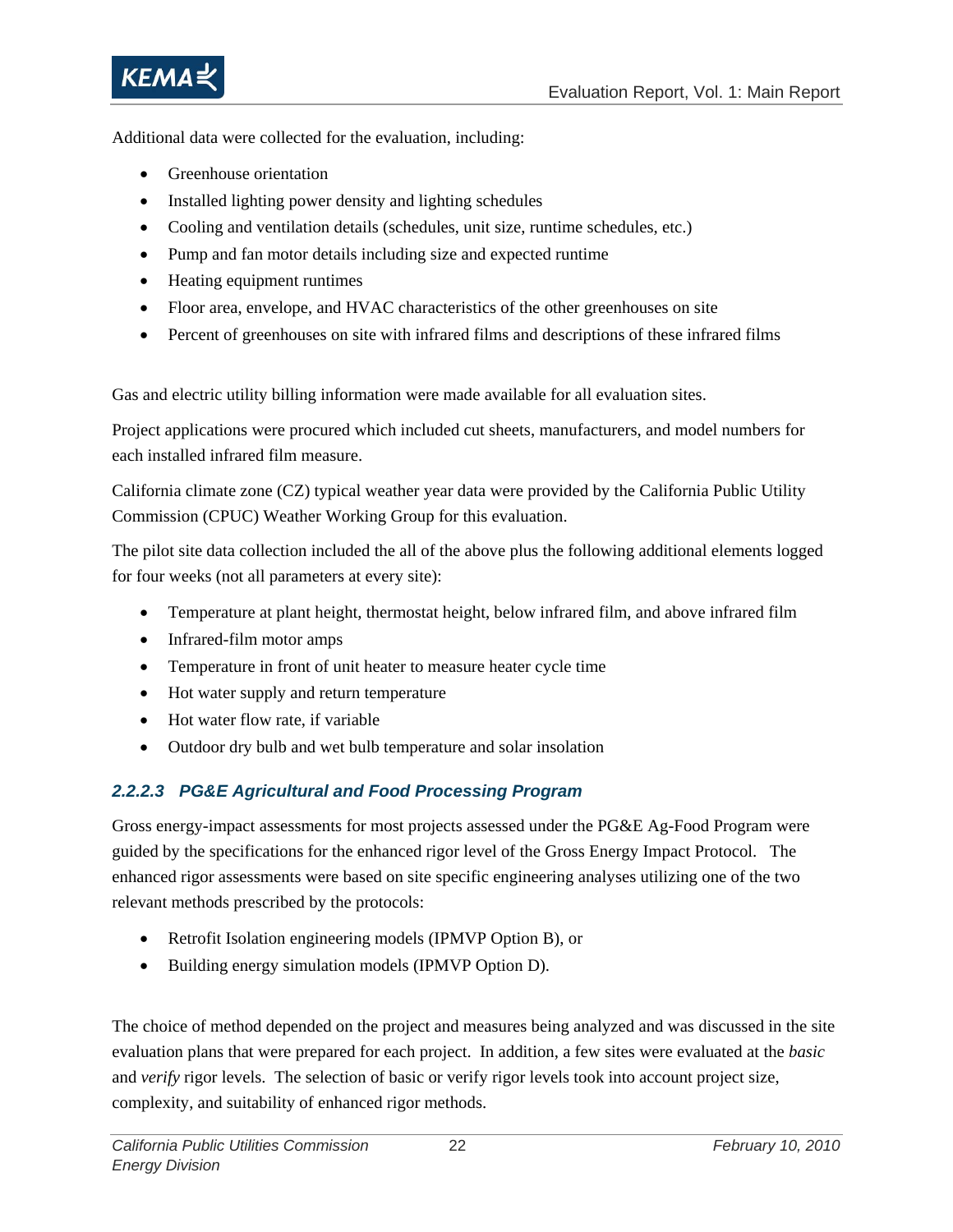The general evaluation approach was to estimate, on a project-specific basis, energy usage associated with the post installation equipment and energy usage for the baseline equipment, and then calculate savings as the difference between baseline energy use and post-installation energy use. Estimates were developed by time of use in order to allow for the projection of savings to 8,760 hours per year.

The basic steps involved in the project-specific evaluation for each sampled site were:

- 1) **Request project specific files and utility billing data**. For the sampled projects, we requested from PG&E all relevant project files. These included hardcopy project files and electronic data and analysis files, when available. We also collected extracts of billing data from 2005 to present.
- 2) **Conduct initial file review and assign projects to M&V engineers**. Once project files were delivered, the KEMA team lead engineer conducted an initial review of the information in order to gain an initial understanding of the type, size, and complexity of the project. Based on the initial file reviews, the lead engineer assigned projects to the appropriate team engineer, based on project attributes and appropriate engineering skill sets.
- 3) **Recruit selected project into the study sample**. The assigned M&V engineer then made various contacts to recruit the project into the study. The first step in the recruitment process was to notify PG&E that the project had been selected for an evaluation. Next, the M&V engineer contacted the customer to recruit it into the study. At that time, clarifying questions about the project were explored, as necessary, to help in M&V plan development. If customers were not initially willing to participate in the evaluation, the  $M\&V$  engineer worked with PG&E to gain customer cooperation.
- 4) **Conduct detailed file review and develop site M&V plans**. The assigned M&V engineer reviewed all project-related data provided by PG&E. The project technical files and support documentation provided information on the measure scope, equipment efficiency assumptions, operation conditions, and base-case assumptions. This information was usually sufficient to develop an initial measurement plan without a customer site visit.

The M&V engineers used this data to prepare site-specific M&V plans based on the project evaluation strategy and level of resources available for the project. The strategy included overall analytical approach, data collection activities, and, where necessary, a proposed monitoring plan.

Site M&V plans included lists of site-specific information required and proposed monitoring instrumentation to be installed. Customer limitations with respect to on-site personnel support, staff time, and scheduling were also taken into account.

5) **Review site M&V plans**. Plans were reviewed internally by the lead engineer. After the initial review, all plans were provided to the CPUC for additional review.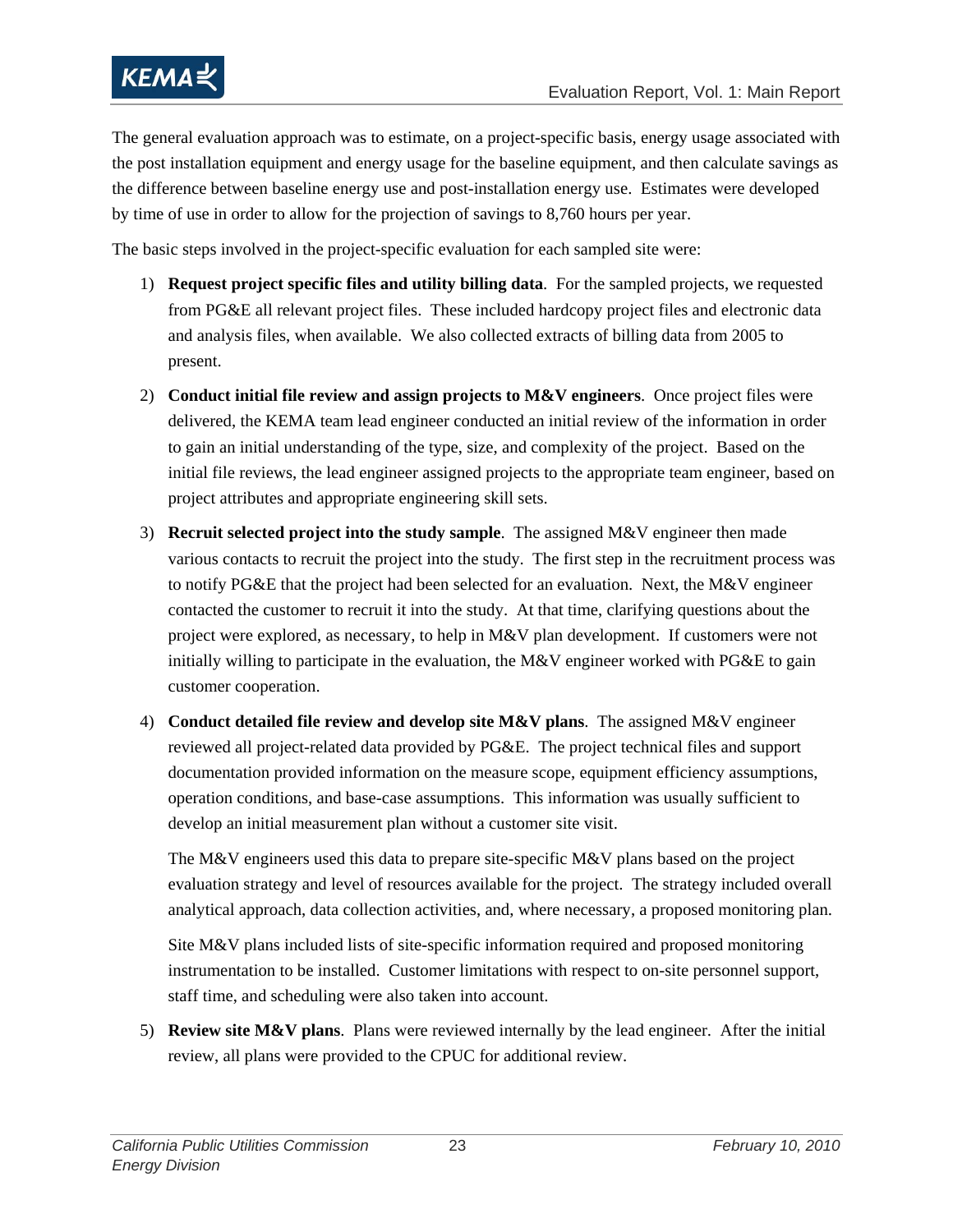

- 6) **Schedule site visit and conduct field data collection activities**. Once plans were approved, project engineers scheduled their own site visits with the appropriate site contact person. While in discussion with the contact, they gathered additional information that could be used to adjust plans, identified potential spillover by conducting a short spillover survey, and developed a preliminary understanding of data availability and access for monitoring equipment. The project engineer then conducted on-site surveys, performed measurements, and installed monitoring equipment as necessary.
- 7) **Conduct follow-up data collection activities**. If necessary, an engineer returned to the site to remove monitoring equipment. At that time, follow-up activities were conducted, as necessary. These activities included activities such as working with the customer to collect trend-log data and conducting subsequent discussions with equipment vendors to better understand measure performance.
- 8) **Prepare analysis and site report**. Using the data collected on site and elsewhere, the project engineer performed the analysis to estimate project savings and prepared a site report documenting savings. The report explained any significant differences between ex-ante and expost savings estimates. Spillover projects were evaluated separately. Individual site results included the site report and supporting data and analysis, usually in the form of an Excel "Workbook."
- 9) **Review of site reports**. Similar to site plans, site reports were reviewed by the lead engineer and other senior engineering team members. After completion of internal review, site reports were forwarded to the CPUC for additional review. Adjustments to the analysis and reports were made, as necessary, in response to comments.

[Table 14](#page-37-0) below summarizes the PG&E Ag-Food Program projects that were included in the evaluation, rigor levels assigned to the project, and the evaluation approach utilized for each project.

**Table 14: Project Descriptions and M&V Approach for Evaluated Projects**

<span id="page-37-0"></span>

| ID  | <b>Project Description</b>                                                                                                                                                                                                             | <b>M&amp;V</b><br>Rigor<br>Level | <b>M&amp;V Approach</b>                                                                                                                                             |
|-----|----------------------------------------------------------------------------------------------------------------------------------------------------------------------------------------------------------------------------------------|----------------------------------|---------------------------------------------------------------------------------------------------------------------------------------------------------------------|
| 120 | Installed two new hot water heaters to replace old steam-to-<br>hot water system                                                                                                                                                       | Verify                           | Spot measurements & site staff interviews were conducted                                                                                                            |
| 121 | Installed VFDs on milk pumps, installed milk pre-cooler &<br>efficient lighting fixtures                                                                                                                                               | Enhanced                         | Obtained 24-hour use profiles from logged data and used that<br>in savings analysis.                                                                                |
| 122 | Insulated wine storage tanks & installed efficient lighting for<br>outside catwalk                                                                                                                                                     | Enhanced                         | Used SPC software with appropriate verified input values.                                                                                                           |
| 123 | Tortilla Oven Retrofit                                                                                                                                                                                                                 | Verify                           | Confirm operation schedule and production rates with facility<br>staff.                                                                                             |
| 124 | Facility retrofitted dehydration tunnels with curved air guides<br>and improved air recirculation, allowing them to install smaller<br>sheaves to reduce motor speed for motors serving the fans<br>providing hot air for dehydration. | Enhanced                         | Take one-time power readings of a sample of motors, log<br>motor runtime, and confirm pre- and post-retrofit sheave<br>sizes. Used fan law to calculate baseline kW |
| 125 | Boiler Stack Economizer                                                                                                                                                                                                                | Enhanced                         | Measure flow rate and delta T across economizer                                                                                                                     |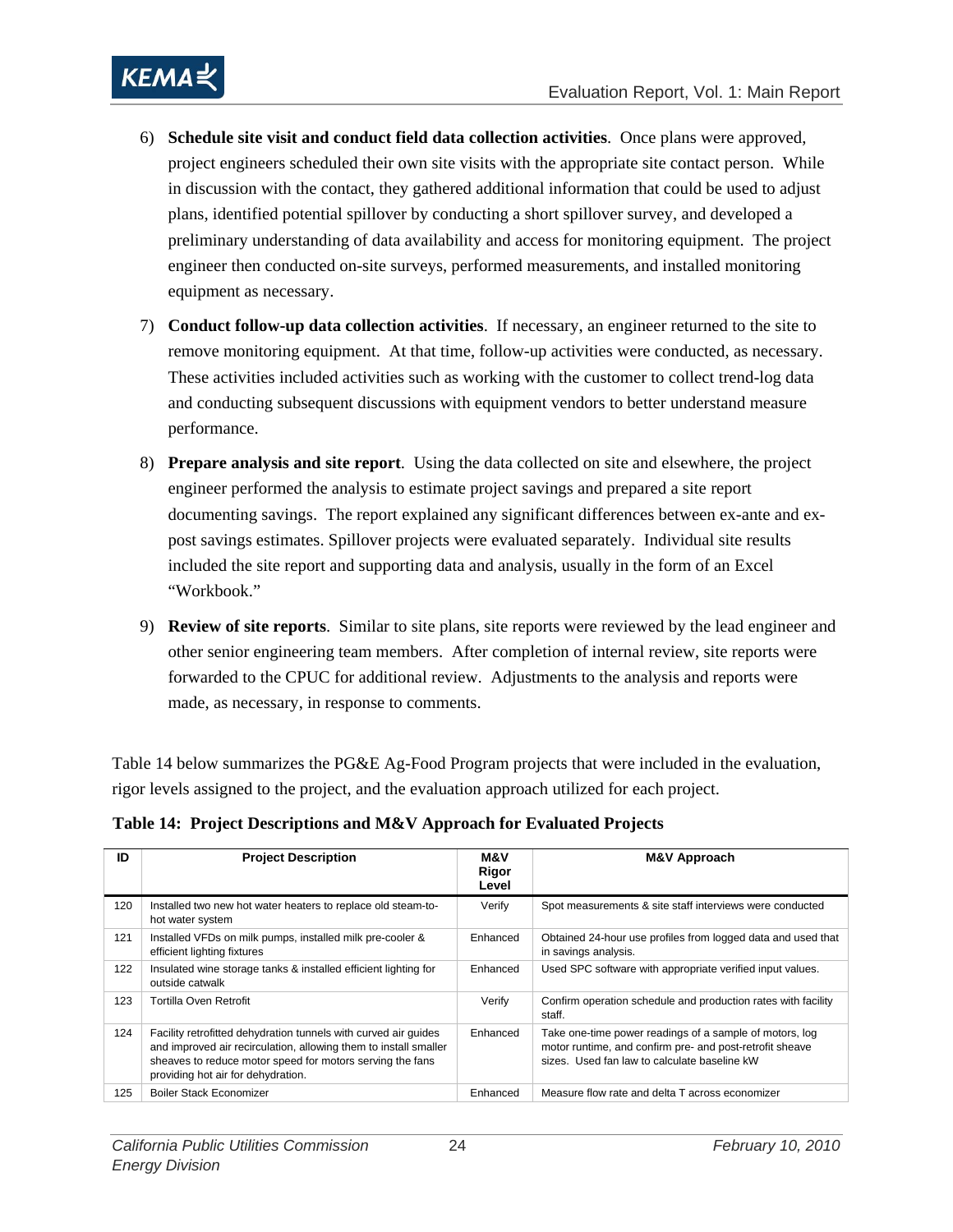

| ID  | <b>Project Description</b>                                                                                                                                                                                                             | M&V<br>Rigor<br>Level | <b>M&amp;V Approach</b>                                                                                                                                                                                                                                                  |  |
|-----|----------------------------------------------------------------------------------------------------------------------------------------------------------------------------------------------------------------------------------------|-----------------------|--------------------------------------------------------------------------------------------------------------------------------------------------------------------------------------------------------------------------------------------------------------------------|--|
| 126 | Insulate Four Wine Tanks                                                                                                                                                                                                               | Enhanced              | Calculate heat transfer through insulated and uninsulated<br>tanks using TMY weather data with a COP modified by DOE-<br>2 chiller curves                                                                                                                                |  |
| 127 | Installed dual thermosyphone deodorizer, heat exchanger to<br>preheat make-up water to boiler & insulated deodorizer & a<br>pipe.                                                                                                      | Basic                 | Conducted spot measurements & used EMS data for<br>deodorizer measures & used 3EPlus software with<br>appropriate verified input values for insulation measure                                                                                                           |  |
| 128 | Insulated storage tanks                                                                                                                                                                                                                | Basic                 | Used 3EPlus software with appropriate verified input values                                                                                                                                                                                                              |  |
| 129 | Insulated pipes carrying condensate, processed oil and<br>steam                                                                                                                                                                        | <b>Basic</b>          | Used 3EPlus software with appropriate verified input values                                                                                                                                                                                                              |  |
| 130 | The facility installed an oxygen trim, parallel positioning<br>controls, and a boiler fan VFD on Boiler #3                                                                                                                             | Enhanced              | Monitor boiler steam & feedwater temperature, test<br>combustion efficiency, and monitor boiler fan power                                                                                                                                                                |  |
| 131 | Facility installed one boiler economizer, recovering lost stack<br>heat.                                                                                                                                                               | Enhanced              | Monitor temperature entering and exiting the heat exchanger<br>and flow rate through the heat exchanger. Test boiler<br>efficiency with a combustion efficiency probe, and use to<br>calculate therms recovered                                                          |  |
| 132 | Facility installed a VFD on a 10 HP Glycol Pump                                                                                                                                                                                        | Verify                | Confirm operation schedule with staff. Spot-measure motor<br>power, and confirm pre-retrofit method of control for the<br>pump.                                                                                                                                          |  |
| 133 | <b>Motor Retrofit</b>                                                                                                                                                                                                                  | Verify                | Inspect to verify installation and nameplate efficiency.<br>Recalculate savings based on stipulated load factor.                                                                                                                                                         |  |
| 134 | High Pressure Condensate Pump                                                                                                                                                                                                          | Enhanced              | Bill analysis with install and remove dates form participant.<br>(measure remained in place for only 19 months of predicted 7<br>year measure life)                                                                                                                      |  |
| 135 | Facility installed a new cool roof on a 27,000ft <sup>2</sup> refrigerated<br>warehouse.                                                                                                                                               | Enhanced              | Collect data on refrigeration equipment, reflectivity of cool<br>roof, and building thermal characteristics and then calibrate a<br>DOE-2 simulation to billing data.                                                                                                    |  |
| 136 | Replace 1968 B&W 150K pph boiler with a new 50K pph<br>B&W boiler with flue gas condenser to preheat makeup<br>water.                                                                                                                  | Enhanced              | We studied the 2007, 2008, and 2009 operating profiles of<br>boilers #2 and #3. We estimated their efficiency based on<br>their steam production and we estimated the measure energy<br>impact by comparing the pre-retrofit and the post-retrofit<br>boilers operation. |  |
| 137 | Facility installed 1.5" of insulation on 1,779 ft. of ammonia<br>line, ranging from 1.25" - 6" in diameter.                                                                                                                            | Basic                 | Spot check temperature setpoints and confirm operation<br>schedule with staff. Calculate heat transfer through insulated<br>and uninsulated pipe using TMY data and COP modified by<br>DOE-2 chiller curves.                                                             |  |
| 138 | <b>Efficient Filtration Membrane</b>                                                                                                                                                                                                   | Enhanced              | Measure removed prior to evaluation, Savings are based on<br>IOU algorithm with actual production data for period measure<br>was in place.                                                                                                                               |  |
| 139 | Enhanced HVAC equipment and control                                                                                                                                                                                                    | Enhanced              | Analysis based on overall facility consumption and production<br>records.                                                                                                                                                                                                |  |
| 140 | Installation of direct water heaters for sanitary hot water,<br>reduced boiler load.                                                                                                                                                   | Enhanced              | Logged flow and delta T for water heaters, adjusted baseline<br>to reflect logged flow values.                                                                                                                                                                           |  |
| 143 | <b>Condenser Replacement</b>                                                                                                                                                                                                           | Enhanced              | Computer simulation Model (eQuest 3.61R) used to model<br>savings based on existing and baseline conditions. Used<br>post-retrofit metered kW data for calibration.                                                                                                      |  |
| 144 | Refrigerant Pipe Replacement                                                                                                                                                                                                           | Enhanced              | Pre and Post Measurements, evaluated for weather<br>influence, and calculated.                                                                                                                                                                                           |  |
| 145 | Facility retrofitted dehydration tunnels with curved air guides<br>and improved air recirculation, allowing them to install smaller<br>sheaves to reduce motor speed for motors serving the fans<br>providing hot air for dehydration. | Enhanced              | Take one-time power readings of a sample of motors, log<br>motor runtime, and confirm pre- and post-retrofit sheave<br>sizes. Used fan law to calculate baseline kW                                                                                                      |  |
| 146 | <b>High Efficiency Pumps</b>                                                                                                                                                                                                           | Basic                 | Measured pump load to determine shaft power then used<br>difference in baseline and installed power curves to<br>determine delta. Operating hours were tracked by facility                                                                                               |  |
| 147 | Replace pump components in a 150-hp agricultural deep well<br>pump to increase efficiency                                                                                                                                              | Enhanced              | 12+ months of pre-/post-bill data analysis of a utility meter<br>dedicated to the pump. Re-pump test to adjust calculations.<br>Interviews & weather data analysis to adjust two-year<br>performance for long-term operation.                                            |  |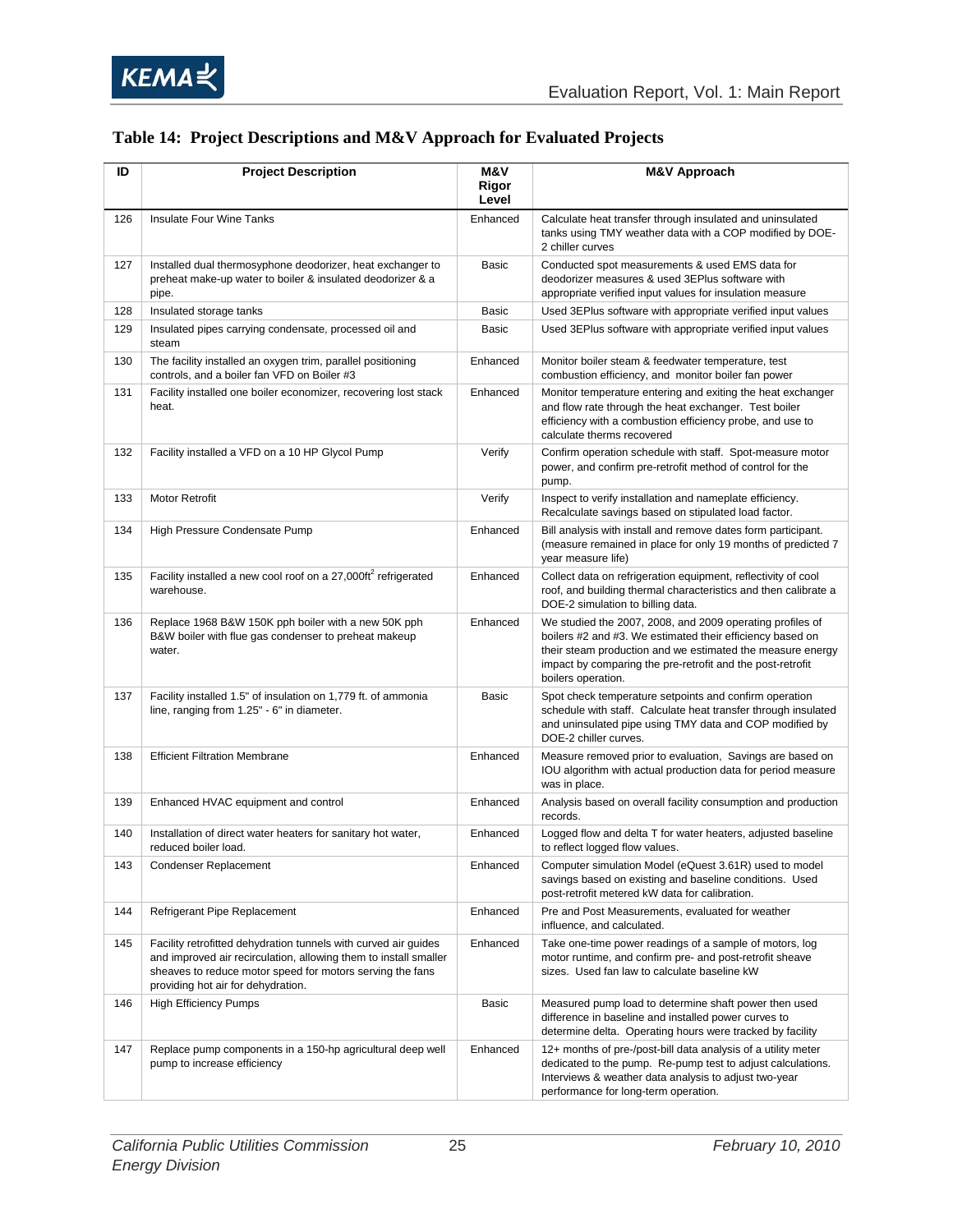

| ID  | <b>Project Description</b>                                                                                                                                                                                             | M&V<br>Rigor<br>Level | <b>M&amp;V Approach</b>                                                                                                                                                                                                                                                                                                                                                                                                                       |
|-----|------------------------------------------------------------------------------------------------------------------------------------------------------------------------------------------------------------------------|-----------------------|-----------------------------------------------------------------------------------------------------------------------------------------------------------------------------------------------------------------------------------------------------------------------------------------------------------------------------------------------------------------------------------------------------------------------------------------------|
| 148 | This project includes the installation of double acrylic roof,<br>double polycarbonate walls, underbench steam heating, and<br>moveable benches in greenhouse E-1.                                                     | Enhanced              | Measure impacts were calculated with pre- and post-measure<br>implementation whole building simulations of the affected<br>greenhouse. Site-specific data for the greenhouse was<br>collected via site visits and phone surveys.                                                                                                                                                                                                              |
| 149 | This project includes the installation of double acrylic roof,<br>double polycarbonate walls, underbench steam heating, heat<br>curtains, and moveable benches in greenhouse E-2.                                      | Enhanced              | Measure impacts were calculated with pre- and post-measure<br>implementation whole building simulations of the affected<br>greenhouse. Site-specific data for the greenhouse was<br>collected via site visits and phone surveys.                                                                                                                                                                                                              |
| 150 | Customer added a 98,000 $\text{ft}^2$ free-stall barn, and they<br>installed lighting and fans that exceed the values provided in<br>the "Dairy Baseline Study" from 2002 as well as California<br>Title 24 standards. | Enhanced              | Lighting savings were calculated by comparison of W/ft <sup>2</sup> of<br>baseline and as-built lighting, with monitoring data used to<br>establish hours of use, and spot metering to establish kW.<br>Fan savings compared as-built fan kW, established through<br>spot metering, and baseline kW, which was calculated for<br>equivalent air flow. Runtime was determined through<br>monitoring and was annualized using TMY weather data. |
| 151 | Replaced existing refrigeration system with efficient<br>refrigeration system                                                                                                                                          | Verify                | Spot measurements & site staff interviews were conducted                                                                                                                                                                                                                                                                                                                                                                                      |
| 152 | Installation of a new high efficiency centrifugal chiller with a<br>VFD and the installation of a new cooling tower with VFD fan<br>controls                                                                           | Verify                | Spot measurements & site staff interviews were conducted                                                                                                                                                                                                                                                                                                                                                                                      |
| 153 | Implemented floating head pressure & suction pressure<br>strategies for refrigeration compressors, installed VFD on<br>glycol pump, and decommissioned motors                                                          | Enhanced              | Computer simulation Model (eQuest 3.61R) used to model<br>savings based on existing and baseline conditions. Used<br>EMS data to generate hourly parameter profiles for<br>calibration.                                                                                                                                                                                                                                                       |
| 154 | This was a new construction project for installation of efficient<br>equipment used in the water bottling process: blow molders,<br>injection molders, chilled water, compressed air, lighting, and<br>controls.       | Enhanced              | ERS logged equipment for a period of three weeks. This<br>included power and current logging on molding machines,<br>compressors, chiller, and lighting circuits. ERS normalized to<br>production when necessary to extrapolate full-year<br>consumption.                                                                                                                                                                                     |
| 155 | Phase 2 of a new construction project for installation of<br>efficient equipment used in the water bottling process: blow<br>molders, injection molders, chilled water, and compressed air.                            | Enhanced              | ERS logged equipment for a period of three weeks. This<br>included power and current logging on molding machines,<br>compressors, chiller, and lighting circuits. ERS normalized to<br>production when necessary to extrapolate full-year<br>consumption.                                                                                                                                                                                     |
| 156 | Installation of two heat exchangers used to preheat Gatorade<br>prior to the pasteurization process. This resulted in lower gas<br>consumption for the boiler plant.                                                   | Enhanced              | ERS logged two temperature points and Gatorade flow for<br>each heat exchanger. Up-to-date boiler efficiency data was<br>also obtained from the site contact. In this manner, avoided<br>gas consumption was determined.                                                                                                                                                                                                                      |
| 158 | Facility installed a new, more efficient 4-stage deep well<br>vertical turbine pump, leaving the old motor in place.                                                                                                   | Enhanced              | Commission an independent pump test to determine post-<br>retrofit kWh-MG. Compare to pre-retrofit tested kWh-MG,<br>and use pre-retrofit annual kWh to calculate total production<br>(post-retrofit annual kWh unavailable). Collect facility runtime<br>reports for the week containing the peak days in order to<br>calculate peak kW reduction, as development of 8,760 profile<br>not feasible for this measure.                         |
| 159 | The facility installed automatic steam flow controls on their<br>shell cookers. Previously they had used manual steam<br>controls, and had used excess steam in order to guarantee<br>full pasteurization.             | Enhanced              | Use pre- and post-retrofit monitored steam use data along<br>with monitored temperature of boiler feedwater and steam<br>and combustion efficiency in order to calculate pre- and post-<br>retrofit therms consumed.                                                                                                                                                                                                                          |
| 160 | The facility installed oxygen trims and fully metered burner<br>controls on Boiler #4 and new burners on Boiler #3 and #5                                                                                              | Enhanced              | Measure post-retrofit combustion efficiency on affected<br>boilers. Collect feedwater and steam temperature, as well as<br>boiler loading, from facility daily boiler reports. Use this data<br>and the change in efficiency to calculate annual therms<br>savings                                                                                                                                                                            |
| 161 | Facility installed a preheat tank that collects peeler<br>wastewater from four peelers and uses it to preheat tomatoes<br>entering Peeler #1, reducing the Therms consumed by the<br>one peeler.                       | Enhanced              | Measure temperature of water entering and exiting the<br>preheat tank, and combustion efficiency of boilers providing<br>steam to the peelers. Use this along with facility recorded<br>flow rate to calculate therms recovered by the preheat tank                                                                                                                                                                                           |

using peeler wastewater.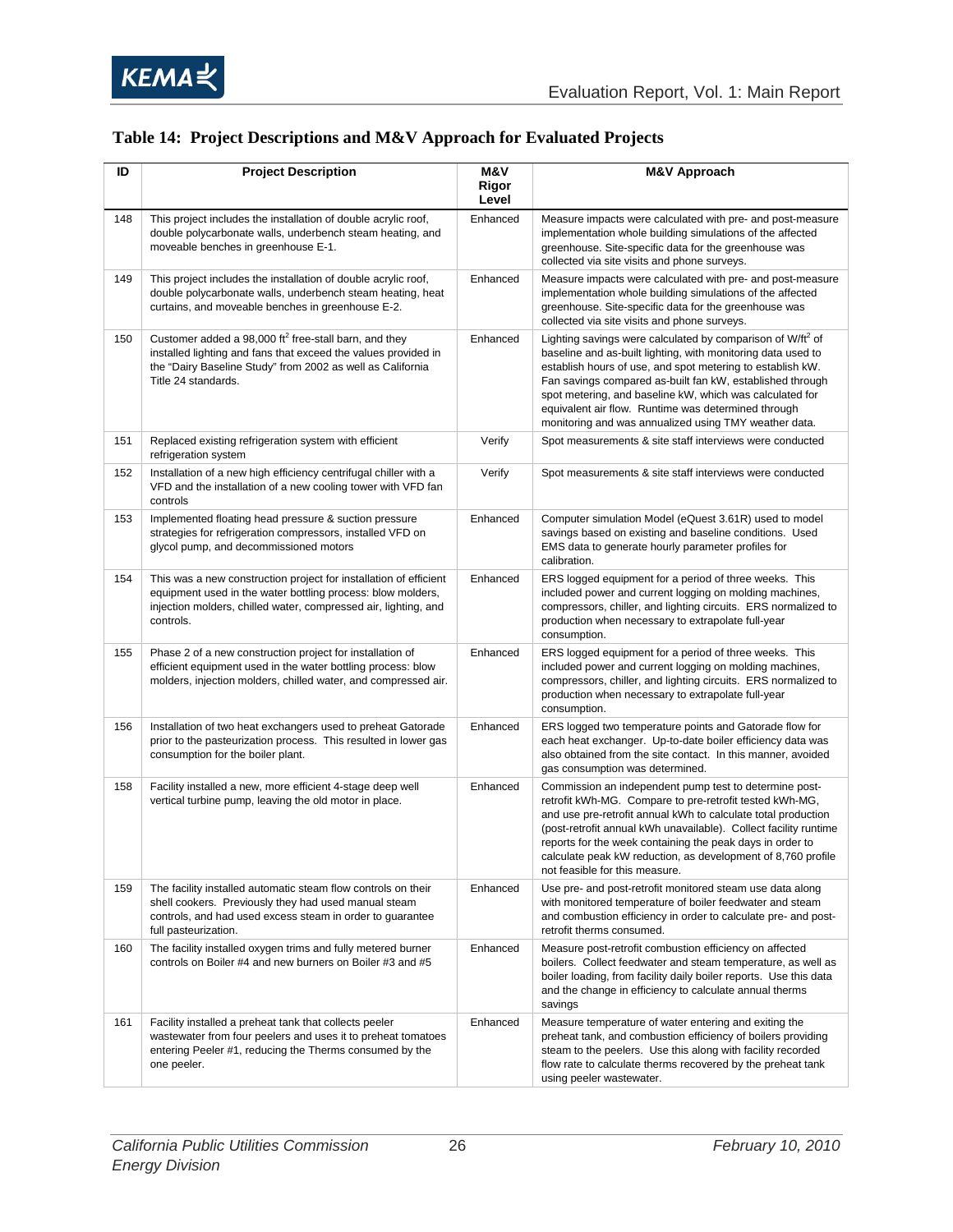

| ID  | <b>Project Description</b>                                                                                                                                                                                                                                                           | M&V<br>Rigor<br>Level | <b>M&amp;V Approach</b>                                                                                                                                                                                                                                                                                                                                                                                               |
|-----|--------------------------------------------------------------------------------------------------------------------------------------------------------------------------------------------------------------------------------------------------------------------------------------|-----------------------|-----------------------------------------------------------------------------------------------------------------------------------------------------------------------------------------------------------------------------------------------------------------------------------------------------------------------------------------------------------------------------------------------------------------------|
| 162 | Installation of 218 VFDs with humidity controls on dryer line<br>fan motors, resulting in electric savings at part load.                                                                                                                                                             | Enhanced              | ERS logged a sample of eight motors for current and one for<br>real power. Average part-load profile was extrapolated for<br>the entirety of the drying season (mid-August through mid-<br>September) for both 25 and 30 hp motors. Electric utility bills<br>were also obtained through the site contact. Pre and post-<br>install production data was obtained to normalize kWh for<br>production variance.         |
| 163 | Installation of 218 VFDs with humidity control on dryer line<br>fan motors, resulting in a decrease in outside air intake.<br>Lower air intake translates to a decrease in gas heating.                                                                                              | Enhanced              | ERS logged a sample of eight motors for current and one for<br>real power. Logged data was used to confirm the reliability of<br>gas bills obtained from the site contact. Pre and post-install<br>production data was obtained to normalize gas consumption<br>for production variance.                                                                                                                              |
| 164 | Installed VFD air-compressor                                                                                                                                                                                                                                                         | Enhanced              | Obtained 24-hour use profiles from logged data and used that<br>in savings analysis.                                                                                                                                                                                                                                                                                                                                  |
| 165 | Drip Tape Irrigation                                                                                                                                                                                                                                                                 | Basic                 | Since the pumps are individually metered, we collected IOU<br>billing history for several years to determine a pre and post<br>delta.                                                                                                                                                                                                                                                                                 |
| 166 | Installed 202 T8 fixtures in place of 250W HPS fixtures at one<br>address and 18 T5HO fixtures in place of 250W HPS fixtures<br>at another address.                                                                                                                                  | Enhanced              | On-off light loggers and rated nameplate fixture power<br>ratings. Circuit monitoring was in the original plan but<br>practical challenges discovered on site prevented execution<br>of this approach.                                                                                                                                                                                                                |
| 167 | Convert two 2-effect evaporators to 3-effect evaporators. This<br>increased the efficiency of the evaporators, decreasing the<br>steam used per pound of product processed in these lines.                                                                                           | Enhanced              | For a period of three weeks, we trended various parameters<br>of two Rossi evaporators. Based on the trended data, we<br>estimated the energy use of the post-installation system.<br>Based on the existing production and brix values, we<br>estimated the energy use of the pre-retrofit system. We<br>estimated the measure energy impact by comparing the post-<br>retrofit and pre-retrofit system operation.    |
| 168 | Installed 90 four-lamp linear fluorescent T5HO high-bay<br>fixtures with manual controls in the warehouse in place of<br>1000-watt high-bay high pressure sodium (HPS) fixtures.                                                                                                     | Enhanced              | On-off light loggers and rated nameplate fixture power<br>ratings. Circuit monitoring was in the original plan but<br>practical challenges discovered on site prevented execution<br>of this approach.                                                                                                                                                                                                                |
| 231 | Customer added a barrel storage room, and installed a night<br>cooling system instead of a chiller.                                                                                                                                                                                  | Enhanced              | Monitor night cooling fans and chiller system. Collect building<br>thermal characteristics and calibrate DOE-2 simulation to<br>post-retrofit billing data, then replace measures with industry<br>standard practice equipment to calculate baseline kW/kWh                                                                                                                                                           |
| 234 | Replace pump components in a 150-hp agricultural deep well<br>pump to increase efficiency                                                                                                                                                                                            | Enhanced              | 12+ months of pre-/post-bill data analysis of a utility meter<br>dedicated to the pump. Re-pump test to adjust calculations.<br>Interviews & weather data analysis to adjust two-year<br>performance for long-term operation.                                                                                                                                                                                         |
| 235 | Facility installed a new, more efficient 4-stage deep well<br>vertical turbine pump, leaving the old motor in place.                                                                                                                                                                 | Enhanced              | Commission an independent pump test to determine post-<br>retrofit kWh-MG. Compare to pre-retrofit tested kWh-MG,<br>and use pre-retrofit annual kWh to calculate total production<br>(post-retrofit annual kWh unavailable). Collect facility runtime<br>reports for the week containing the peak days in order to<br>calculate peak kW reduction, as development of 8,760 profile<br>not feasible for this measure. |
| 237 | Installed 200 HP steam turbine in place of electric motor and<br>replaced 60 HP turbine with electric motor.                                                                                                                                                                         | Enhanced              | Logged electric energy consumption, natural gas impact<br>based on stipulated steam flow rates and thermodynamic<br>calculations.                                                                                                                                                                                                                                                                                     |
| 238 | Facility installed an oversized cooling tower that uses two<br>VFD fans. Facility also installed a large chiller and removed<br>two small chillers, but they were inappropriately given credit<br>for this measure as it was not part of their application.                          | Enhanced              | Monitor affected chillers and cooling tower, and use data to<br>calibrate a DOE-2 simulation, with baseline being a correct-<br>sized cooling tower for the two chillers in the central plant.                                                                                                                                                                                                                        |
| 239 | As part of a capacity expansion, the facility installed R-19<br>insulation on 35 wine tanks. Savings were initially calculated<br>using uninsulated tanks as the baseline, but per CPUC<br>guidelines for large wineries the baseline was revised to a<br>lower grade of insulation. | Enhanced              | Collect data on operation schedule and wine content from<br>facility staff. Monitor affected chiller, and calibrate DOE-2<br>simulation to post-retrofit billing data.                                                                                                                                                                                                                                                |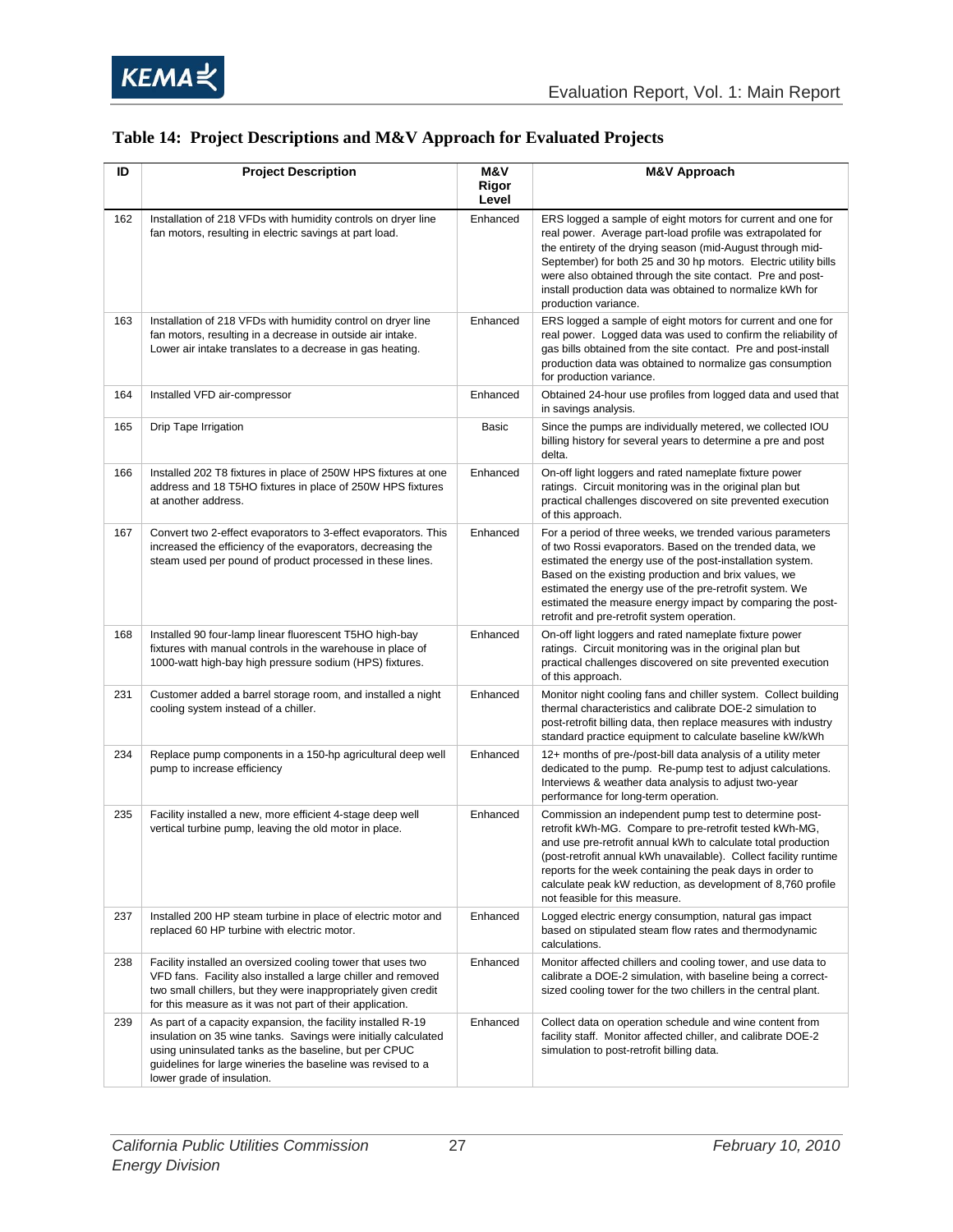

|  |  |  | Table 14: Project Descriptions and M&V Approach for Evaluated Projects |
|--|--|--|------------------------------------------------------------------------|
|--|--|--|------------------------------------------------------------------------|

| ID  | <b>Project Description</b>                                                                                                                                                                                            | M&V<br>Rigor<br>Level | <b>M&amp;V Approach</b>                                                                                                                                                                                                                                                                                                                                      |
|-----|-----------------------------------------------------------------------------------------------------------------------------------------------------------------------------------------------------------------------|-----------------------|--------------------------------------------------------------------------------------------------------------------------------------------------------------------------------------------------------------------------------------------------------------------------------------------------------------------------------------------------------------|
| 240 | Replace pump components in a 150-hp agricultural deep well<br>pump to increase efficiency                                                                                                                             | Verify                | 12+ months of pre-/post-bill data analysis of a utility meter<br>dedicated to the pump. Re-pump test to adjust calculations.<br>Interviews & weather data analysis to adjust two-year<br>performance for long-term operation. Level later switched to<br>back to verify because pump had been moved.                                                         |
| 241 | Oversized Evaporative Condensers with Floating Head<br>Pressure                                                                                                                                                       | Enhanced              | Computer simulation Model (eQuest 3.61R) used to model<br>savings based on existing and baseline conditions. The<br>model was calibrated using logged consumption values.                                                                                                                                                                                    |
| 242 | <b>Condenser Replacement</b>                                                                                                                                                                                          | Enhanced              | Computer simulation Model (eQuest 3.61R) used to model<br>savings based on existing and baseline conditions. Used<br>post-retrofit metered kW data for calibration.                                                                                                                                                                                          |
| 243 | Installed VFDs to control evaporator and condenser fans                                                                                                                                                               | Enhanced              | Obtained 24-hour use profiles from logged data and used that<br>in savings analysis.                                                                                                                                                                                                                                                                         |
| 244 | This project includes the installation of double polycarbonate<br>roof in range W7 at the site.                                                                                                                       | Enhanced              | Measure impacts were calculated with pre- and post-measure<br>implementation whole building simulations of the affected<br>greenhouse. Site-specific data for the greenhouse was<br>collected via site visits and phone surveys.                                                                                                                             |
| 245 | Modification to Drying Ovens                                                                                                                                                                                          | Enhanced              | Logged fan data fro electric energy consumption, reviewed<br>gas utility bill to determine gas savings                                                                                                                                                                                                                                                       |
| 246 | Facility installed two boiler economizers, recovering lost stack<br>heat.                                                                                                                                             | Enhanced              | Collect facility metered data on temperature entering and<br>exiting heat exchangers, and of flow rate entering heat<br>exchanger. Test combustion efficiency of the two boilers and<br>use to calculate therms recovered by the economizers.                                                                                                                |
| 247 | Facility installed a caustic lye peeler in a production<br>expansion on this line from 26 ton/hr to 60 ton/hr. This<br>technology is more efficient per ton than the standard practice<br>scalding peeler technology. | Enhanced              | Monitor steam and condensate temperature and motor<br>power. Collect steam-use data from facility records. Test<br>combustion efficiency of boilers supplying steam to peeler.<br>Use monitored data along with baseline hourly production<br>level to recalculate baseline kWh/ton and therms/ton.<br>Normalize savings to post-retrofit production levels. |
| 248 | VFD installation, pipe insulation, boiler staging, and thermal<br>energy recovery                                                                                                                                     | Enhanced              | Boiler was determined ineligible because the just shut one<br>off. Blower fan was logged for real power draw. Flow rate<br>and temperature measurements were taken to determine<br>heat recovery savings. Pipe insulation was modeled using<br>3E-Plus.                                                                                                      |
| 249 | Replacement of a greenhouse steam boiler heating system<br>with a hot water boiler with root-zone heating system.                                                                                                     | Enhanced              | Heating energy savings were calculated with through<br>regression of monthly pre- and post-measure implementation<br>metered gas data vs. outdoor conditions for the greenhouses<br>affected by the measure.                                                                                                                                                 |
| 250 | Spiral Tunnel Drey                                                                                                                                                                                                    | Enhanced              | Log data to determine Nat Gas and Electric consumption of<br>Installed and baseline equipment. (Baseline equipment<br>remains, just used less.)                                                                                                                                                                                                              |
| 251 | Replace 60,000-lb/hr boiler with a new 13,800-lb/hr equipped<br>with two economizers. Replace the 60-hp combustion air fan<br>motor with a 20-hp motor and the 40-hp feed water pump<br>motor with a 10-hp motor.     | Enhanced              | We studied the 2006 operating profile of the pre-retrofit boiler<br>and 2008 operating profile of the post-retrofit boiler. We<br>estimated the measure energy impact by comparing the pre-<br>retrofit and the post-retrofit boilers operation.                                                                                                             |
| 252 | New Pasteurizer for packing Line 40                                                                                                                                                                                   | Enhanced              | Logged data to calculate existing Nat gas and electric<br>consumption, deducted these values from IOU verified<br>baseline levels of consumption.                                                                                                                                                                                                            |
| 253 | New process effluent treatment process that produces<br>Biogas, offsetting natural gas consumption.                                                                                                                   | Enhanced              | Savings based on logged electric energy consumption and<br>metered steam consumption biogas production (from facility<br>meters) minus baseline consumption predicated by the IOU<br>analysis.                                                                                                                                                               |
| 254 | VFD on Brine Pump                                                                                                                                                                                                     | Enhanced              | Logged consumption data, baseline adjusted to reflect logged<br>operating hours                                                                                                                                                                                                                                                                              |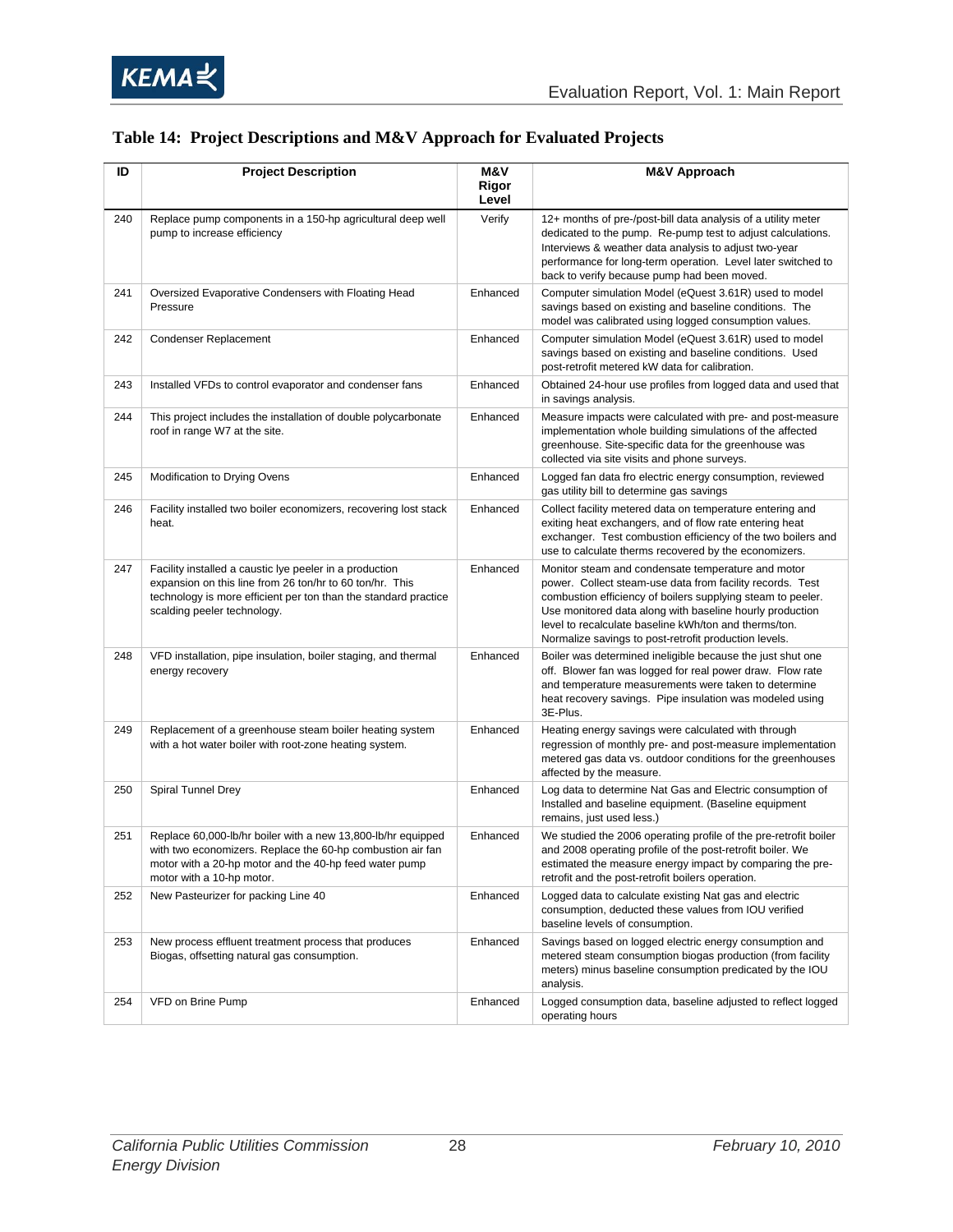

| ID  | <b>Project Description</b>                                                                                                                                                                                 | M&V<br>Rigor<br>Level | M&V Approach                                                                                                                                                                                                                                                                                                                                                                                                 |
|-----|------------------------------------------------------------------------------------------------------------------------------------------------------------------------------------------------------------|-----------------------|--------------------------------------------------------------------------------------------------------------------------------------------------------------------------------------------------------------------------------------------------------------------------------------------------------------------------------------------------------------------------------------------------------------|
| 255 | Replacement of the condenser serving the ammonia based<br>refrigeration system with a larger capacity unit, allowing for a<br>reduced condensing temperature, and associated<br>compressor energy savings. | Enhanced              | Logged compressor and condenser fan power. Collected<br>data on variations in production rates/process tons from<br>interviews, wet bulb weather data from NCDC, and<br>compressor performance specifications from manufacturer.<br>Calculated theoretical savings, adjusted theoretical estimates<br>with logged data, and then used adjustment factors to<br>extrapolate to long-term average performance. |

### **2.2.3 Gross Impact Summarization and Expansion to the Population**

The following steps were performed to summarize and expand site-specific M&V results to the measure and program populations (as outlined in The California Evaluation Framework):

- Calculate the case weights
- Calculate the ratio estimator
- Calculate the standard error of the ratio estimator
- Calculate the error ratio
- Estimate gross savings for the measure

Case weights were calculated for each stratum as the ratio of the number of sites in the population to the number of sites in the final sample. Except for the PG&E Ag-Food gas sample, the final sample sizes differed from the initial sample sizes because of field logistics, and therefore we were required to adjust our final case weights. Results are shown in [Table 15](#page-42-0) and [Table 16](#page-42-1) for the greenhouse measures and in [Table 17](#page-43-0) and [Table 18](#page-43-1) for the PG&E Ag-Food Program.

<span id="page-42-0"></span>

|  | Table 15: Calculation of Case Weights for Greenhouse Heat Curtains |  |  |  |  |  |
|--|--------------------------------------------------------------------|--|--|--|--|--|
|--|--------------------------------------------------------------------|--|--|--|--|--|

| <b>Stratum</b> |    | <b>Initial Sample</b><br><b>Size</b> | <b>Initial Case</b><br>Weight | <b>Final Sample</b><br><b>Size</b> | <b>Final Case</b><br>Weight |
|----------------|----|--------------------------------------|-------------------------------|------------------------------------|-----------------------------|
|                | 42 |                                      | 7.0                           |                                    | 6.0                         |
|                |    |                                      | 2.8                           |                                    | 2.1                         |
| 3              | 10 |                                      |                               | 6                                  | 1.7                         |
| Total          | 69 | 18                                   |                               | 21                                 |                             |

#### <span id="page-42-1"></span>**Table 16: Calculation of Case Weights for Greenhouse Infrared Film**

| <b>Stratum</b> | N  | <b>Initial Sample</b><br><b>Size</b> | <b>Initial Case</b><br>Weight | <b>Final Sample</b><br><b>Size</b> | <b>Final Case</b><br>Weight |
|----------------|----|--------------------------------------|-------------------------------|------------------------------------|-----------------------------|
|                | 36 | 5                                    | 7.2                           | 6                                  | 6.0                         |
| 2              | 13 | 6                                    | 2.2                           | 6                                  | 2.2                         |
|                |    | 6                                    | 1.3                           | 6                                  | 1.3                         |
| Total          | 57 |                                      |                               | 18                                 |                             |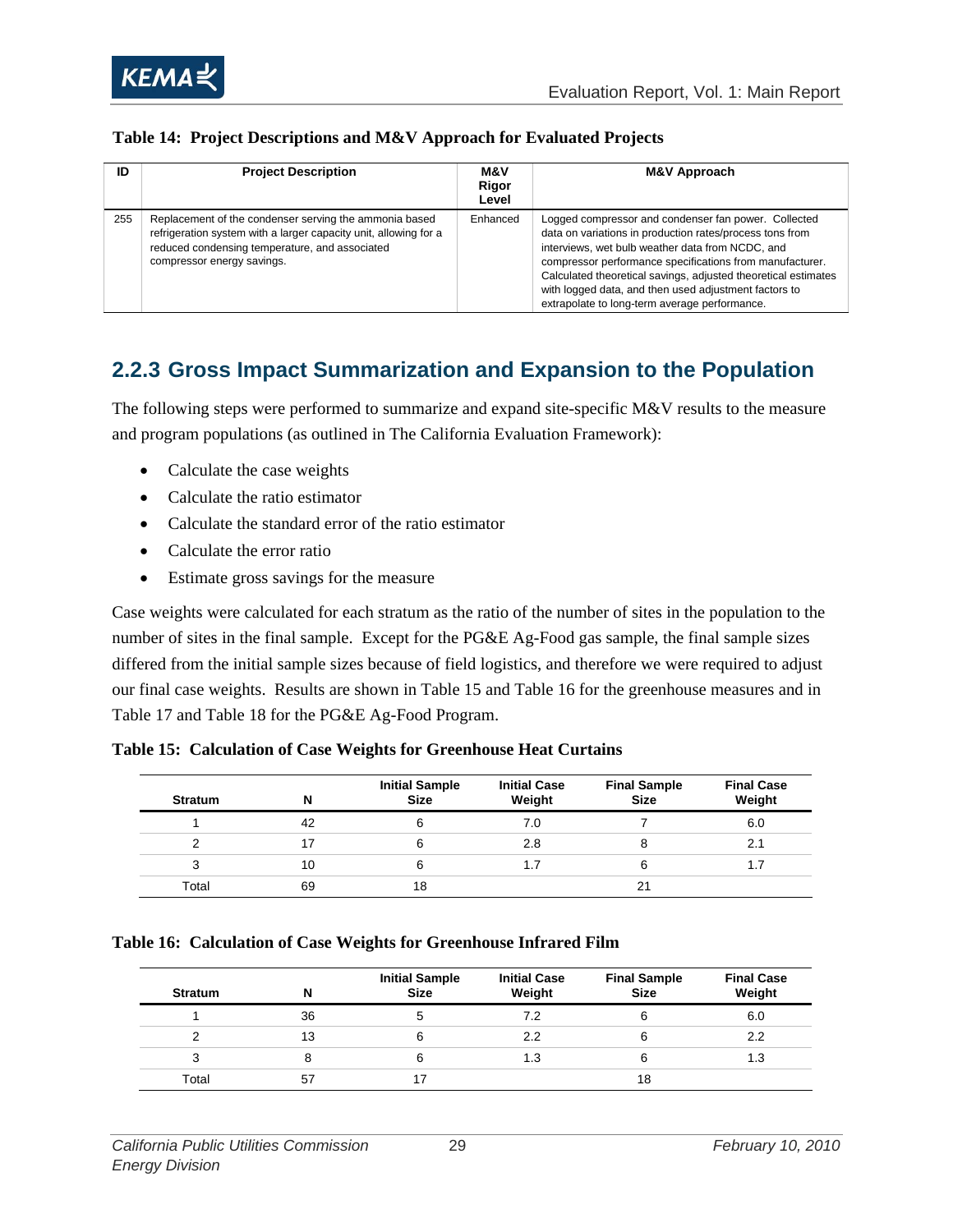

| <b>Stratum</b> | N   | <b>Initial Sample</b><br><b>Size</b> | <b>Initial Case</b><br>Weight | <b>Final Sample</b><br><b>Size</b> | <b>Final Case</b><br>Weight |
|----------------|-----|--------------------------------------|-------------------------------|------------------------------------|-----------------------------|
|                | 467 | 11                                   | 42.5                          | 12                                 | 38.9                        |
| っ              | 122 | 10                                   | 12.2                          | 8                                  | 15.3                        |
| 3              | 56  | 10                                   | 5.6                           | 8                                  | 7.0                         |
| 4              | 22  | 10                                   | 2.2                           | 10                                 | 2.2                         |
| Total          | 667 | 41                                   |                               | 38                                 |                             |

#### <span id="page-43-0"></span>**Table 17: Calculation of Ag- Food Program Electric Case Weights**

<span id="page-43-1"></span>**Table 18: Calculation of Ag- Food Program Gas Case Weights** 

| <b>Stratum</b> | N  | <b>Sample Size</b> | <b>Case Weight</b> |
|----------------|----|--------------------|--------------------|
|                | 62 | g                  | 6.9                |
|                | 18 | g                  | 2.0                |
|                | 10 | 9                  | 1.1                |
|                | ว  |                    | 1.0                |
| Total          | 93 | 30                 |                    |

The gross realization rates were calculated using the following equation:

$$
\hat{B} = \frac{\sum_{1}^{n} w_i y_i}{\sum_{1}^{n} w_i x_i}
$$

Where  $w_i$  is the case weight for sampled site *i*,  $y_i$  is the ex-post gross savings estimate for site *i*, and  $x_i$  is the ex-ante savings estimate for site *i*.

The standard error of each realization rate was calculated using the following equation:

$$
se(\hat{B}) = \frac{\sqrt{\sum_{i=1}^{n} w_i (w_i - 1) e_i^2}}{\sum_{i=1}^{n} w_i x_i}
$$

Where  $w_i$  and  $x_i$  are as described above, and  $e_i = y_i - \hat{B}x_i$ .

To estimate the error ratio, which may be used to inform future evaluation sample designs, the following equation was used: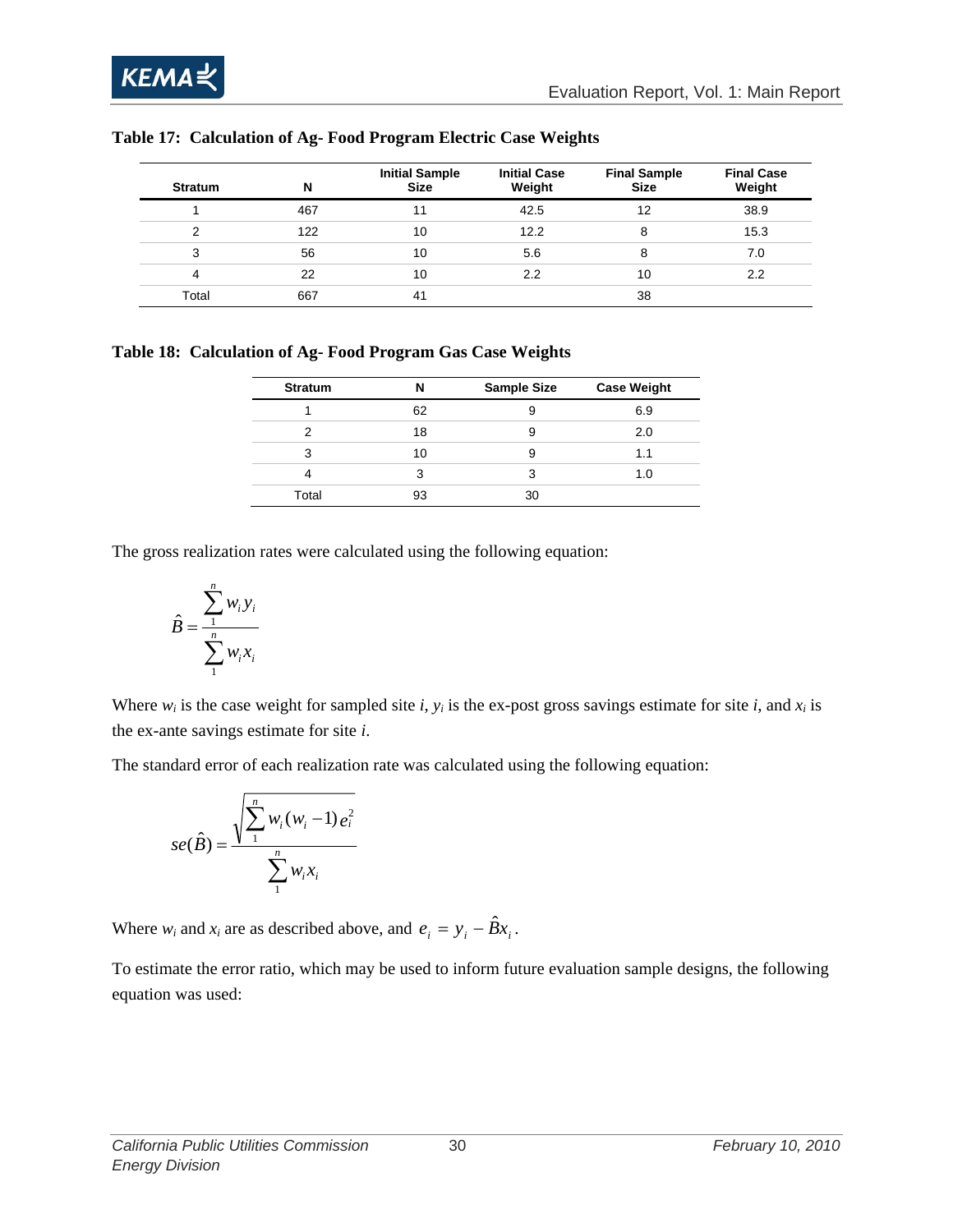

$$
\hat{e}r = \frac{\sqrt{\left(\sum_{1}^{n} w_i e_i^2 / x_i^{\gamma}\right)\left(\sum_{1}^{n} w_i x_i^{\gamma}\right)}}{\sum_{1}^{n} w_i x_i}
$$

Where  $\gamma$  is assumed to be 0.80 based on the analysis of many prior evaluation studies (as referenced in the California Evaluation Framework, page 377).

In order to estimate the gross savings for the greenhouse measures and the PG&E Ag-Food Program, the gross realization rate,  $\hat{B}$ , is multiplied by total ex-ante gross savings estimate for the measure/program.

Note, for dual fuel projects/sites where the evaluation calculated impacts for a fuel that was omitted by the program and no ex-ante impacts were available, it was not possible to use a ratio estimation approach to determine program/measure-level savings. For these cases, a simple mean expansion approach was utilized, using the same strata that were developed for the ratio estimates.

## **2.3 Net Impact Analysis**

### **2.3.1 Net Impact Sample Design**

The initial sample design for the greenhouse measure net-to-gross (NTG) analysis was set to be the same as for the gross savings analysis (18 sites for heat curtains and 17 sites for infrared film). However, per internal review with the CPUC, it was decided that the sample size should be increased to 50 projects for each measure, in order to increase precision in the net-to-gross ratio (NTGR) estimates. [Table 19](#page-44-0) shows the NTG sample design for heat curtains, and [Table 20](#page-45-0) shows the NTG sample design for infrared film. We did not achieve our desired sample sizes for the NTG surveys because of implementation logistics, mostly related to customers not responding to repeated calls. In addition to the targeted sample sizes, the following tables also show the numbers of completed surveys

#### <span id="page-44-0"></span>**Table 19: Greenhouse Heat Curtain NTG Sample Design**

| <b>Stratum</b> | N  | <b>Gross Savings</b><br>Sample Size | <b>NTG Sample Size</b> | <b>Completed NTG</b><br><b>Surveys</b> |
|----------------|----|-------------------------------------|------------------------|----------------------------------------|
|                | 42 |                                     | 26                     | 28                                     |
|                |    |                                     | 14                     | 14                                     |
|                | 10 |                                     | 10                     |                                        |
| Total          | 69 | 18                                  | 50                     | 51                                     |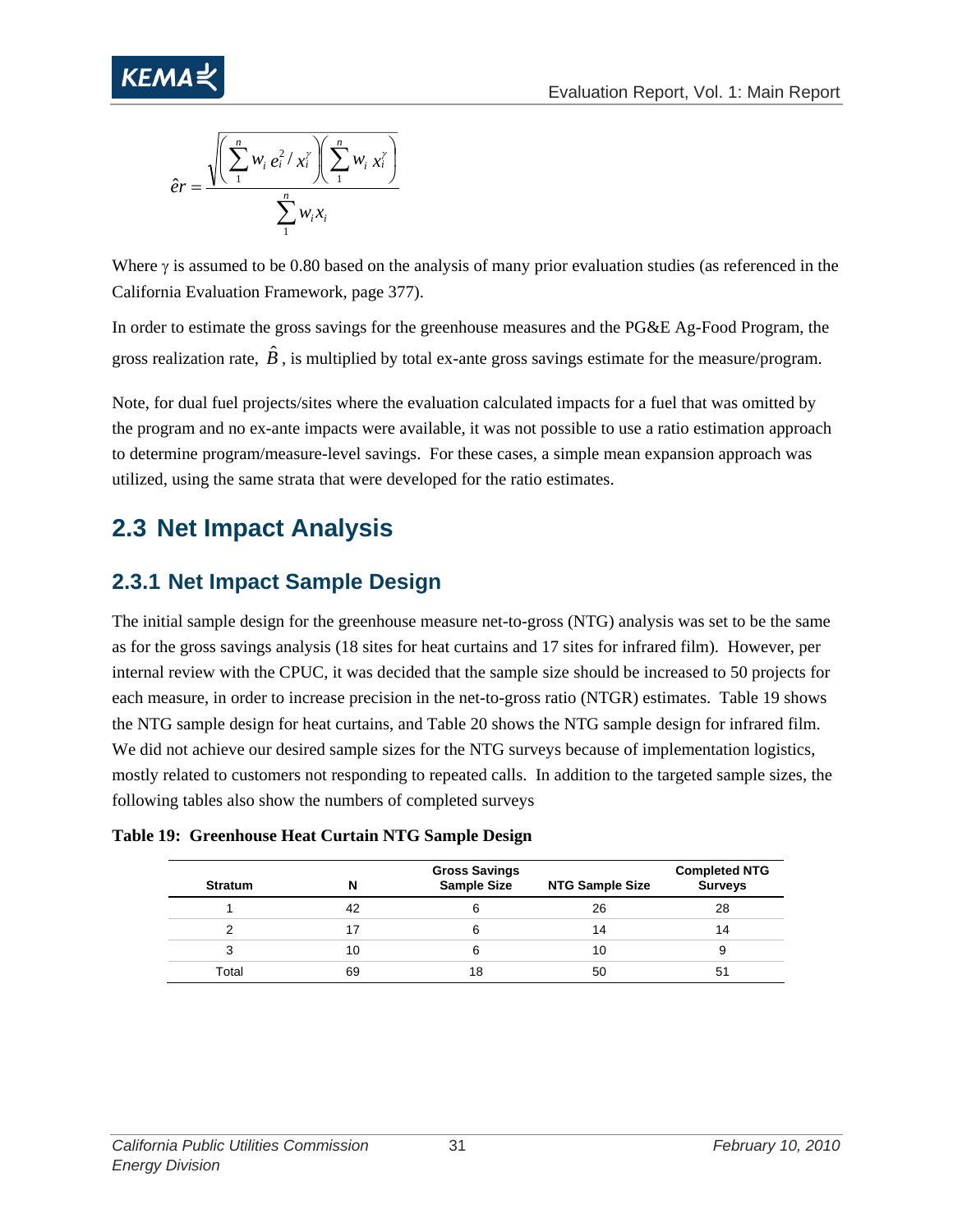

| <b>Stratum</b> | N  | <b>Gross Savings</b><br><b>Sample Size</b> | <b>NTG Sample Size</b> | <b>Completed NTG</b><br><b>Surveys</b> |
|----------------|----|--------------------------------------------|------------------------|----------------------------------------|
|                | 36 |                                            | 31                     | 24                                     |
|                | 13 | 6                                          |                        |                                        |
|                |    |                                            |                        |                                        |
| Total          |    |                                            | 50                     | 35                                     |

#### <span id="page-45-0"></span>**Table 20: Greenhouse Infrared Film NTG Sample Design**

The PG&E Ag-Food Program sample design for the gross savings analysis was also used for the net-togross analysis. [Table 21](#page-45-1) and [Table 22](#page-45-2) summarize the sample design and the completed number of surveys.

<span id="page-45-1"></span>**Table 21: PG&E Ag- Food Program Electric NTG Sample Design** 

| <b>Stratum</b> | N   | <b>Gross Savings</b><br><b>Sample Size</b> | <b>NTG Sample Size</b> | <b>Completed NTG</b><br><b>Surveys</b> |
|----------------|-----|--------------------------------------------|------------------------|----------------------------------------|
|                | 467 |                                            | 11                     |                                        |
|                | 122 | 10                                         | 10                     |                                        |
|                | 56  | 10                                         | 10                     |                                        |
|                | 22  | 10                                         | 10                     |                                        |
| Total          | 667 |                                            | 4 <sup>1</sup>         | 29                                     |

#### <span id="page-45-2"></span>**Table 22: PG&E Ag- Food Program Gas NTG Sample Design**

| <b>Stratum</b> | N  | <b>Gross Savings</b><br><b>Sample Size</b> | <b>NTG Sample Size</b> | <b>Completed NTG</b><br><b>Surveys</b> |
|----------------|----|--------------------------------------------|------------------------|----------------------------------------|
|                | 62 |                                            |                        |                                        |
|                | 18 |                                            |                        |                                        |
|                | 10 |                                            | g                      |                                        |
|                | 3  |                                            |                        |                                        |
| Total          | 93 | 30                                         | 30                     | 15                                     |

### **2.3.2 Net Impact Analysis Approach**

The CPUC's Energy Division formed a nonresidential net-to-gross ratio working group that was composed of experienced evaluation professionals, as part of the evaluation of the 2006-2008 energyefficiency programs designed and implemented by the four IOUs and third parties. The main purpose of this group was to develop a standard methodological framework, including decision rules for integrating the findings from both quantitative and qualitative information to estimate net-to-gross ratios in a systematic, consistent manner.

The methodology developed, and described in this section, addresses the unique needs of the evaluation of large nonresidential customer projects supported by energy-efficiency programs offered by the four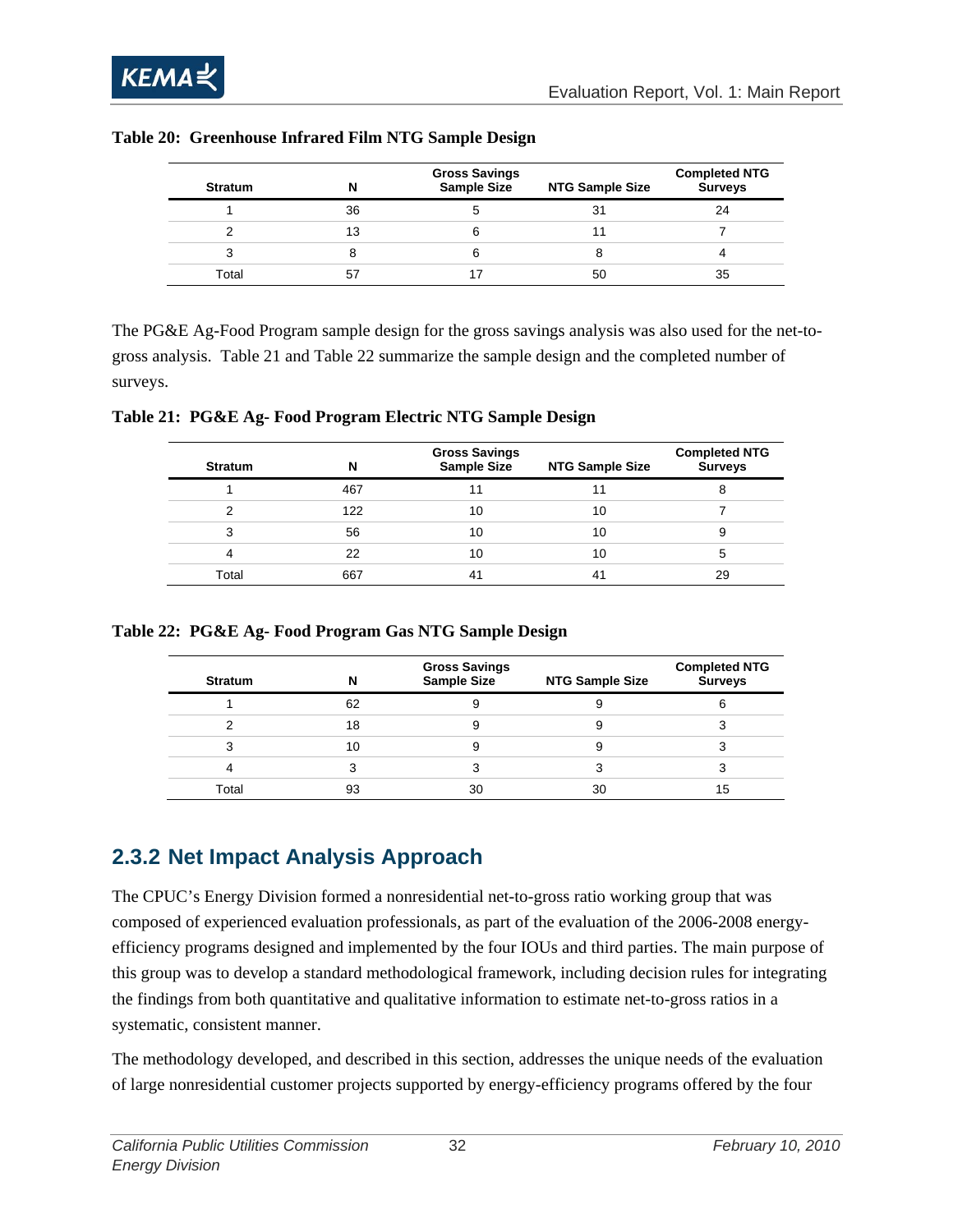

California IOUs and third parties. This method relies exclusively on the Self-Report Approach (SRA) to estimate project- and domain-level NTGRs, since other available methods and research designs are not feasible for large nonresidential customer programs. This approach is designed to fully comply with the *California Energy Efficiency Evaluation: Protocols: Technical, Methodological, and Reporting Requirements for Evaluation Professionals* (Protocols) and the *Guidelines for Estimating Net-To-Gross Ratios Using the Self-Report Approaches (Guidelines)* as demonstrated in Appendix B.<sup>[8](#page-46-0)</sup>

The method uses a "0" to "10" scoring system for key questions used to estimate the NTGR rather than using fixed categories that are assigned weights. It asks respondents to jointly consider and rate the importance of the many likely events or factors that may have influenced their energy-efficiency decisionmaking, rather than focusing narrowly on their rating of the program's importance only. This question structure reflects more accurately the complex nature of real-world decision-making and helps ensure that all non-program influences are considered when assessing the program's unique contribution as reflected in the NTGR.

There are three levels of free-ridership analysis. The most detailed level of analysis, the Standard – Very Large Project NTGR, is applied to the largest, most complex projects (representing 10% to 20% of total projects) with the greatest expected gross savings' levels. The Standard NTGR, involving a somewhat less-detailed level of analysis, is applied to projects with moderately high levels of gross savings. The least detailed analysis, the Basic NTGR, is applied to all remaining projects. Evaluators exercised their own discretion as to what the appropriate thresholds should be for each of these three levels.

A standard level of NTG analysis was targeted for all the greenhouse heat-curtain and infrared-film projects included in the study. [Table 23](#page-47-0) identifies the projects included in the PG&E Ag-Food Program NTG analysis and the associated rigor level used for each project.

-

<span id="page-46-0"></span><sup>&</sup>lt;sup>8</sup> Appendix B contains the detailed Methodological Framework for Using the Self-Report Approach to Estimating Net-to-Gross Ratios for Nonresidential Customers, which includes a demonstration of how this methodology complies with the California Energy Efficiency Evaluation: Protocols: Technical, Methodological, and Reporting Requirements for Evaluation Professionals (Protocols) and the Guidelines for Estimating Net-To-Gross Ratios Using the Self-Report Approaches (Guidelines).

<span id="page-46-1"></span><sup>&</sup>lt;sup>9</sup> Note that we do not refer to an Enhanced level of analysis, since this is defined by the Protocols to involve the application of two separate analysis approaches, such as billing analysis or discrete choice modeling.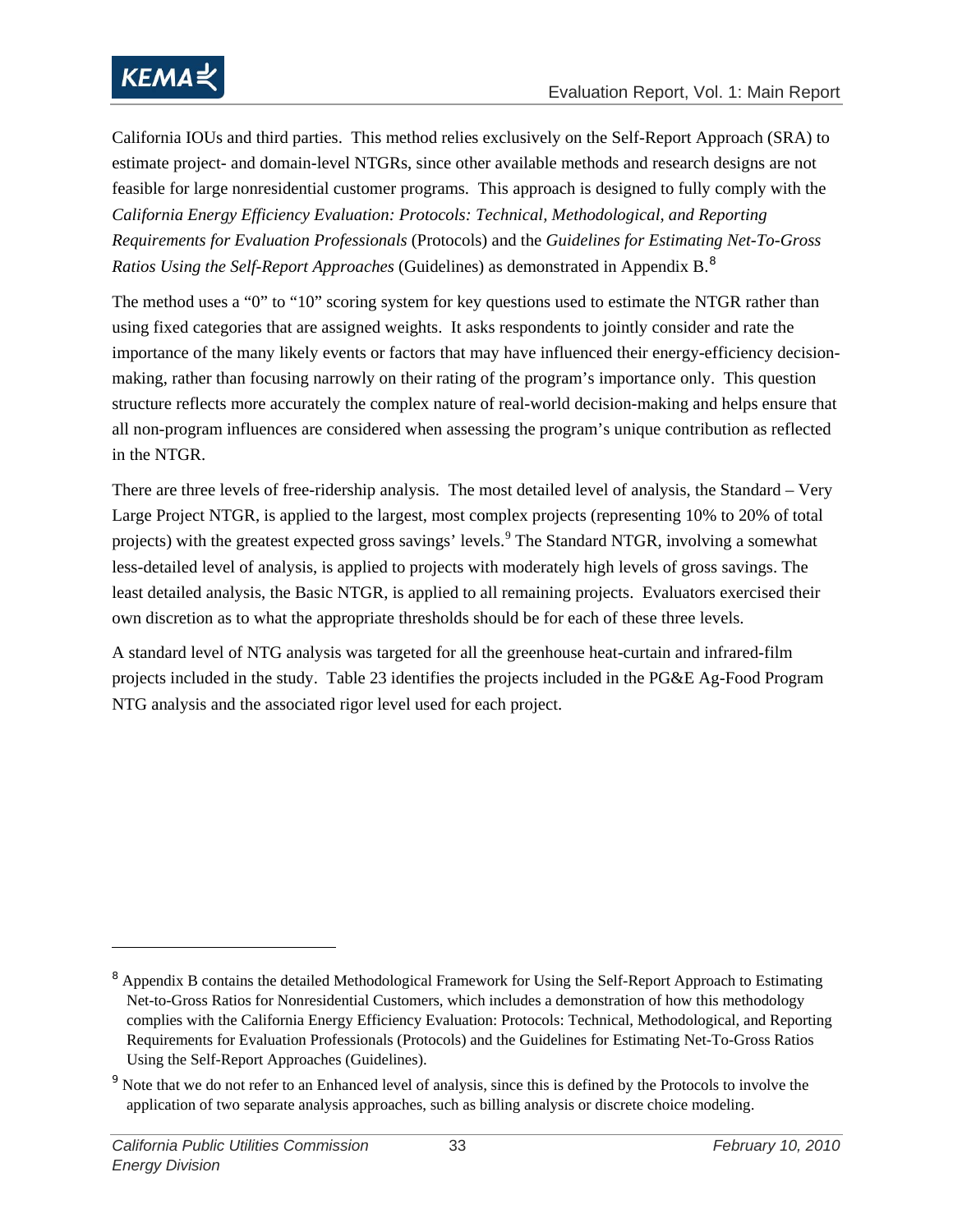

| ID  | <b>NTG Rigor</b> | ID  | <b>NTG Rigor</b> |
|-----|------------------|-----|------------------|
| 120 | <b>Basic</b>     | 158 | No NTG           |
| 121 | Basic            | 159 | Standard         |
| 122 | No NTG           | 160 | Standard         |
| 123 | No NTG           | 161 | <b>Basic</b>     |
| 124 | <b>Basic</b>     | 162 | Standard         |
| 125 | Basic            | 163 | Standard         |
| 126 | <b>Basic</b>     | 164 | <b>Basic</b>     |
| 127 | No NTG           | 165 | Standard         |
| 128 | No NTG           | 166 | <b>Basic</b>     |
| 129 | No NTG           | 167 | Std - Very Large |
| 130 | No NTG           | 168 | Basic            |
| 131 | No NTG           | 231 | Basic            |
| 132 | <b>Basic</b>     | 234 | Basic            |
| 133 | No NTG           | 235 | No NTG           |
| 134 | No NTG           | 236 | Standard         |
| 135 | <b>Basic</b>     | 237 | Basic            |
| 136 | Std - Very Large | 238 | No NTG           |
| 137 | Basic            | 239 | No NTG           |
| 138 | Basic            | 240 | Basic            |
| 139 | Standard         | 241 | Std - Very Large |
| 140 | Standard         | 242 | Std - Very Large |
| 143 | Std - Very Large | 243 | No NTG           |
| 144 | Std - Very Large | 244 | <b>Basic</b>     |
| 145 | <b>Basic</b>     | 245 | Basic            |
| 146 | Basic            | 246 | Standard         |
| 147 | No NTG           | 247 | No NTG           |
| 148 | No NTG           | 248 | No NTG           |
| 149 | No NTG           | 249 | No NTG           |
| 150 | Basic            | 250 | No NTG           |
| 151 | No NTG           | 251 | No NTG           |
| 152 | <b>Basic</b>     | 252 | Std - Very Large |
| 153 | Standard         | 253 | Std - Very Large |
| 154 | Std - Very Large | 254 | <b>Basic</b>     |
| 155 | Std - Very Large | 255 | No NTG           |
| 156 | No NTG           |     |                  |
|     |                  |     |                  |

#### <span id="page-47-0"></span>**Table 23: NTG Rigor Level for Studied PG&E Ag- Food Program Projects**

**Data Sources.** There were five sources from which free-ridership information was derived in this study. Each analysis level relied on information from one or more of these sources.

[Table 24](#page-48-0) below shows the data sources that were used for each of the three levels of free-ridership analysis. Although more than one level of analysis might share the same source, the amount of information that was utilized in the analysis might vary. For example, all three levels of analysis obtained core question data from the Decision Maker survey.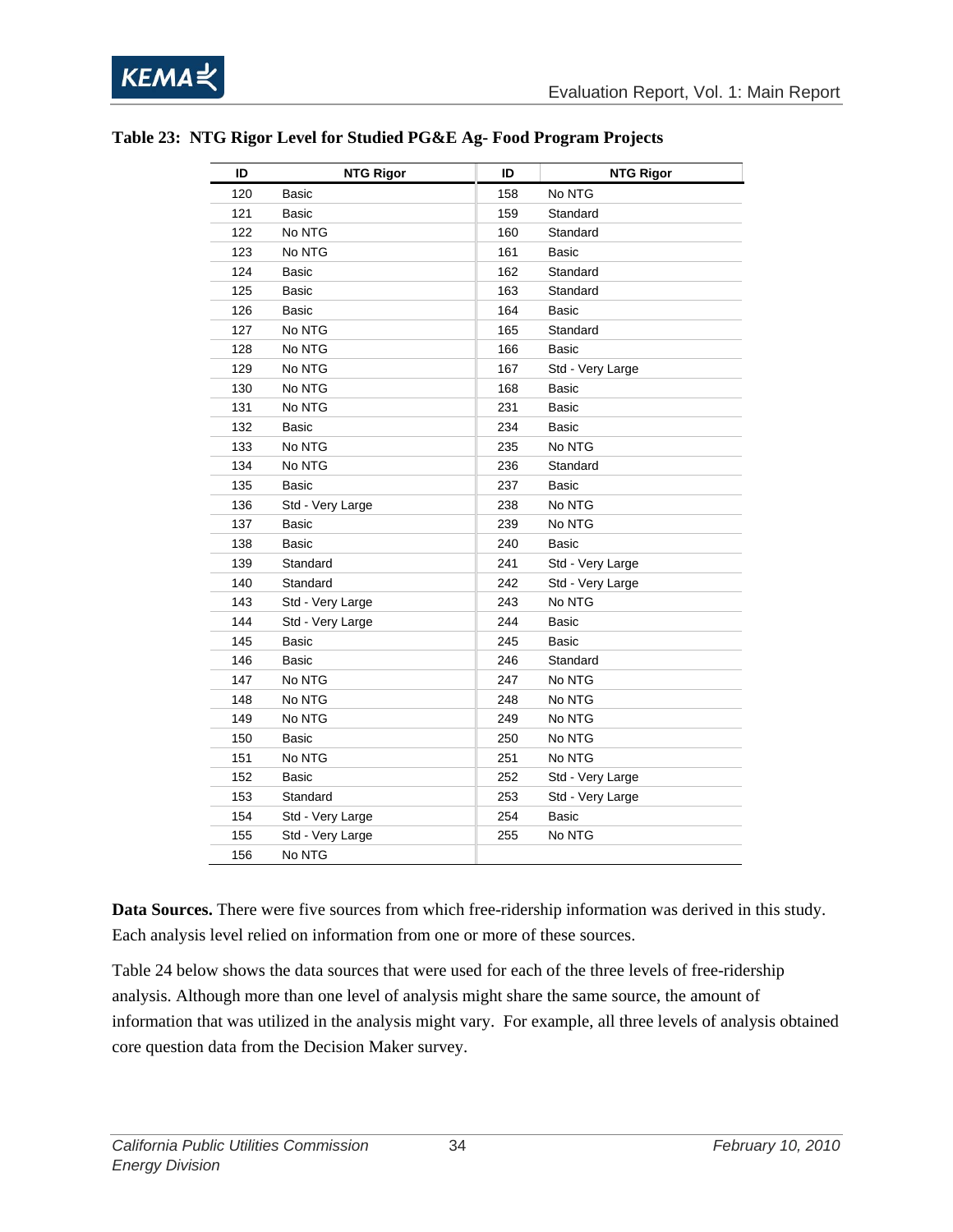|                                        | Program<br>File | <b>Decision</b><br>Maker<br>Survey<br>Core<br>Question | Vendor<br>Surveys | <b>Decision Maker</b><br>Survey<br>Supplemental<br>Questions | Utility &<br>Program<br>Staff<br><b>Interviews</b> | Other<br>Research<br>Findings |
|----------------------------------------|-----------------|--------------------------------------------------------|-------------------|--------------------------------------------------------------|----------------------------------------------------|-------------------------------|
| <b>Basic NTGR</b>                      |                 |                                                        |                   |                                                              |                                                    |                               |
| Standard<br><b>NTGR</b>                |                 |                                                        |                   |                                                              |                                                    |                               |
| Standard NTGR -<br>Very Large Projects |                 |                                                        | $\mathcal{I}^3$   |                                                              |                                                    | √                             |

#### <span id="page-48-0"></span>**Table 24: Information Sources for Three Levels of NTGR Analysis**

1 Only performed for sites that indicated a vendor influence score (N3d) greater than the maximum of the other program element scores (N3b, N3c, N3g, N3h, N3l).

 $2$ Only performed for sites that had a utility account representative

<sup>3</sup>Only performed if significant vendor influence was reported or if secondary research indicated that the installed measure might be becoming standard practice.

**NTGR Questions and Scoring Algorithm.** The NTGR was calculated as an average of three scores.

Each of these scores represents the highest response or the average of several responses given to one or more questions about the decision to install a program measure.

- 1. A **Timing and Selection** score reflected the influence of the **most important** of various program and program-related elements in the customer's decision to select the specific program measure at that time. Program influence through vendor recommendations was also incorporated in this score if a vendor interview was triggered.
- 2. A **Program Influence** score captured the perceived importance of the program (whether rebate, recommendation, training, or other program intervention) relative to non-program factors in the decision to implement the specific measure that was eventually adopted or installed. This score was determined by asking respondents to assign importance values to both the program and most important non-program influences so that the two totaled 10. The program influence score was adjusted (i.e., divided by 2) if respondents said they had already made their decision to install the specific program-qualifying measure before they learned about the program.
- 3. A **No-Program** score captured the likelihood of various actions the customer may have taken at that time and in the future if the program had not been available (the counterfactual). This score also accounts for deferred free-ridership by incorporating the likelihood that the customer would have installed program-qualifying measures at a later date if the program had not been available.

When there were multiple questions that fed into the scoring algorithm, as was the case for both the **Timing and Selection** and **No-Program** scores, the maximum score was always used. The rationale for using the maximum value was to capture the most important program element in the participant's decision making. Thus, each score was always based on the strongest influence indicated by the respondent. However, high scores that were inconsistent with other previous responses triggered consistency checks and could lead to follow-up questions to clarify and resolve the discrepancy.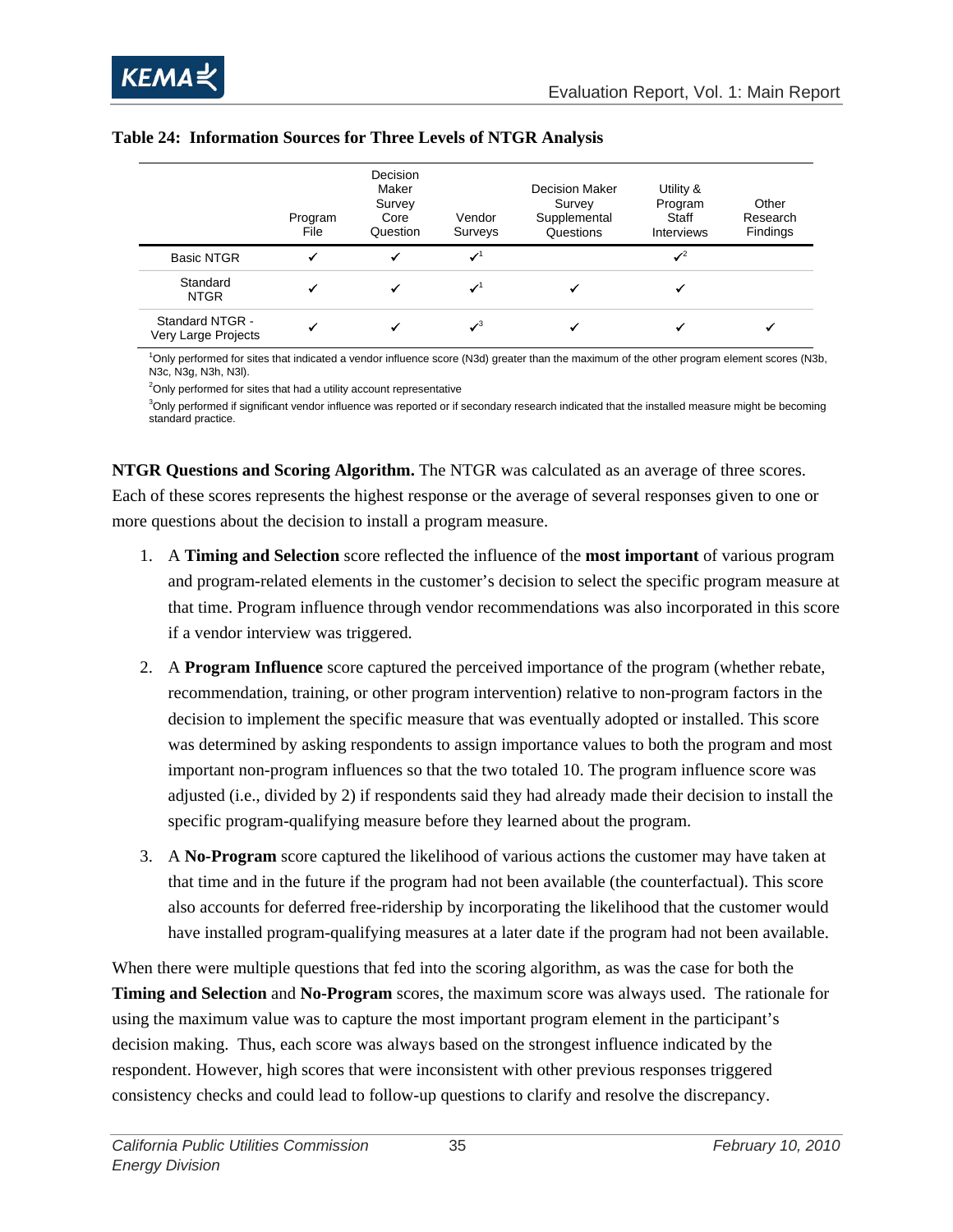

When there were missing data or 'don't knows' to critical elements of each score, one of two options was used. The missing element might be backfilled with a value that represents the average of the lowest and highest extreme values. Alternatively, if it was one of several other elements that were considered in the algorithm, the missing element might simply be excluded from consideration.

The self-reported core NTGR in most cases was simply the average of the Program Influence, Timing and Selection, and No-Program Scores, divided by 10. The one exception to this was when the respondent indicated a 10 in 10 probability of installing the same equipment at the same time in the absence of the program, in which case, the NTGR was based on the average of the Program Influence and No-Program scores only.

**Data Analysis and Integration.** The calculation of the Core NTGR was fairly mechanical and based on the answers to the closed-ended questions. However, the reliance of the Standard NTGR – Very Large on more information from so many different sources required more of a case study level of effort. The SRA Guidelines point out that a case study is one method of assessing both quantitative and qualitative data in estimating a NTGR. A case study is an organized presentation of all these data available about a particular customer site with respect to all relevant aspects of the decision to install the efficient equipment. In such cases where multiple interviews are conducted eliciting both quantitative and qualitative data and a variety of program documentation has been collected, all of this information is integrated into an internally consistent and coherent story that supports a specific NTGR.

Sometimes, *all* the quantitative and qualitative data will clearly point in the same direction while, in others, the *preponderance* of the data will point in the same direction. Other cases will be more ambiguous. In all cases, in order to maximize reliability, it is essential that more than one person be involved in analyzing the data. Each person must analyze the data separately and then compare and discuss the results. Important insights can emerge from the different ways in which two analysts look at the same set of data. Ultimately, differences must be resolved and a case made for a particular NTGR. Careful training of analysts in the systematic use of rules is essential to insure inter-rater reliability<sup>[10](#page-49-0)</sup>.

Once the individual analysts completed their review, they discussed their respective findings and presented their respective rationales for any recommended changes to the Calculator-derived NTGR. The outcome of this discussion was the final NTGR for a specific project.

## **2.3.3 Net Impact Summarization and Expansion to the Population**

After development of site/project-specific NTGRs, statistical analysis was required to expand these results to the measure/program population. The first step in developing measure/program-level savings was to calculate savings-weighted mean NTGRs for each stratum in each sample (greenhouse heat

l

<span id="page-49-0"></span> $10$  Inter-rater reliability is the extent to which two or more individuals (coders or raters) agree. Inter-rater reliability addresses the consistency of the implementation of a rating system.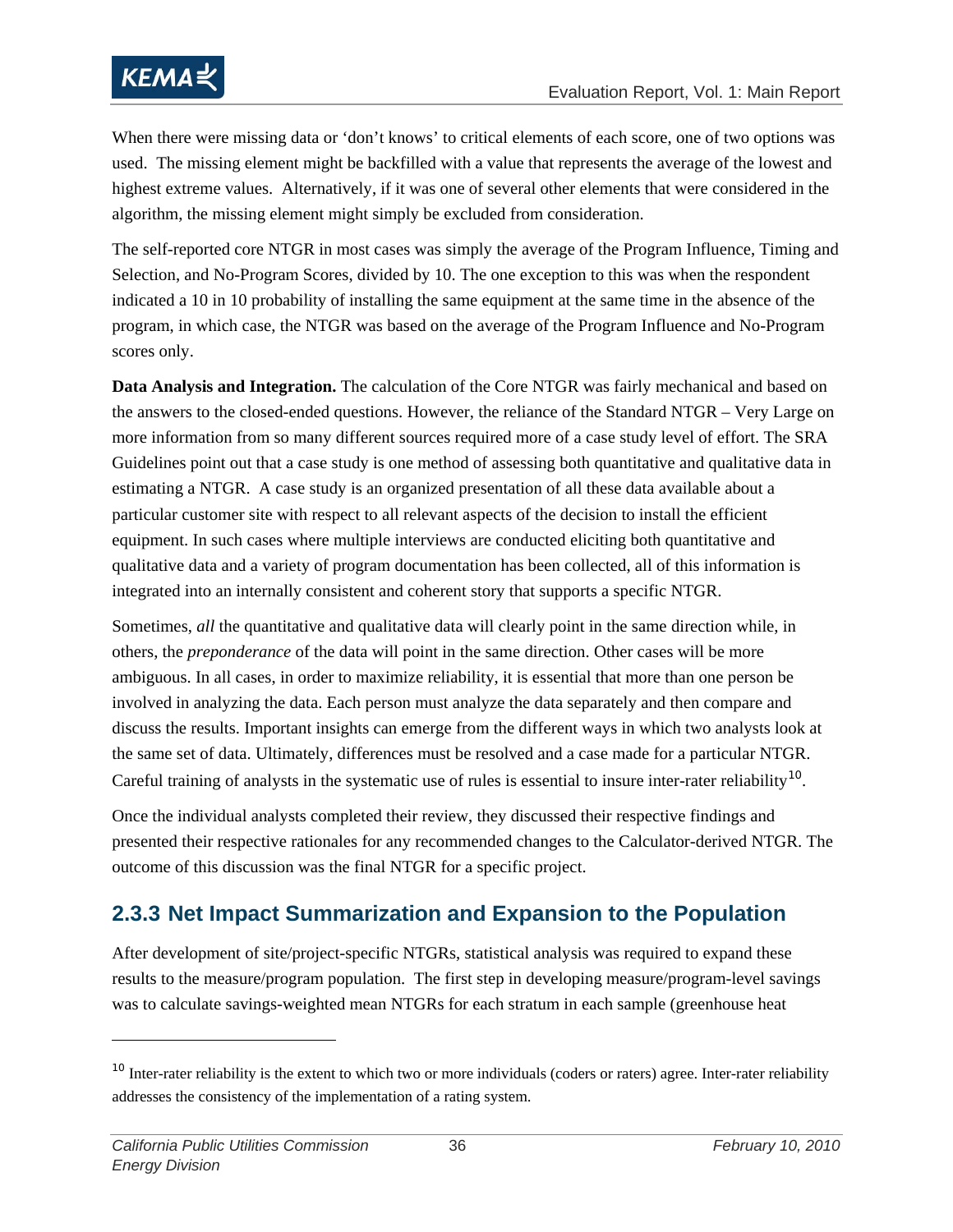

curtains, greenhouse infrared films, and the PG&E Ag-Food Program). For the PG&E Ag-Food Program, separate savings-weighted mean NTGRS were required for kWh, kW, and therms. These stratum-level NTGRs were calculated as:

$$
\overline{NTGR_h} = \sum_{i=1}^{n_h} w_i NTGR_i
$$

Where:

 $\overline{NTGR_h}$  = the weighted mean net to gross ratio for stratum *h* 

 $NTGR_i$  = the net-to-gross ratio for site *i* 

 $n_h$  = the sample size for stratum *h* 

$$
w_i = \frac{x_i}{\sum_{i=1}^{n_h} x_i}
$$
 which is the energy weight for site *i*

and  $x_i$  is the ex-ante energy savings (kWh, kW, or therms) for site *i*.

The associated variance of the stratum-level NTGR,  $s_h^2$ , is calculated as:

$$
s_{h}^{2} = \frac{\sum_{i=1}^{n_{h}} w_{i} (NTGR_{i} - \overline{NTGR_{h}})^{2}}{1 - \sum_{i=1}^{n_{h}} w_{i}^{2}}
$$

Once stratum-level NTGRs were calculated, the measure/program-level NTGR is calculated as:

$$
\overline{NTGR} = \sum_{h=1}^{L} W_h \overline{NTGR_h}
$$

Where:

$$
W_h = \frac{X_h}{X}
$$
 which is the stratum weight for stratum h

- $X_h$  = the ex-ante energy savings for stratum *h*
- $X =$  the ex-ante energy savings for the population
- $L =$  the number of strata in the sample

The associated measure-level variance is calculated as: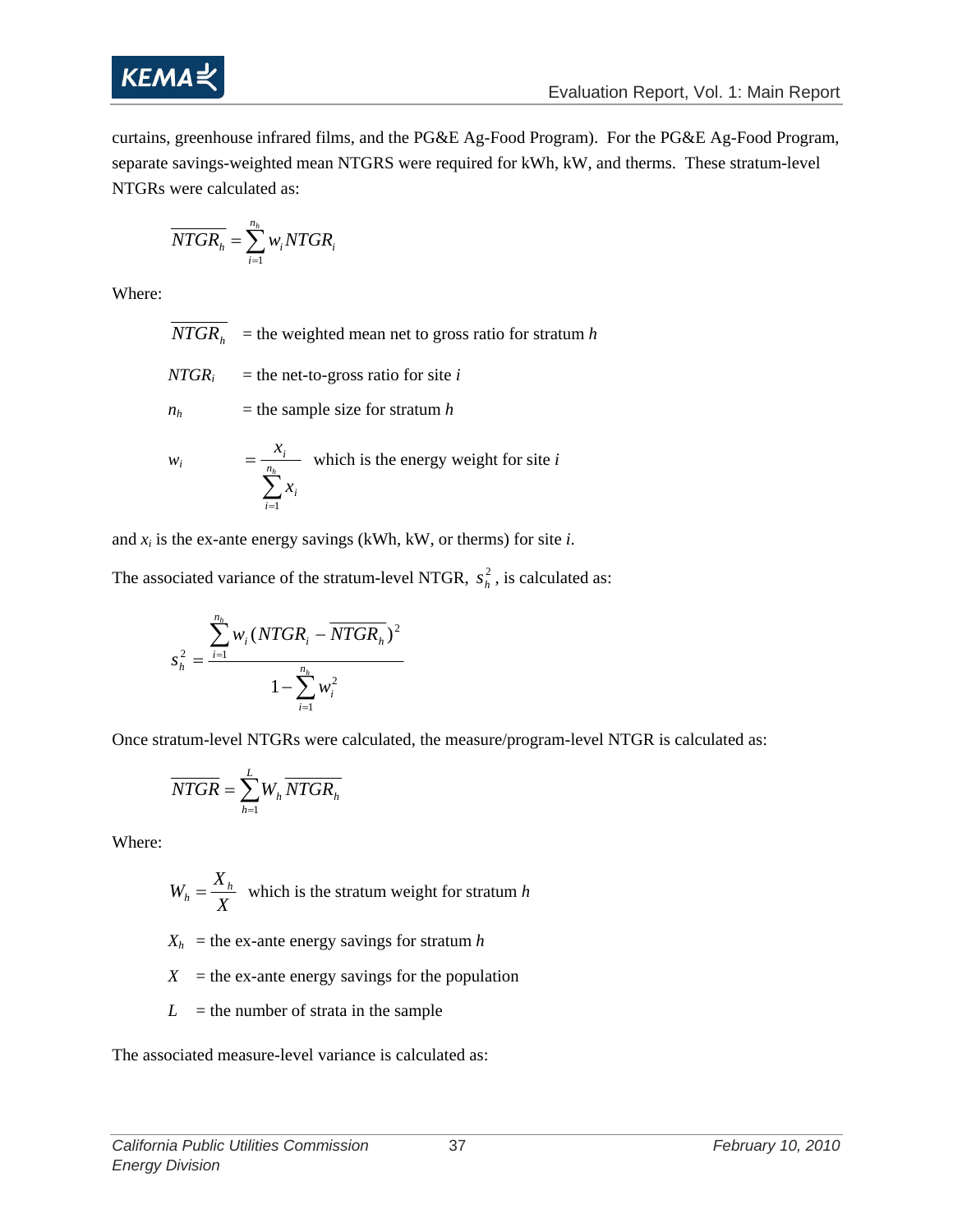

$$
s^{2}(\overline{NTGR}) = \sum_{h=1}^{L} W_{h}^{2} s_{h}^{2} - \sum_{h=1}^{L} \frac{W_{h}^{2} s_{h}^{2}}{N}
$$

The second term in the above equation represents the finite population correction. The standard error of the mean NTGR is then calculated as:

$$
se(\overline{NTGR}) = \frac{s}{\sqrt{n}}
$$

Once measure/program-level mean NTGRs and their associated standard errors were calculated, they were applied to gross savings estimates to determine net measure/program savings and their associated relative precision estimates and confidence intervals.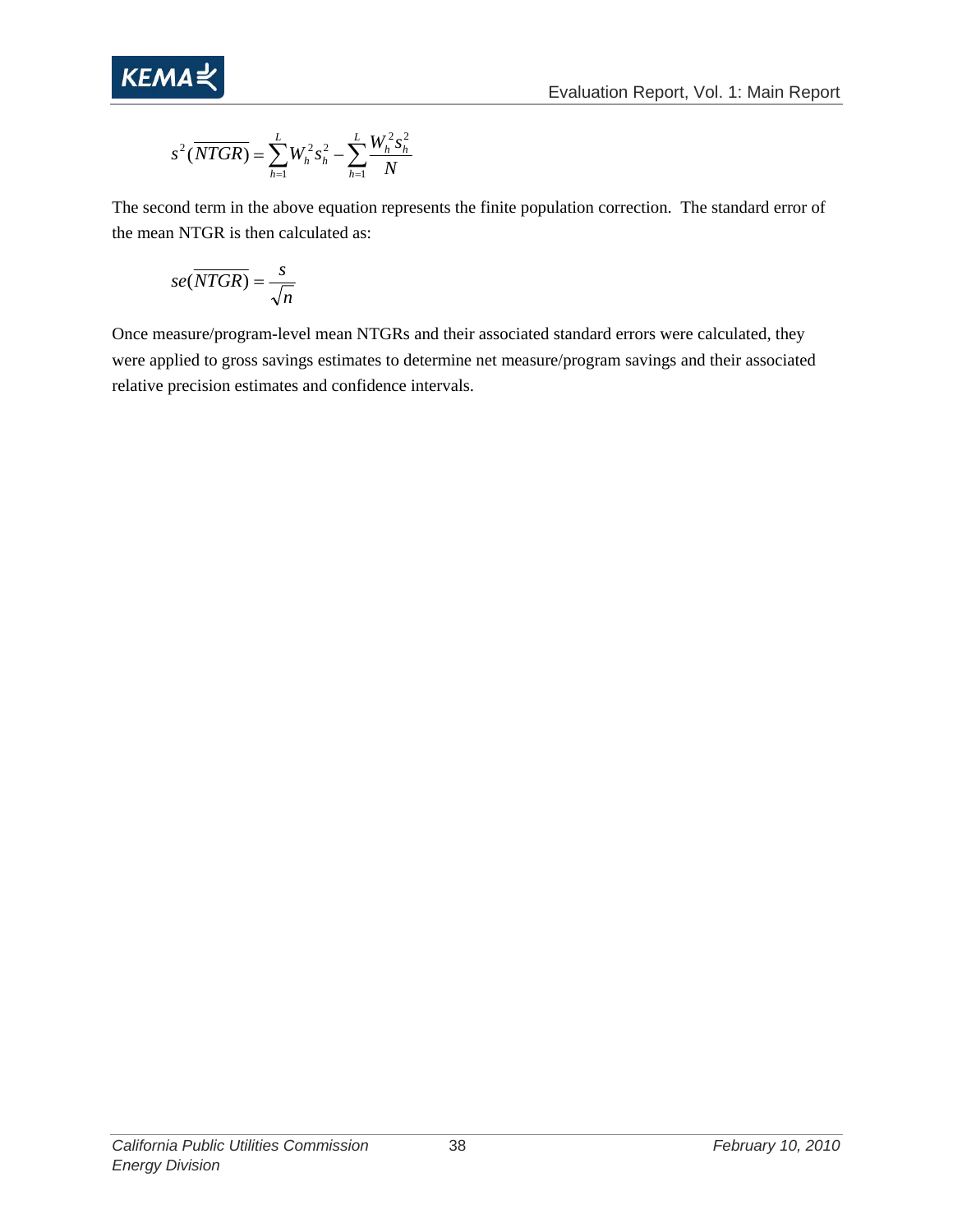

# **3 Greenhouse Heat-Curtain Evaluation Results**

In this section, we present findings from the impact evaluation of the greenhouse heat-curtain HIM. Detailed, site-specific results are presented first; validity and reliability of the results are discussed next; and finally, statewide measure-level results and their associated precision are presented.

## **3.1 Detailed Findings for the Greenhouse Heat-Curtain Evaluation**

In this subsection, we present our gross and net impact results on an unweighted basis (i.e. not reflecting sample-design expansion weights) for each site included in the analysis. The gross impact analysis addressed a total of 21 sites, and the net-to-gross analysis covered 51 sites.

## **3.1.1 Site-specific Gross Impacts**

Site-specific savings for the sampled greenhouse heat-curtain sites are presented in [Table 25](#page-53-0). This table shows ex-ante therm savings, ex-post therm and kWh savings, and therm realization rates. While only gas impacts were reported for the programs, the evaluation determined that electric savings were present for all sites. For sites without mechanical cooling, the electricity savings result from reduced cycling of the unit heater fans, reduced use of horizontal airflow fans, or less load on boiler hot-water pumps. Energy use of heat-curtain drive motors was logged at one pilot site and found to be inconsequential. Peak-demand impacts were not evaluated, although model outputs showed the installation of heat curtains did result in a slight reduction in the peak cooling load in some greenhouses with mechanical cooling systems.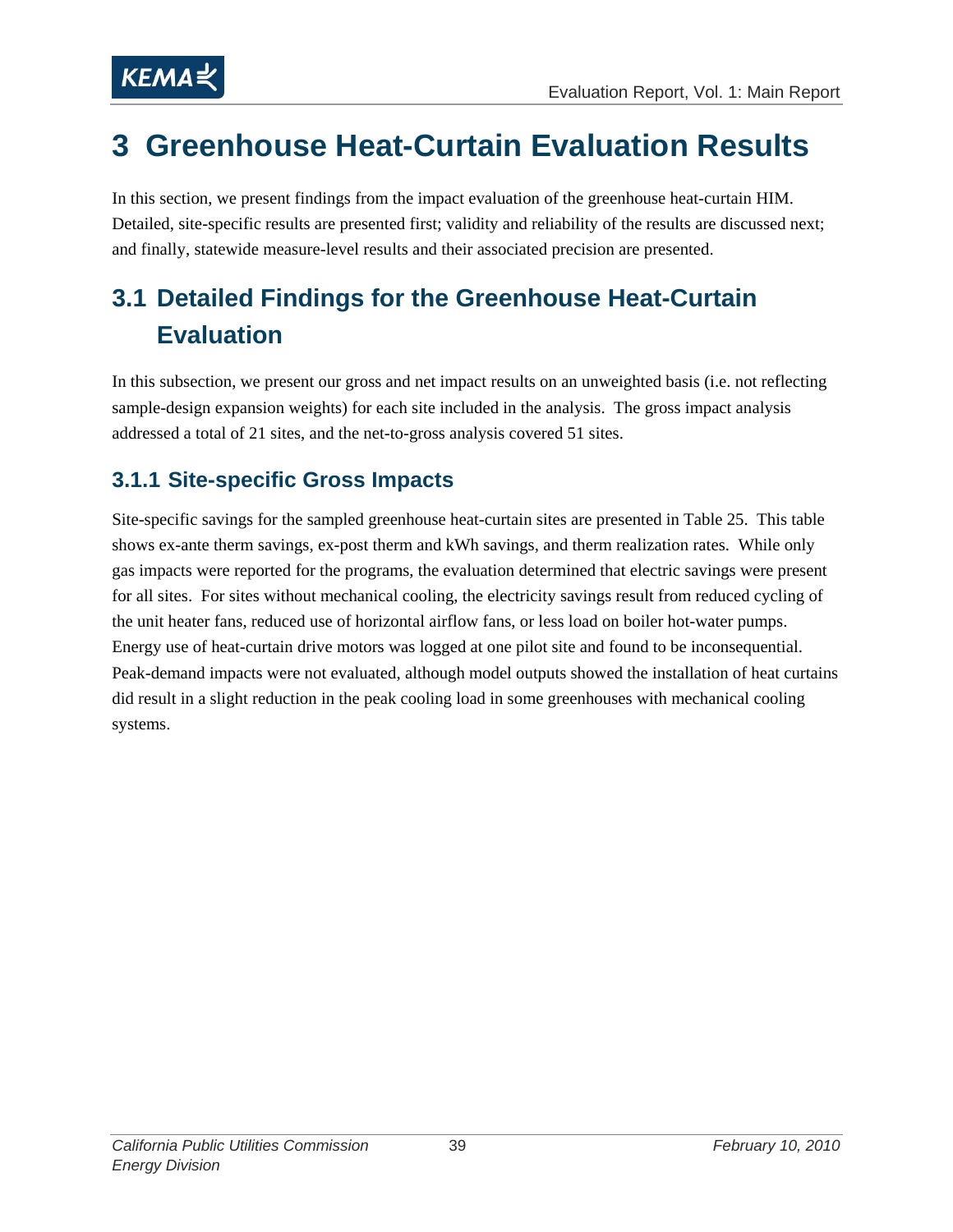

|                   |             | <b>Ex-Ante Savings</b> |        | <b>Ex-Post Savings</b> |                              | <b>Realization Rate</b> |
|-------------------|-------------|------------------------|--------|------------------------|------------------------------|-------------------------|
| Site ID           | kWh         | <b>Therms</b>          | kWh    | <b>Therms</b>          | kWh                          | <b>Therms</b>           |
| PGE1              | $\mathbf 0$ | 16,493                 | 670    | 10,612                 |                              | 0.64                    |
| <b>PGE11</b>      | 0           | 80,667                 | 4,704  | 70,332                 |                              | 0.87                    |
| PGE <sub>2</sub>  | 0           | 276,164                | 9,730  | 89,376                 |                              | 0.32                    |
| PGE <sub>21</sub> | 0           | 58,391                 | 6,192  | 43,675                 | -                            | 0.75                    |
| PGE <sub>2a</sub> | 0           | 40,464                 | 4,753  | 29,984                 |                              | 0.74                    |
| PGE4              | 0           | 21,753                 | 1,119  | 8,219                  |                              | 0.38                    |
| PGE <sub>5</sub>  | 0           | 26,274                 | 2,180  | 14,800                 |                              | 0.56                    |
| SCG12             | 0           | 98,964                 | 5,155  | 88,134                 |                              | 0.89                    |
| SCG <sub>13</sub> | 0           | 115,204                | 2,470  | 81,000                 |                              | 0.70                    |
| SCG14             | 0           | 154,688                | 4,003  | 74,593                 |                              | 0.48                    |
| SCG <sub>20</sub> | 0           | 116,909                | 7,880  | 87,600                 |                              | 0.75                    |
| SCG20a            | 0           | 54,374                 | 4,013  | 40,735                 |                              | 0.75                    |
| SCG <sub>23</sub> | 0           | 64,189                 | 1,782  | 60,198                 | $\qquad \qquad \blacksquare$ | 0.94                    |
| SCG23a            | 0           | 65,388                 | 1,892  | 59,012                 |                              | 0.90                    |
| SCG4              | 0           | 68,513                 | 1,803  | 33,775                 | ٠                            | 0.49                    |
| SCG44             | 0           | 90,092                 | 4,650  | 64,898                 |                              | 0.72                    |
| SCG4a             | 0           | 31,511                 | 1,203  | 17,046                 |                              | 0.54                    |
| SCG9              | 0           | 65,202                 | 2,260  | 33,674                 |                              | 0.52                    |
| SDG1              | 0           | 81,021                 | 6,138  | 22,338                 |                              | 0.28                    |
| SDG4              | $\mathbf 0$ | 26,646                 | 6,171  | 22,915                 |                              | 0.86                    |
| SDG4a             | $\mathbf 0$ | 10,783                 | 2,497  | 9,273                  |                              | 0.86                    |
| Total             | 0           | 1,563,690              | 81,265 | 962,189                |                              | 0.62                    |

#### <span id="page-53-0"></span>**Table 25**: **Summary of Greenhouse Heat Curtain Ex-Ante and Ex-Post Savings**

[Figure 1](#page-54-0) provides a graphical comparison of ex-ante and ex-post therm savings. The diagonal line in the figure shows points where ex-ante and ex-post results would be equal. Points below the line represent sites where ex-post results are lower than ex-ante results. As this figure shows, ex-post impacts were determined to be lower than ex-ante impacts in all cases. The two largest sites show ex-post impacts that are considerably lower than ex-ante impacts.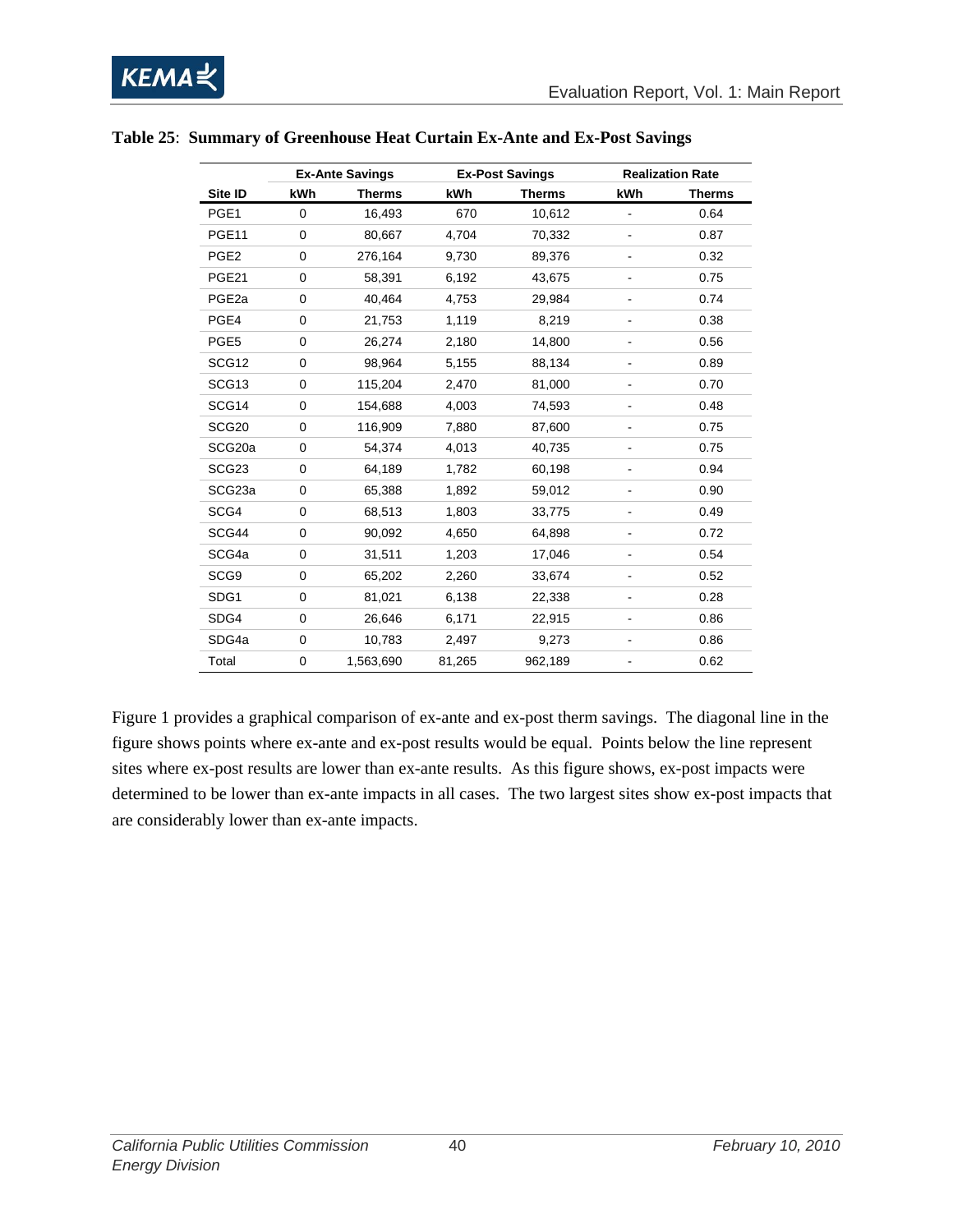





#### <span id="page-54-0"></span>**Figure 1: Comparison of Greenhouse Heat-Curtain Ex-Ante and Ex-Post Savings**

[Table 26](#page-55-0) shows the normalized ex-ante and ex-post savings as a function of the floor area of the greenhouses where the measure was installed. Note that there are two ex-ante savings values presented in this table. The ex-ante therm/ft<sup>2</sup> impact was used by the utilities to calculate the measure impact for each project. The adjusted ex-ante impact was calculated during this evaluation and accounts for divergences between the utility-rebated-measure square footage and the installed-measure square footage. The adjusted ex-ante impacts differ from the deemed ex-ante impacts, because at several of the sites, the rebated-measure square footage was overstated. Overall, the adjusted ex-ante impacts are very close to the deemed ex-ante impacts. The two sites (PGE4, PGE21), where adjusted ex-ante impacts are more than 80% greater than the deemed ex-ante impacts, are sites where at least one of the greenhouses included in the rebate application was rebated for a two-layer heat-curtain system.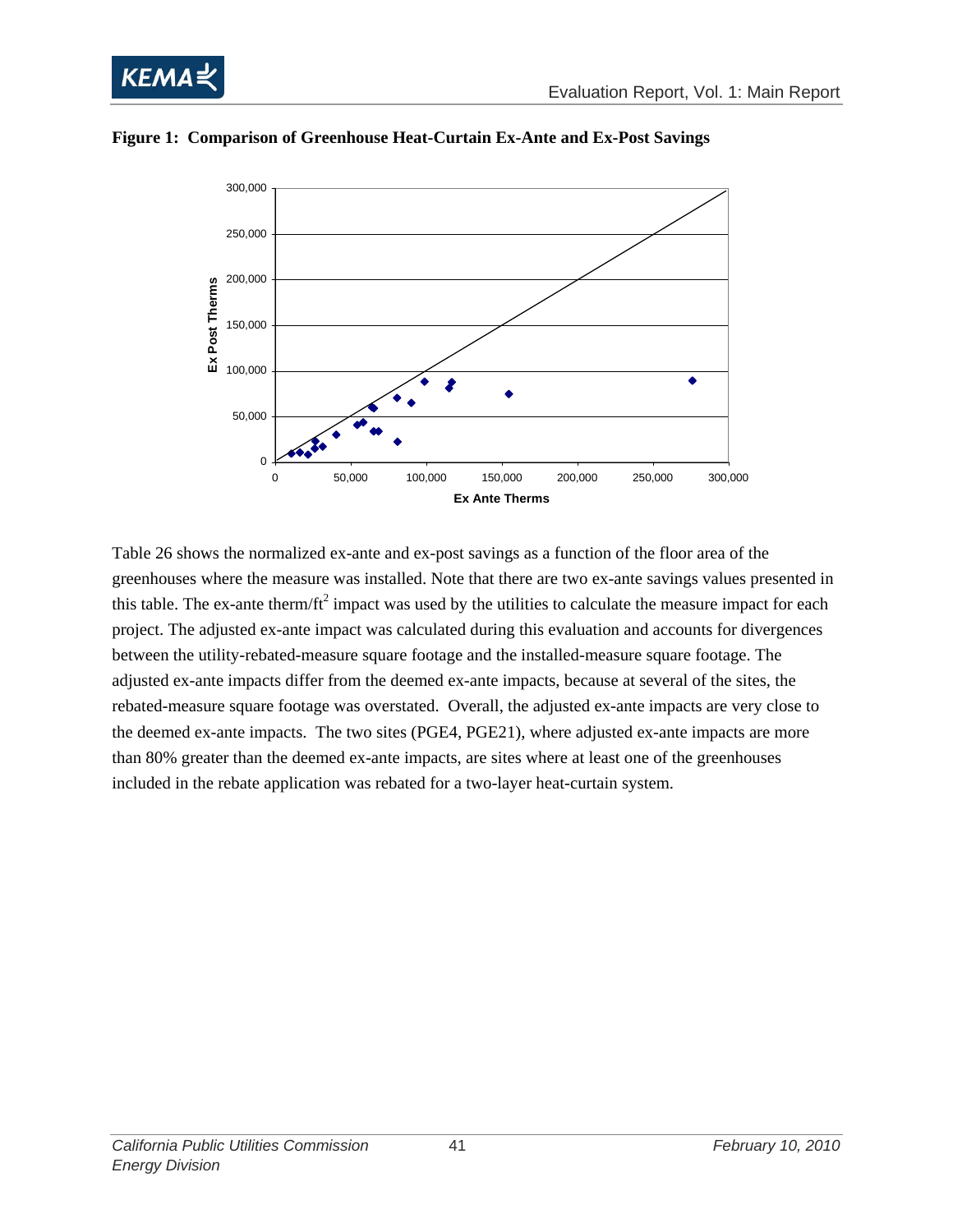

|                   |                           | Therm per Ft <sup>2</sup> Savings |                              |                | kWh per $Ft^2$               |                                  |
|-------------------|---------------------------|-----------------------------------|------------------------------|----------------|------------------------------|----------------------------------|
| Site ID           | Installed Ft <sup>2</sup> | <b>Deemed Ex</b><br>Ante          | <b>Adjusted Ex</b><br>Ante** | <b>Ex Post</b> | <b>Realization</b><br>Rate** | <b>Savings</b><br><b>Ex Post</b> |
| PGE1              | 42,000                    | 0.39                              | 0.39                         | 0.25           | 0.65                         | 0.02                             |
| <b>PGE11</b>      | 164,160                   | 0.39                              | 0.49                         | 0.43           | 1.10                         | 0.03                             |
| PGE <sub>2</sub>  | 367,000                   | 0.39                              | 0.75                         | 0.24           | 0.62                         | 0.03                             |
| PGE21             | 149,720                   | 0.39                              | 0.39                         | 0.29           | 0.75                         | 0.04                             |
| PGE <sub>2a</sub> | 96,141                    | 0.39                              | 0.42                         | 0.31           | 0.80                         | 0.05                             |
| PGE4              | 27,888                    | 0.39                              | 0.78                         | 0.29           | 0.76                         | 0.04                             |
| PGE <sub>5</sub>  | 67,316                    | 0.39                              | 0.39                         | 0.22           | 0.56                         | 0.03                             |
| SCG12             | 309,261                   | 0.32                              | 0.32                         | 0.28           | 0.89                         | 0.02                             |
| SCG13             | 317,520                   | 0.32                              | 0.36                         | 0.26           | 0.80                         | 0.01                             |
| SCG14             | 483,291                   | 0.32                              | 0.32                         | 0.15           | 0.48                         | 0.01                             |
| SCG <sub>20</sub> | 345,576                   | 0.32                              | 0.34                         | 0.25           | 0.79                         | 0.02                             |
| SCG20a            | 169,920                   | 0.32                              | 0.32                         | 0.24           | 0.75                         | 0.02                             |
| SCG <sub>23</sub> | 200,592                   | 0.32                              | 0.32                         | 0.30           | 0.94                         | 0.01                             |
| SCG23a            | 197,856                   | 0.32                              | 0.33                         | 0.30           | 0.93                         | 0.01                             |
| SCG4              | 213,840                   | 0.32                              | 0.32                         | 0.16           | 0.49                         | 0.01                             |
| SCG44             | 281,539                   | 0.32                              | 0.32                         | 0.23           | 0.72                         | 0.02                             |
| SCG4a             | 98,472                    | 0.32                              | 0.32                         | 0.17           | 0.54                         | 0.01                             |
| SCG9              | 205,556                   | 0.32                              | 0.32                         | 0.16           | 0.51                         | 0.01                             |
| SDG1              | 253,190                   | 0.32                              | 0.32                         | 0.09           | 0.28                         | 0.02                             |
| SDG4              | 83,268                    | 0.32                              | 0.32                         | 0.28           | 0.86                         | 0.07                             |
| SDG4a             | 33,696                    | 0.32                              | 0.32                         | 0.28           | 0.86                         | 0.07                             |

#### <span id="page-55-0"></span>**Table 26**: **Summary of Greenhouse Heat Curtain Ex-Ante and Ex-Post Savings per Square Foot**

\* The square feet in the denominator of the Deemed Ex Ante savings is the square feet of rebated curtain. The square feet in the denominator of the Adjusted Ex Ante is the horizontal greenhouse floor space covered by the curtain. Differences between the two are due to the incentive being paid for either (a) slightly more curtain than actually was installed; (b) the curtain being installed at an angle; or (c) two layers of curtain being installed over the same space.

\*Calculated as ex post divided by the deemed ex-ante therm/ $\text{ft}^2$  impacts

[Table 27](#page-56-0) shows estimated percent savings for the greenhouse heat curtains at each site. The heating energy savings range from 22% to 43%. There is a high degree of variation in the percent electric savings with heat curtains (4% to 34%).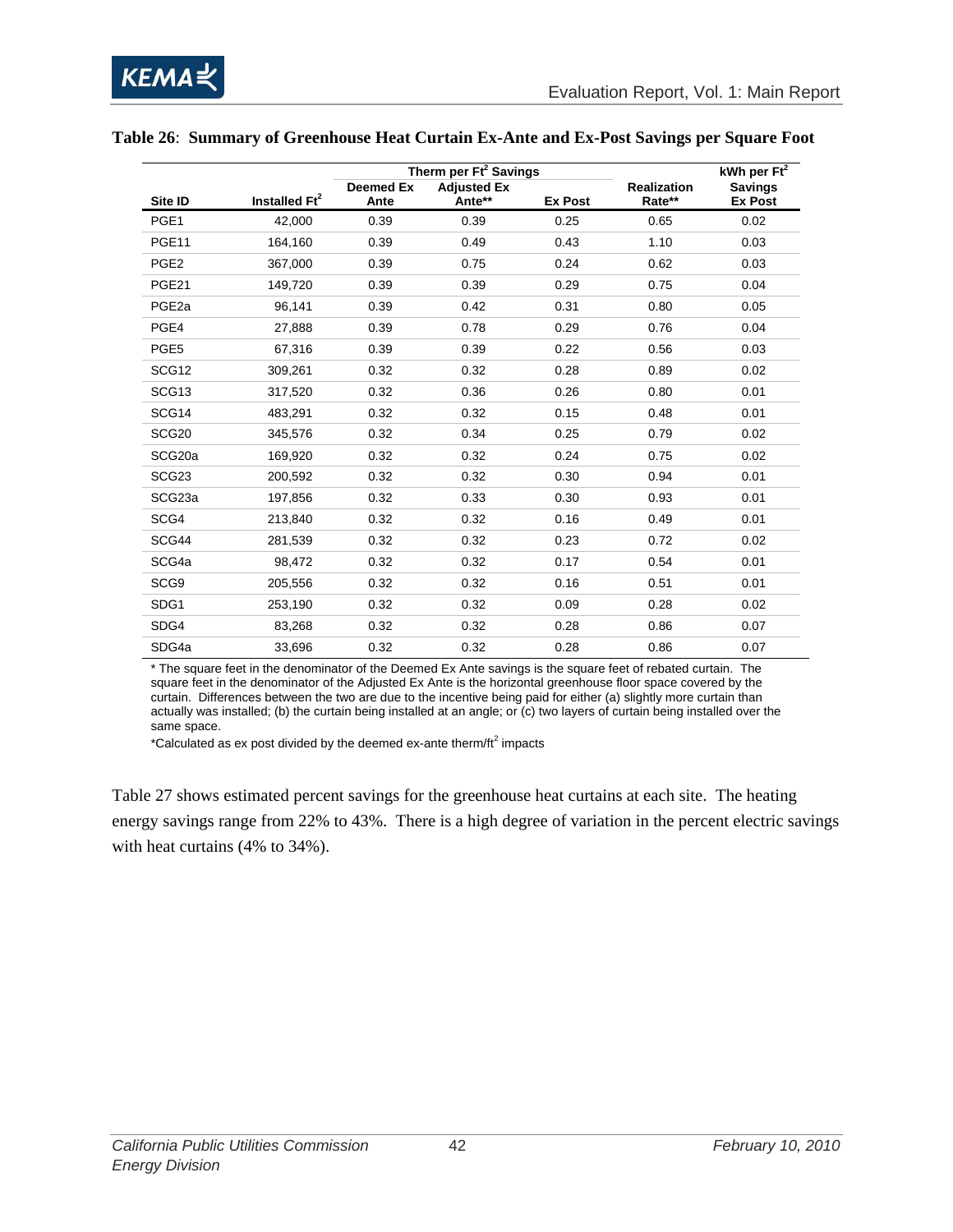

|                   | <b>Modeled Therms per Year</b>    |                | Percent        | Modeled kWh per Year              |                | Percent        |  |
|-------------------|-----------------------------------|----------------|----------------|-----------------------------------|----------------|----------------|--|
| Site ID           | <b>Pre-retrofit</b><br><b>Use</b> | <b>Savings</b> | <b>Savings</b> | <b>Pre-retrofit</b><br><b>Use</b> | <b>Savings</b> | <b>Savings</b> |  |
| PGE1              | 43,372                            | 10,612         | 24%            | 9,620                             | 670            | 7%             |  |
| PGE4              | 35,158                            | 8,219          | 23%            | 7,045                             | 1,119          | 16%            |  |
| PGE <sub>5</sub>  | 55,200                            | 14,800         | 27%            | 32,650                            | 2,180          | 7%             |  |
| SDG4              | 58,232                            | 22,915         | 39%            | 22,029                            | 6,171          | 28%            |  |
| PGE <sub>2a</sub> | 82,853                            | 29,984         | 36%            | 42,258                            | 4,753          | 11%            |  |
| SDG4a             | 23,565                            | 9,273          | 39%            | 8,914                             | 2,497          | 28%            |  |
| SCG4a             | 62,768                            | 17,046         | 27%            | 18,339                            | 1,203          | 7%             |  |
| SCG <sub>23</sub> | 152,212                           | 60,198         | 40%            | 5,271                             | 1,782          | 34%            |  |
| SCG9              | 88,464                            | 33,674         | 38%            | 23,030                            | 2,260          | 10%            |  |
| SCG4              | 95,946                            | 33,775         | 35%            | 37,816                            | 1,803          | 5%             |  |
| SDG1              | 52,339                            | 22,338         | 43%            | 25,885                            | 6,138          | 24%            |  |
| SCG20a            | 181,454                           | 40,735         | 22%            | 29,265                            | 4,013          | 14%            |  |
| SCG23a            | 148,746                           | 59,012         | 40%            | 5,846                             | 1,892          | 32%            |  |
| PGE21             | 116,665                           | 43,675         | 37%            | 23,313                            | 6,192          | 27%            |  |
| PGE11             | 258,144                           | 70,332         | 27%            | 17,599                            | 4,704          | 27%            |  |
| SCG <sub>13</sub> | 303,400                           | 81,000         | 27%            | 25,640                            | 2,470          | 10%            |  |
| PGE <sub>2</sub>  | 337,059                           | 89,376         | 27%            | 46,107                            | 9,730          | 21%            |  |
| SCG <sub>12</sub> | 338,153                           | 88,134         | 26%            | 28,329                            | 5,155          | 18%            |  |
| SCG <sub>20</sub> | 383,300                           | 87,600         | 23%            | 51,840                            | 7,880          | 15%            |  |
| SCG44             | 252,390                           | 64,898         | 26%            | 121,175                           | 4,650          | 4%             |  |
| SCG14             | 212,843                           | 74,593         | 35%            | 59,909                            | 4,003          | 7%             |  |

#### <span id="page-56-0"></span>**Table 27**: **Estimated Percent Savings Greenhouse Heat Curtains**

## **3.1.2 Site-Specific Net-to-Gross Results**

[Table 28](#page-57-0) provides a summary of the net-to-gross results for the survey greenhouse heat-curtain sites. As discussed in the methodology section, the estimated NTGR is an average of three scores: a timing and selection score that reflects the influence of the most important of the program elements in the customer's decision to select the program measure; a program influence score that captures the perceived influence of the program relative to non-program factors in the decision to implement the measure; and a no-program score that captures the likelihood of various actions the customer might have taken in the absence of the program.

As the table shows, NTGRs range from a low of 0.10 to a high of 0.93. The unweighted average NTGR for the heat-curtain measure is 0.63.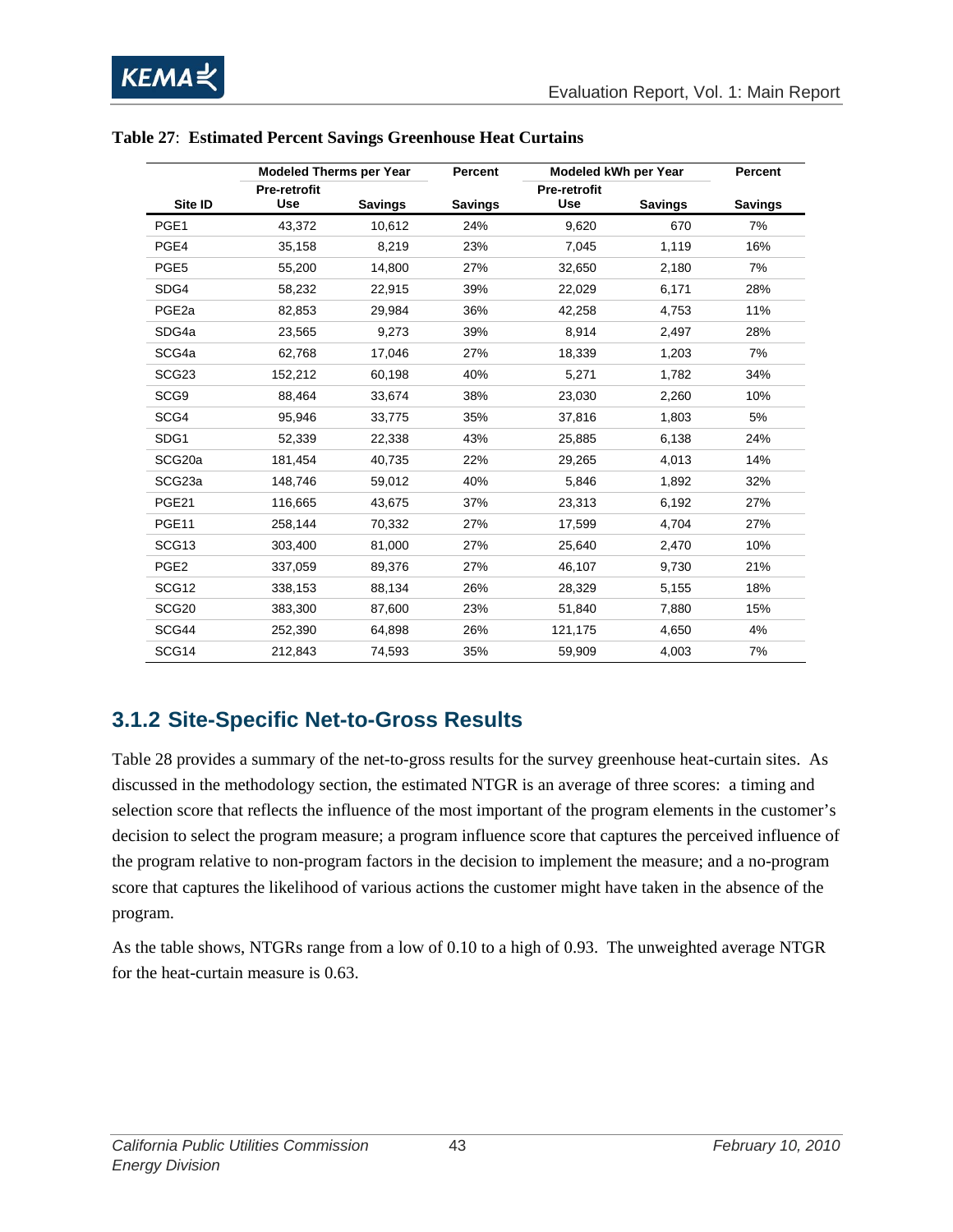

#### <span id="page-57-0"></span>**Table 28**: **Summary of Site-Specific Greenhouse Heat-Curtain Net-to-Gross Results**

| Site ID           | <b>Timing and</b><br><b>Selection Score</b> | Program<br><b>Influence Score</b> | No-Program<br><b>Score</b> | <b>NTGR</b> |
|-------------------|---------------------------------------------|-----------------------------------|----------------------------|-------------|
| PGE1              | 8                                           | 7                                 | 8.9                        | 0.80        |
| <b>PGE10</b>      | 10                                          | 6                                 | 5.2                        | 0.71        |
| PGE11             | 10                                          | 7                                 | 10.0                       | 0.90        |
| PGE <sub>12</sub> | 6                                           | 3                                 | 10.0                       | 0.63        |
| PGE <sub>1a</sub> | 8                                           | 8                                 | 8.6                        | 0.82        |
| PGE <sub>2</sub>  | 8                                           | 5                                 | 0.0                        | 0.25        |
| PGE21             | 8                                           | 5                                 | 0.0                        | 0.25        |
| PGE23             | 9                                           | 3                                 | 10.0                       | 0.73        |
| PGE25             | 9                                           | 5                                 | 9.1                        | 0.77        |
| PGE26             | 9                                           | 3.5                               | 8.3                        | 0.69        |
| PGE <sub>2a</sub> | 8                                           | 5                                 | 0.0                        | 0.25        |
| PGE3              | 8                                           | 3                                 | 0.0                        | 0.15        |
| PGE4              | 10                                          | 6                                 | 4.0                        | 0.67        |
| PGE8              | 9                                           | 3                                 | 10.0                       | 0.73        |
| PGE9              | 9                                           | 3                                 | 10.0                       | 0.73        |
|                   | 9                                           | 3                                 |                            |             |
| PGE9a             |                                             |                                   | 10.0                       | 0.73        |
| SCG1              | 10                                          | 6                                 | 3.0                        | 0.63        |
| SCG10             | 8                                           | 5                                 | 1.4                        | 0.32        |
| SCG12             | 9                                           | 7                                 | 10.0                       | 0.87        |
| SCG13             | 9                                           | 7                                 | 7.1                        | 0.77        |
| SCG14             | 10                                          | 8                                 | 10.0                       | 0.93        |
| SCG15             | 10                                          | 6                                 | 4.0                        | 0.67        |
| SCG16             | 10                                          | 10                                | 0.0                        | 0.50        |
| SCG17             | 9                                           | 6                                 | 4.9                        | 0.66        |
| SCG <sub>2</sub>  | 9                                           | 6                                 | 9.1                        | 0.80        |
| SCG <sub>20</sub> | 10                                          | $\overline{4}$                    | 10.0                       | 0.80        |
| SCG20a            | 10                                          | 4                                 | 10.0                       | 0.80        |
| SCG21             | 8                                           | 5                                 | 10.0                       | 0.77        |
| SCG22             | 10                                          | 4                                 | 10.0                       | 0.80        |
| SCG <sub>23</sub> | 8                                           | 5                                 | 10.0                       | 0.77        |
| SCG23a            | 8                                           | 5                                 | 10.0                       | 0.77        |
| SCG24             | 9                                           | 5                                 | 8.6                        | 0.75        |
| SCG <sub>25</sub> | 9                                           | 5                                 | 5.4                        | 0.65        |
| SCG4              | 8                                           | 5                                 | 10.0                       | 0.77        |
| SCG42             | 9                                           | 3                                 | 10.0                       | 0.73        |
| SCG43             | 8                                           | 5                                 | 10.0                       | 0.77        |
| SCG44             | 0                                           | 2                                 | 0.0                        | 0.10        |
| SCG45             | 9                                           | $\overline{7}$                    | 2.3                        | 0.61        |
| SCG47             | 8                                           | 6                                 | 6.0                        | 0.67        |
| SCG48             | 9                                           | 5                                 | 10.0                       | 0.80        |
| SCG4a             | 8                                           | 5                                 | 10.0                       | 0.77        |
| SCG5              | 8                                           | 5                                 | 8.3                        | 0.71        |
| SCG6              | 8                                           | 5                                 | 2.2                        | 0.51        |
| SCG7              | 8                                           | 5                                 | 8.0                        | 0.70        |
| SCG8              | 10                                          | 5                                 | 8.9                        | 0.80        |
| SDG1              | $\overline{7}$                              | 4                                 | 8.9                        | 0.66        |
| SDG13             | 8                                           | 5                                 | 1.4                        | 0.32        |
| SDG14             | 8                                           | 3                                 | 8.0                        | 0.63        |
| SDG3              | 6                                           | 2                                 | 0.0                        | 0.10        |
| SDG4              | 8                                           | 5                                 | 1.4                        | 0.32        |
| SDG4a             | 8                                           | 5                                 | 1.4                        | 0.32        |
|                   |                                             |                                   |                            |             |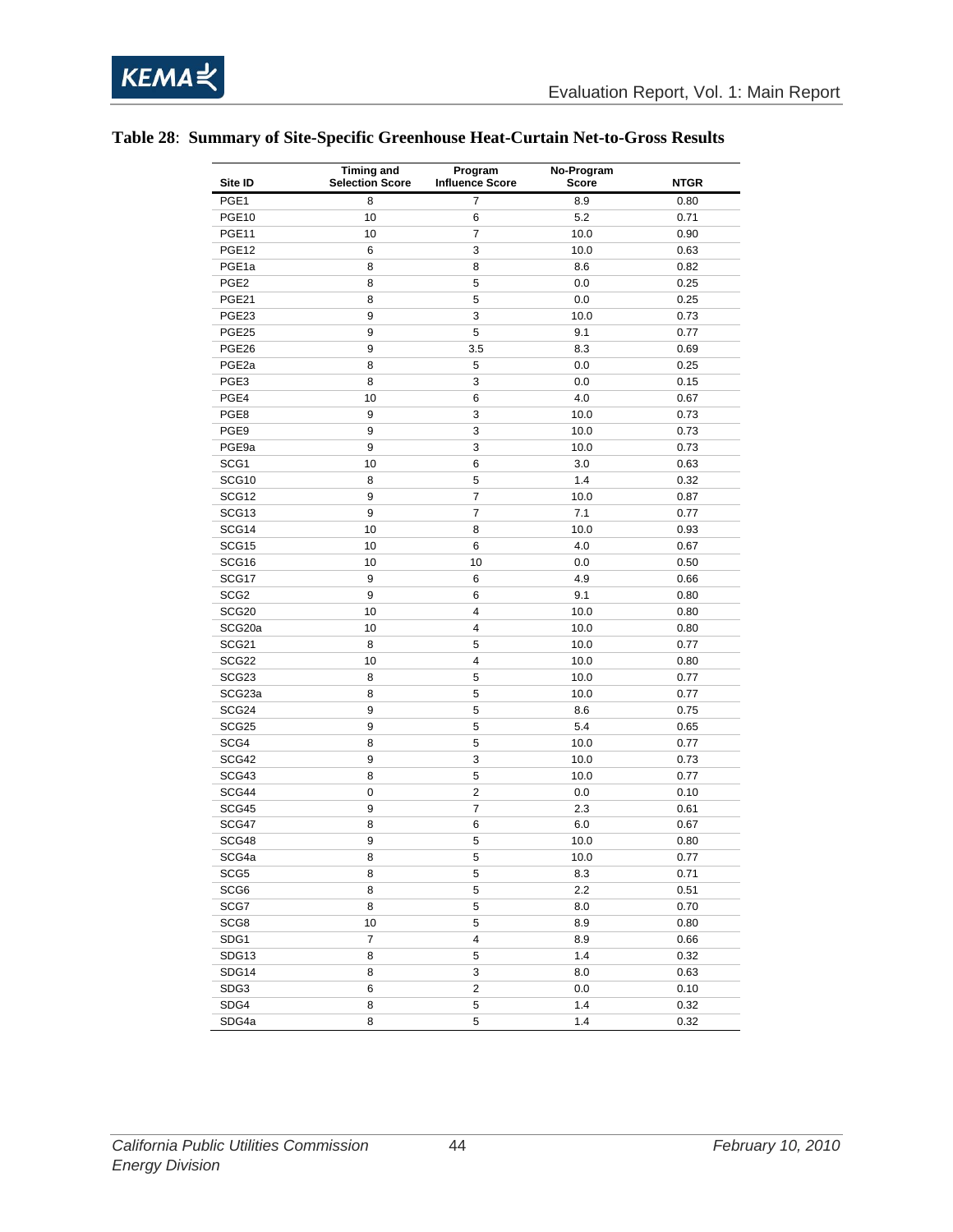# **3.2 Validity and Reliability for the Greenhouse Heat-Curtain Evaluation**

## **3.2.1 Method Validation**

KEMA

Prior to developing eQuest models of all evaluation sites, the modeling procedure was benchmarked against pre- and post-installation metered data for five pilot projects, which included six greenhouses on four different sites and included sites that were rebated for both heat curtains and infrared films during the 2006-2008 program years. The intention of this investigation was (1) to determine whether the heating energy impact of implementing energy curtains and infrared films in greenhouses in California could be accurately modeled with the eQuest energy-simulation software and (2) what variables were most significant to generating accurate greenhouse energy simulations in eQuest. This validation required that the simulated model for each sample site be calibrated against metered data. Models were considered calibrated when the energy-consumption output by the simulation program showed a good (based on engineering judgment) visual and statistical match with the greenhouse's hourly and daily metered energy-use information.

Data logging was performed for a minimum of four weeks during March and April of 2009 for each of the sample greenhouses that was modeled during the Method Validation. eQuest models were generated for each greenhouse, and a comparison was made between the daily and hourly heating energy use at each pilot greenhouse.

Statistically, the coefficient of variation (CV) was calculated to assess how well the daily logged and modeled energy use for each greenhouse matched. The coefficient of variation was calculated as the standard deviation between the daily modeled and logged energy use divided by the mean of the daily logged energy use. Literature reviews indicated that CV values between 15%-30% were desirable for calibrated models. All of the models had CV values within 19%-64%, which were on the high end of the range recommended in literature for considering models to be calibrated. However, given the relatively short period of data available for calibration and the assumptions necessary to model greenhouses in eQuest, in conjunction with the good fit between the hourly logged and modeled data in the figures above, the high CV values were considered acceptable for these models, and the procedure was deemed to be valid and reliable for evaluating the remaining evaluation projects.

This work resulted in modifications to several of the modeling assumptions that were included in previous eQuest models of greenhouses:

Temperature stratification was accounted for by assuming a  $0.32\degree$ F/ft temperature gradient in greenhouses with unit heaters and no temperature gradient in greenhouses with underbench heat. This was consistent with current DEER assumptions, but was lower than the  $\sim 0.7\degree$ F/ft that appeared to be used to model the ex-ante impacts. The 0.32°F/ft temperature gradient was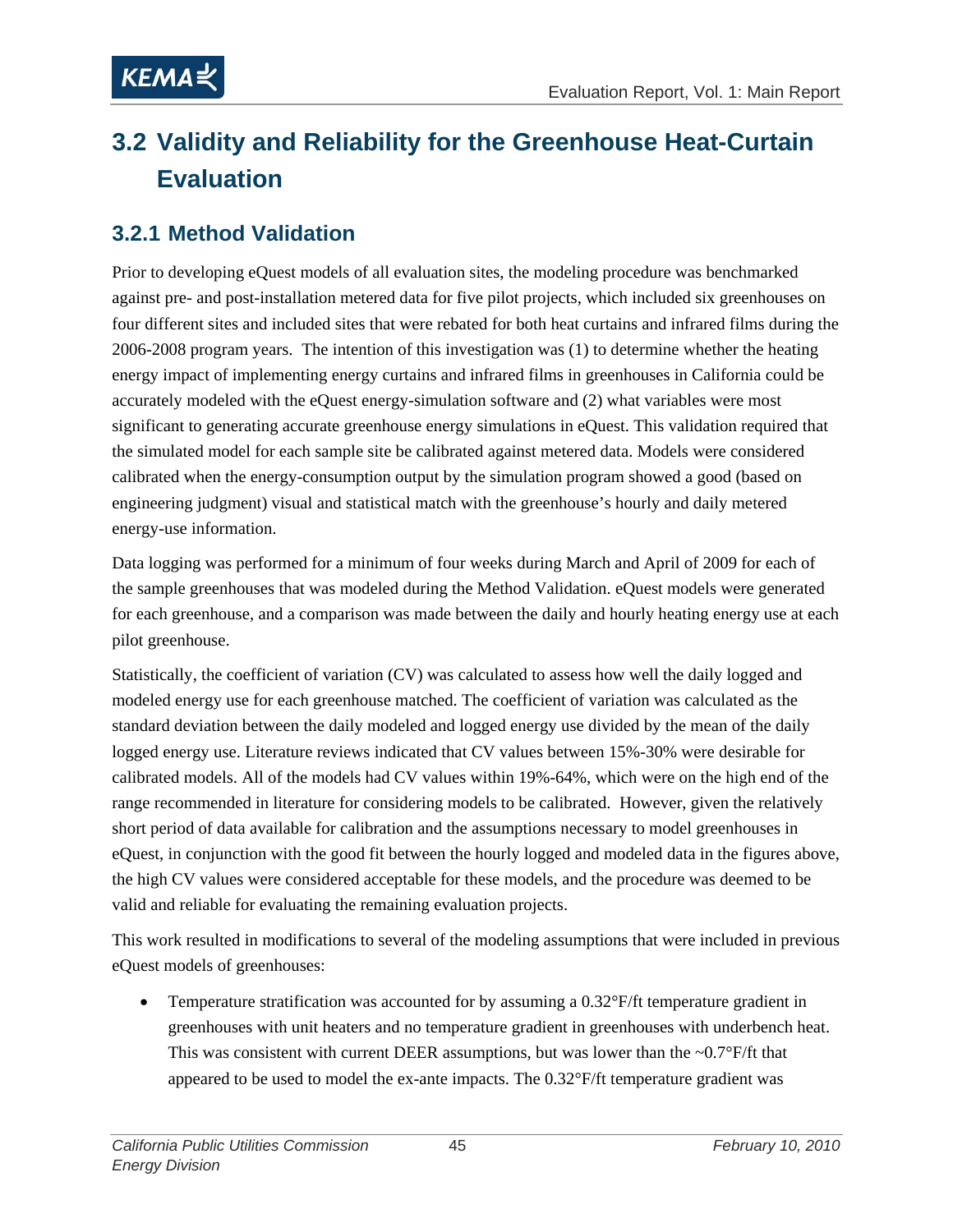

established from logging done at a pilot site, identified as SDG8a (with unit heaters), DEER values, and a review of published literature.

- Manufacturer's glazing shading coefficients were reduced, on average, by 75% to account for solar energy that enters the greenhouse but is not gained as heat. This energy is instead used for photosynthesis and is lost through evapotranspiration. Previous models reduced the shading coefficient of the greenhouse glazing by  $~60\%$  although the source of this reduction was not clear.
- Greenhouse thermal mass was set with the *floor-weight* input and assigned as 10 lbs/ft<sup>2</sup>. DEER models had used a *floor-weight* of 5 lbs/ft<sup>2</sup>, though it was unclear what the *floor-weight* was in the ex-ante impact calculation models. Coupled with the higher shading coefficient reduction noted above, the models with  $10 \text{ lbs/ft}^2$  of thermal mass showed a better fit between the hourly logged and modeled heating energy usage than the models with only 5 lbs/ $ft<sup>2</sup>$  of thermal mass.

This work also resulted in the identification of 5-10 important variables, to which special attention was paid when collecting data for the remaining evaluation sites. These variables are listed below:

- Heating temperature setpoints and schedules
- Cooling temperature setpoints and schedules
- Heat-curtain control setpoints
- Heat-curtain manufacturer and model number
- Greenhouse envelope materials, manufacturer, and model number
- Greenhouse heating-system size, efficiency, manufacturer, and model number
- Greenhouse heating-system type and specifications

## **3.2.2 Quality Assurance Procedures**

All method validation site models were reconciled against logged gas use or measured heat load data. All evaluation modeling was supervised and reviewed by the lead engineer. Energy Division technical consultants reviewed the analysis effort at various stages and provided feedback on all aspects of the modeling effort.

## **3.2.3 Uncertainties**

The principal uncertainties relate to simplifications required to model a greenhouse in eQuest. Based on initial experimentation, we observed several key variables in the eQuest greenhouse model. Of these variables, the most influential variables in the calculation of the measure impact are the U-value multiplier of the heat curtain, the shading coefficient multiplier of the heat curtains, the degree of temperature stratification in greenhouses with unit heaters, and the heat-curtain control setpoints. Data were collected from multiple sources to define the pre- and post-implementation heat-curtain U-values and shading coefficient multipliers, the degree of temperature stratification, and the heat control setpoints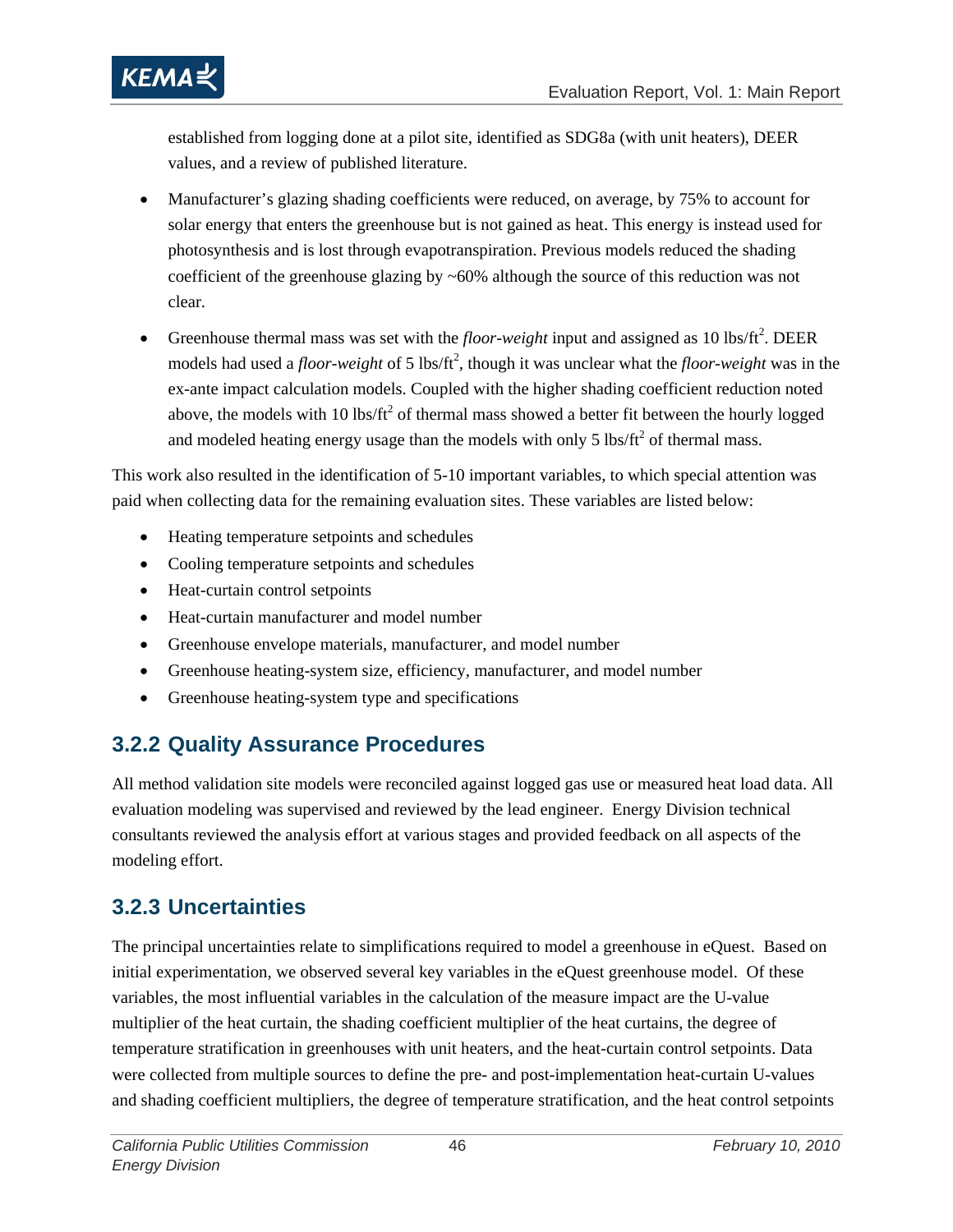**Uncertainty** 

w/underbench heating. Stratification equals 0°F.



in each greenhouse. Of these variables, the heat curtain U-value multiplier and degree of temperature stratification had the most uncertain input definitions. Therefore, a sensitivity analysis was run to assess the uncertainty of the heat-curtain measure impacts given the uncertainty associated with these two input variables. The average and standard deviation of the heat-curtain U-value multipliers and the degree of temperature stratification are shown in [Table 29](#page-60-0) for the three projects that received heat-curtain rebates and were included in the method validation study:

| adie 29:   Heat Curtain Uncertainty Analysis: Input Variables  |                  |                                    |               |                                                         |                  |                                |
|----------------------------------------------------------------|------------------|------------------------------------|---------------|---------------------------------------------------------|------------------|--------------------------------|
|                                                                | PGE <sub>4</sub> |                                    | <b>PGE 11</b> |                                                         | SDG <sub>1</sub> |                                |
| <b>Input Uncertainty</b>                                       |                  |                                    |               | Average   Uncertainty   Average   Uncertainty   Average |                  | <b>Uncerta</b>                 |
| <b>Post-implementation</b><br>(U-Value Multipler)              | 0.47             | 0.07                               | 0.59          | 0.08                                                    | 0.47             | 0.07                           |
| <b>Pre-implementation</b><br>(F of temperature stratification) |                  | HW boiler<br>w/underbench heating. | 1.92          | 0.75                                                    |                  | HW boiler<br>w/underbench heat |

w/underbench heating. Stratification equals 0°F.

**POSI-implementation**<br>
<sup>(°</sup>F of temperature stratification) 0.64 0.25

<span id="page-60-0"></span>

|  |  | Table 29: Heat Curtain Uncertainty Analysis: Input Variables |
|--|--|--------------------------------------------------------------|
|  |  |                                                              |

Three eQuest runs were performed to calculate the (1) average measure impacts, (2) the maximum measure impacts, and (3) the minimum measure impacts. These values are presented in [Table 30](#page-60-1) along with their percent variation from the average and the estimated standard deviation of the measure impact.

<span id="page-60-1"></span>**Table 30: Heat Curtain Uncertainty Analysis: Output** 

**Post-implementation** 

| <b>Uncertainty Output</b> | PGE <sub>4</sub> |          |               | <b>PGE 11</b> |                  | SDG <sub>1</sub> |  |
|---------------------------|------------------|----------|---------------|---------------|------------------|------------------|--|
| <b>Gas Impact</b>         | <b>Therms</b>    | % change | Therms        | % change      | <b>Therms</b>    | % change         |  |
| Average Savings           | 8.219            |          | 70,332        |               | 22,338           |                  |  |
| Max Savings               | 9,458            | 15%      | 98,100        | 39%           | 27,137           | 21%              |  |
| Min Savings               | 6.947            | $-15%$   | 39,636        | $-44%$        | 17.984           | $-19%$           |  |
| Stdev                     | 1.256            |          | 29.244        |               | 4.578            |                  |  |
|                           |                  |          |               |               |                  |                  |  |
| <b>Uncertainty Output</b> | PGE <sub>4</sub> |          | <b>PGE 11</b> |               | SDG <sub>1</sub> |                  |  |
| <b>Electric Impact</b>    | <b>kWh</b>       | % change | <b>kWh</b>    | % change      | <b>kWh</b>       | % change         |  |
| Average Savings           | 1.119            |          | 4.704         |               | 6.138            |                  |  |
| Max Savings               | 1,181            | 6%       | 6.570         | 40%           | 8,015            | 31%              |  |
| Min Savings               | 1,037            | $-7%$    | 2,647         | $-44%$        | 4,457            | $-27%$           |  |

## **3.3 Measure-Level Results for the Greenhouse Heat-Curtain Evaluation**

Site-specific results were weighted and expanded to measure-level results using the approaches described above in the methodology section. This subsection reports on these measure-level results for the greenhouse heat curtains.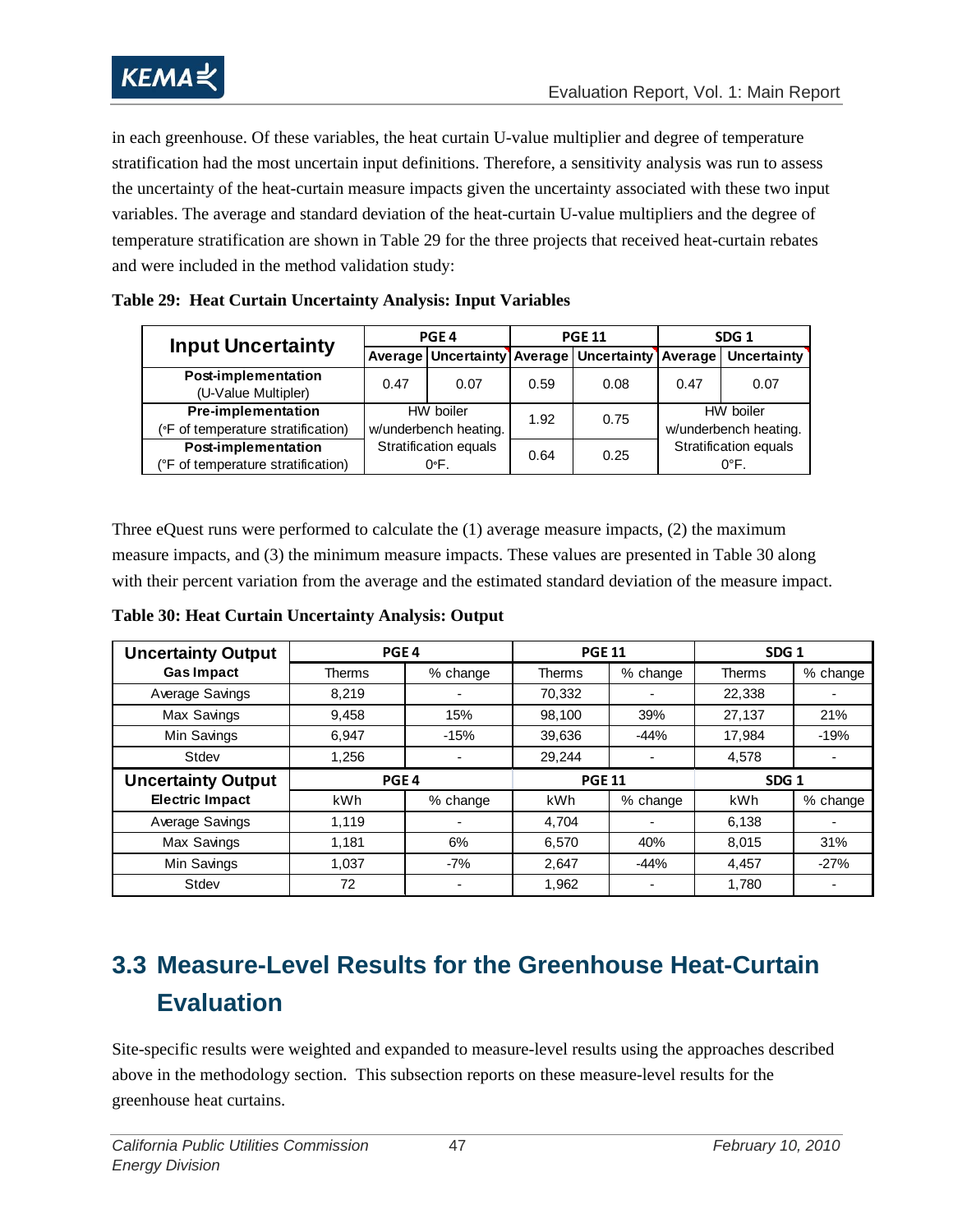

## **3.3.1 Gross Greenhouse Heat-Curtain Measure Savings**

[Table 31](#page-61-0) presents the statewide measure-level gross realization rate for the greenhouse heat-curtain measure and associated precision estimates. As shown, the estimated realization rate for the heat curtains is 0.63 with a relative precision of  $\pm$  9.7% at the 90% confidence level. This relative precision exceeded the targeted precision of  $\pm 20\%$ . In designing the heat-curtain gross impact sample, an error ratio of 0.60 was assumed. The calculated error ratio for this measure was 0.34, which is considerably lower than the estimate the sample design was based on.

| Result                             | <b>Estimate</b> |
|------------------------------------|-----------------|
| <b>Realization Rate</b>            | 0.63            |
| Standard Frror                     | 0.037           |
| Error Bound - 90% Confidence Level | 0.061           |
| <b>Relative Precision</b>          | $9.7\%$         |
| <b>Frror Ratio</b>                 | 0.34            |

<span id="page-61-0"></span>**Table 31**: **Greenhouse Heat-Curtain Natural Gas Realization Rate and Precision Estimates**

[Table 32](#page-61-1) presents the mean electric savings calculated for the greenhouse heat curtains. The curtains provide an average savings of 3,292 kWh per site, with a relative precision of  $\pm 24\%$ .

<span id="page-61-1"></span>**Table 32**: **Greenhouse Heat-Curtain Electric Savings and Precision Estimates**

| Result                             | <b>Estimate</b> |
|------------------------------------|-----------------|
| Mean kWh                           | 3.292           |
| Standard Frror                     | 480             |
| Error Bound - 90% Confidence Level | 790             |
| Relative Precision                 | 24.0%           |

The overall statewide measure savings for the greenhouse heat curtain measure are calculated by applying the estimated realization rate and the mean kWh savings to program tracking data. [Table 33](#page-62-0) summarizes the results. Overall, the greenhouse heat curtains installed during the 2006-2008 period have estimated first-year savings of 2.03 million therms, with a 90% confidence interval of 1.84 million therms to 2.23 million therms. Estimated electric savings are 0.227 GWh, with a 90% confidence interval of 0.173 GWh to 0.282 GWh.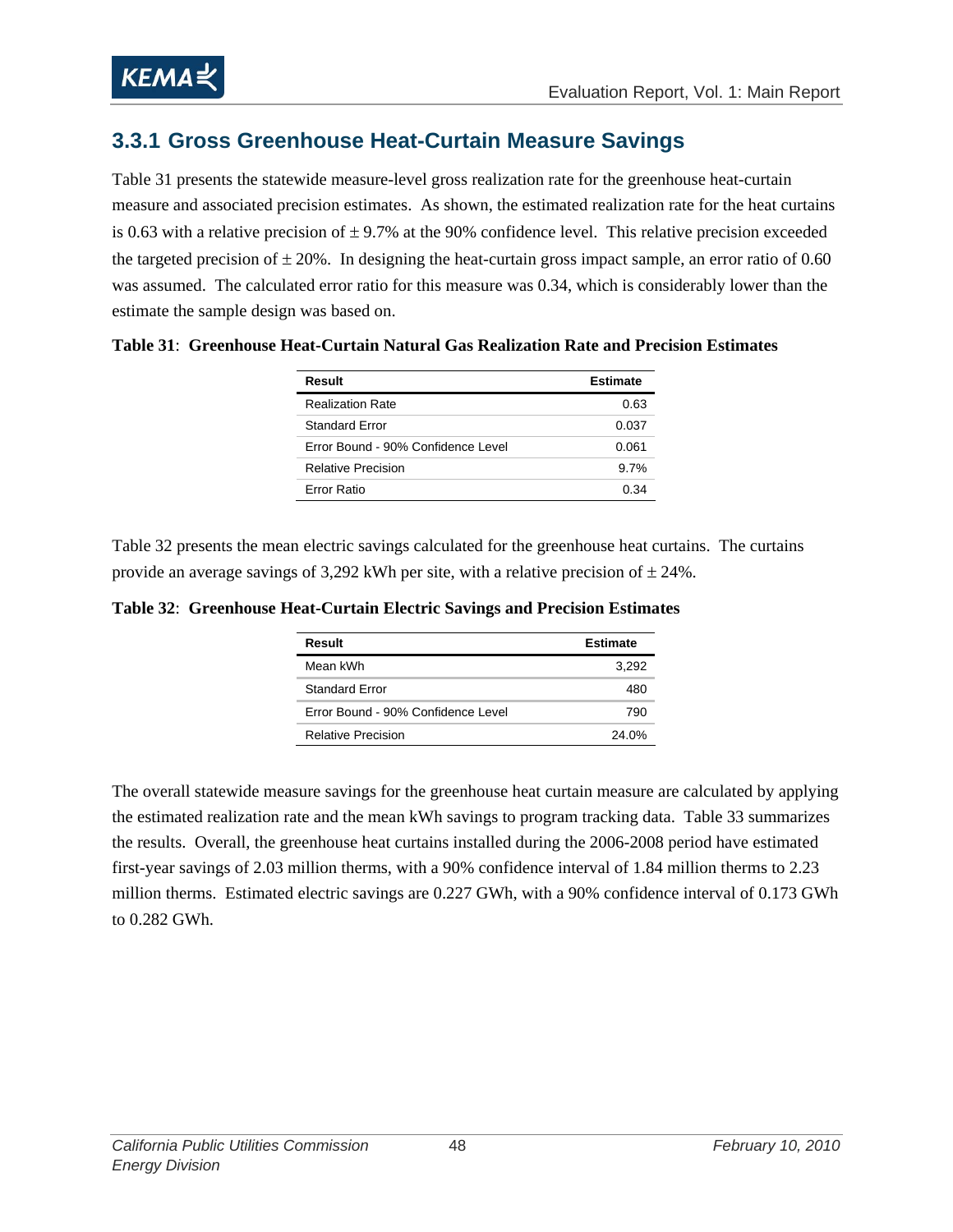

| <b>Fuel</b> | <b>Result</b>                                 | <b>Estimate</b> |
|-------------|-----------------------------------------------|-----------------|
| Gas         | Ex-Ante Savings - Therms                      | 3,246,599       |
|             | <b>Realization Rate</b>                       | 0.63            |
|             | Ex-Post Savings - Therms                      | 2,034,028       |
|             | <b>Relative Precision</b>                     | 9.7%            |
|             | Lower Bound, 90% Confidence Interval - Therms | 1,836,404       |
|             | Upper Bound, 90% Confidence Interval - Therms | 2,231,653       |
| Electricity | Number of project Sites                       | 69              |
|             | Mean kWh                                      | 3,292           |
|             | Ex-Post Savings - kWh                         | 227,123         |
|             | <b>Relative Precision</b>                     | 24.0%           |
|             | Lower Bound, 90% Confidence Interval - kWh    | 172,595         |
|             | Upper Bound, 90% Confidence Interval - kWh    | 281,651         |

#### <span id="page-62-0"></span>**Table 33**: **Greenhouse Heat-Curtain Statewide Measure-Level Gross Impacts**

### **3.3.2 Net Greenhouse Heat-Curtain Measure Savings**

[Table 34](#page-62-1) presents the overall weighted NTGR for the greenhouse heat-curtain measure and its associated precision estimates. As shown, the estimated NTGR is 0.62 with a relative precision of 5.4%.

<span id="page-62-1"></span>**Table 34**: **Greenhouse Heat Curtain Net to Gross Ratio and Precision Estimates**

| Result                             | <b>Estimate</b> |
|------------------------------------|-----------------|
| Net-to-Gross Ratio                 | 0.63            |
| <b>Standard Error</b>              | 0.020           |
| Error Bound - 90% Confidence Level | 0.033           |
| <b>Relative Precision</b>          | 5.3%            |

Combining the NTGR results with the gross savings results provide estimates of statewide net savings for the greenhouse heat-curtain measure. [Table 35](#page-62-2) shows the results. Overall, the net savings for the greenhouse heat-curtain measure are estimated at 1.28 million therms and 0.142 GWh per year.

<span id="page-62-2"></span>**Table 35**: **Greenhouse Heat-Curtain Measure-Level Net Savings Estimates**

| Result                               | Therms    | kWh     |
|--------------------------------------|-----------|---------|
| Gross Measure Savings                | 2.034.028 | 227.123 |
| Net-to-Gross Ratio                   | 0.63      | 0.63    |
| Net Measure Savings                  | 1.275.383 | 142.411 |
| Lower Bound, 90% Confidence Interval | 1.133.968 | 107,370 |
| Upper Bound, 90% Confidence Interval | 1.416.797 | 177.453 |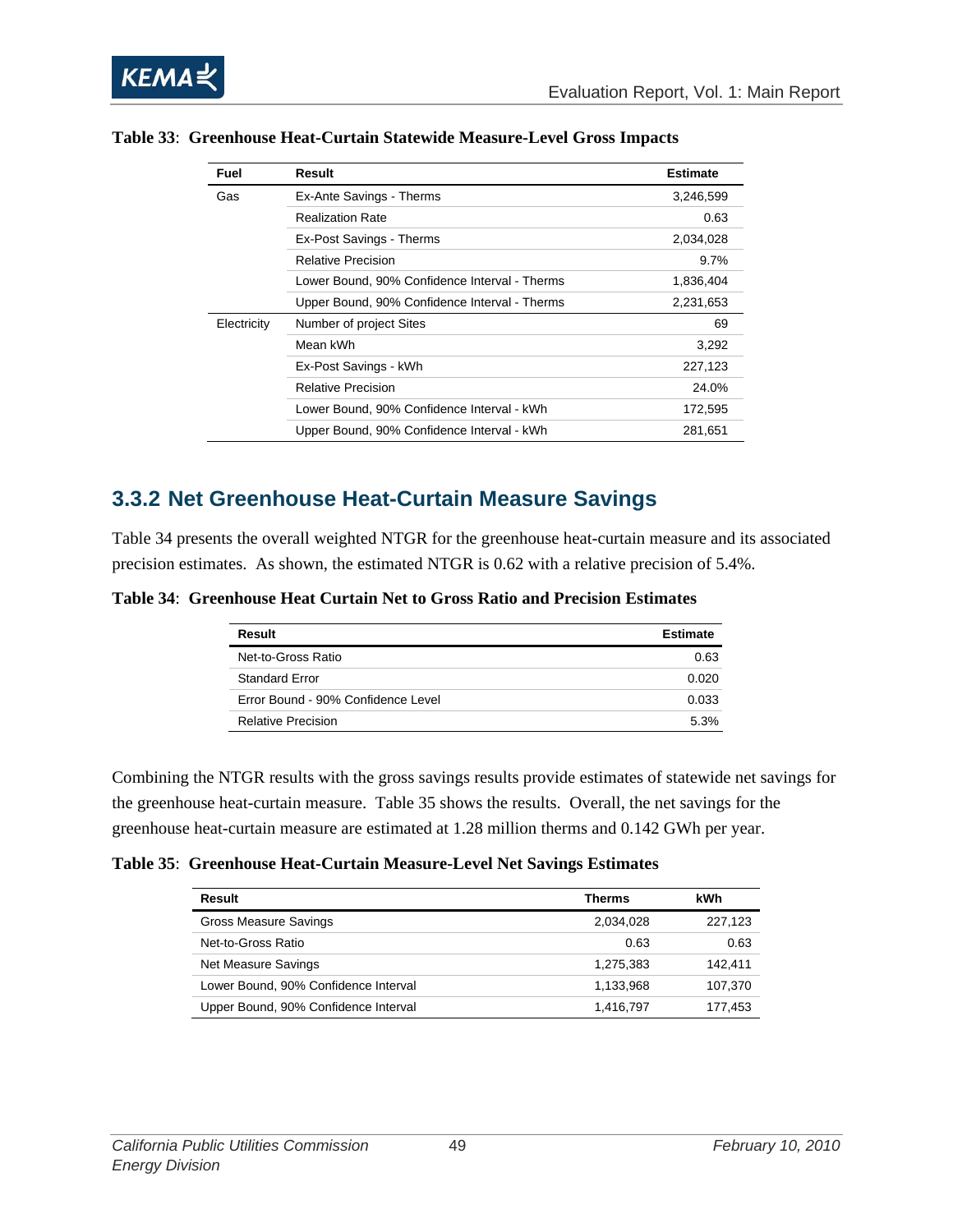

[Table 36](#page-63-0) compares the ex-ante and ex-post estimates of net savings for the greenhouse heat-curtain measure. The overall net realization rate is estimated at 0.41, indicating the measures are savings 41% of the ex-ante net estimate.`

<span id="page-63-0"></span>**Table 36**: **Greenhouse Heat-Curtain Comparison of Net Measure-Level Ex-Ante and Ex-Post Results**

| Result                         | Ex Ante   | Ex Post   |
|--------------------------------|-----------|-----------|
| Gross Measure Savings - Therms | 3.246.599 | 2,034,028 |
| Net-to-Gross Ratio             | 0.95      | 0.63      |
| Net Measure Savings - Therms   | 3.095.637 | 1,275,383 |
| Net Realization Rate           |           | 0.41      |

## **3.4 Discussion of Findings for the Greenhouse Heat-Curtain Evaluation**

Installing heat curtains in greenhouses in California during the 2006-2008 program years resulted in reductions in gas usage across the state. However, the magnitude of these savings depended on numerous factors, including the site location, greenhouse construction, temperature setpoints and schedules, heatcurtain type, and heat-curtain control scheme.

We recommend, when next updating the generic greenhouse template that is used by the utilities to estimate measure savings, making the following adjustments to reflect the typical participant population characteristics, as opposed to the general greenhouse population characteristics:

- Change the template's presumed heating system type from unit heater to radiant underbench. This will reduce the average temperature, annual energy use, and savings. Underbench steam and hot-water heating systems were more common than unit heaters at the sample sites that received rebates for installing heat curtains during the 2006-2008 program years. This observation was contrary to previously established baselines, which assumed unit heaters were the predominant heat source in these greenhouses. Unit heaters are more common for the general greenhouse population, but they appear to be less common for the typical participant.
- Modify the envelope-material shading coefficients to account for solar energy that enters the greenhouse but is not gained as heat. In this work, the shading coefficient was reduced on average by 75% to account for this energy. Further research into shading coefficient modifiers is warranted, as this can have a strong influence on the energy use of the greenhouse model.
- Define the thermal mass of the models to be 10 lbs/ $\text{ft}^2$  and eliminate the greenhouse floor from all models. In this work, 10 lbs/ft<sup>2</sup> of thermal mass showed good results when combined with the shading coefficient reduction noted above.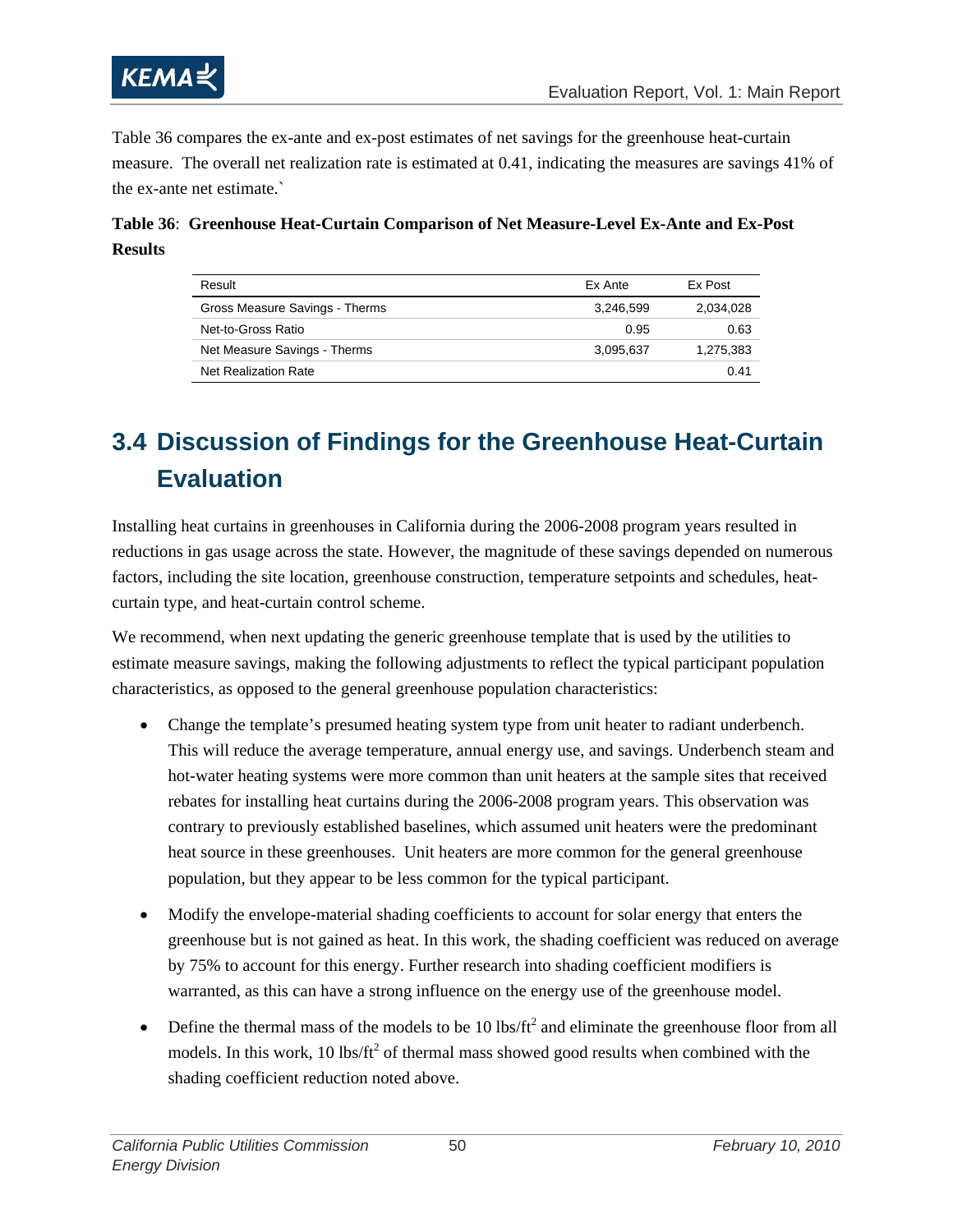

Also consider these additional model input adjustments:

• Model temperature stratification in greenhouses with unit heaters, but not in greenhouses with underbench heating systems. Calculating the offset temperature with a temperature gradient of  $0.32^{\circ}$ F/ft rather than  $0.7^{\circ}$ F/ft was shown to provide reasonable results in this work. This is consistent with the assumptions used in current DEER models.

Overall, evaluators believe that the deemed-savings values currently being used are higher than actual savings and should be reduced. We recommend making the changes to the generic greenhouse template suggested above to adjust these deemed-savings values. Furthermore, we recommend considering adding more deemed-savings categories to reflect the site-to-site variation in savings that consistently appear in the models. We recommend considering the following changes to the deemed-savings structure:

- Offer a bonus incentive for customers that install two-layer curtain systems, as they deliver 20%- 25% more savings than single-layer curtain systems and are more expensive than single-layer curtain systems.
- Offer a bonus incentive for customers with unit heaters, as these sites generally deliver greater energy savings with heat curtains than sites with boilers with underbench heating systems.
- Use climate zone rather than utility service territory to calculate deemed savings. The climates located within a utility service territory can be extremely different (i.e., coastal vs. inland), which was shown in this work to significantly affect measure impacts.

Implementing the model change recommendations should result in similar energy use and savings compared to what we modeled in our evaluations.

**Areas for Future Research.** Over the course of this evaluation, several areas were identified where further research could help to more accurately capture the heat-curtain measure impacts. These areas are as follows:

*Long-term metering* - A number of the sites that were included in this evaluation would be well-suited for long-term metering. Such metering would provide long-term data against which to benchmark future eQuest models and to assess measure impacts.

*Benchmarking* – Many greenhouses are located within the confines of large nurseries that are made up of many greenhouses. Observations made during site visits indicated that for any given site, many of the greenhouses had similar constructions and similar plants grown in them. This would appear to indicate that greenhouses are good candidates for energy benchmarking. Future research could focus on collecting information from greenhouse sites throughout California that would allow the annual therm/ft<sup>2</sup> of greenhouse floor area to be characterized for each site. This would be useful in identifying differences in heating energy use between nurseries (1) in different climate zones, (2) with different plant types, and (3) with different constructions. Further, characterizing the heating energy use at a greenhouse site on a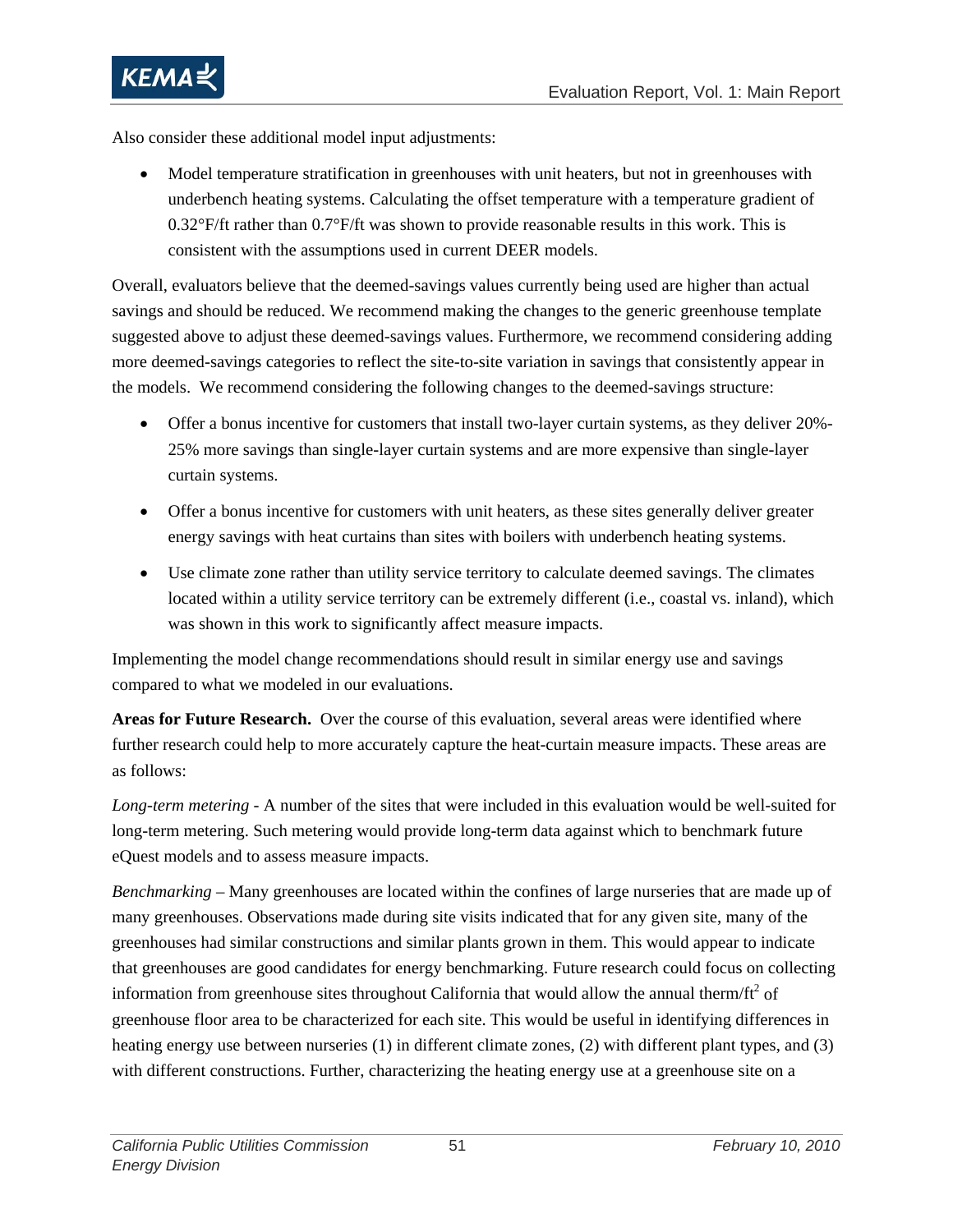![](_page_65_Picture_0.jpeg)

therm/ft<sup>2</sup> of greenhouse-floor-area basis helps to establish a upper bound for the energy savings that could be expected when installing heat curtains at the site.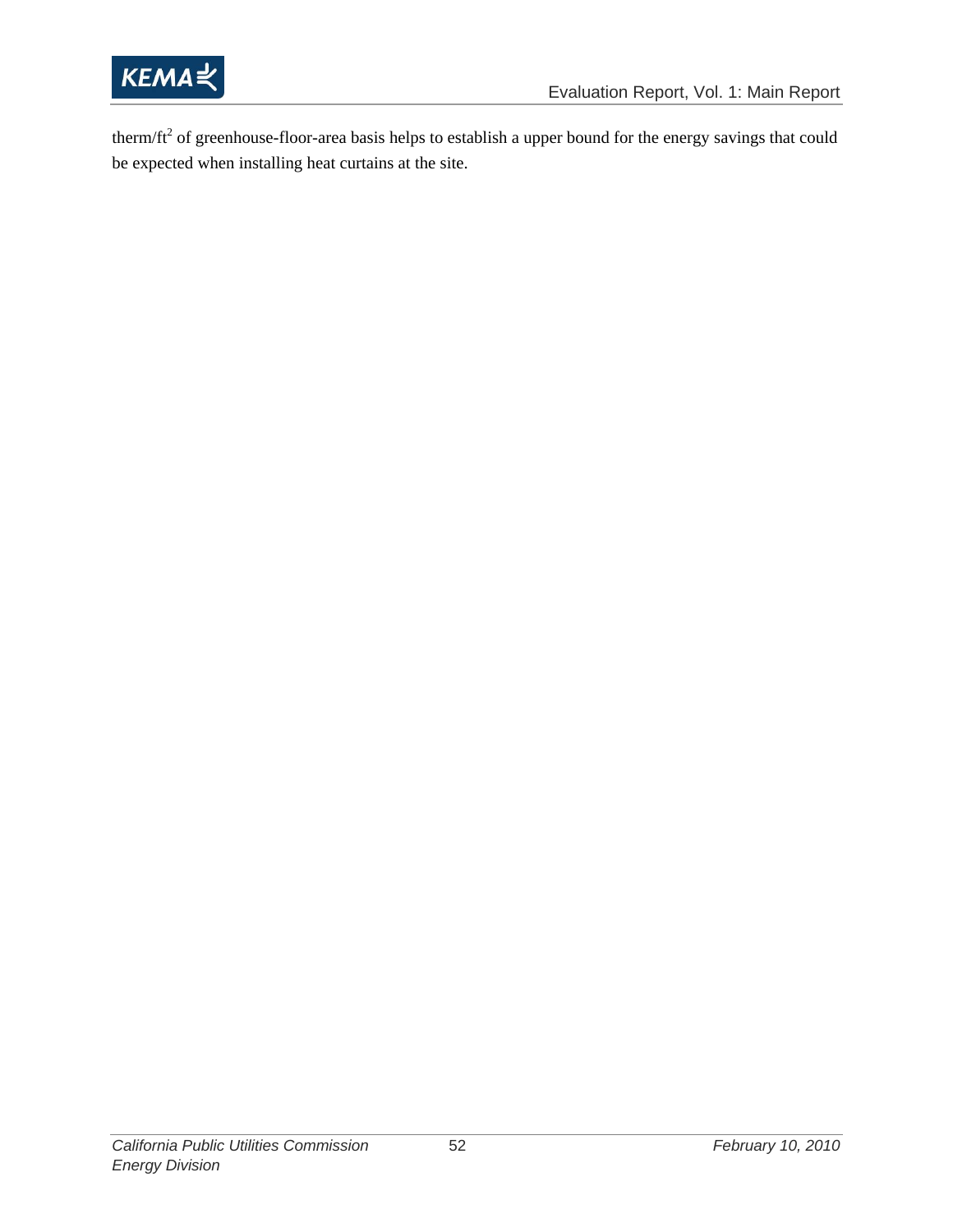![](_page_66_Picture_1.jpeg)

# **GREENHOUSE INFRARED FILM EVALUATION RESULTS**

In this section we present findings from the impact evaluation of the greenhouse infrared-film HIM. Detailed site-specific results are presented first; validity and reliability of the results are discussed next; and finally, statewide measure-level results and their associated precision are presented.

## **4.1 Detailed Findings for the Greenhouse Infrared-Film Evaluation**

In this subsection we present our gross and net impact results on an unweighted basis (i.e. not reflecting sample-design expansion weights) for each site included in the analysis. The gross impact analysis addressed a total of 18 sites and the net-to-gross analysis covered 35 sites.

## **4.1.1 Site-Specific Gross Impacts**

Site-specific savings for the sampled greenhouse infrared-film sites are presented in [Table 37](#page-67-0). This table shows ex-ante therm savings, ex-post therm and kWh savings, and therm realization rates. While only gas impacts were reported for the programs, the evaluation determined that electric impacts were present for all sites, although impacts at some sites were negligible. For sites without mechanical cooling, the electricity savings result from reduced cycling of the unit heater fans, reduced use of horizontal airflow fans, or less load on boiler hot-water pumps. Energy use of heat-curtain drive motors was logged at one pilot site and found to be inconsequential. Peak demand impacts were not evaluated, although model outputs showed the installation of heat curtains did result in a slight reduction in the peak cooling load in some greenhouses with mechanical cooling systems.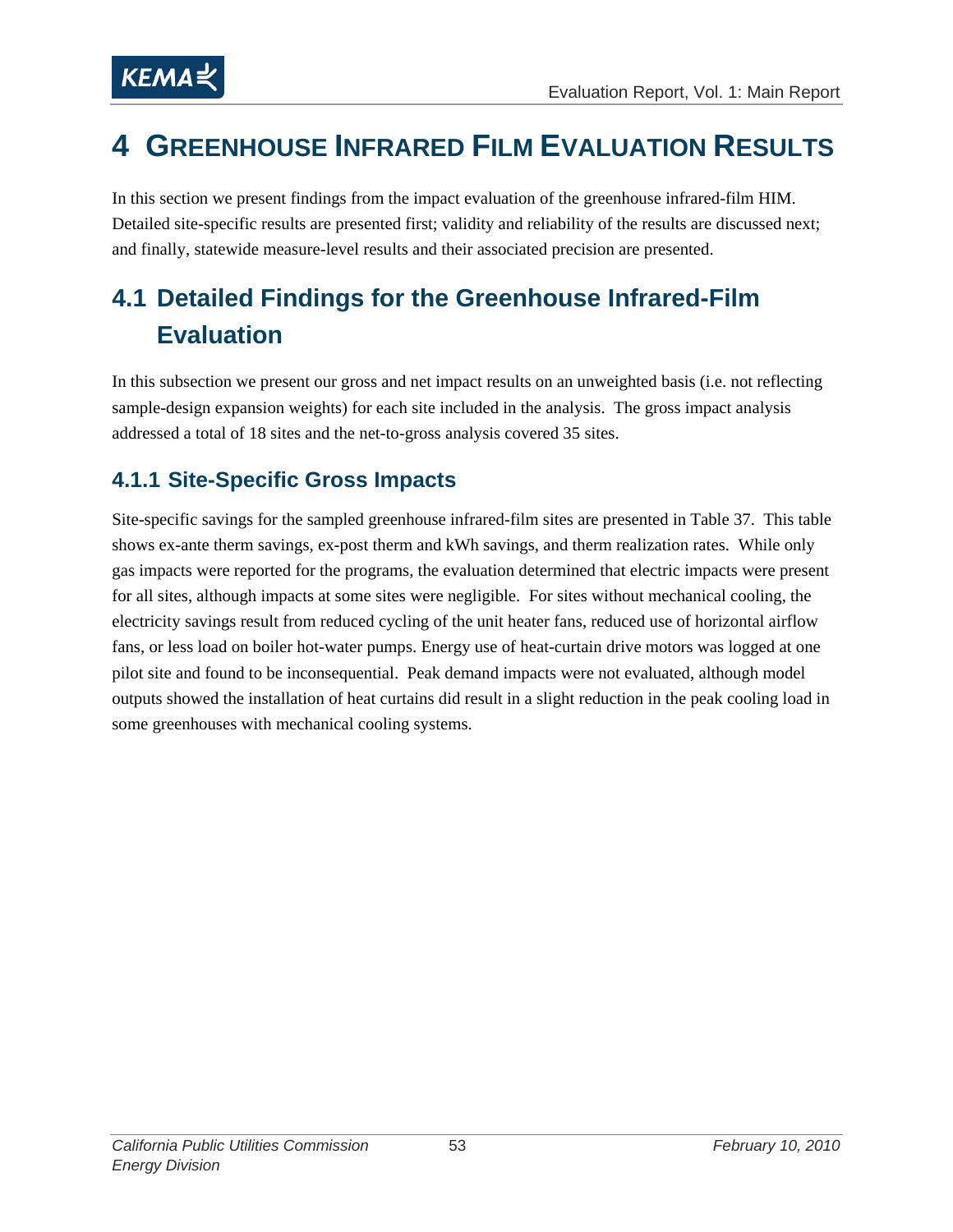![](_page_67_Picture_1.jpeg)

|                   |            | <b>Ex-Ante Savings</b> | <b>Ex-Post Savings</b> |               | <b>Realization Rate</b> |               |
|-------------------|------------|------------------------|------------------------|---------------|-------------------------|---------------|
| Site ID           | <b>kWh</b> | <b>Therms</b>          | kWh                    | <b>Therms</b> | <b>kWh</b>              | <b>Therms</b> |
| PGE <sub>14</sub> | $\Omega$   | 44,475                 | 3,049                  | 17,337        |                         | 0.39          |
| SCG29             | 0          | 30,303                 | 468                    | 15,783        |                         | 0.52          |
| SCG31             | $\Omega$   | 12,648                 | 1,915                  | 4,596         |                         | 0.36          |
| SCG33             | 0          | 142,775                | 1,100                  | 108,942       |                         | 0.76          |
| SCG <sub>35</sub> | 0          | 33,023                 | 1,580                  | 9,222         |                         | 0.28          |
| SCG40             | 0          | 8,976                  | 1,224                  | 3,346         |                         | 0.37          |
| SCG52             | 0          | 40,576                 | 205                    | 3,473         |                         | 0.09          |
| SCG53             | 0          | 1,170                  | 277                    | 1,091         |                         | 0.93          |
| SCG57             | 0          | 23,945                 | $-221$                 | 1,353         |                         | 0.06          |
| SCG64             | 0          | 72,420                 | 1,504                  | 16,878        |                         | 0.23          |
| SCG65             | 0          | 49,646                 | 1,211                  | 4,377         |                         | 0.09          |
| SDG10             | 0          | 5,127                  | 896                    | 3,240         |                         | 0.63          |
| SDG11             | 0          | 26,671                 | 10,000                 | 16,181        |                         | 0.61          |
| SDG16             | $\Omega$   | 27,118                 | 10,130                 | 15,647        |                         | 0.58          |
| SDG <sub>5</sub>  | 0          | 86,808                 | 5,298                  | 23,451        |                         | 0.27          |
| SDG6              | $\Omega$   | 24,650                 | $-65$                  | 9,700         |                         | 0.39          |
| SDG8              | 0          | 50,956                 | 11,304                 | 20,720        |                         | 0.41          |
| SDG8a             | $\Omega$   | 26,622                 | 6,106                  | 12,801        |                         | 0.48          |
| Total             | 0          | 707,908                | 55,980                 | 288,137       |                         | 0.41          |

#### <span id="page-67-0"></span>**Table 37**: **Summary of Greenhouse Infrared-Film Ex-Ante and Ex-Post Savings**

[Figure 2](#page-68-0) provides a graphical comparison of ex-ante and ex-post therm savings. The diagonal line in the figure shows points where ex-ante and ex-post results would be equal. Points below the line represent sites where ex-post results are lower than ex-ante results. As this figure shows, ex-post impacts were determined to be lower than ex-ante estimates in all cases.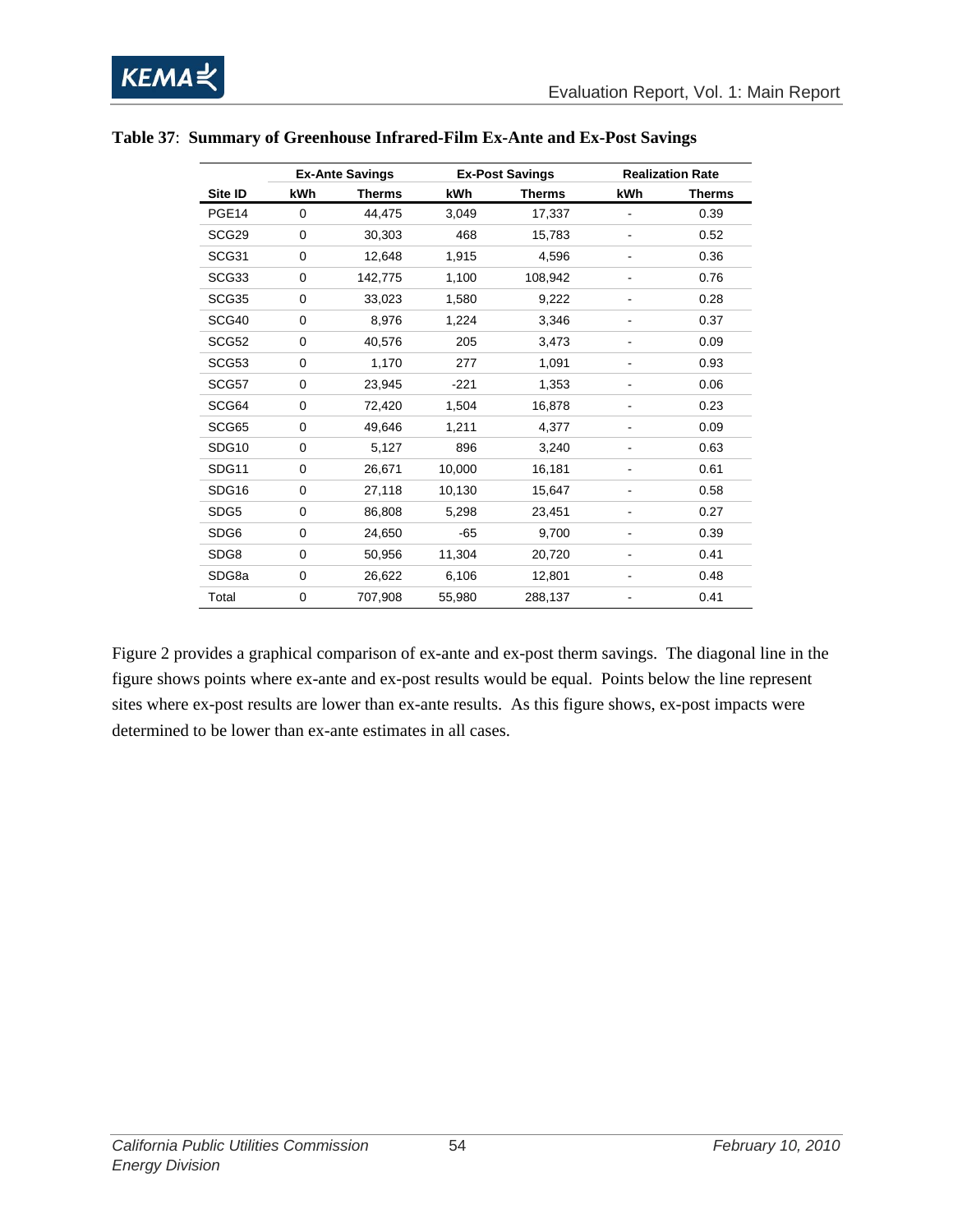![](_page_68_Picture_0.jpeg)

![](_page_68_Picture_1.jpeg)

<span id="page-68-0"></span>![](_page_68_Figure_2.jpeg)

![](_page_68_Figure_3.jpeg)

[Table 38](#page-68-1) shows the normalized ex-ante and ex-post savings as a function of the floor area of the greenhouses where the measure was installed.

|                   |                            | Therm per Ft <sup>2</sup> Savings |                |                             | kWh per $Ft^2$                   |
|-------------------|----------------------------|-----------------------------------|----------------|-----------------------------|----------------------------------|
| Site ID           | <b>Installed</b><br>$Ft^2$ | <b>Deemed</b><br><b>Ex Ante</b>   | <b>Ex Post</b> | <b>Realization</b><br>Rate* | <b>Savings</b><br><b>Ex Post</b> |
| PGE <sub>14</sub> | 261,620                    | 0.17                              | 0.07           | 0.39                        | 0.01                             |
| SCG29             | 178,250                    | 0.17                              | 0.09           | 0.52                        | 0.00                             |
| SCG31             | 74.400                     | 0.17                              | 0.06           | 0.36                        | 0.03                             |
| SCG33             | 839,850                    | 0.17                              | 0.13           | 0.76                        | 0.00                             |
| SCG35             | 194,250                    | 0.17                              | 0.05           | 0.28                        | 0.01                             |
| SCG40             | 52,800                     | 0.17                              | 0.06           | 0.37                        | 0.02                             |
| SCG52             | 238,680                    | 0.17                              | 0.01           | 0.09                        | 0.00                             |
| SCG53             | 6,880                      | 0.17                              | 0.16           | 0.93                        | 0.04                             |
| SCG57             | 140,851                    | 0.17                              | 0.01           | 0.06                        | 0.00                             |
| SCG64             | 426,000                    | 0.17                              | 0.04           | 0.23                        | 0.00                             |
| SCG65             | 292,036                    | 0.17                              | 0.01           | 0.09                        | 0.00                             |
| SDG10             | 30,160                     | 0.17                              | 0.11           | 0.63                        | 0.03                             |
| SDG11             | 156,888                    | 0.17                              | 0.10           | 0.61                        | 0.06                             |
| SDG16             | 159,520                    | 0.17                              | 0.10           | 0.58                        | 0.06                             |
| SDG5              | 510,637                    | 0.17                              | 0.05           | 0.27                        | 0.01                             |
| SDG <sub>6</sub>  | 145,000                    | 0.17                              | 0.07           | 0.39                        | 0.00                             |
| SDG8              | 299,740                    | 0.17                              | 0.07           | 0.41                        | 0.04                             |
| SDG8a             | 156,600                    | 0.17                              | 0.08           | 0.48                        | 0.04                             |

<span id="page-68-1"></span>**Table 38**: **Summary of Greenhouse Infrared-Film Ex-Ante and Ex-Post Savings per Square Foot**

\*Calculated as ex post divided by the deemed ex-ante therm/ft $2$  impacts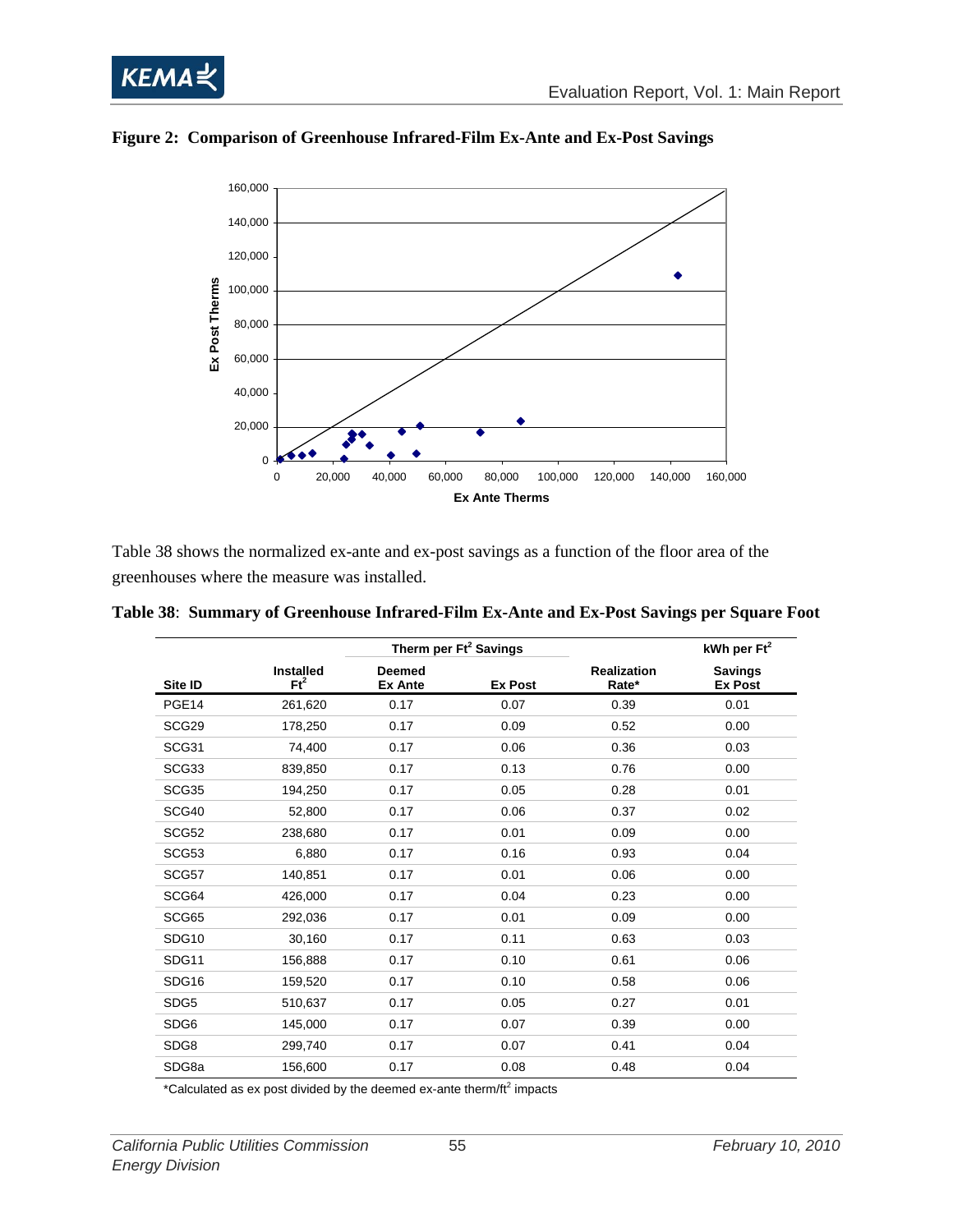![](_page_69_Picture_0.jpeg)

[Table 39](#page-69-0) shows estimated percent savings for the greenhouse infrared films at each site. The heating energy savings range from 3% to 24%. There is also a high degree of variation in the percent electric savings with infrared films (-1% to 28%).

|                   | <b>Modeled Therms per Year</b> |                | <b>Percent</b> | Modeled kWh per Year |                | Percent        |
|-------------------|--------------------------------|----------------|----------------|----------------------|----------------|----------------|
| Site ID           | <b>Pre-retrofit</b>            | <b>Savings</b> | <b>Savings</b> | <b>Pre-retrofit</b>  | <b>Savings</b> | <b>Savings</b> |
| PGE14             | 81,383                         | 17,337         | 21%            | 43,425               | 3.049          | 7%             |
| SCG <sub>29</sub> | 90,345                         | 15,783         | 17%            | 28,919               | 468            | 2%             |
| SCG31             | 19,499                         | 4,596          | 24%            | 27,211               | 1,915          | 7%             |
| SCG33             | 625,218                        | 108,942        | 17%            | 105,239              | 1,100          | 1%             |
| SCG35             | 38,446                         | 9,222          | 24%            | 15,685               | 1,580          | 10%            |
| SCG40             | 19,706                         | 3,346          | 17%            | 19,321               | 1,224          | 6%             |
| SCG52             | 61,190                         | 3,473          | 6%             | 34,332               | 205            | 1%             |
| SCG53             | 7,476                          | 1,091          | 15%            | 2,568                | 277            | 11%            |
| SCG57             | 44,674                         | 1,353          | 3%             | 18,320               | $-221$         | $-1%$          |
| SCG64             | 262,445                        | 16,878         | 6%             | 35,807               | 1,504          | 4%             |
| SCG65             | 170,185                        | 4,377          | 3%             | 79,006               | 1,211          | 2%             |
| SDG10             | 16,550                         | 3,240          | 20%            | 4,769                | 896            | 19%            |
| SDG11             | 76,445                         | 16,181         | 21%            | 37,060               | 10,000         | 27%            |
| SDG16             | 72,233                         | 15,647         | 22%            | 36,125               | 10,130         | 28%            |
| SDG5              | 87,173                         | 23,451         | 27%            | 40,239               | 5,298          | 13%            |
| SDG6              | 66,289                         | 9,700          | 15%            | 33,623               | $-65$          | 0%             |
| SDG8              | 111,960                        | 20,720         | 19%            | 62,598               | 11,304         | 18%            |
| SDG8a             | 73,017                         | 12,801         | 18%            | 29,483               | 6,106          | 21%            |

<span id="page-69-0"></span>**Table 39: Estimated Percent Savings for Greenhouse Infrared Films**

### **4.1.2 Site-specific Net-to-Gross Results**

[Table 40](#page-70-0) provides a summary of the net-to-gross results for the surveyed greenhouse infrared-film sites. As discussed in the methodology section, the estimated NTGR is an average of three scores: a timing and selection score that reflects the influence of the most important of the program elements in the customer's decision to select the program measure; a program influence score that captures the perceived influence of the program relative to non-program factors in the decision to implement the measure; and a no-program score that captures the likelihood of various actions the customer might have taken in the absence of the program.

As the table shows, NTGRs range from a low of 0.05 to a high of 0.90. The unweighted average NTGR for the infrared-film measure is 0.49.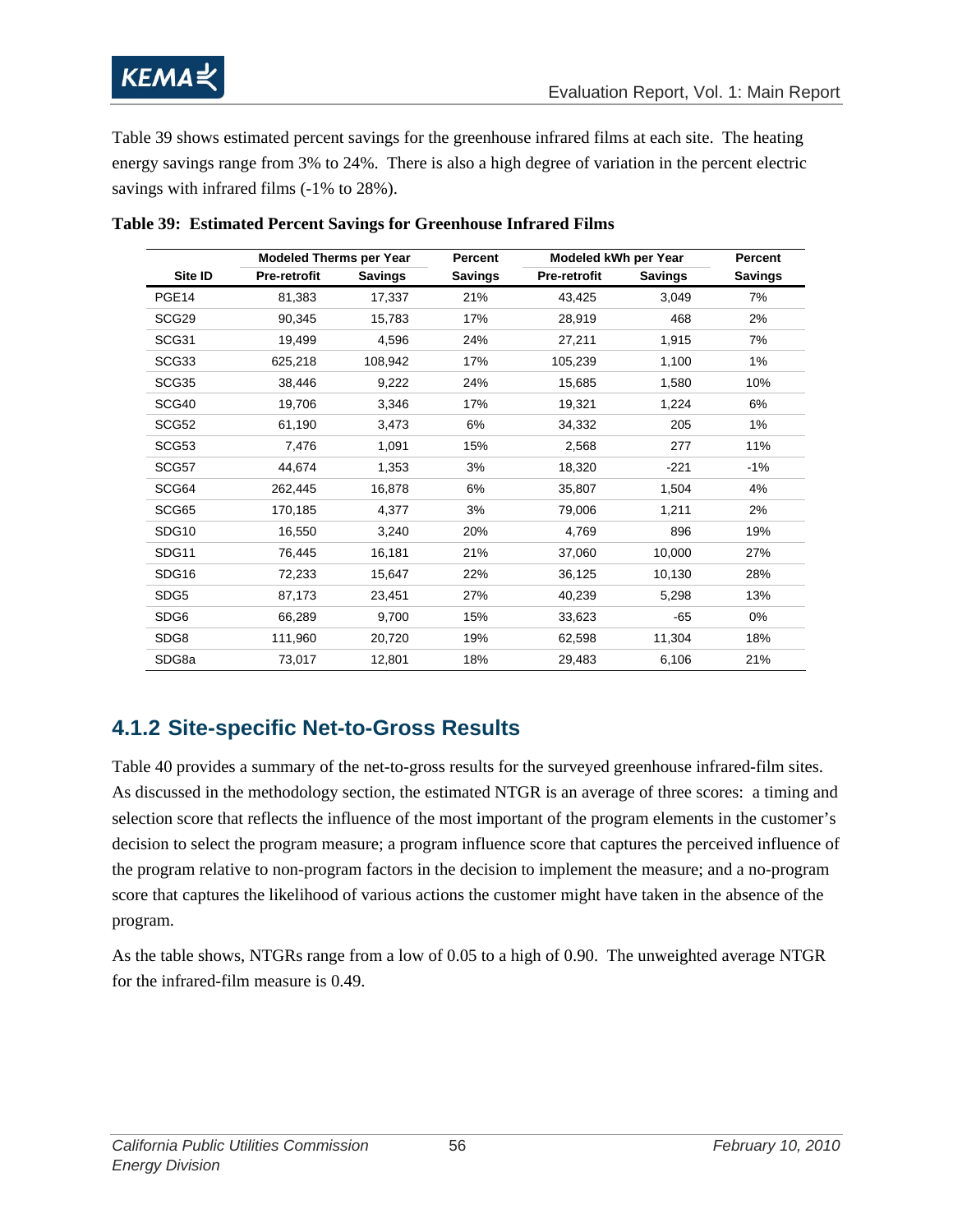![](_page_70_Picture_0.jpeg)

#### <span id="page-70-0"></span>**Table 40: Summary of Site-Specific Greenhouse Infrared-Film Net-to-Gross Results**

|                   | <b>Timing and</b><br><b>Selection</b> | Program<br><b>Influence</b> | No-Program   |             |
|-------------------|---------------------------------------|-----------------------------|--------------|-------------|
| Site ID           | <b>Score</b>                          | <b>Score</b>                | <b>Score</b> | <b>NTGR</b> |
| PGE <sub>13</sub> | $\overline{4}$                        | $\overline{2}$              | 0.0          | 0.10        |
| PGE14             | 8                                     | 6                           | 10.0         | 0.80        |
| PGE14a            | 8                                     | 6                           | 10.0         | 0.80        |
| <b>PGE15</b>      | 8                                     | 6                           | 5.0          | 0.63        |
| PGE16             | 10                                    | 3                           | 4.9          | 0.60        |
| PGE28             | 10                                    | 10                          | 5.7          | 0.86        |
| PGE29             | 8                                     | 8                           | 6.0          | 0.73        |
| PGE31             | 8                                     | 5                           | 7.2          | 0.67        |
| PGE33             | 10                                    | 3                           | 4.0          | 0.57        |
| SCG28             | 8                                     | 2.5                         | 0.0          | 0.13        |
| SCG29             | 8                                     | 3                           | 1.0          | 0.20        |
| SCG29a            | 8                                     | 3                           | 1.0          | 0.20        |
| SCG30             | 10                                    | 8                           | 7.1          | 0.84        |
| SCG31             | 9                                     | 8                           | 10.0         | 0.90        |
| SCG33             | 5                                     | 5                           | 5.0          | 0.50        |
| SCG34             | $\overline{c}$                        | 1                           | 0.0          | 0.05        |
| SCG36             | 10                                    | 6                           | 7.1          | 0.77        |
| SCG37             | 8                                     | 10                          | 6.6          | 0.82        |
| SCG40             | $\overline{7}$                        | 5                           | 4.9          | 0.56        |
| SCG52             | 10                                    | 6                           | 7.1          | 0.77        |
| SCG53             | 10                                    | 5                           | 0.0          | 0.25        |
| SCG55             | 10                                    | 5                           | 10.0         | 0.83        |
| SCG56             | 10                                    | 5                           | 0.0          | 0.25        |
| SCG58             | 8                                     | 5                           | 1.4          | 0.32        |
| SCG59             | 10                                    | 5                           | 3.1          | 0.60        |
| SCG61             | 10                                    | 8                           | 0.0          | 0.40        |
| SCG62             | 10                                    | 6                           | 6.0          | 0.73        |
| SCG63             | 9                                     | 4                           | 1.4          | 0.27        |
| SDG11             | 0                                     | $\overline{2}$              | 0.0          | 0.10        |
| SDG12             | 5                                     | 5                           | 7.1          | 0.57        |
| SDG12a            | 5                                     | 5                           | 7.1          | 0.57        |
| SDG16             | $\mathbf 0$                           | $\overline{2}$              | 0.0          | 0.10        |
| SDG5              | 5                                     | 5                           | 7.1          | 0.57        |
| SDG8              | $\mathbf 0$                           | $\overline{\mathbf{c}}$     | 0.0          | 0.10        |
| SDG8a             | $\mathbf 0$                           | $\overline{2}$              | 0.0          | 0.10        |

## **4.2 Validity and Reliability for the Greenhouse Infrared-Film Evaluation**

## **4.2.1 Method Validation**

See Section 3.2.1 for a discussion of method validation for the greenhouse heat-curtain and infrared-film measures.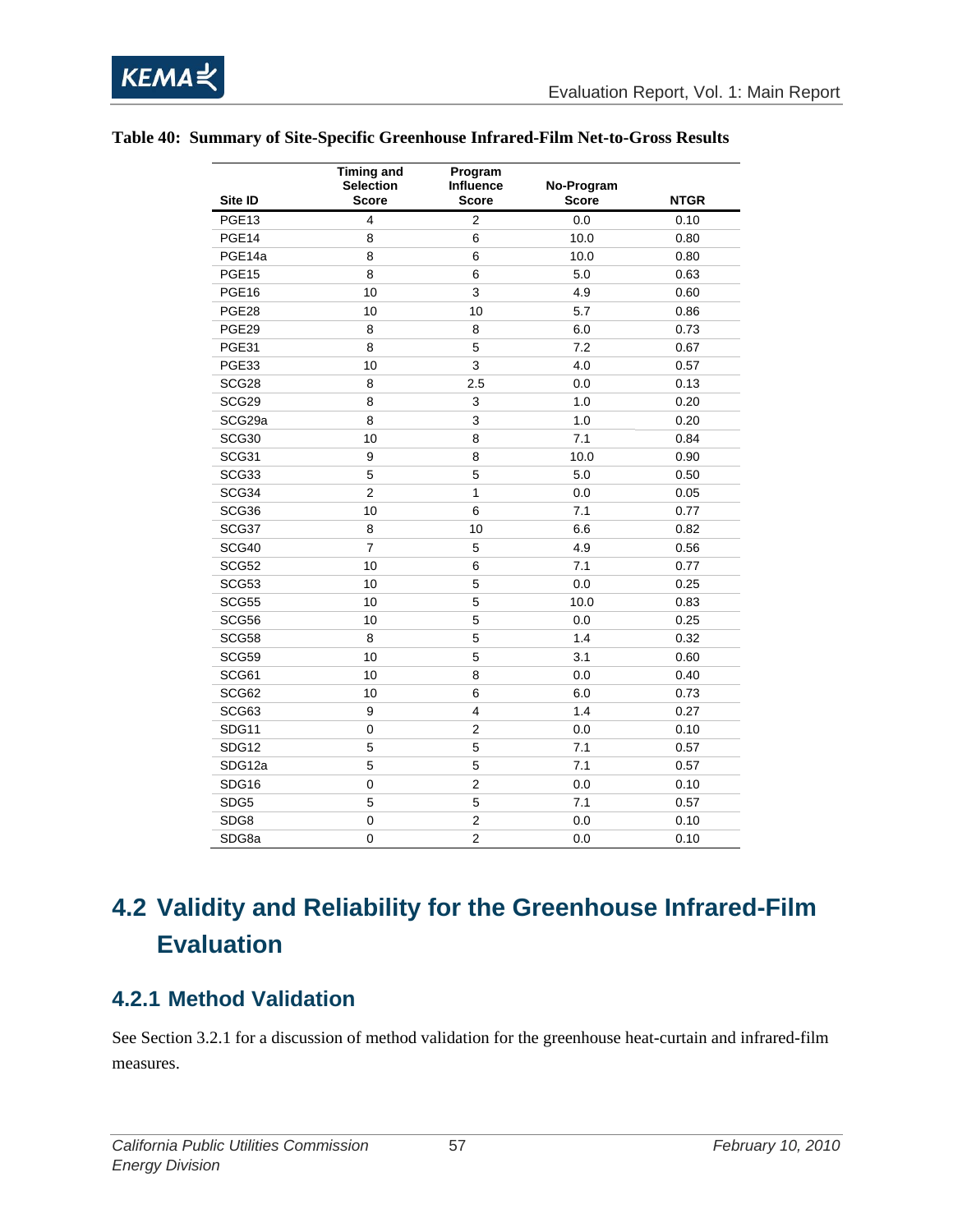![](_page_71_Picture_0.jpeg)

![](_page_71_Picture_1.jpeg)

## **4.2.2 Quality Assurance Procedures**

All method validation site models were reconciled against logged gas use or measured heat load data. All evaluation modeling was supervised and reviewed by the lead engineer. The Energy Division technical consultants reviewed the analysis effort at various stages and provided feedback on all aspects of the modeling effort.

## **4.2.3 Uncertainties**

The principal uncertainties relate to simplifications required to model a greenhouse in eQuest. Based on initial experimentation, it appears that there are several key variables in the eQuest greenhouse model. Of these variables, the most influential variables in the calculation of the measure impact are the U-value of the roof, the shading coefficient of the roof, the degree of temperature stratification in greenhouses with unit heaters, and the heat-curtain properties and controls setpoints in greenhouses with heat curtains. Data were collected from multiple sources to define the pre- and post-implementation roof U-values and shading coefficients, the degree of temperature stratification, and the heat-curtain control setpoints in each greenhouse. Of these variables, the roof U-value was the most uncertain input and the most pertinent to calculating the infrared-film measure impact. Therefore, a sensitivity analysis was run to assess the uncertainty of the infrared-film measure impacts given the uncertainty associated with this input variable. The average and standard deviations of the roof U-value are shown in [Table 41](#page-71-0) for the two projects that received infrared-film rebates and that were included in the method validation study.

| <b>Input Uncertainty</b>              |      | SDG 8a | SDG <sub>5</sub> |                                               |
|---------------------------------------|------|--------|------------------|-----------------------------------------------|
|                                       |      |        |                  | Average   Uncertainty   Average   Uncertainty |
| Pre-implementation<br>(Roof U-value)  | 0.70 | 0.02   | 0.70             | 0.02                                          |
| Post-implementation<br>(Roof U-value) | 0.50 | 0.06   | 0.50             | 0.06                                          |

<span id="page-71-0"></span>

| Table 41: Infrared-Film Uncertainty Analysis: Input Variables |  |  |
|---------------------------------------------------------------|--|--|
|---------------------------------------------------------------|--|--|

Three eQuest runs were performed to calculate the (1) average measure impacts, (2) the maximum measure impacts, and (3) the minimum measure impacts. These values are presented in [Table 42](#page-72-0) along with their percent variation from the average and the estimated standard deviation of the measure impact.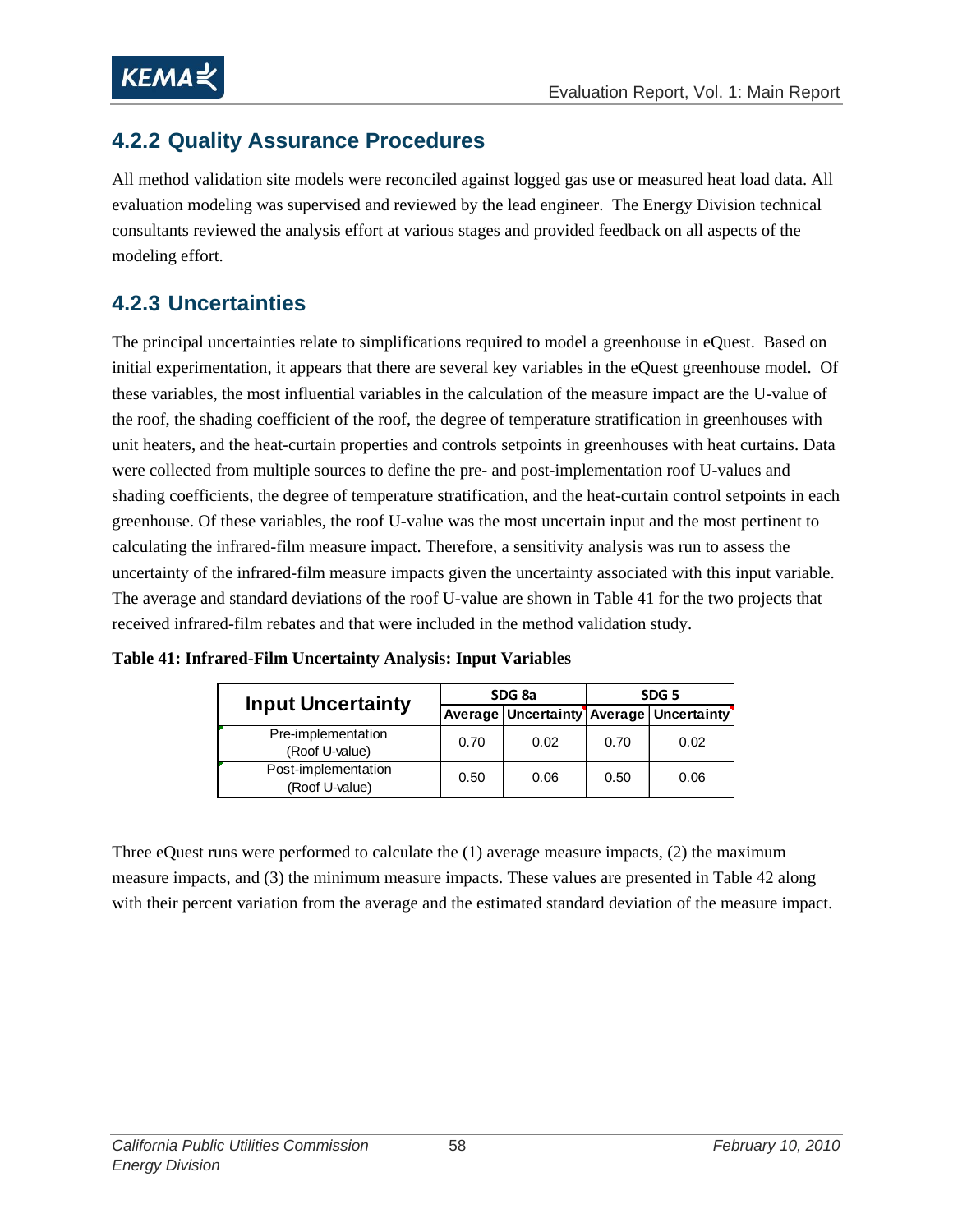

| <b>Uncertainty Output</b> | SDG <sub>8a</sub> |          | SDG <sub>5</sub> |          |  |
|---------------------------|-------------------|----------|------------------|----------|--|
| <b>Gas Impact</b>         | <b>Therms</b>     | % change | Therms           | % change |  |
| Average Savings           | 12,801            |          | 23,451           |          |  |
| Max Savings               | 20,326            | 59%      | 34.547           | 47%      |  |
| Min Savings               | 5,858             | $-54%$   | 13,245           | $-44%$   |  |
| Stdev                     | 7,236             |          | 10.654           |          |  |
|                           |                   |          |                  |          |  |
| <b>Uncertainty Output</b> | SDG <sub>8a</sub> |          | SDG <sub>5</sub> |          |  |
| <b>Electric Impact</b>    | kWh               | % change | kWh              | % change |  |
| Average Savings           | 6,106             |          | 5,298            |          |  |
| Max Savings               | 7,187             | 18%      | 8,060            | 52%      |  |
| Min Savings               | 5,272             | $-14%$   | 2,869            | -46%     |  |

#### **Table 42: Infrared-Film Uncertainty Analysis: Output**

## **4.3 Measure-Level Results for the Greenhouse Infrared-Film Evaluation**

Site-specific results were weighted and expanded to measure-level results using the approaches described above in the methodology section. This subsection reports on these measure-level results for the greenhouse infrared films.

### **4.3.1 Gross Greenhouse Infrared-Film Measure Savings**

[Table 43](#page-72-0) presents the statewide measure-level gross realization rate for the greenhouse infrared-film measure and associated precision estimates. As shown, the estimated realization rate for the infrared films is 0.39 with a relative precision of  $\pm$  16.9% at the 90% confidence level. This relative precision exceeded the targeted precision of  $\pm 20\%$ . In designing the infrared-film gross impact sample, an error ratio of 0.60 was assumed. The calculated error ratio for this measure was 0.57, which is close to the estimate the sample design was based on.

| Result                             | <b>Estimate</b> |
|------------------------------------|-----------------|
| <b>Realization Rate</b>            | 0.39            |
| Standard Frror                     | 0.040           |
| Error Bound - 90% Confidence Level | 0.066           |
| Relative Precision                 | 16.9%           |
| Error Ratio                        |                 |

<span id="page-72-0"></span>

| Table 43: Greenhouse Infrared-Film Realization Rate and Precision Estimates |  |  |  |  |  |  |  |
|-----------------------------------------------------------------------------|--|--|--|--|--|--|--|
|-----------------------------------------------------------------------------|--|--|--|--|--|--|--|

[Table 44](#page-73-0) presents the mean electric savings calculated for the greenhouse infrared films. The films provide an average savings of 2,307 kWh per site, with a relative precision of  $\pm$  31%.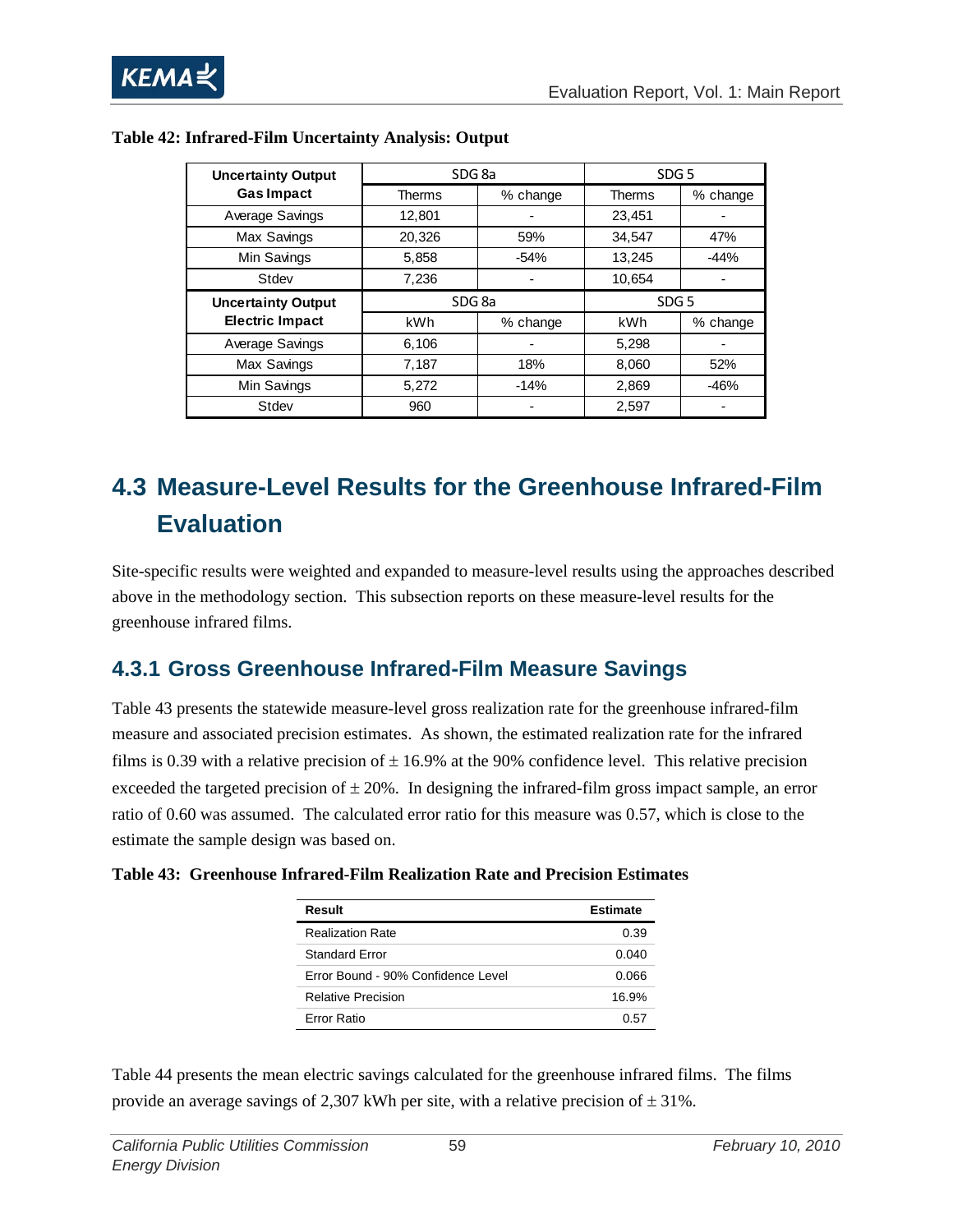

| Result                             | <b>Estimate</b> |
|------------------------------------|-----------------|
| Mean kWh                           | 2,307           |
| Standard Frror                     | 440             |
| Error Bound - 90% Confidence Level | 724             |
| <b>Relative Precision</b>          | 31.4%           |

#### <span id="page-73-0"></span>**Table 44: Greenhouse Infrared-Film Mean kWh Savings and Precision Estimates**

The overall statewide measure savings for the greenhouse infrared film measure are calculated by applying the estimated realization rate and the mean kWh savings to program tracking data. [Table 45](#page-73-1) summarizes the results. Overall, the greenhouse infrared films installed during the 2006-2008 period have estimated first-year savings of 0.50 million therms, with a 90% confidence interval of 0.42 million therms to 0.59 million therms. Estimated electric savings are 0.131 GWh, with a 90% confidence interval of 0.090 GWh to 0.173 GWh.

| Fuel        | Result                                        | <b>Estimate</b> |
|-------------|-----------------------------------------------|-----------------|
| Gas         | Ex-Ante Savings - Therms                      | 1,290,728       |
|             | <b>Realization Rate</b>                       | 0.39            |
|             | Ex-Post Savings - Therms                      | 500,527         |
|             | <b>Relative Precision</b>                     | 16.9%           |
|             | Lower Bound, 90% Confidence Interval - Therms | 415,916         |
|             | Upper Bound, 90% Confidence Interval - Therms | 585,138         |
| Electricity | Number of project Sites                       | 57              |
|             | Mean kWh                                      | 2,307           |
|             | Ex-Post Savings - kWh                         | 131,481         |
|             | <b>Relative Precision</b>                     | 31.4%           |
|             | Lower Bound, 90% Confidence Interval - kWh    | 90,207          |
|             | Upper Bound, 90% Confidence Interval - kWh    | 172,755         |

<span id="page-73-1"></span>**Table 45: Greenhouse Infrared-Film Statewide Measure-Level Gross Impacts** 

### **4.3.2 Net Greenhouse Infrared-Film Measure Savings**

[Table 46](#page-73-2) presents the overall weighted NTGR for the greenhouse infrared-film measure and its associated precision estimates. As shown, the estimated NTGR is 0.46 with a relative precision of 10.2%.

<span id="page-73-2"></span>**Table 46: Greenhouse Infrared-Film Net-to-Gross Ratio and Precision Estimates** 

| Result                             | <b>Estimate</b> |
|------------------------------------|-----------------|
| Net-to-Gross Ratio                 | 0.46            |
| Standard Frror                     | 0.028           |
| Error Bound - 90% Confidence Level | 0.046           |
| <b>Relative Precision</b>          | 10.2%           |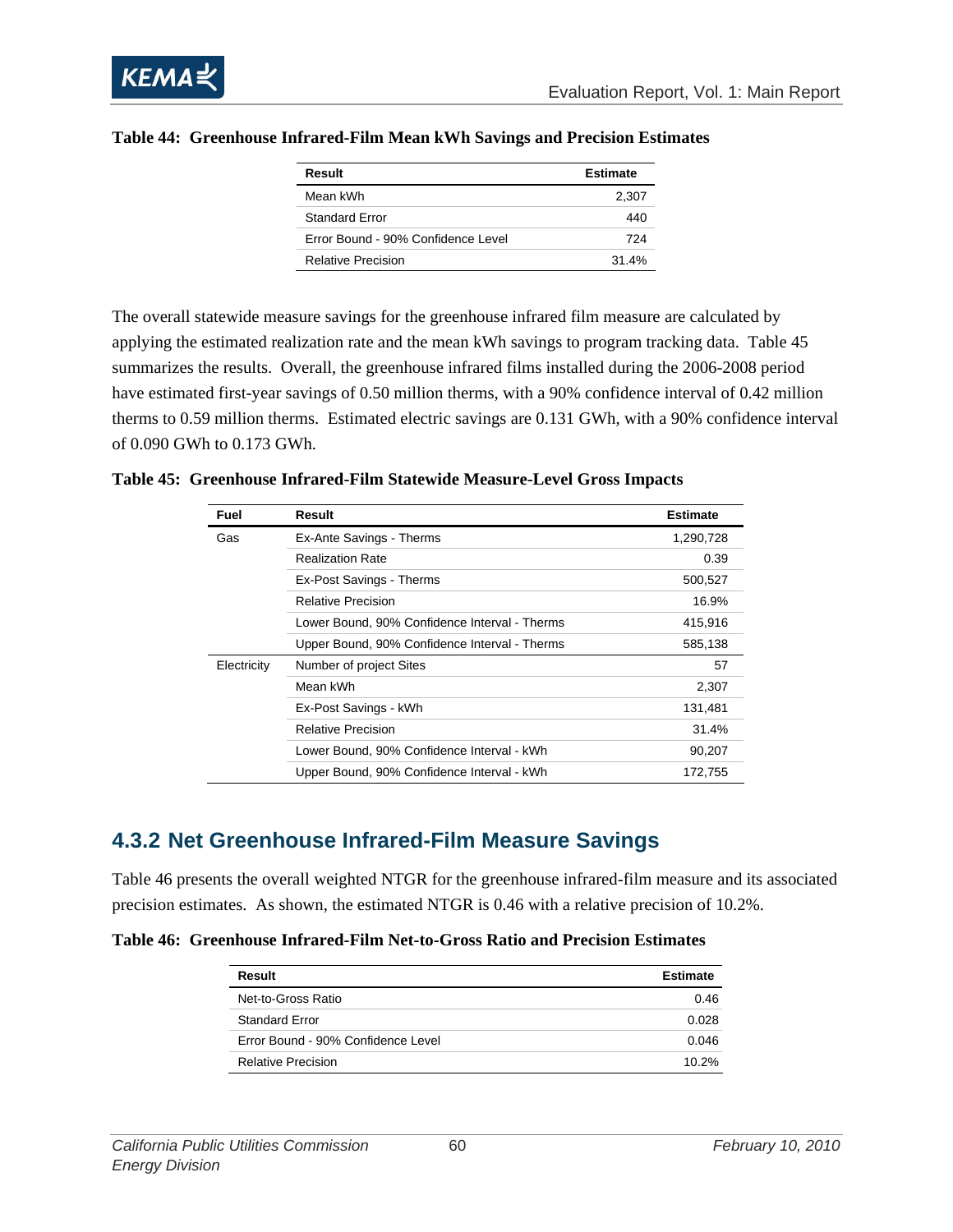



Combining the NTGR results with the gross savings results provide estimates of statewide net savings for the greenhouse infrared-film measure. [Table 47](#page-74-0) shows the results. Overall, the net savings for the greenhouse infrared-film measure are estimated at 1.25 million therms and 0.140 GWh per year.

| Result                               | <b>Therms</b> | kWh     |
|--------------------------------------|---------------|---------|
| <b>Gross Measure Savings</b>         | 500.527       | 131,481 |
| Net-to-Gross Ratio                   | 0.46          | 0.46    |
| Net Measure Savings                  | 228.181       | 59,940  |
| Lower Bound, 90% Confidence Interval | 183.105       | 38.482  |
| Upper Bound, 90% Confidence Interval | 273.257       | 81,398  |

<span id="page-74-0"></span>**Table 47: Greenhouse Infrared-Film Measure-Level Net Savings Estimates** 

[Table 48](#page-74-1) compares the ex-ante and ex-post estimates of net savings for the greenhouse infrared-film measure. The overall net realization rate is estimated at 0.18, indicating that the infrared-film measure is saving about 18% of the ex-ante net estimate.

<span id="page-74-1"></span>**Table 48: Greenhouse Infrared-Film Comparison of Net Measure-Level Ex-Ante and Ex-Post Results** 

| Result                         | Ex Ante   | <b>Ex Post</b> |
|--------------------------------|-----------|----------------|
| Gross Measure Savings - Therms | 1.290.728 | 500,527        |
| Net-to-Gross Ratio             | 0.96      | 0.46           |
| Net Measure Savings - Therms   | 1.239.099 | 228.181        |
| Net Realization Rate           |           | 0.18           |

## **4.4 Discussion of Findings for the Greenhouse Infrared-Film Evaluation**

Installing infrared films in greenhouses in California during the 2006-2008 program years resulted in reductions in gas usage across the state. However, the magnitude of these savings depended on numerous factors, including the site location, greenhouse construction, temperature setpoints and schedules, and heat-curtain usage (in addition to the infrared films).

We recommend, when next updating the generic greenhouse template, making the following adjustments to reflect the typical participant population characteristics, as opposed to the general greenhouse population characteristics:

• Change the template's presumed heating system type from unit heater to radiant underbench. This will reduce the average temperature, annual energy use, and savings. Underbench steam and hot-water heating systems were more common than unit heaters at the sample sites that received rebates for installing infrared-films during the 2006-2008 program years. This observation was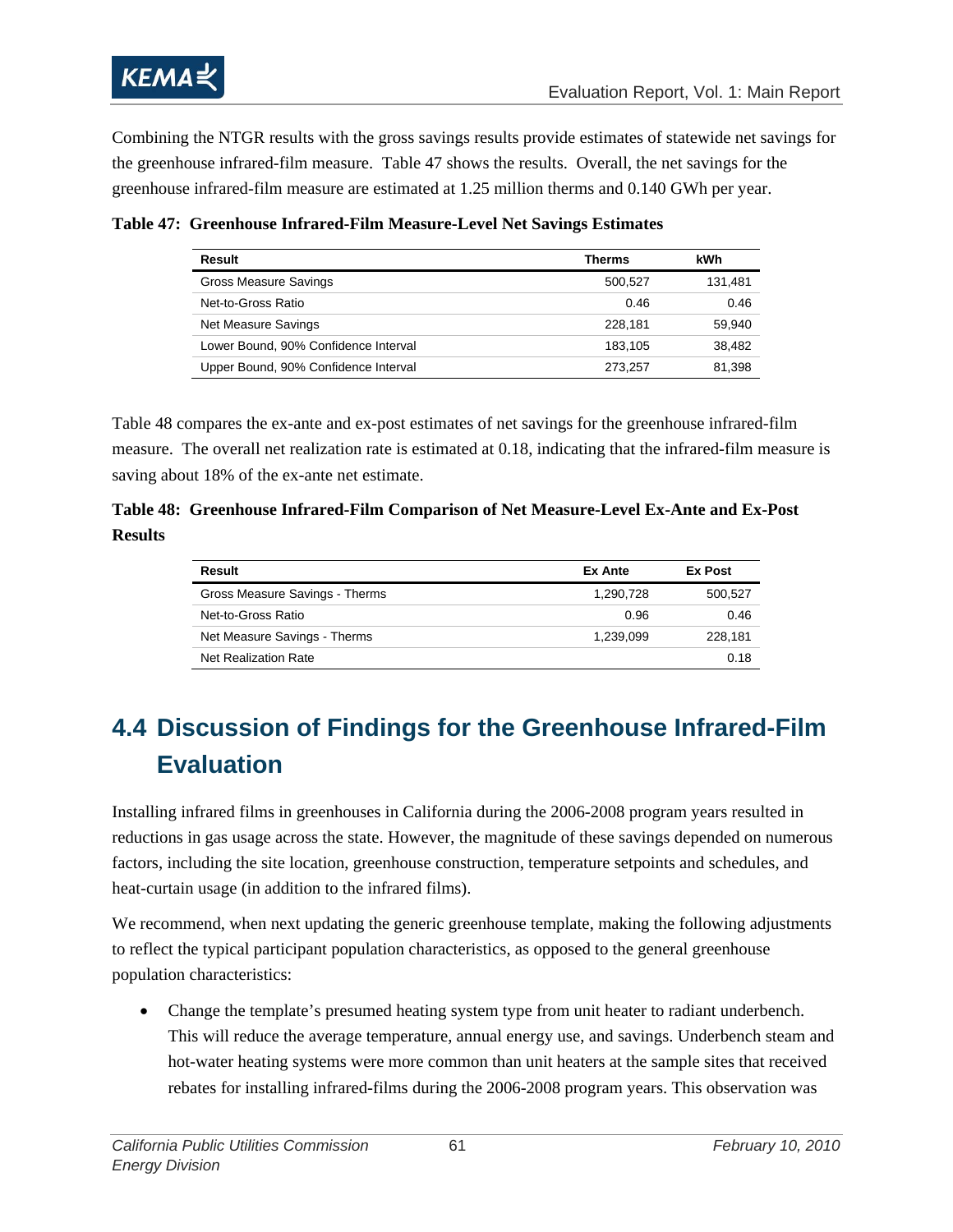

contrary to previously established baselines, which assumed unit heaters were the predominant heat source in these greenhouses. Unit heaters are more common for the general greenhouse population, but they appear to be less common for the typical participant.

- Modify the envelope material shading coefficients to account for solar energy that enters the greenhouse but is not gained as heat. In this work, the shading coefficient was reduced, on average, by 75% to account for this energy. Further research into shading coefficient modifiers is warranted, as this can have a strong influence on the energy use of the greenhouse model.
- Define the thermal mass of the models to be 10 lbs/ft<sup>2</sup> and eliminate the greenhouse floor from all models. In this work, 10 lbs/ $ft^2$  of thermal mass showed good results when combined with the shading coefficient reduction noted above.

Also consider these additional model input adjustments:

• Model temperature stratification in greenhouses with unit heaters, but not in greenhouses with underbench heating systems. Calculating the offset temperature with a temperature gradient of  $0.32^{\circ}$ F/ft rather than  $0.7^{\circ}$ F/ft was shown to provide reasonable results in this work. This is consistent with the assumptions used in current DEER models.

Overall, evaluators believe that the deemed-savings values currently being used are higher than actual savings and should be reduced. We recommend making the changes to the generic greenhouse template suggested above to adjust these deemed-savings values. Furthermore, we recommend considering adding more deemed-savings categories to reflect the site-to-site variation in savings that consistently appear in the models. We recommend considering the following changes to the deemed-savings structure:

- Reduce the incentive for customers that install infrared films at sites with heat curtains, as they deliver 20%-25% less savings than infrared films installed at sites without heat curtains.
- Eliminate incentives to customers that install infrared films at sites with single-layer inflated polyethylene roof systems, as these roof systems deliver only a fraction of the savings of doublelayer polyethylene roof systems.
- With a change to underbench heating in the baseline model, a bonus incentive should be offered for customers with unit heaters, as these sites generally deliver 40% more energy savings with infrared films than sites with boilers and underbench heating systems.
- Use climate zone rather than utility service territory to calculate deemed savings. The climates located within a utility service territory can be extremely different (i.e., coastal vs. inland), which was shown in this work to significantly affect measure impacts.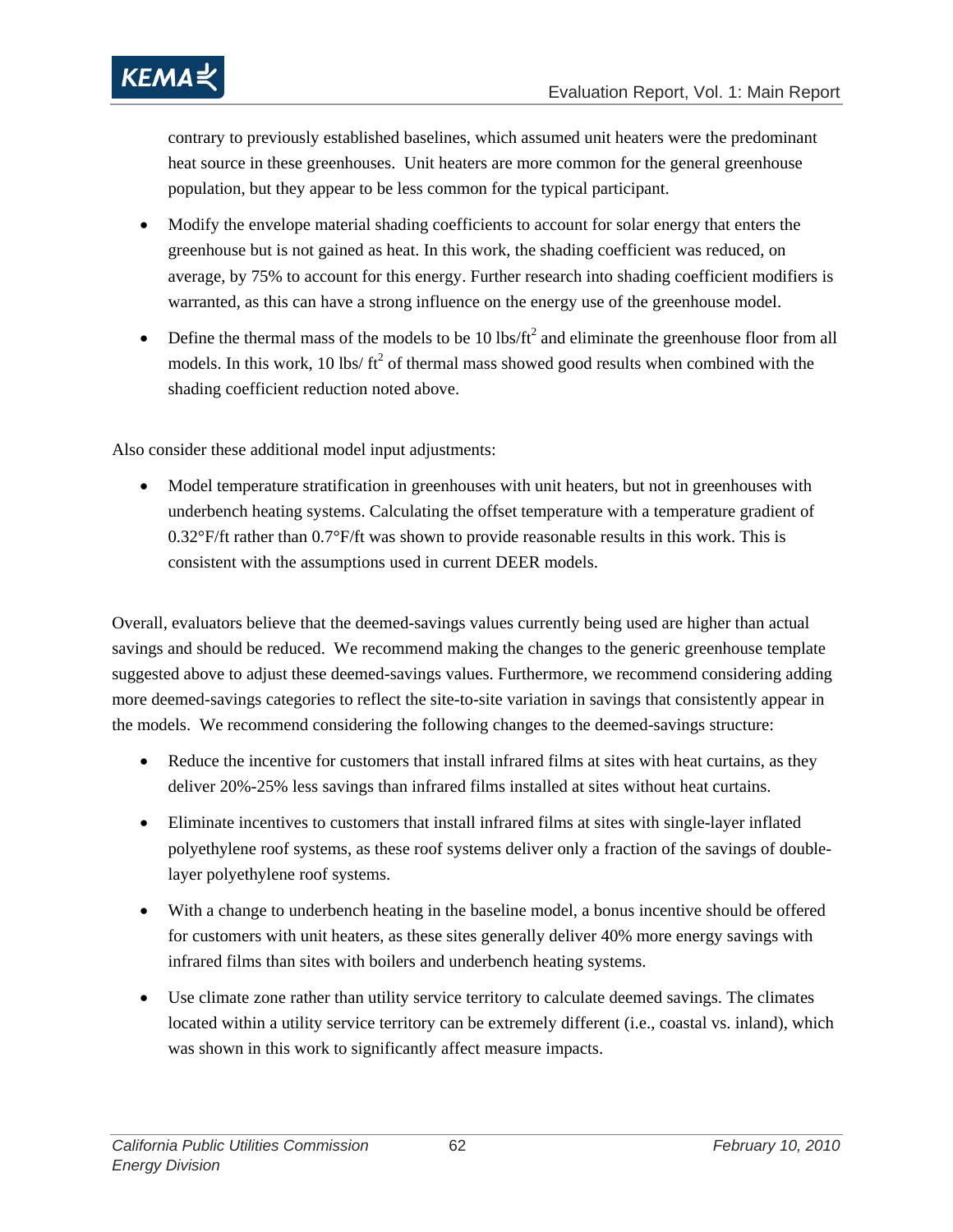



**Areas for Future Research.** Over the course of this evaluation, several areas were identified where further research could help to more accurately capture the heat-curtain measure impacts. These areas are as follows:

*Long-term metering* - A number of the sites that were included in this evaluation would be well-suited for long-term metering. Such metering would provide long-term data against which to benchmark future eQuest models and to assess measure impacts.

*Benchmarking* – Many greenhouses are located within the confines of large nurseries that are made up of many greenhouses. Observations made during site visits indicated that for any given site, many of the greenhouses had similar constructions and similar plants grown in them. This would appear to indicate that greenhouses are good candidates for energy benchmarking. Future research could focus on collecting information from greenhouse sites throughout California that would allow the annual therm/ft<sup>2</sup> of greenhouse floor area to be characterized for each site. This would be useful in identifying differences in heating energy use between nurseries (1) in different climate zones, (2) with different plant types, and (3) with different constructions. Further, characterizing the heating energy use at a greenhouse site on a therm/ft<sup>2</sup> of greenhouse-floor-area basis helps to establish an upper bound for the energy savings that could be expected when installing infrared films at the site.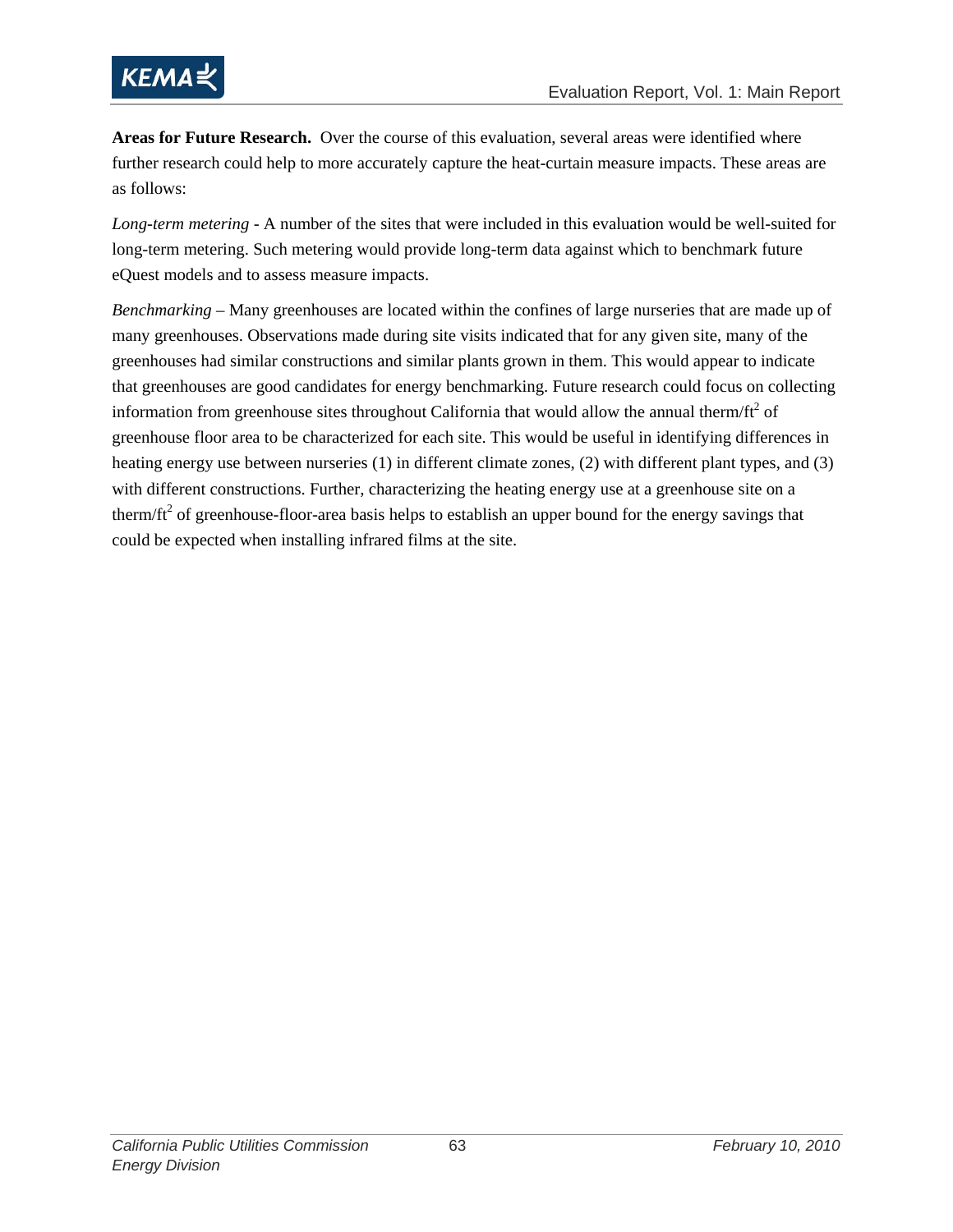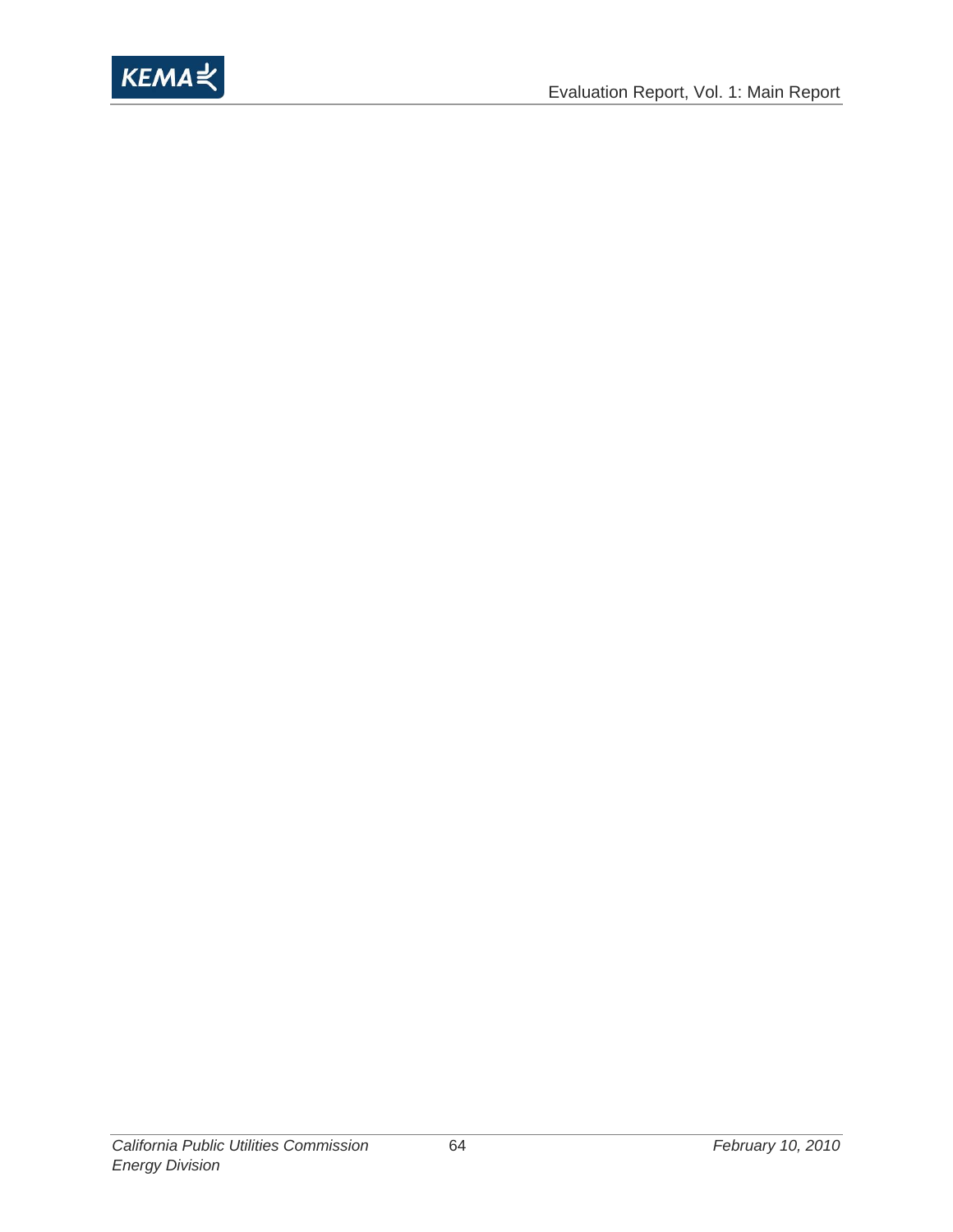# **5 PG&E Agricultural and Food Processing Program Evaluation Results**

In this section, we present findings of the impact evaluation of the PG&E Ag-Food Program. Detailed, site-specific results are presented first; validity and reliability of the results are discussed next; and finally, statewide measure-level results and their associated precision are presented.

## **5.1 Detailed Findings for the PG&E Agricultural and Food Processing Program Evaluation**

In this subsection, we present our gross and net impact results on an unweighted basis (i.e. not reflecting sample-design expansion weights) for each site included in the analysis. The gross impact analysis addressed a total of 68 sites and the net-to-gross analysis covered 44 sites.

### **5.1.1 Site-specific Gross Impacts**

Site-specific savings for the sampled PG&E Ag-Food Program projects are presented in [Table 49.](#page-78-0) This table shows ex-ante savings, ex-post savings, and realization rates for kWh, kW, and therms. For a number of projects, the evaluation determined impacts for fuels whose savings were omitted by the program. The table also shows which fuel each project was sampled by.

<span id="page-78-0"></span>

|         | Fuel     |            | <b>Ex-Ante Savings</b> |               | <b>Ex-Post Savings</b> |         |               |      | <b>Realization Rate</b>  |               |
|---------|----------|------------|------------------------|---------------|------------------------|---------|---------------|------|--------------------------|---------------|
| Site ID | Sampled  | kWh        | kW                     | <b>Therms</b> | kWh                    | kW      | <b>Therms</b> | kWh  | kW                       | <b>Therms</b> |
| 121     | Electric | 722,188    | 102.0                  | 0             | 288,020                | 13.2    | 0             | 0.40 | 0.13                     |               |
| 122     | Electric | 837,616    | 310.9                  | 0             | 455,304                | 182.8   | $\Omega$      | 0.54 | 0.59                     |               |
| 126     | Electric | 33,060     | 14.4                   | 0             | 23,675                 | 11.7    | $\Omega$      | 0.72 | 0.81                     |               |
| 132     | Electric | 34.523     | 0.0                    | 0             | 34.523                 | 0.0     | $\mathbf 0$   | 1.00 |                          |               |
| 133     | Electric | 52,968     | 6.9                    | 0             | 16,319                 | 2.4     | $\Omega$      | 0.31 | 0.35                     |               |
| 135     | Electric | 195,676    | 0.0                    | 0             | 151,584                | 28.2    | 0             | 0.77 | $\overline{\phantom{a}}$ |               |
| 137     | Electric | 48,848     | 16.3                   | 0             | 51,793                 | 22.8    | $\mathbf 0$   | 1.06 | 1.40                     |               |
| 138     | Electric | 189.567    | 0.0                    | 0             | 114.838                | $-21.4$ | $\Omega$      | 0.61 |                          |               |
| 139     | Electric | 707,919    | 0.0                    | 0             | 445,766                | 1.0     | 0             | 0.63 | $\overline{\phantom{a}}$ |               |
| 143     | Electric | 2,372,656  | 270.9                  | $\Omega$      | 292,095                | 30.9    | $\Omega$      | 0.12 | 0.11                     |               |
| 144     | Electric | 3,571,308  | 407.7                  | 0             | 3,808,514              | 543.0   | 0             | 1.07 | 1.33                     |               |
| 145     | Electric | 211,084    | 150.8                  | 0             | 144,148                | 0.0     | $\mathbf 0$   | 0.68 | 0.00                     |               |
| 146     | Electric | 8,678      | 3.0                    | 0             | 44,925                 | 5.1     | $\Omega$      | 5.18 | 1.71                     |               |
| 147     | Electric | 87,203     | 0.0                    | 0             | 131,663                | 1.5     | $\Omega$      | 1.51 | $\overline{\phantom{a}}$ |               |
| 150     | Electric | 59,814     | 6.8                    | 0             | 66.622                 | 9.3     | $\mathbf 0$   | 1.11 | 1.37                     |               |
| 151     | Electric | 67,727     | 8.7                    | 0             | 67,272                 | 8.7     | 0             | 0.99 | 1.00                     |               |
| 152     | Electric | 220.725    | 22.0                   | 0             | 220.725                | 25.7    | $\mathbf 0$   | 1.00 | 1.17                     |               |
| 153     | Electric | 972.290    | 110.7                  | 0             | 1,399,829              | 128.0   | $\Omega$      | 1.44 | 1.16                     |               |
| 154-155 | Electric | 10,381,986 | 1,387.0                | 0             | 1,615,657              | 300.0   | 0             | 0.16 | 0.22                     |               |
| 158     | Electric | 88,048     | 0.0                    | 0             | 118,984                | 7.3     | $\mathbf 0$   | 1.35 |                          |               |
| 163     | Electric | 1,316,390  | 1,995.0                | 0             | 146,181                | 198.1   | 0             | 0.11 | 0.10                     |               |
| 164     | Electric | 614,555    | 86.0                   | 0             | 381,846                | 29.7    | $\Omega$      | 0.62 | 0.35                     |               |
| 165     | Electric | 951,696    | 0.0                    | 0             | 116,753                | 13.3    | $\mathbf 0$   | 0.12 |                          |               |
| 166     | Electric | 193,297    | 29.6                   | 0             | 232,745                | 29.1    | $\Omega$      | 1.20 | 0.98                     |               |
| 168     | Electric | 294,613    | 77.9                   | 0             | 168.972                | 48.1    | $\mathbf 0$   | 0.57 | 0.62                     |               |
| 231     | Electric | 87,523     | 4.0                    | $\Omega$      | 84,495                 | 17.9    | 0             | 0.97 | 4.47                     |               |

**Table 49: Summary of PG&E Ag-Food Program Ex-Ante and Ex-Post Savings**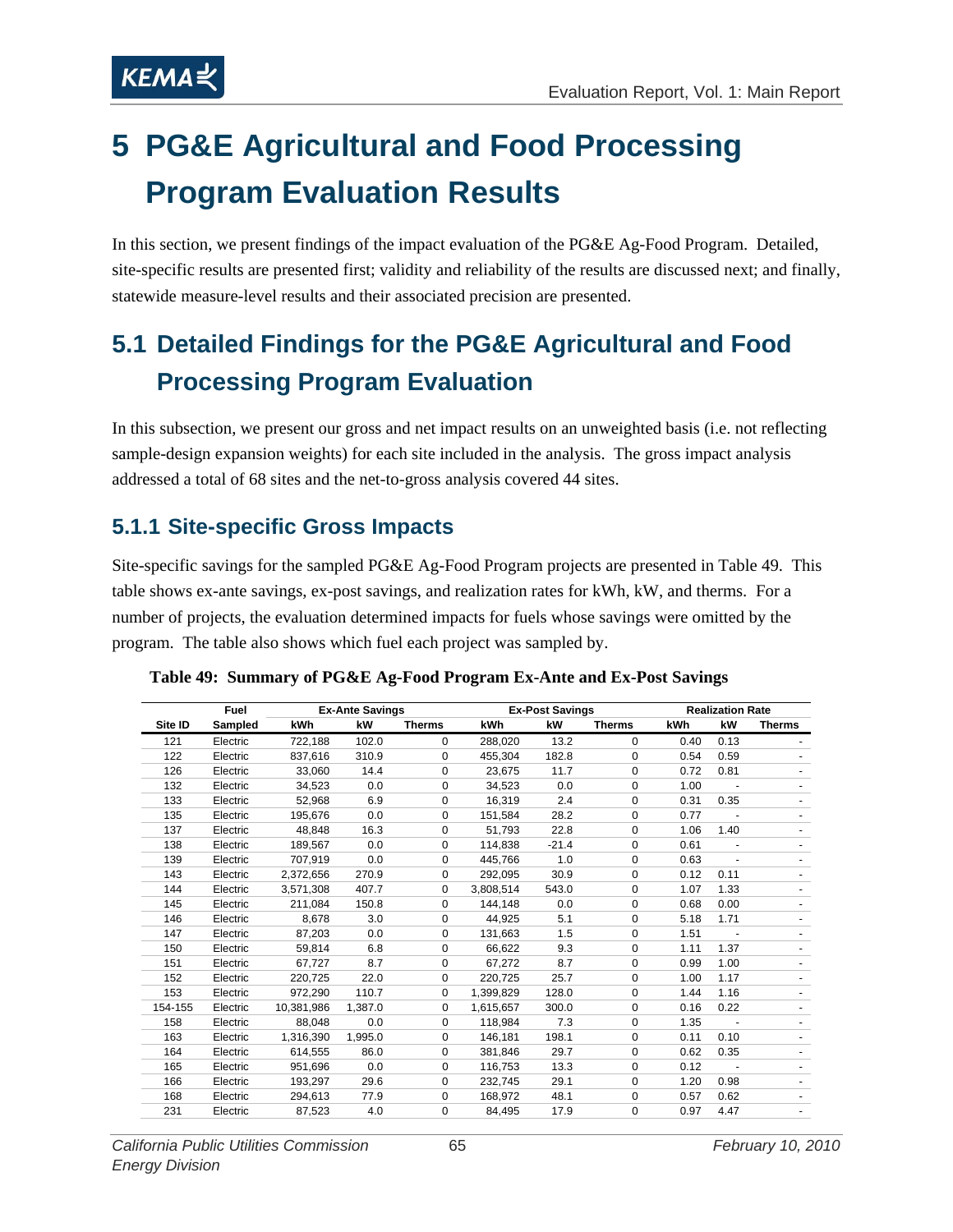

|         | Fuel     |             | <b>Ex-Ante Savings</b> |               |             | <b>Ex-Post Savings</b> |               |                | <b>Realization Rate</b>  |                |
|---------|----------|-------------|------------------------|---------------|-------------|------------------------|---------------|----------------|--------------------------|----------------|
| Site ID | Sampled  | kWh         | kW                     | <b>Therms</b> | kWh         | kW                     | <b>Therms</b> | kWh            | kW                       | <b>Therms</b>  |
| 234     | Electric | 325,452     | 0.0                    | 0             | 193,716     | 22.7                   | $\Omega$      | 0.60           | $\blacksquare$           |                |
| 235     | Electric | 200,805     | 0.0                    | 0             | 92,698      | 0.6                    | $\mathbf 0$   | 0.46           | ä,                       | $\mathbf{r}$   |
| 237     | Electric | 423,991     | 108.7                  | 0             | 427,743     | 76.5                   | $-4,584$      | 1.01           | 0.70                     |                |
| 238     | Electric | 679,956     | 149.4                  | $\mathbf 0$   | 228,499     | 34.5                   | $\Omega$      | 0.34           | 0.23                     | $\blacksquare$ |
| 239     | Electric | 586,585     | 279.0                  | 0             | 327,238     | 129.0                  | $\mathbf 0$   | 0.56           | 0.46                     | $\sim$         |
| 240     | Electric | 66,887      | 0.0                    | 0             | 64,880      | 0.0                    | $\mathbf 0$   | 0.97           |                          | $\mathbf{r}$   |
| 241     | Electric | 1,478,184   | 211.9                  | 0             | 2,087,323   | 356.4                  | $\mathbf 0$   | 1.41           | 1.68                     | $\blacksquare$ |
| 242     | Electric | 1,910,119   | 299.5                  | 0             | 601,833     | 56.4                   | $\mathbf 0$   | 0.32           | 0.19                     | $\sim$         |
| 243     | Electric | 1,156,626   | 0.0                    | $\mathbf 0$   | 1,156,626   | 11.4                   | $\mathbf 0$   | 1.00           | L.                       |                |
| 254     | Electric | 11,243      | 5.8                    | 0             | 78,373      | 13.1                   | $\mathbf 0$   | 6.97           | 2.28                     |                |
| 255     | Electric | 380,590     | 55.7                   | 0             | 376,264     | 42.5                   | 0             | 0.99           | 0.76                     | $\mathbf{r}$   |
| 120     | Gas      | $\Omega$    | 0.0                    | 69,375        | $\Omega$    | 0.0                    | 63,323        |                |                          | 0.91           |
| 123     | Gas      | $\mathbf 0$ | 0.0                    | 85,282        | $\Omega$    | 0.0                    | 85,282        |                | $\blacksquare$           | 1.00           |
| 124     | Gas      | $\mathbf 0$ | 0.0                    | 60,433        | 199,946     | 0.0                    | 63,931        | ä,             | $\ddot{\phantom{1}}$     | 1.06           |
| 125     | Gas      | $\mathbf 0$ | 0.0                    | 8,656         | $\mathbf 0$ | 0.0                    | 4,639         | ä,             | $\overline{a}$           | 0.54           |
| 127     | Gas      | $\Omega$    | 0.0                    | 44,616        | $\Omega$    | 0.0                    | 180,526       | ä,             | $\blacksquare$           | 4.05           |
| 128     | Gas      | $\mathbf 0$ | 0.0                    | 201,450       | $\mathbf 0$ | 0.0                    | 56,743        | ÷              | $\overline{\phantom{a}}$ | 0.28           |
| 129     | Gas      | $\mathbf 0$ | 0.0                    | 159,055       | $\mathbf 0$ | 0.0                    | 208,975       | ٠              |                          | 1.31           |
| 130     | Gas      | $\mathbf 0$ | 0.0                    | 17,384        | 139,968     | 19.3                   | 7,259         | ä,             | $\blacksquare$           | 0.42           |
| 131     | Gas      | $\mathbf 0$ | 0.0                    | 165,161       | $\mathbf 0$ | 0.0                    | 108,680       |                | $\ddot{\phantom{1}}$     | 0.66           |
| 134     | Gas      | $\Omega$    | 0.0                    | 146,923       | $\Omega$    | 0.0                    | 154,194       |                |                          | 1.05           |
| 136     | Gas      | $\Omega$    | 0.0                    | 328,510       | $-10,530$   | $-1.2$                 | 293,656       |                |                          | 0.89           |
| 140     | Gas      | 0           | 0.0                    | 178,213       | 30,519      | 15.0                   | 210,827       | ä,             | ÷,                       | 1.18           |
| 148     | Gas      | 31,284      | 10.0                   | 104,585       | 7,699       | 0.0                    | 36,403        | 0.25           | 0.00                     | 0.35           |
| 149     | Gas      | 32,144      | 11.0                   | 100,685       | 13,771      | 0.0                    | 85,032        | 0.43           | 0.00                     | 0.84           |
| 156     | Gas      | 0           | 0.0                    | 186,671       | $\mathbf 0$ | 0.0                    | 127,301       | $\blacksquare$ |                          | 0.68           |
| 159     | Gas      | $\mathbf 0$ | 0.0                    | 291,748       | $\mathbf 0$ | 0.0                    | 341,721       | ÷,             | ä,                       | 1.17           |
| 160     | Gas      | $\mathbf 0$ | 0.0                    | 118,233       | $\mathbf 0$ | 0.0                    | 147,267       | ä,             |                          | 1.25           |
| 161     | Gas      | $\mathbf 0$ | 0.0                    | 30,336        | $\mathbf 0$ | 0.0                    | 16,345        |                |                          | 0.54           |
| 162     | Gas      | $\Omega$    | 0.0                    | 130,545       | $\mathbf 0$ | 0.0                    | 48,027        | ٠              | ÷.                       | 0.37           |
| 167     | Gas      | 0           | 0.0                    | 795,029       | 0           | 0.0                    | 571,997       |                |                          | 0.72           |
| 244     | Gas      | 777         | 0.0                    | 1,520         | 1,412       | 0.0                    | 8,284         | 1.82           |                          | 5.45           |
| 245     | Gas      | 321.984     | 61.9                   | 8,358         | 256.560     | 71.6                   | 219,535       | 0.80           | 1.16                     | 26.27          |
| 246     | Gas      | 0           | 0.0                    | 156,472       | $\mathbf 0$ | 0.0                    | 115,635       |                |                          | 0.74           |
| 247     | Gas      | 51,040      | 4.6                    | 106,720       | 52,483      | 18.8                   | 66,995        | 1.03           | 4.09                     | 0.63           |
| 248     | Gas      | 146,223     | 68.5                   | 262,542       | 84,558      | 0.0                    | 187,520       | 0.58           | 0.00                     | 0.71           |
| 249     | Gas      | $\Omega$    | 0.0                    | 195,793       | $\Omega$    | 0.0                    | 187,399       |                |                          | 0.96           |
| 250     | Gas      | 1,597       | 0.0                    | 245,354       | $-320,036$  | $-29.4$                | 229,338       | $-200.37$      |                          | 0.93           |
| 251     | Gas      | 196,054     | 35.4                   | 178,880       | 0           | 0.0                    | 40,615        | 0.00           | 0.00                     | 0.23           |
| 252     | Gas      | 1,315,925   | 219.9                  | 639,004       | 1,083,596   | 271.7                  | 330,348       | 0.82           | 1.24                     | 0.52           |
| 253     | Gas      | 978,805     | 169.9                  | 1,697,071     | 1,369,409   | 226.2                  | 1,601,270     | 1.40           | 1.33                     | 0.94           |
| Total   |          | 34,618,229  | 6,701.8                | 6,714,604     | 19,167,795  | 2,949.0                | 5,794,483     | 0.55           | 0.44                     | 0.86           |

#### **Table 49: Summary of PG&E Ag-Food Program Ex-Ante and Ex-Post Savings**

[Figure 3](#page-80-0) provides a graphical comparison of ex-ante and ex-post kWh savings. The diagonal line in the figure shows points where ex-ante and ex-post results would be equal. Points below the line represent sites where ex-post results are lower than ex-ante results. As this figure shows, the project with the largest ex-ante savings had relatively low ex-post savings (site 154-155).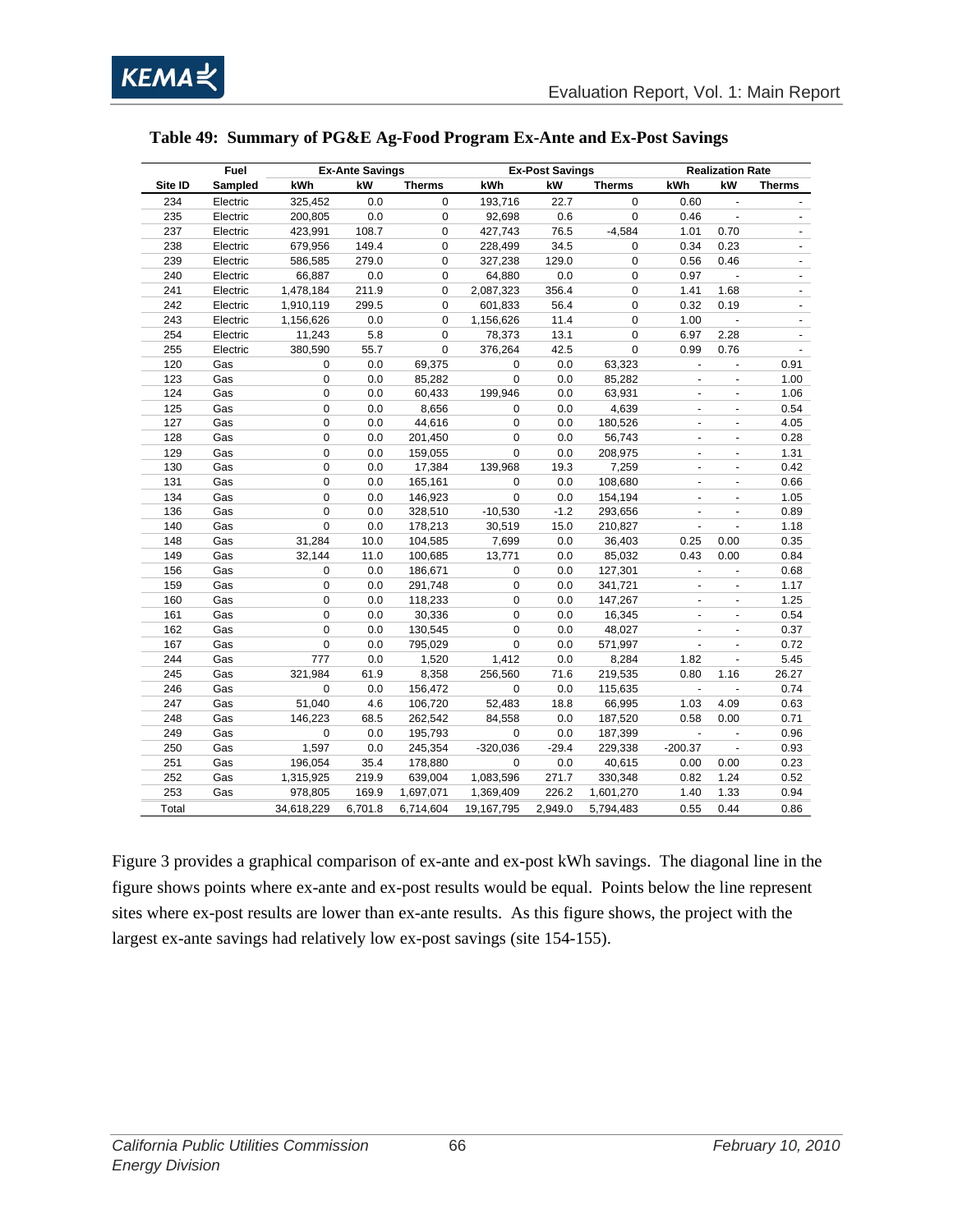



#### <span id="page-80-0"></span>**Figure 3: Comparison of PG&E Ag-Food Program Ex-Ante and Ex-Post Electric Savings**

In order to better distinguish the smaller projects, a similar comparison is shown in [Figure 4](#page-80-1), but excludes these two large projects. This figure demonstrates that a majority of projects have ex-post savings that fall below ex-ante savings. However, there are a number of medium- to large-sized projects with ex-post savings that are greater than ex-ante savings. A few of the projects are associated with negative savings.

<span id="page-80-1"></span>



[Figure 5](#page-81-0) shows similar results to the previous figures for electric kW impacts. Similar to the kWh results, two particularly large projects show much lower savings than expected in the ex-ante estimates. [Figure 6](#page-81-1)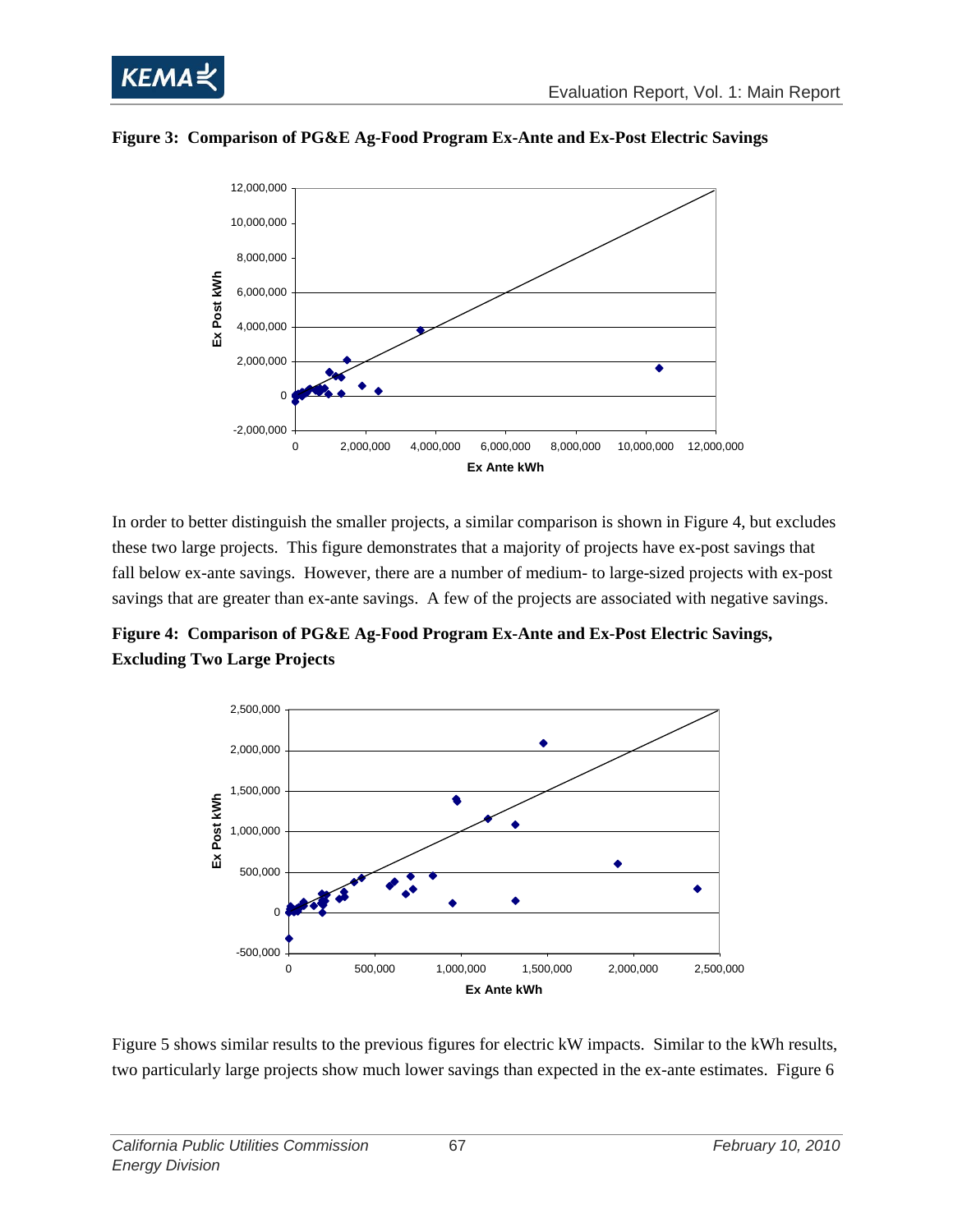

**KEMA** 

shows the ex-ante/ex-post comparison after removing these two projects. The pattern is similar to the kWh charts. A number of projects were determined to have zero peak-demand impacts.



<span id="page-81-0"></span>**Figure 5: Comparison of PG&E Ag-Food Program Ex-Ante and Ex-Post Electric Peak Savings** 

<span id="page-81-1"></span>**Figure 6: Comparison of PG&E Ag-Food Program Ex-Ante and Ex-Post Electric Peak Savings, Excluding Two Large Projects** 



Ex-ante and ex-post gas impact estimates are compared in [Figure 7](#page-82-0). [Figure 8](#page-82-1) shows the same comparison, excluding the three largest projects. As can be seen in the second gas figure, a majority of the projects have ex-post impacts that are lower than ex-ante impacts. However, a few of projects show ex-post impacts that are significantly higher than ex-ante predictions.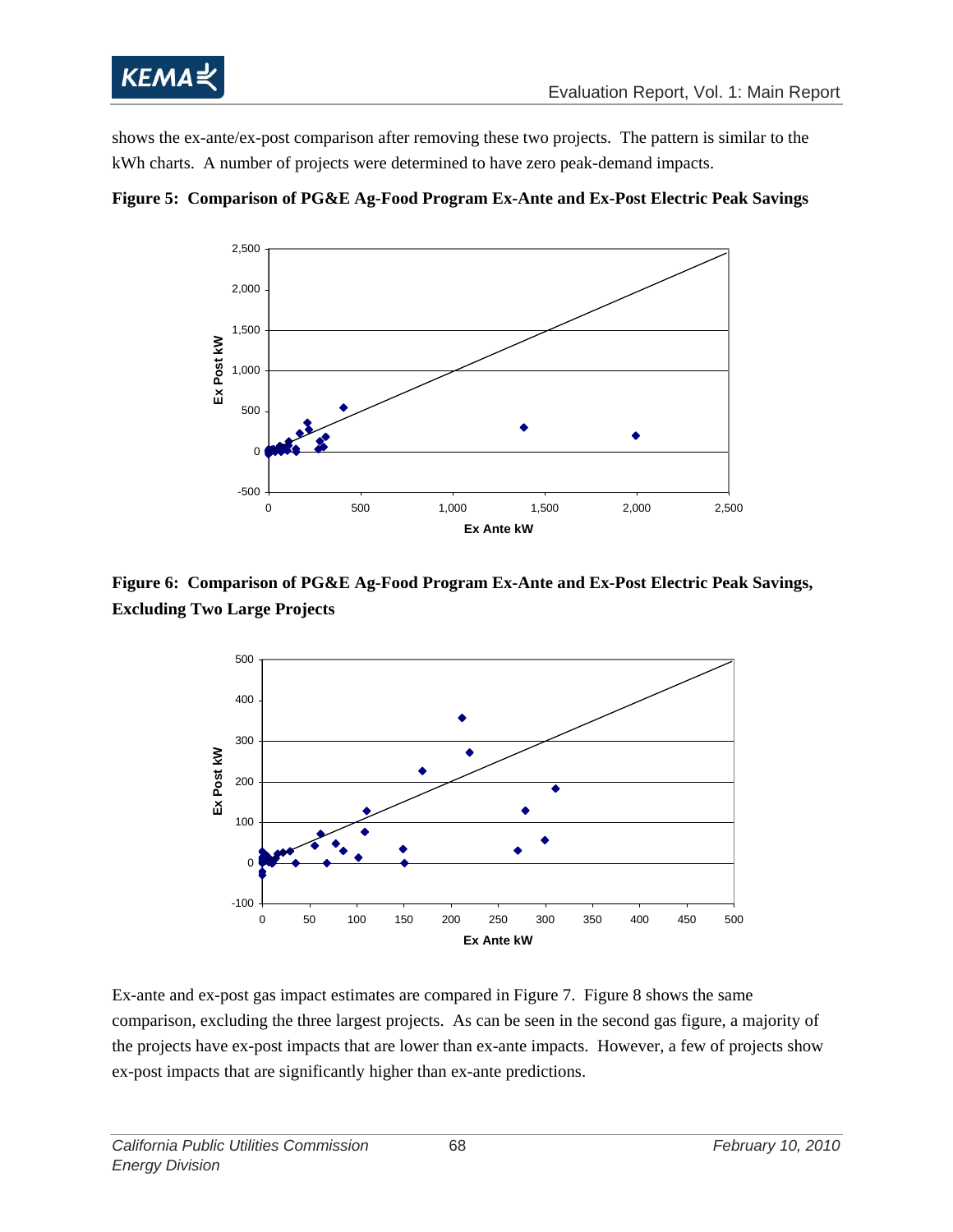

<span id="page-82-0"></span>



<span id="page-82-1"></span>**Figure 8: Comparison of PG&E Ag-Food Program Ex-Ante and Ex-Post Gas Savings, Excluding Three Large Projects** 



#### *5.1.1.1 Factors causing Discrepancies between Ex-Ante and Ex-Post Impacts*

Site engineers were asked to provide the key factors causing discrepancies between ex-ante and ex-post impacts. [Figure 9](#page-83-0) shows which discrepancy factors were determined to be most important in explaining differences between the ex-post evaluation calculations and the ex-ante impact estimates. As the figure shows, baseline-related factors account for many of the discrepancies (as over 50% of the discrepancies, weighted by source Btu, are associated with baseline factors). Other important discrepancy factors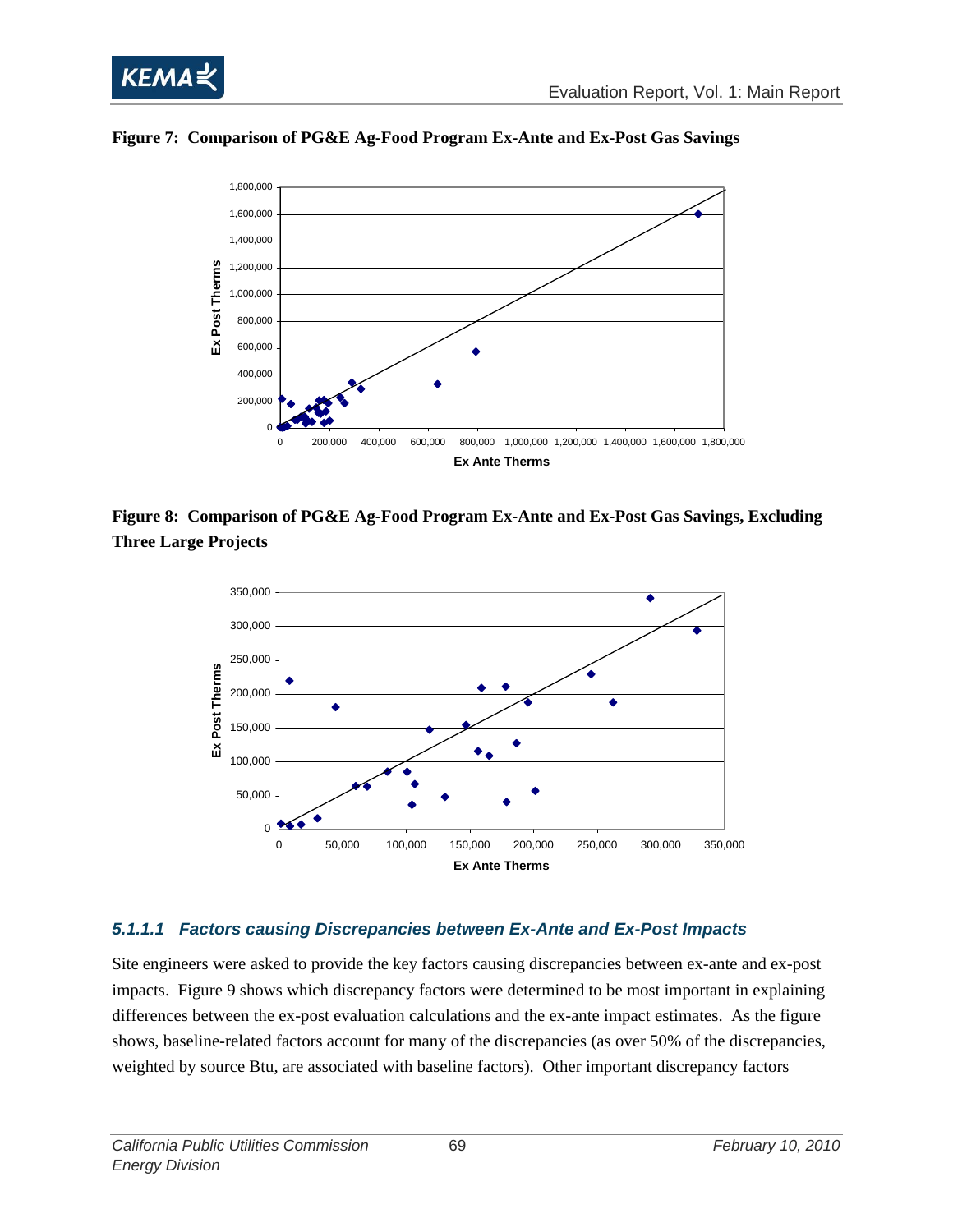

include calculation errors in the ex-ante analysis and measure parameters performing differently than expected from the ex-ante assumptions.



#### <span id="page-83-0"></span>**Figure 9: Discrepancy Factors for PG&E Ag-Food Program**

### **5.1.2 Site-Specific Net-to-Gross Results**

[Table 50](#page-84-0) provides a summary of the net-to-gross results for the surveyed PG&E Ag-Food Program projects. As discussed in the methodology section, the estimated NTGR is an average of three scores: a timing and selection score that reflects the influence of the most important of the program elements in the customer's decision to select the program measure; a program influence score that captures the perceived influence of the program relative to non-program factors in the decision to implement the measure; and a no-program score that captures the likelihood of various actions the customer might have taken in the absence of the program.

As the table shows, NTGRs range from a low of 0.00 to a high of 1.00. The unweighted average NTGR for the PG&E Ag-Food Program is 0.65.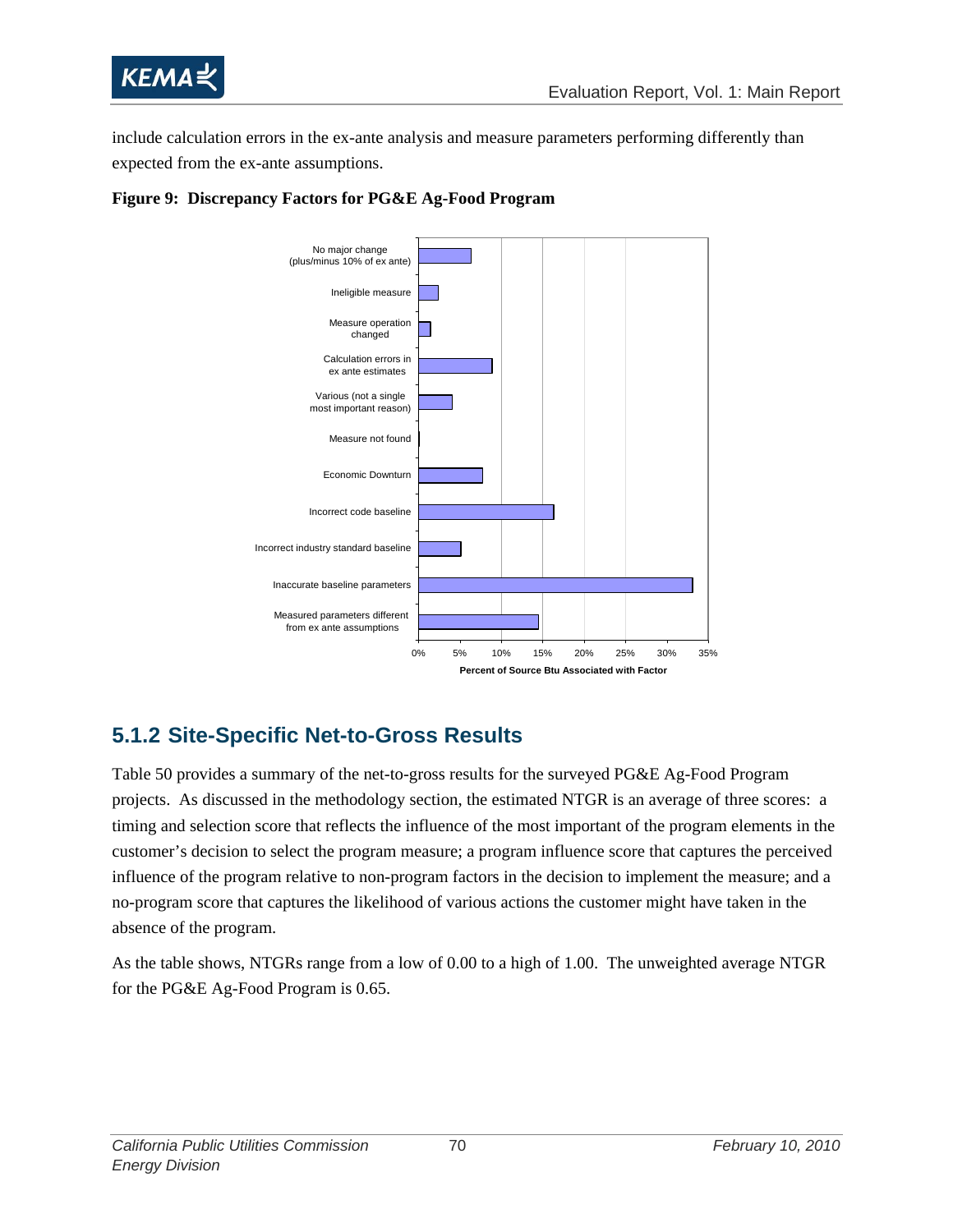

#### <span id="page-84-0"></span>**Table 50: Summary of Project-Specific PG&E Ag-Food Program Net-to-Gross Results**

| Site ID | <b>Timing and</b><br><b>Selection Score</b> | Program<br><b>Influence Score</b> | No-Program<br><b>Score</b> | <b>NTGR</b> |
|---------|---------------------------------------------|-----------------------------------|----------------------------|-------------|
| 120     | 10                                          | 5                                 | 4.9                        | 0.66        |
| 121     | 9                                           | 5                                 | 5.0                        | 0.63        |
| 124     | 10                                          | 5                                 | 7.1                        | 0.74        |
| 125     | 8                                           | 3                                 | 1.4                        | 0.22        |
| 126     | $\overline{7}$                              | 2.5                               | 6.0                        | 0.52        |
| 132     | 6                                           | $\overline{7}$                    | 7.7                        | 0.69        |
| 135     | 9                                           | 3                                 | 3.1                        | 0.50        |
| 136     | 9                                           | 5                                 | 1.0                        | 0.30        |
| 137     | 10                                          | 10                                | 10.0                       | 1.00        |
| 138     | 8                                           | 5                                 | 6.6                        | 0.65        |
| 139     | 8                                           | $\overline{\mathbf{4}}$           | 0.0                        | 0.20        |
| 140     | 10                                          | 5                                 | 7.7                        | 0.76        |
| 143     | 10                                          | 5                                 | 10.0                       | 0.83        |
| 144     | 10                                          | 5                                 | 10.0                       | 0.83        |
| 145     | 8                                           | 8                                 | 10.0                       | 0.87        |
| 146     | 10                                          | 3                                 | 10.0                       | 0.77        |
| 150     | 10                                          | 5                                 | 0.0                        | 0.25        |
| 152     | 5                                           | $\overline{\mathbf{4}}$           | 4.0                        | 0.43        |
| 153     | 10                                          | 5                                 | 10.0                       | 0.83        |
| 154     | 9                                           | 8                                 | 10.0                       | 0.90        |
| 155     | 9                                           | 8                                 | 10.0                       | 0.90        |
| 159     | 10                                          | 6                                 | 10.0                       | 0.87        |
| 160     | 10                                          | 6                                 | 10.0                       | 0.87        |
| 161     | 10                                          | $\overline{7}$                    | 10.0                       | 0.90        |
| 162     | 8                                           | 6                                 | 10.0                       | 0.80        |
| 163     | 8                                           | 6                                 | 10.0                       | 0.80        |
| 164     | 10                                          | 3                                 | 0.0                        | 0.15        |
| 165     | 9                                           | 8                                 | 6.6                        | 0.79        |
| 166     | 10                                          | 10                                | 6.6                        | 0.89        |
| 167     | 10                                          | $\overline{\phantom{a}}$          | 10.0                       | 1.00        |
| 168     | 10                                          | 5                                 | 5.0                        | 0.67        |
| 231     | 8                                           | 10                                | 3.0                        | 0.70        |
| 234     | 4                                           | $\overline{\mathbf{c}}$           | 2.0                        | 0.27        |
| 236     | 10                                          | 8                                 | 10.0                       | 0.93        |
| 237     | 10                                          | 6                                 | 7.1                        | 0.77        |
| 240     | 8                                           | 8                                 | 0.0                        | 0.40        |
| 241     | 8                                           | 3                                 | 1.0                        | 0.20        |
| 242     | 10                                          | 5                                 | 10.0                       | 0.83        |
| 244     | 5                                           | $\overline{2}$                    | 4.0                        | 0.37        |
| 245     | 10                                          | 4                                 | 9.1                        | 0.77        |
| 246     | 9                                           | $\overline{2}$                    | 8.0                        | 0.63        |
| 252     | 4                                           | 0                                 | 0.0                        | 0.00        |
| 253     | 10                                          | $\overline{\mathbf{4}}$           | 10.0                       | 0.80        |
| 254     | 10                                          | 5                                 | 3.0                        | 0.60        |

## **5.2 Validity and Reliability for the PG&E Agricultural and Food Processing Program Evaluation**

The primary factors affecting the validity and reliability of the PG&E Ag-Food Program evaluation are:

• Executing the appropriate engineering analysis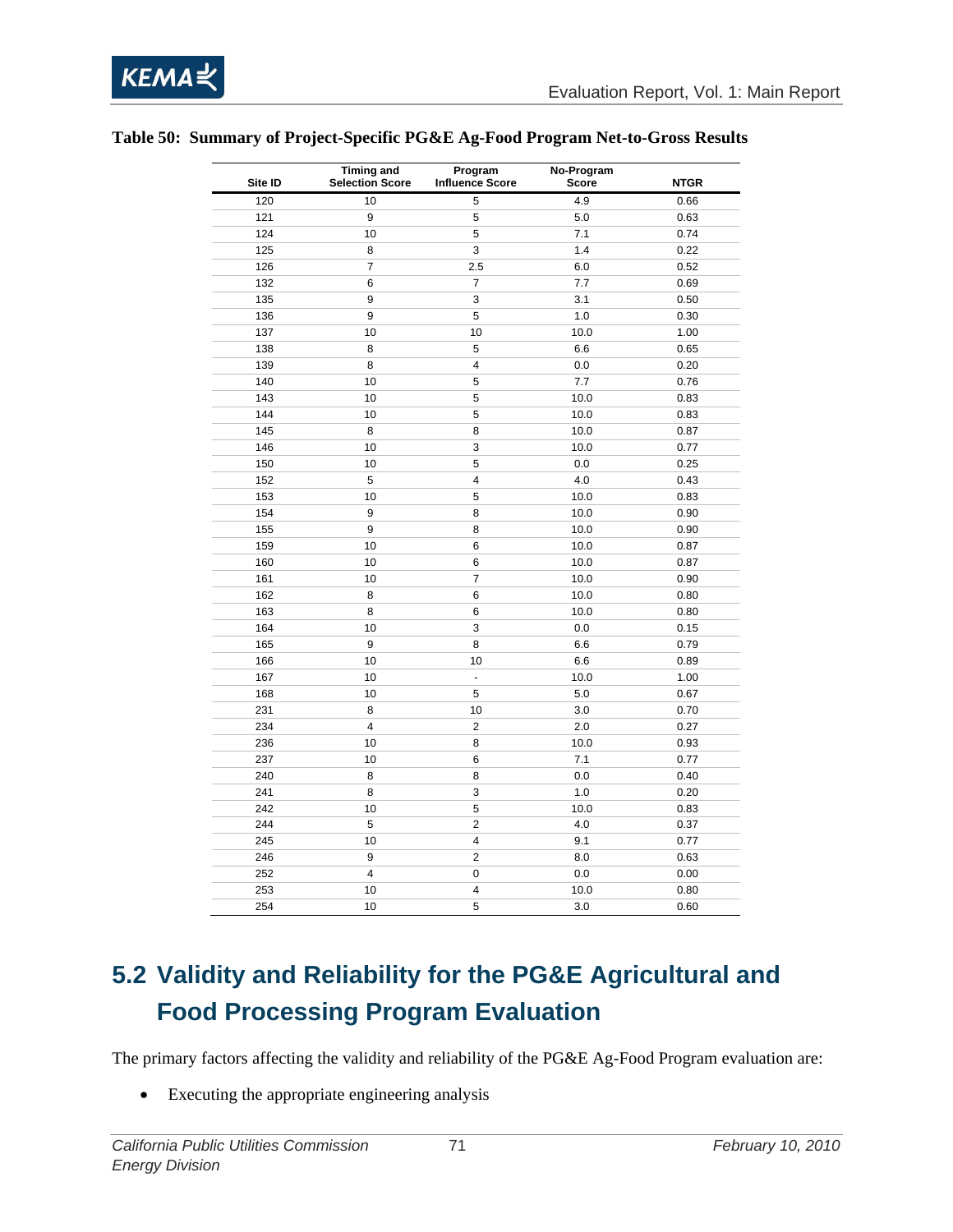

- Developing the appropriate base case to calculate savings from
- Accurately measuring equipment performance
- Assessing impacts at the appropriate production levels
- Extrapolating short-term results to a full year.

Below, we address each of these factors and discuss steps that were taken to minimize uncertainty in impact estimates resulting from these factors.

**Execution of the analysis**. Choosing an appropriate analysis approach that makes the best use of the available data and correctly executing the analysis approach are key factors in any engineering analysis. For this study, there were two rounds of review for every analyzed project. First, site plans were developed and extensively reviewed. Then, evaluation reports were prepared under guidance of senior engineers, and these reports also received considerable review. In each case, the plans and reports were reviewed internally by senior engineers on the KEMA team, and subsequently the plans and reports were reviewed by the ED staff and their technical consultants, who provided an additional level of review to ensure that each project analysis approach was given appropriate attention in order to minimize errors.

**Developing the base case**. Since the evaluation relied solely on ex-post site inspections, it was usually not possible to observe pre-retrofit equipment and conditions. In many, but not all, cases, project files contained adequate documentation to support the estimation of base-case energy use. Project engineers relied on a number of approaches to support the base-case analysis, including discussions with customers about the pre-retrofit equipment and operations; observation of other, similar equipment located on site; research into industry standard practices; and review of environmental factors that could affect the choice of base-case equipment. Improved utility project documentation, including pre-retrofit metering and collection of pre-retrofit production data, could greatly reduce base-case-related uncertainty.

**Measuring equipment performance**. For many sites, metering, monitoring, or extraction of customer performance data could be used to measure equipment performance. In a number of cases (e.g., gas boilers), assessing equipment performance was not as straightforward. In these cases, site engineers relied on project documentation, equipment specifications, discussions with customers, and indirect measurements to assess equipment performance. Pre- and post-retrofit billing data were also utilized, when appropriate and were adequately linked to the equipment in question, to assess performance.

**Determining appropriate production levels**. Many projects involved sites where production was likely to vary, from season-to-season and year-to-year, due to the variable nature of the agricultural industry, which is weather and crop dependent. Complicating matters is the fact that many customers do not maintain (or are not willing to share) adequate production records. When production records were not available, project engineers used a variety of approaches to determine correct production levels from which to base energy savings. These approaches included observation of current operations, discussions with customers, review of utility bills, and observation of equipment capacities.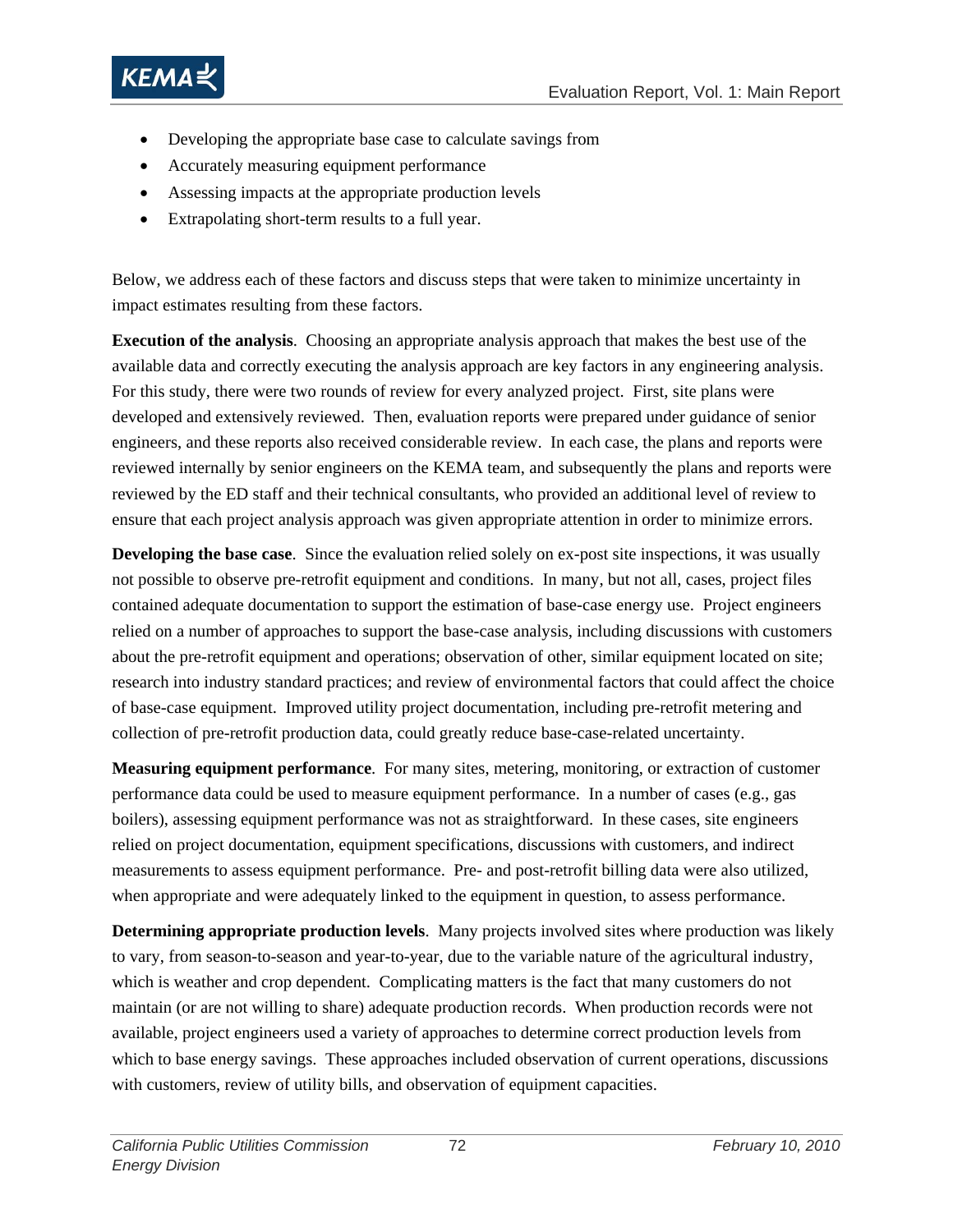

**Annualization**. Because field measurements usually occurred over a two- to four-week period, extrapolation of short-term results to a full year and beyond was a significant source of uncertainty in the estimation of savings. The annualization task was particularly difficult for this evaluation due to the variable nature of the agricultural industry. A number of approaches were used to increase the reliability of the annualization process: review of production records when available, discussions with customers about how annual operations related to the operations observed during the measurement period, review of utility bills, simple correlations of measured parameters to weather data, and modeling of the relationships between energy use and weather with programs, such as eQuest.

Project engineers used judgment and the site planning and review process to select appropriate evaluation approaches in order to address and minimize key sources of uncertainty for each project. Overall, judgment-based estimates of uncertainty ranged from about 5% to 20% across sites. However, there were a few sites where engineering precision levels exceeded 20%.

## **5.3 Program Specific Results for the PG&E Agricultural and Food Processing Program Evaluation**

Project-specific results were weighted and expanded to program-level results using the approaches described above in the methodology section. This subsection reports on these measure-level results for the PG&E Ag-Food Program.

### **5.3.1 PG&E Agricultural and Food Processing Program-Level Gross Savings**

[Table 51](#page-87-0) presents the program-level gross realization rate for the PG&E Ag-Food Program and associated precision estimates. As shown, the estimated realization rates for kWh, kW, and therms are 0.68, 0.52, and 1.07, respectively, with respective relative precisions of  $\pm 17\%$ ,  $\pm 30\%$ , and  $\pm 25\%$  at the 90% confidence level. These relative precisions are below the targeted precision of  $\pm$  10%. In designing the PG&E Ag-Food Program gross impact sample, an error ratio of 0.40 was assumed. The calculated error ratios for this program were 0.78, 0.99, and 1.40 for kWh, kW, and therms, respectively. This indicates that there was more variability in the relationship between ex-ante and ex-post impacts than was initially expected. Given this finding, it would make sense to increase sample sizes for similar evaluations if  $\pm$ 10% precision at the 90% confidence level is desired.

One should also note that the gas error ratio was strongly influenced by an outlier site. If one particular site with a very large realization rate is removed from the sample, the gas error ratio declines to 0.59 and the relative precision improves to 16%. The gas realization rate also declines to 0.93.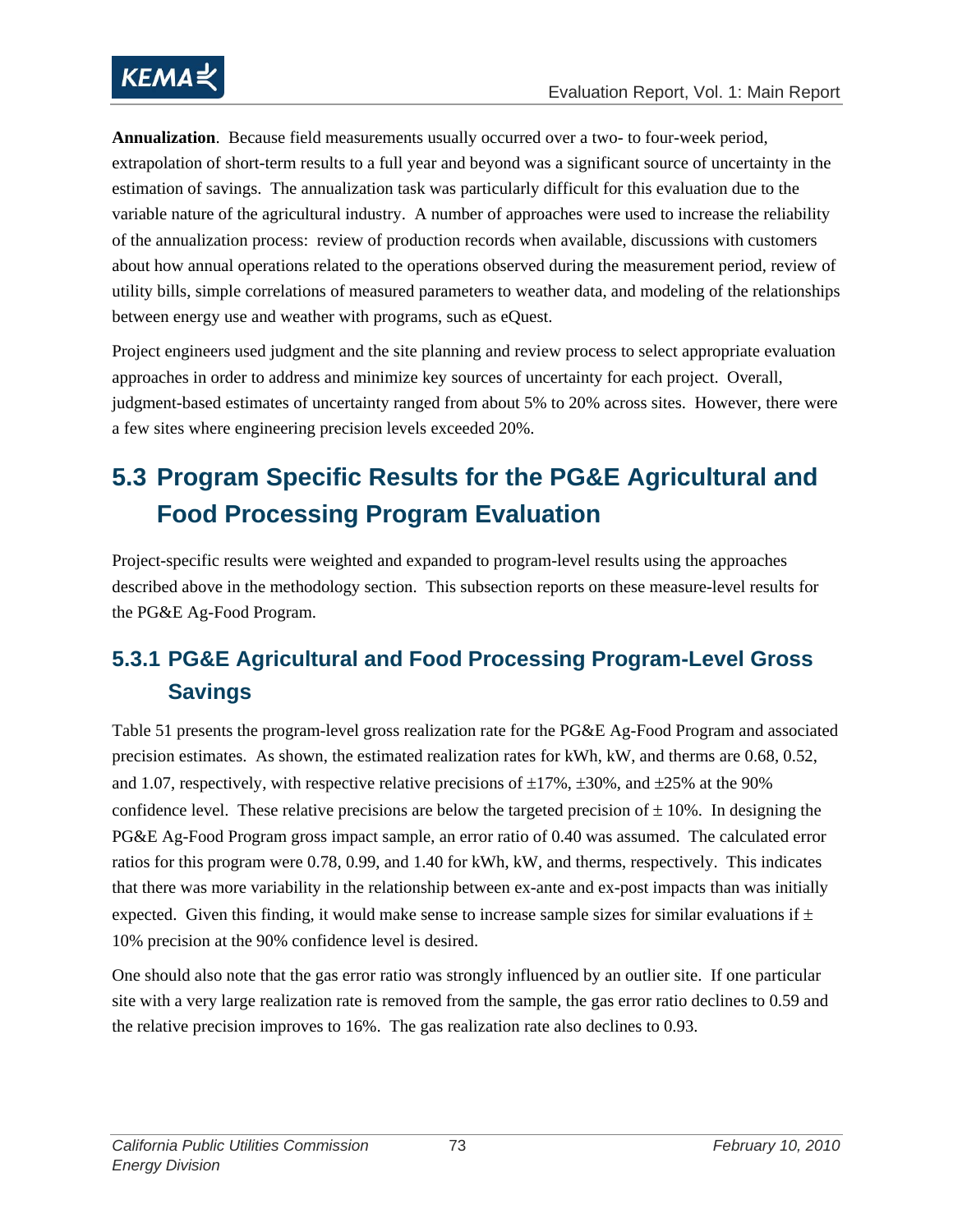

| Result                             | kWh   | kW    | <b>Therms</b> |
|------------------------------------|-------|-------|---------------|
| <b>Realization Rate</b>            | 0.68  | 0.52  | 1.07          |
| <b>Standard Error</b>              | 0.070 | 0.096 | 0.160         |
| Error Bound - 90% Confidence Level | 0.115 | 0.158 | 0.264         |
| <b>Relative Precision</b>          | 16.9% | 30.4% | 24.6%         |
| Error Ratio                        | 0.78  | 0.99  | 1.40          |

#### <span id="page-87-0"></span>**Table 51: PG&E Ag-Food Program Realization Rate and Precision Estimates**

[Table 52](#page-87-1) presents the mean savings calculated for dual-fuel impact sites where the program omitted savings for one of the fuels. These results are necessary to calculate total program impacts, since a ratio estimation approach is not viable when there are zero ex-ante savings. Overall, mean-per-project impacts are relatively modest, especially for gas, where omitted gas savings were determined at only one sampled project. Given the limited number of projects where omitted savings occur (four electric and one gas), relative precision is not very good, at over 100% for each for kWh, kW, and therms.

<span id="page-87-1"></span>

|  |  |  | Table 52: PG&E Ag-Food Program Mean Savings and Precision Estimates for Omitted Impacts |  |
|--|--|--|-----------------------------------------------------------------------------------------|--|
|  |  |  |                                                                                         |  |

| Result                             | kWh    | kW   | Therms  |
|------------------------------------|--------|------|---------|
| Mean                               | 25.418 | 1.6  | -48     |
| <b>Standard Error</b>              | 16.989 | 1.4  | 48      |
| Error Bound - 90% Confidence Level | 27.947 | 2.4  | 79      |
| <b>Relative Precision</b>          | 110%   | 149% | $-165%$ |

The overall PG&E Ag-Food Program savings (excluding the commercial new construction projects) are calculated by applying the estimated realization rates and the mean energy savings to program tracking data. [Table 53](#page-88-0) summarizes the results, which are broken out by included impacts (those covered in the program tracking data), omitted impacts, and combined impacts. Overall, the measures installed through the PG&E Ag-Food Program during the 2006-2008 period have estimated first-year savings of 84 GWh, 10.3 MW, and 9.9 million therms. The respective 90% confidence intervals are estimated to be 68 to 100 GWh, 7.0 to 13.5 MW, and 7.4 to 12.4 million therms.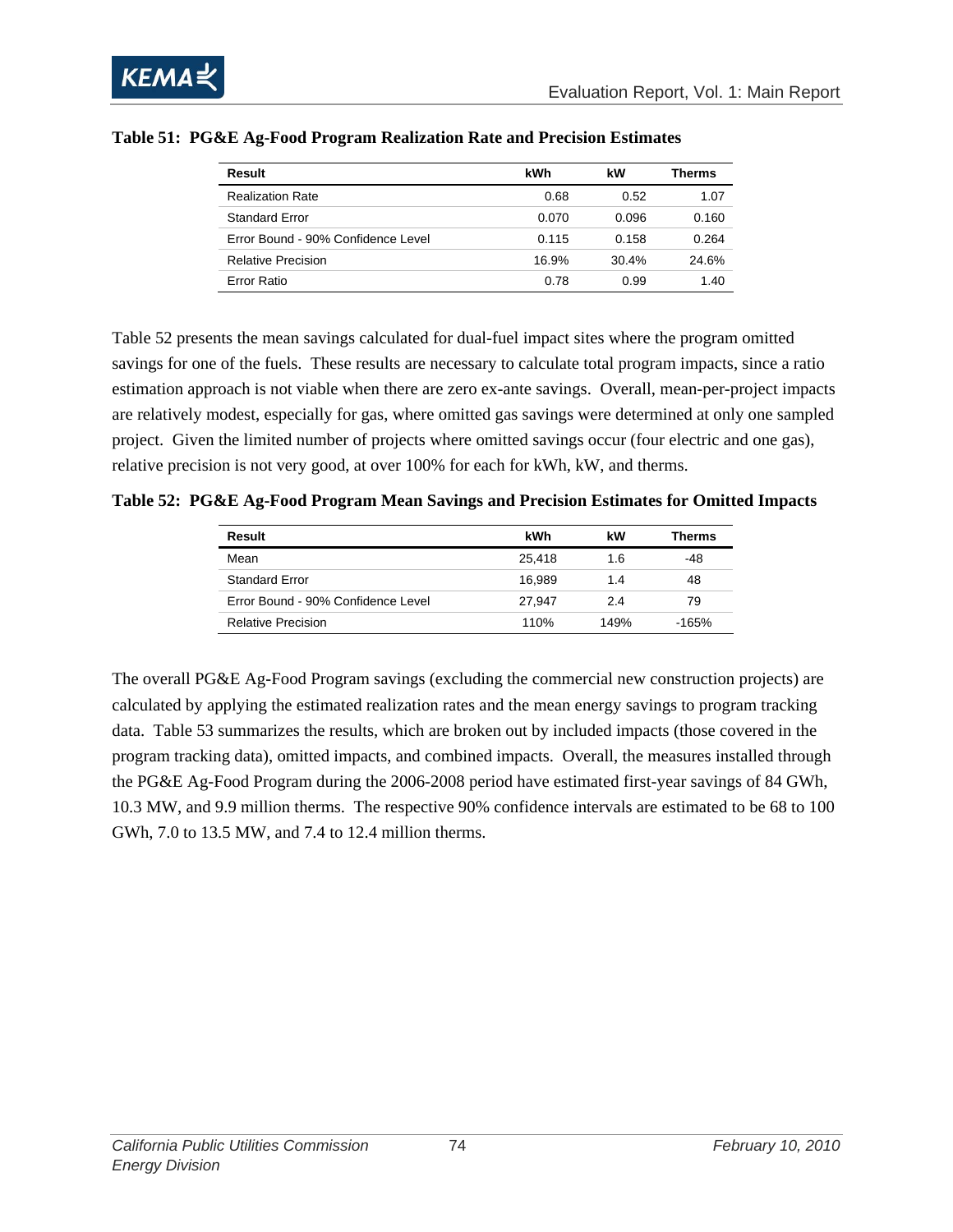

| <b>Impact Type</b> | Result                               | kWh                                                                                                                                                                                                                                         | kW     | <b>Therms</b> |
|--------------------|--------------------------------------|---------------------------------------------------------------------------------------------------------------------------------------------------------------------------------------------------------------------------------------------|--------|---------------|
| Included           | Ex-Ante Savings                      | 120,778,653                                                                                                                                                                                                                                 | 19,504 | 9,229,753     |
| Impacts            | <b>Realization Rate</b>              | 0.68<br>0.52<br>10,141<br>82,194,017<br>16.9%<br>30.4%<br>7,058<br>68,331,455<br>96,056,579<br>13,225<br>76<br>76<br>2<br>25,418<br>121<br>1,931,740<br>110.0%<br>148.7%<br>$-192,226$<br>$-59$<br>4,055,705<br>301<br>84,125,757<br>10,262 | 1.07   |               |
|                    | Ex-Post Savings                      |                                                                                                                                                                                                                                             |        | 9,896,878     |
|                    | <b>Relative Precision</b>            |                                                                                                                                                                                                                                             |        | 24.6%         |
|                    | Lower Bound, 90% Confidence Interval |                                                                                                                                                                                                                                             |        | 7,461,866     |
|                    | Upper Bound, 90% Confidence Interval |                                                                                                                                                                                                                                             |        | 12,331,889    |
| Omitted            | Number of Projects                   |                                                                                                                                                                                                                                             |        | 650           |
| Impacts            | Mean Use                             |                                                                                                                                                                                                                                             |        | -48           |
|                    | Ex-Post Savings                      |                                                                                                                                                                                                                                             |        | $-31,270$     |
|                    | <b>Relative Precision</b>            |                                                                                                                                                                                                                                             |        | $-164.5%$     |
|                    | Lower Bound, 90% Confidence Interval |                                                                                                                                                                                                                                             |        | $-82,710$     |
|                    | Upper Bound, 90% Confidence Interval |                                                                                                                                                                                                                                             |        | 20,169        |
| Combined           | <b>Ex-Post Savings</b>               |                                                                                                                                                                                                                                             |        | 9,865,607     |
| Impacts            | <b>Relative Precision</b>            | 19.0%                                                                                                                                                                                                                                       | 31.8%  | 25.2%         |
|                    | Lower Bound, 90% Confidence Interval | 68,139,230                                                                                                                                                                                                                                  | 6,999  | 7,379,157     |
|                    | Upper Bound, 90% Confidence Interval | 100,112,284                                                                                                                                                                                                                                 | 13,526 | 12,352,058    |

<span id="page-88-0"></span>**Table 53: PG&E Ag-Food Program-Level Gross Impacts** 

### **5.3.2 PG&E Agricultural and Food Processing Program-Level Net Savings**

[Table 54](#page-88-1) presents the overall, energy-weighted NTGRs and the associated precision estimates for the PG&E Ag-Food Program. As shown, the estimated NTGRs are 0.70 for kWh, 0.78 for kW, and 0.69 for therms, with respective relative precisions of  $\pm 14.6\%$ ,  $\pm 14.1\%$ , and  $\pm 16.1\%$  at the 90% confidence level. The inability to complete all NTG surveys in the sample was a major reason the relative precisions were below the targeted  $\pm 10\%$  precision level. We were only able to complete 29 out of 41 electric NTG surveys and only 15 out of 30 gas NTG surveys.

| Result                             | kWh   | kW    | Therms |
|------------------------------------|-------|-------|--------|
| Net-to-Gross Ratio                 | 0.70  | 0.78  | 0.69   |
| <b>Standard Error</b>              | 0.062 | 0.067 | 0.067  |
| Error Bound - 90% Confidence Level | 0.102 | 0.110 | 0.111  |
| <b>Relative Precision</b>          | 14.6% | 14.1% | 16.1%  |

<span id="page-88-1"></span>**Table 54: PG&E Ag-Food Program Net-to-Gross Ratios and Precision Estimates** 

Combining the NTGR results with the gross savings results provide estimates of net savings for the PG&E Ag-Food Program (again, excluding the commercial new construction projects). [Table 55](#page-89-0) shows the results. Overall, the net savings for the PG&E Ag-Food Program are estimated at 59 GWh, 8.0 MW, and 6.8 million therms.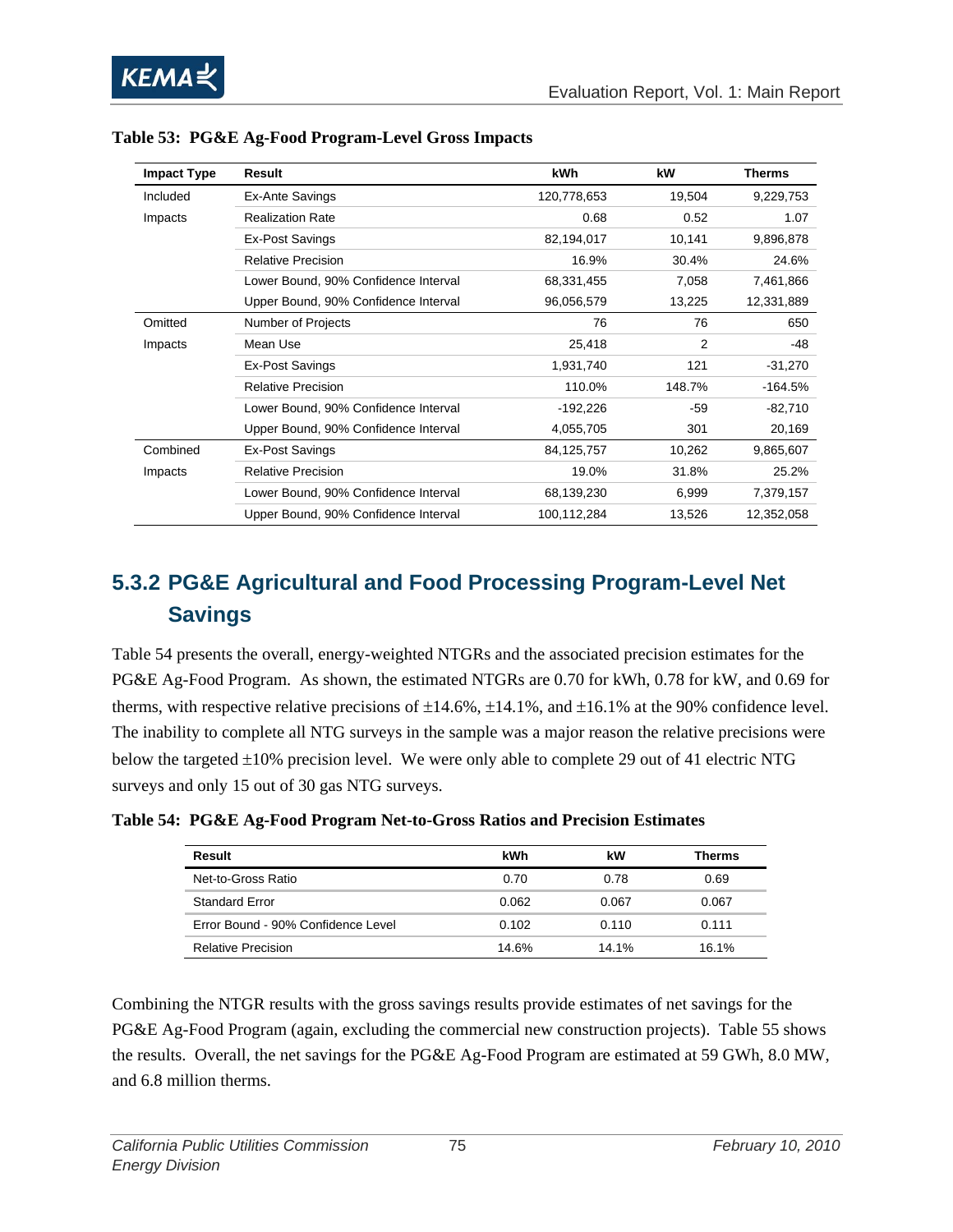

| <b>Impact Type</b> | Result                               | <b>kWh</b> | kW     | <b>Therms</b> |
|--------------------|--------------------------------------|------------|--------|---------------|
| Included           | Ex-Post Gross Measure Savings        | 82,194,017 | 10,141 | 9,896,878     |
| Impacts            | Net-to-Gross Ratio                   | 0.70       | 0.78   | 0.69          |
|                    | Net Measure Savings                  | 57,388,148 | 7,916  | 6,820,150     |
|                    | Lower Bound, 90% Confidence Interval | 44,566,739 | 5,254  | 4,809,694     |
|                    | Upper Bound, 90% Confidence Interval | 70,209,557 | 10,577 | 8,830,606     |
| Omitted            | Ex-Post Gross Measure Savings        | 1,931,740  | 121    | $-31,270$     |
| Impacts            | Net-to-Gross Ratio                   | 0.69       | 0.69   | 0.70          |
|                    | Net Measure Savings                  | 1,331,203  | 83     | $-21,833$     |
|                    | Lower Bound, 90% Confidence Interval | -154,878   | $-42$  | $-58,029$     |
|                    | Upper Bound, 90% Confidence Interval | 2,817,284  | 209    | 14,363        |
| Combined           | Ex-Post Gross Measure Savings        | 84,125,757 | 10,262 | 9,865,607     |
| Impacts            | Net-to-Gross Ratio                   | 0.70       | 0.78   | 0.69          |
|                    | <b>Net Measure Savings</b>           | 58,719,351 | 7,999  | 6,798,317     |
|                    | Lower Bound, 90% Confidence Interval | 44,411,861 | 5,212  | 4,751,665     |
|                    | Upper Bound, 90% Confidence Interval | 73,026,841 | 10,786 | 8,844,969     |

<span id="page-89-0"></span>**Table 55: PG&E Ag-Food Program-Level Net Savings Estimates** 

[Table 56](#page-89-1) compares the ex-ante and ex-post estimates of net savings for the PG&E Ag-Food Program. The overall net realization rates are estimated to be 0.61 for kWh, 0.51 for kW, and 1.02 for therms, indicating that the program is saving about 61% of the ex-ante net kWh estimate, 51% of the kW estimate, and 102% of the natural gas estimate.

<span id="page-89-1"></span>

|                | Table 56: PG&E Ag-Food Program Comparison of Net Program-Level Ex-Ante and Ex-Post |
|----------------|------------------------------------------------------------------------------------|
| <b>Results</b> |                                                                                    |

|                       | kWh         |                | kW             |                | <b>Therms</b> |                |
|-----------------------|-------------|----------------|----------------|----------------|---------------|----------------|
| Result                | Ex Ante     | <b>Ex Post</b> | <b>Ex Ante</b> | <b>Ex Post</b> | Ex Ante       | <b>Ex Post</b> |
| Gross Measure Savings | 120.778.653 | 84.125.757     | 19.504         | 10.262         | 9.229.753     | 9,865,607      |
| Net-to-Gross Ratio    | 0.79        | 0.70           | 0.80           | 0.78           | 0.72          | 0.69           |
| Net Measure Savings   | 95,598,936  | 58,719,351     | 15.667         | 7.999          | 6.653.438     | 6,798,317      |
| Net Realization Rate  |             | 0.61           |                | 0.51           |               | 1.02           |

## **5.4 Discussion of Findings for the PG&E Agricultural and Food Processing Program Evaluation**

In this subsection, we discuss findings and recommendations gleaned during the evaluation of the PG&E Ag-Food Program. We divide our discussion into two topic areas: findings and recommendations directed toward the PG&E Ag-Food Program and findings and recommendations directed to the evaluation of this program.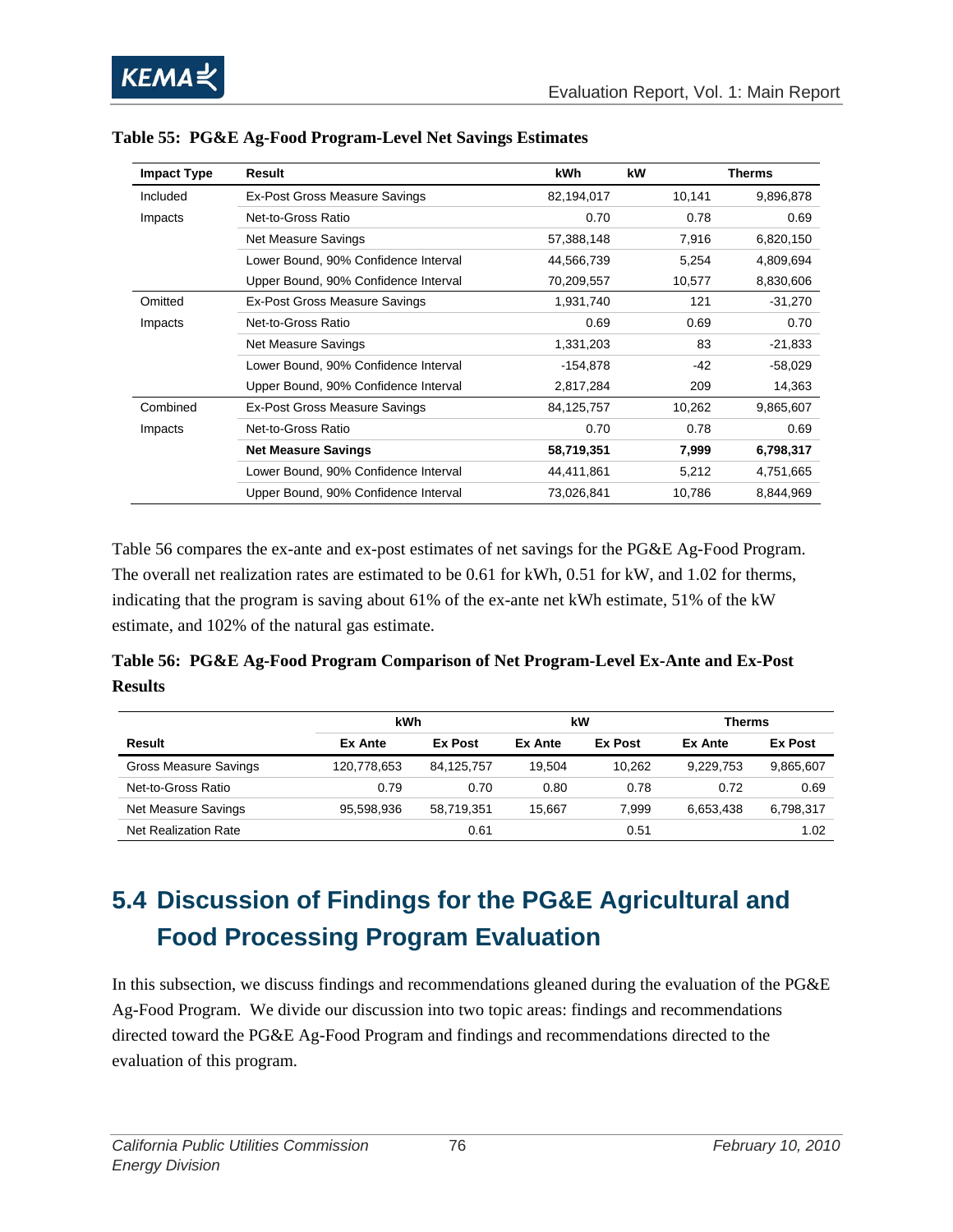

### **5.4.1 Program-Related Findings and Recommendations**

Following are the key program-related findings and recommendations:

**Baseline**. Baseline definitions affected realization rates more than any other factor. It was both the most common "primary" reason (32% of evaluated projects) for ex-post impacts to deviate from ex-ante impacts by more than 10% and also was commonly cited in projects with low realization rates. For example, the simple average electric-energy realization rate was 35% for the seven projects that used an inappropriate industry-standard baseline definition in the ex-ante savings calculations. The simple average gas realization rate for the 15 projects that used inappropriate baseline parameters was 29%.

Most often, the discrepancy was due to the IOU program administrators having used or allowed use of existing conditions to define the baseline when the evaluators used other project-specific circumstances at the time of decision-making to define baseline. Examples of projects with differing baseline definitions included:

- Boiler replacement. Engineers evaluated multiple projects associated with boiler replacement. Some of them turned out to be driven by the need to comply with increasingly stringent California emissions standards. In one case, while the pre-existing boiler theoretically could have been retrofitted through installation of a new low  $NO<sub>x</sub>$  burner or a selective catalytic reduction (SCR) device, evaluators concluded that circumstances at the site—boiler age, alternative retrofit cost, other related projects happening at the same time—meant that retrofit was not a viable economic alternative for the customer. It was improbable that the pre-existing boiler would have been retained. Thus evaluators used the characteristics of an industry-standard new boiler instead of the less efficient pre-existing boiler as the baseline.
- Wine-tank insulation. The IOU used no insulation as the baseline for a new tank installed at a large winery. Evaluators cited an IOU-funded report that concluded that one inch of insulation was standard practice for large winery tanks and was particularly common for outside tanks. The measure was for installation of two inches of insulation. The change in baseline from no insulation to one inch of insulation reduced measure savings by over 90%.
- Air compressor controls. In a project where the applicant bought an oil-free compressor controlled with a variable speed drive, the IOU defined the baseline compressor as an otherwise identical one controlled with less efficient throttle modulation. Evaluators researched the market and found that no such equipment exists in the oil-free market at this size and pressure class and, in fact, could not find any compressor with less efficient part load cfm/kW than the one purchased, thus all savings were negated.

**Peak Demand Definition**. Evaluators did not review a single project in which the applicant computed demand savings on the same basis as that defined by the evaluation protocols. Unsurprisingly, the peak demand realization rates varied tremendously. The unweighted coefficient of variation for demand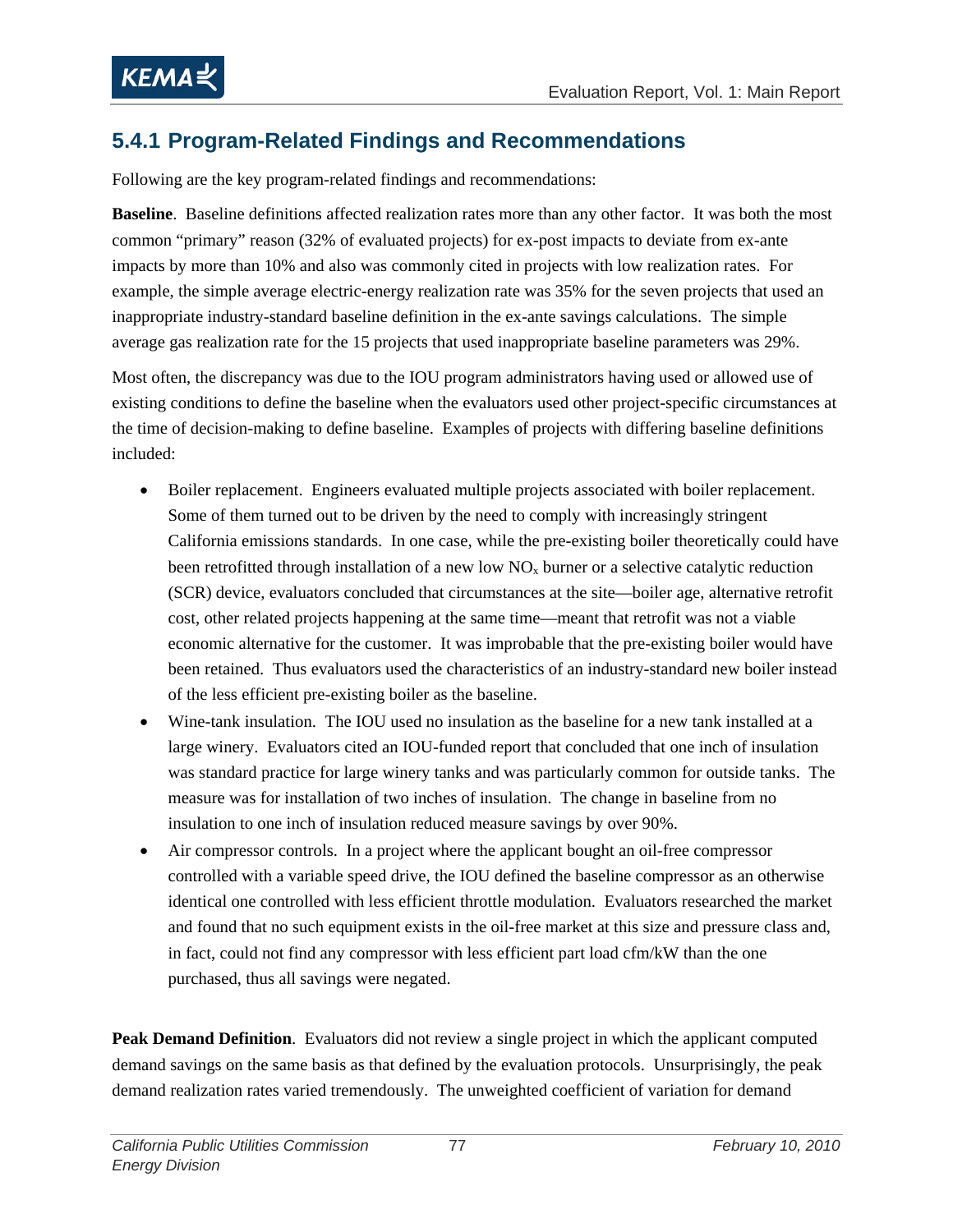savings realization rate was 115%. We recommend that program staff be educated regarding the definition upon which their projects will be evaluated and that custom projects have demand savings calculated using a basis that reflects this definition, or something that reflects the same effect.

**Remaining Useful Life Definition**. Evaluators judged 10% of the projects as early retirements. These seven projects are likely to realize a higher level of savings during an early period and lesser savings in later years. To our knowledge, none of the IOU projects claimed savings on this two-tiered basis; all reported the first-year savings for the duration of the measure life. This methodological discrepancy regarding the remaining useful life (RUL) systematically inflates the IOU savings estimates compared to evaluators' judgment and depresses the evaluated lifetime savings realization rate. The evaluation team recommends that the IOUs incorporate RUL into custom-project savings calculations in order to be able to properly assess lifetime savings for incentives and reporting.

**Three-prong test integration into SPC software**. Ag-Food's sample included two fuel switching projects that do not appear to have been subjected to the requisite "three-prong" test to ensure that the measures resulted in net energy savings, net emissions reduction, and passed cost-effectiveness tests. The IOUs may want to consider integrating such an assessment into the Standard Performance Contract (SPC) software.

**Third-party review team independence**. Many evaluated projects had been subject to prior review and/or management by IOU-funded third-party contractors. There was evidence in program materials of relationships that may have been allowed to get too familier. For example, one controls developer asked that a particular third-party review firm to work with them on a project due to prior satisfactory experience. That firm's subsequent reviews largely affirmed the adequacy of the developer's approach and projections rather than independently developing their own. Evaluators found that particular set of calculations to markedly overestimate savings.

In another project associated with a centrifugal air compressor, pre-implementation approval was appropriately based on a more efficient compressor than the theoretical baseline and thus the compressor was to be eligible for incentive. However, the post-implementation site visit by the IOU-funded thirdparty consultant found a different, less-efficient compressor installed. Due to a sequence of events untraceable by evaluation staff, the post-implementation verification savings calculations changed in a fashion favorable to the applicant without apparent change in baseline equipment, presumed circumstances, or computational method. Evaluators found the initial pre-implementation estimates to be much closer to the evaluated savings, and the IOU suffered in this evaluation by having a low realization rate for the sampled project applied to both that project and others it represented in the population. We recommend that the IOU redouble its efforts to keep third parties vigorously and independently scrutinizing projects, especially in instances where there is deviation in the installed and proposed equipment.

**Demand more measurement on large projects**. There were several projects with very large savings and large incentives under consideration for which there also was great uncertainty in savings projections due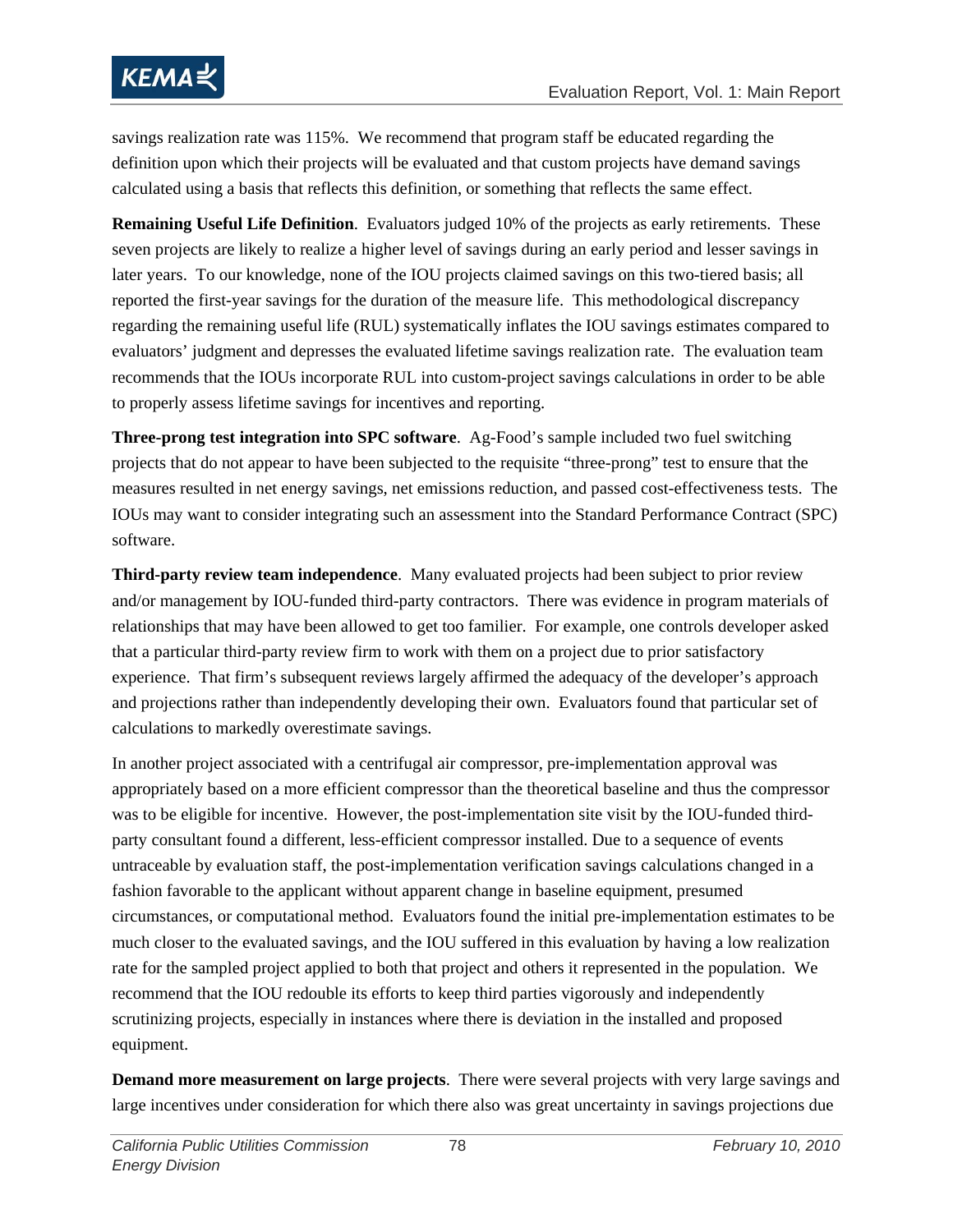

to their almost entirely theoretical basis. The basis may have included a few spot measurements but little logging of performance over time. This was more likely to happen with gas savings projects. The evaluation team was able to substantially improve on estimates with equipment measurement. It would seem that more measurements would be warranted in these multi-million dollar projects and be beneficial to the customers paying for them for the IOU to insist on more logging to substantiate savings projections.

**Custom pump-retrofit projects**. The agricultural pump-retrofit program basis of estimating incentives and savings generally appears to work very well, particularly for pumping applications that deliver water to a static situation (permanent crop, same acreage, and no other water sources). Applications that involve other irrigation water sources and loads that vary (i.e., availability of surface water from an irrigation district, annual changes in cropping, or winter rainfall) result in much more complex evaluations, and the levels of uncertainty increase significantly. While the IOU may not deem it worthwhile to complicate the incentive determination process, it is worth considering custom savings' analysis for the purpose of energy-savings reporting to the CPUC. Specifically, evaluation of long-term energy savings would benefit by not simply accepting the prior twelve months' electricity usage as representative of long-term future flow requirements and instead rigorously interview on prospects, use 24- or 36-month histories, or both.

Good methodology. While there were exceptions as noted above, overall the engineering evaluation team found the computational approaches used by the IOU, their third party contractors, and applicants to be both appropriate and defensible. Differences in savings estimates tended to be due to baseline issues or different input values due to measurement, judgment, or changes in production. The underlying methodologies were sound and executed calculations were relatively error-free.

### **5.4.2 Evaluation-Related Findings and Recommendations**

The following findings and recommendations are directed at the evaluation process, including utility integration with the evaluation process:

**Expand the field work calendar time period**. The evaluation schedule resulted in virtually all of the large commercial, industrial, and agricultural site work and analysis to occur over a five-month period. The consolidated schedule meant that evaluation teams had to use more, different engineers to perform the evaluations than if the same amount of technical work had occurred over a longer period. The larger teams, and predominantly coincident work, meant more individuals needed training and management oversight. While perhaps healthy for the long-term development of the energy evaluation profession, ED technical consultants and evaluation team quality-control staff had to correct some of the same projectanalysis problems repeatedly with different individuals rather than correct them for fewer individuals and then enjoy the benefits of having lessons learned on the first few projects applied to subsequent ones. To illustrate: the Ag-Food team assigned 14 different lead engineers to ensure we could meet schedule requirements, an average of less than five projects per lead. A longer schedule could have allowed an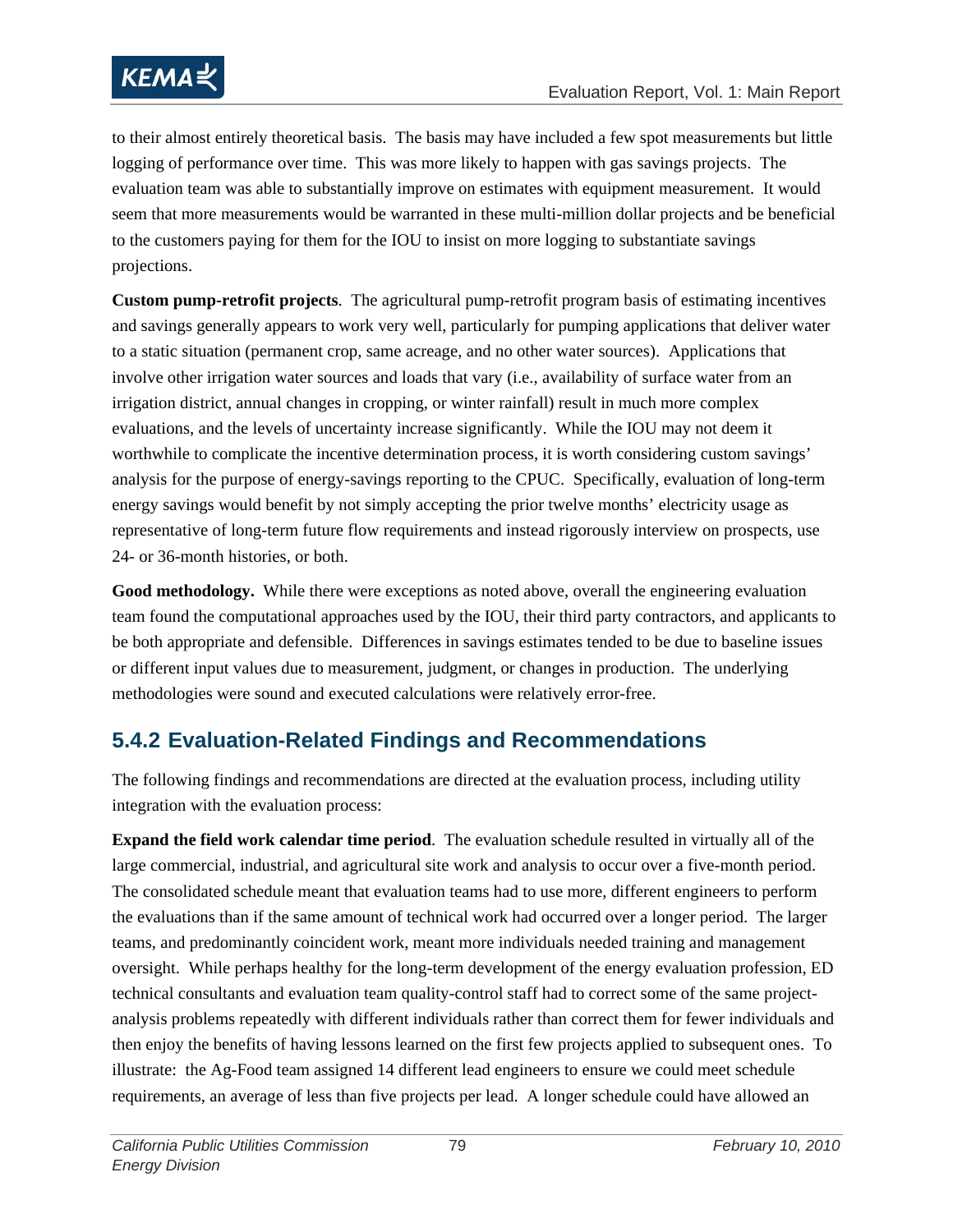

increase to the number of projects per lead, a reduction in training and quality-control costs per site, and increased quality. A more extended M&V period also would have allowed for better data collection on certain seasonal measures.

**The evaluation plan process is worthwhile but needs to be streamlined**. Overall, the team found the rigorous evaluation-plan review process worthwhile but unduly time consuming. One approach for streamlining the planning process would be to build more flexibility into the plans. Instead of planning for a specific analysis approach for a project, the plan might need to identify several of the most likely analysis approaches and build more data collection flexibility into the field work. This flexibility might require more site data collection in order to support several analyses options (versus one narrow option), but the collection of more data in a single site visit may be preferable to having to revisit a site to collect data required by a change in analysis approach.

**The IOUs should collect and provide more pre-retrofit measured data**. This contract group conducted a post-retrofit-only evaluation. The greatest evaluation uncertainties were in estimating baseline conditions and pre-retrofit production rates. In general, the IOUs and their applicants did an excellent job of performing appropriate spot measurements, such as combustion efficiency tests. More periodic measurements would have helped greatly. In at least one case, the manufacturer's process control system collected exactly the data evaluators desired, but only stored it for six months, and valuable pre-retrofit data was unutilized. We sympathize with developer's sense of urgency in selling projects, not wanting to wait for data collection, and the logical challenges that pre-retrofit data collection involves. Nonetheless, it would be to the IOUs' benefit to selectively insist on pre-retrofit logged data collection to better support their savings claims.

In addition to pre-retrofit equipment measurements, we also recommend that the IOUs better document pre-retrofit operating levels and production levels. For some projects investigated by the Ag-Food team, it was difficult to normalize pre-retrofit and post-retrofit equipment operation, because there was no way to clearly distinguish between changes in efficiency and changes in operation levels.

**Project application materials**. An initial step in conducting a project-specific evaluation, such as the one conducted for the PG&E Ag-Food Program, is performing a detailed review of the IOU-supplied project files. For the 2006-2008 program period, PG&E stored many of the project application files in hardcopy format, and in some cases at remote storage facilities. PG&E's ability to provide project files in a timely manner was severely limited. In one case, it took PG&E about 2 months to provide project files for a set of projects requested by the Ag-Food team. We recommend that in the future PG&E store its project files electronically – ideally in their native format (Excel workbooks, Word documents, etc.), but at least in PDF format (through the scanning of hardcopy documents). With electronic filing of project documents, retrieval would be much quicker and would allow for more efficient evaluation of PG&E programs.

In addition to electronic document storage, we recommend that PG&E does a better job organizing project files. It would save the evaluators time and improve their understanding of the project if they were